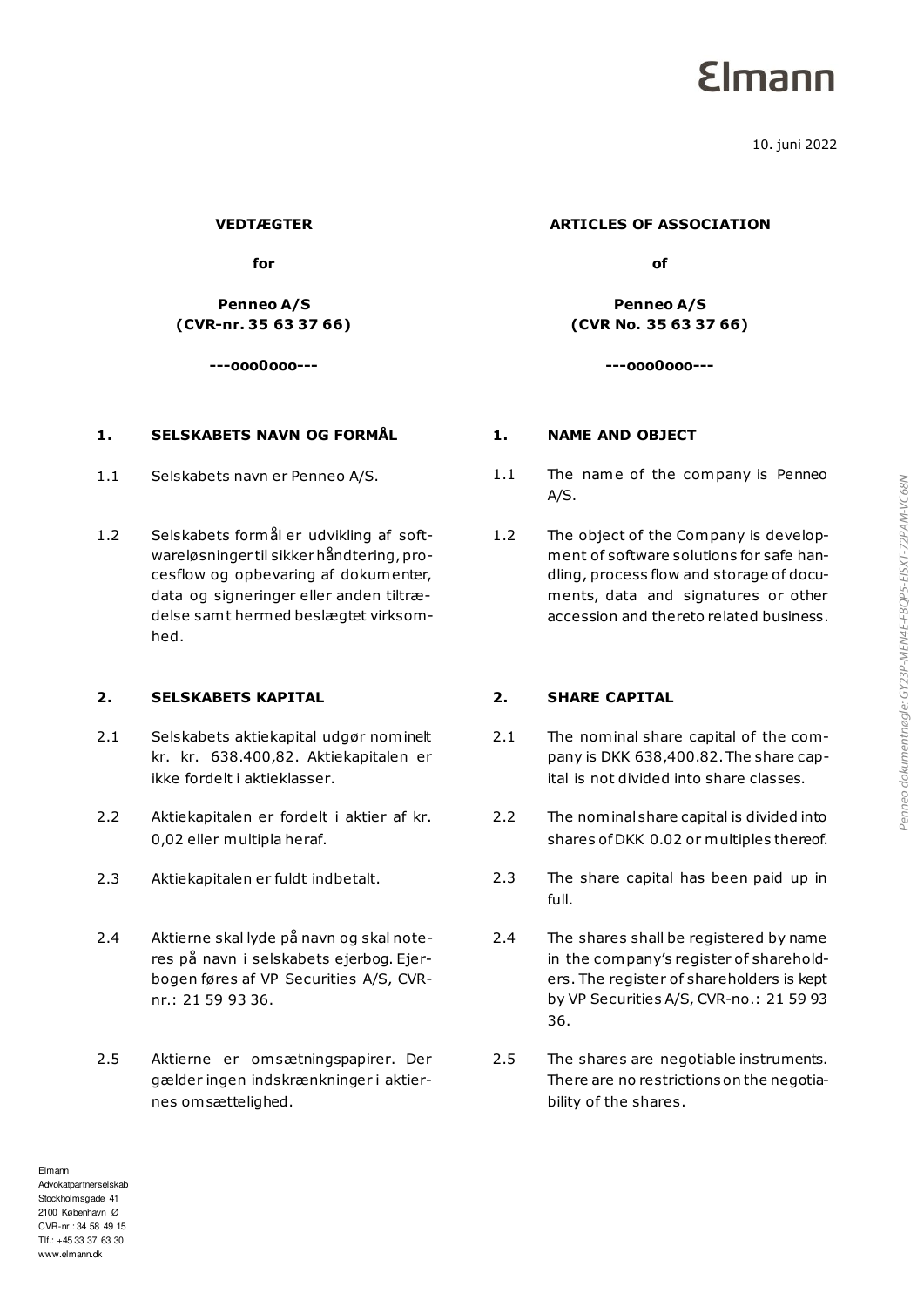- 2.6 Ingen aktier har særlige rettigheder. Ingen aktionær er forpligtet til at lade sine aktier indløse helt eller delvist af selskabet eller tredjepart.
- 2.7 Aktierne udstedes i papirløs form gennem og registreres hos VP Securities A/S, CVR-nr.: 21 59 93 36. Udbytte udbetales gennem VP Securities A/S.
- 2.8 Rettigheder vedrørende aktierne skal anmeldes til VP Securities A/S efter de herom gældende regler.

# **3. BEMYNDIGELSE TIL FORHØJELSE AF KAPITALEN**

- 
- 3.1.1 Aktiekapitalen kan ved bestyrelsens beslutning indtil den 26. april 2027 ad én eller flere gange udvides ved nytegning med indtil nominelt kr. 126.558.
- 3.1.2 Forhøjelsen kan ske såvel ved kontant indbetaling som på anden måde, herunder ved kreditors konvertering af gæld, eller som helt delvist vederlag for erhvervelse af en bestående virksomhed eller bestemte formueværdier.
- 3.1.3 Tegningen skal ske uden fortegningsret for de eksisterende aktionærer. Bestyrelsen kan beslutte, at kapitalforhøjelsen kun kan tegnes af én eller flere angivne investorer.
- 
- 3.1.5 De nye aktier skal være om sætningspapirer og skal have samme rettigheder som selskabets eksisterende aktier. De nye aktier skal noteres på navn. Der gælder ingen indskrænkninger i de nye aktiers om sættelighed.
- 2.6 No share shall have any special rights. No shareholder shall be obliged to have their shares redeemed fully or partially by the company or third party.
- 2.7 The shares are issued in paperless form and registered with VP Securities A/S, CVR-no. 21 59 93 36. Dividends are paid through VP Securities A/S.
- 2.8 Rights regarding the shares shall be reported to VP Securities A/S in accordance with the applicable rules.

# <span id="page-1-1"></span>**3. AUTHORISATION TO INCREASE THE SHARE CAPITAL**

- <span id="page-1-0"></span>3.1 Kapitalforhøjelse uden fortegningsret. 3.1 Capital increase without pre-emption rights.
	- 3.1.1 Until 26 April 2027 the share capital may, by resolution of the board of directors, be increased by one or more times with subscription of new shares up to a nominal value of DKK 126,558.
	- 3.1.2 The increase may be carried out by full cash contribution or otherwise, hereunder by a creditor's conversion of debt, or as full or partial consideration for the acquisition of an existing business or certain asset values.
	- 3.1.3 The subscription shall be without pre emption rights for the existing shareholders. The board of directors may resolve that the capital increase can only be subscribed by one or more specified investors.
- 3.1.4 Aktierne skal udstedes til markedskurs. 3.1.4 The shares must be issued at market price.
	- 3.1.5 The new shares shall be negotiable instruments and have the same rights as the company's existing shares. The new shares shall be registered shares. There are no restrictions on the negotiability of the new shares.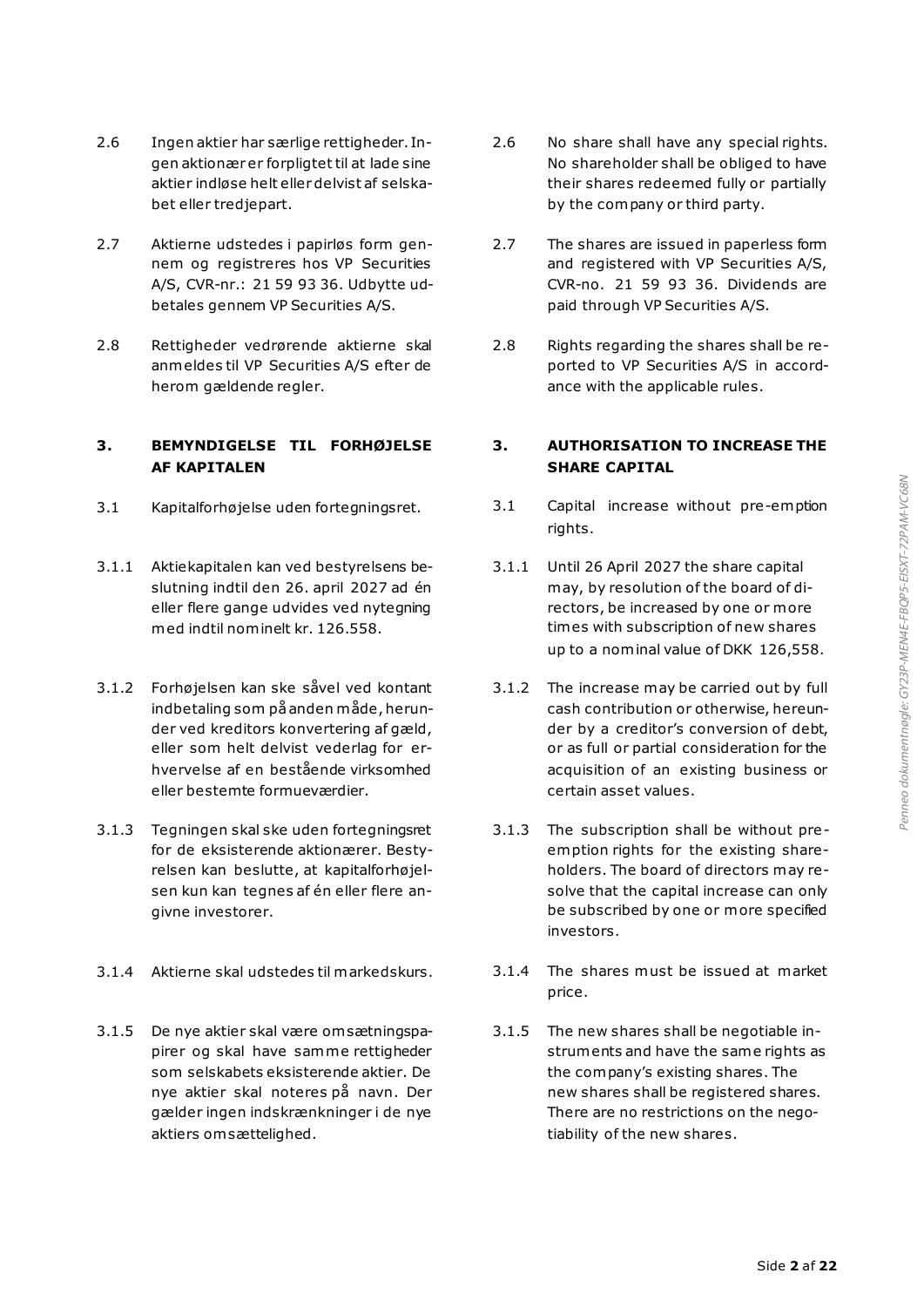- 3.1.6 Bestyrelsen træffer selv nærmere beslutning om de øvrige vilkår for kapitalforhøjelsens beslutning.
- 
- 3.2.1 Aktiekapitalen kan ved bestyrelsens beslutning indtil den 30. april 2025 ad én eller flere gange udvides ved nytegning med indtil nominelt kr. 126.558.
- 3.2.2 Forhøjelsen kan ske ved kontant indbetaling.
- 3.2.3 Tegningen skal ske med fortegningsret for de eksisterende aktionærer.
- 3.2.4 Bestyrelsen fastsætter tegningskursen. 3.2.4 The board of directors determines the
- 3.2.5 De nye aktier skal være om sætningspapirer og skal have samme rettigheder som selskabets eksisterende aktier. De nye aktier skal noteres på navn. Der gælder ingen indskrænkninger i de nye aktiers om sættelighed.
- 3.2.6 Bestyrelsen træffer selv nærmere beslutning om de øvrige vilkår for kapitalforhøjelsens gennemførelse.
- 3.3 Fælles bestemmelser 3.3 Common provisions

Den nominelle kapitalforhøjelse, som bestyrelsen kan træffe beslutning om i medfør af punkt [3.1](#page-1-0) og [3.2,](#page-2-0) kan samlet ikke overstige nominelt kr. 126.558.

# **4. BEMYNDIGELSE TIL UDSTEDELSE AF WARRANTS**

4.1 Bemyndigelse til at udstede warrants 4.1 Authorisation to issue warrants

- <span id="page-2-1"></span>3.1.6 The board of directors resolves on the other term s for the capital increase implementation.
- <span id="page-2-0"></span>3.2 Kapitalforhøjelse med fortegningsret. 3.2 Capital increase with pre-emption rights.
	- 3.2.1 Until 30 April 2025 the share capital may, by resolution of the board of directors, be increased by one or more times with subscription of new shares up to a nominal value of DKK 126,558.
	- 3.2.2 The increase can be made by cash contribution.
	- 3.2.3 The subscription shall be made with preemption rights for the existing shareholders.
	- subscription price.
	- 3.2.5 The new shares shall be negotiable instruments and have the same rights as the company's existing shares. The new shares shall be registered shares. There are no restrictions on the negotiability of the new shares.
	- 3.2.6 The board of directors resolves on the other term s for the capital increase implementation.
	-

The total nominal capital increase, which the board of directors may resolve in accordance with sectio[n 3.1](#page-1-1) and [3.2,](#page-2-1) may not exceed a nominal value of DKK 126,558.

# **4. AUTHORISATION TO ISSUE WAR-RANTS**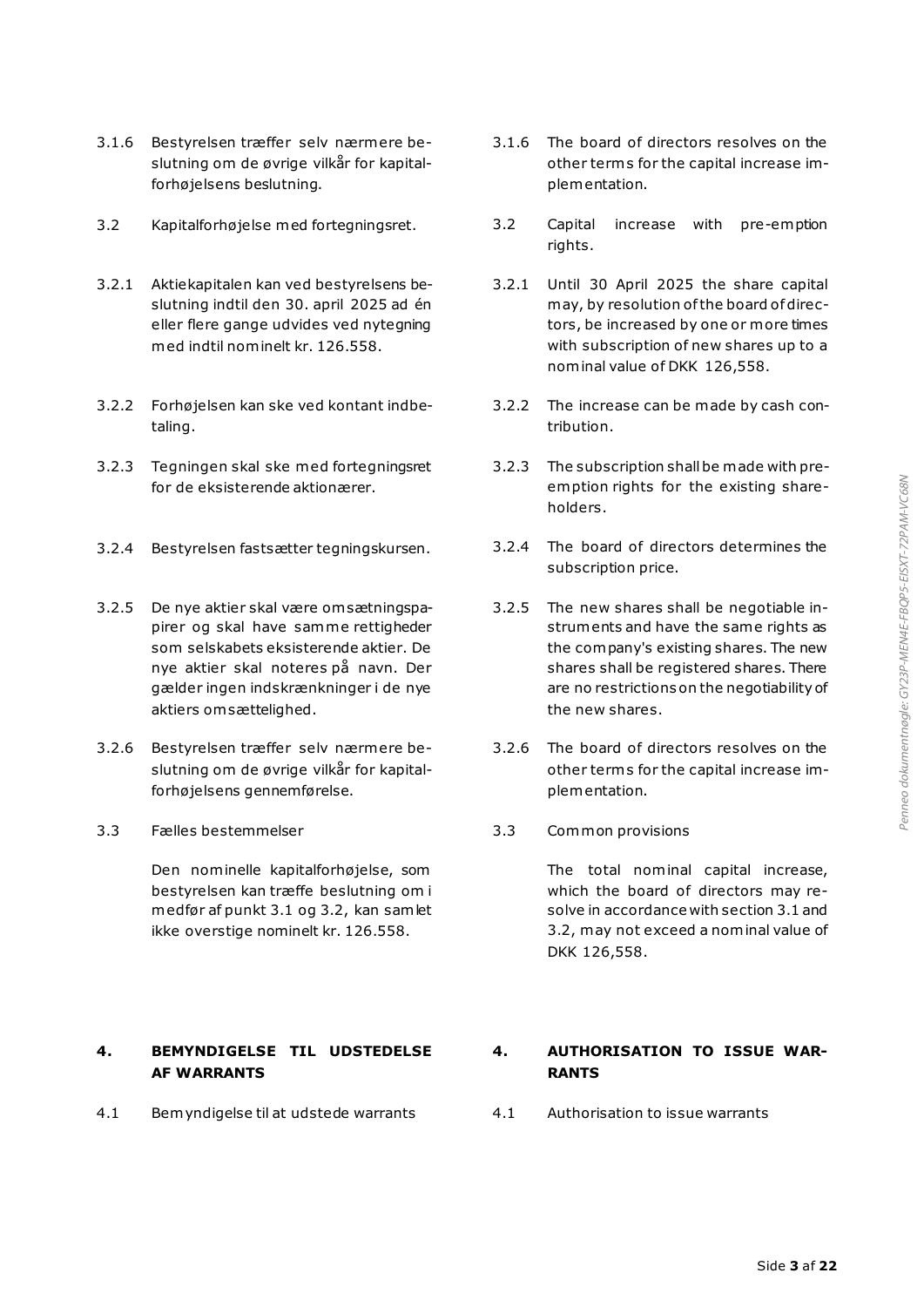4.1.1 På Selskabets ekstraordinære generalforsamling den 16. november 2018 bemyndigedes bestyrelsen til at træffe beslutning om udstedelse af tegningsoptioner (warrants) med ret til tegning af op til nominelt kr. 9.125 aktier, idet bestyrelsen samtidig bemyndigedes til at gennemføre den dertil hørende kapitalforhøjelse ved kontant nytegning af aktier. Bemyndigelsen gælder indtil den 15. november 2023.

> Bestyrelsen har den 21. december 2018, den 28. marts 2019, den 1. juli 2019, den 23. december 2019 og den 18. marts 2020 delvist udnyttet bemyndigelsen i dette pkt. 4.1.1 ved sin udstedelse af tegningsoptioner (warrants) med ret til tegning af op til i alt nominelt kr. 8.215 aktier, og bemyndigelsen er således nedsat fra nominelt kr. 9.125 til nominelt kr. 910.

- 4.1.2 For bemyndigelsen og forhøjelsen gælder i øvrigt følgende:
	- De nye aktiers stykstørrelse er DKK 0,02 pr. anpart
	- De nye aktier skal tegnes til en kurs på ikke under markedsprisen på tidspunktet for udstedelsen af warranten
	- De eksisterende kapitalejere skal ikke have fortegningsret til de udstedte warrants, ligesom de heller ikke skal have fortegningsret til de aktier, der tegnes på grundlag af de pågældende warrants
	- Warrantmodtageren har ikke fortegningsret ved udstedelse af nye warrants eller ved frem tidige kapitalforhøjelser
	- De nye aktier er ikke om sætningspapirer

4.1.1 At the Company's extraordinary general meeting on 16 November 2018 the board of directors was authorized to decide on the issuance of warrants with the right to subscribe for up to nominally DKK 9,125 shares and further the board of directors was authorized to adopt the related increase of the share capital of the Company by issuance of new shares. The delegation of authority is valid until 15 November 2023.

> The board of directors has as on the 21 December 2018, on the 28 March 2019, on the 1 July 2019, on the 23 December 2019 and on the 18 March 2020 partly exercised the authorization set out in this item 4.1.1 by issuance of warrants with the right to subscribe for up to in total nominally DKK 8,215 Shares, and the authorization has consequently been reduced from nominally DKK 9,125 to nominally DKK 910.

- 4.1.2 For the authorization and the capital increase the following shall apply:
	- The new shares' denomination is DKK 0.02 per share
	- The new shares shall be subscribed at a subscription price not lower than the market price at the time of the issuance of the warrant
	- The Company's existing shareholders shall not have preemptive rights to the warrants, nor do they have preemptive rights to the Shares subscribed for on the basis of the warrants
	- The receiver of the warrant does not have preemptive rights in respect of issuance of new warrants or in respect of future share capital increases
	- The new shares are non-negotiable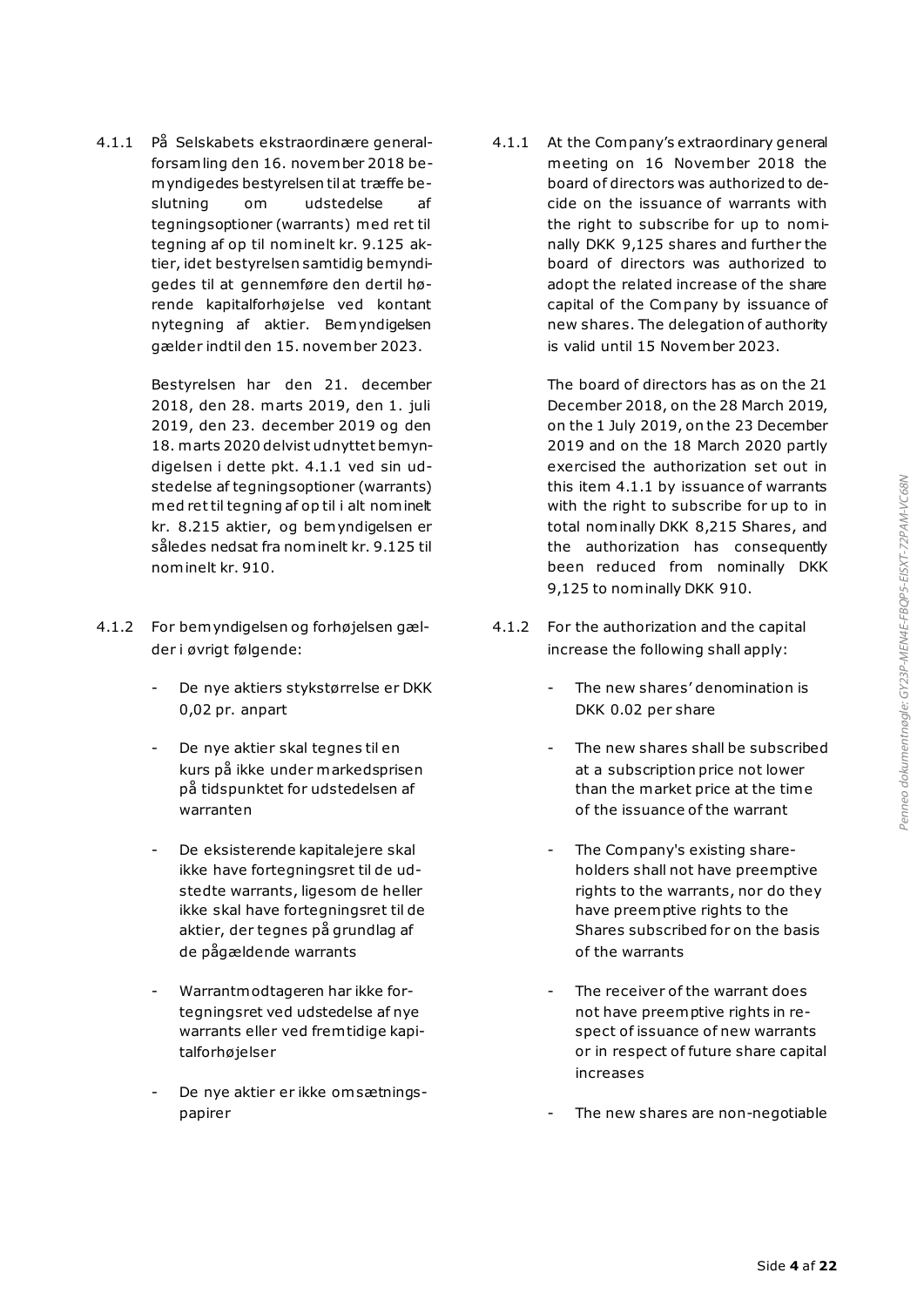- De nye aktier skal lyde på navn
- De nye aktier skal i øvrigt have samme rettigheder som øvrige Aktier.
- 4.1.3 Selskabet har på generalforsamling den 30. april 2020 bemyndiget bestyrelsen til at træffe beslutning om at udstede warrants (tegningsoptioner) samt til at træffe beslutning om den dertilhørende kapitalforhøjelse. Bemyndigelsen er gældende frem til den 30. april 2025 og om fatter et samlet beløb på op til nominelt kr. 50.000.

Bestyrelsen har den 13. oktober 2020, 22. marts 2021, 28. april 2021, 8. december 2021 og 27. april 2022 delvist udnyttet sin bemyndigelse i dette pkt. 4.1.3 ved sin udstedelse af warrants (tegningsoptioner) med ret til tegning af henholdsvis op til nominelt kr. 750, nominelt kr. 12.600, nominelt kr. 8.127,54, nominelt kr. 500 og nominelt kr. 4.413,20. Bestyrelsens bemyndigelse til at udstede warrants er herefter reduceret til nominelt kr. 23.609,26.

- 4.1.4 Bemyndigelsen kan udnyttes ad én eller flere gange.
- 4.1.5 Selskabets aktionærer skal ikke have fortegningsret ved bestyrelsens udnyttelse af denne bemyndigelse forudsat, at warrants udstedes til en tegnings- eller udnyttelseskurs, som mindst svarer til markedskursen på tidspunktet for bestyrelsens beslutning.
- 4.1.6 De nærmere vilkår for udstedelse af warrants fastsættes af bestyrelsen – herunder regler om udnyttelsesvilkår for warrants, samt om modtageres retstilling i tilfælde af kapitalforhø jelse, kapitalnedsættelse, udstedelse af ny warrants, udstedelse af konvertible gældsbreve samt selskabets opløsning, fusion eller spaltning – inden udnyttelsestidspunktet.
- The new shares must be registered shares
- The new shares shall have the same rights as other Shares.
- 4.1.3 At the annual general meeting on 30 April 2020 the company authorised the board of directors to issue warrants (options) and to resolve on the associated capital increase. The authorisation is valid until 30 April 2025 and includes a total amount of up to a nominal value of DKK 50.000.

On 13 October 2020, 22 March 2021, 28 April 2021, 8 December 2021 and 27 April 2022 the board of directors partly exercised its authorization set out in this section 4.1.3 by issuance of warrants with the right to subscribe shares for a total nominal value of up to DKK 750, DKK 12,600, DKK 8,127.54, DKK 500 and DKK 4,413.20, respectively. Consequently, the authorization has been reduced from nominally DKK 50,000 to nominally DKK 23,609.26.

- 4.1.4 The authorisation may be used at one or more occasions.
- 4.1.5 The company's shareholders shall not have pre-emption rights at the exercise of this authorisation by the board of directors, provided that warrants are issued at a subscription or exercise price that at least corresponds to the market price at the time of the board's decision.
- 4.1.6 The term s for the issuance of warrants are determined by the board of directors - including rules on the term s of exercise of warrants, as well as the recipients' legal position in the event of capital increase, capital reduction, issuance of new warrants, issuance of convertible debt instruments and the company's dissolution, merger or division - before the exercise date.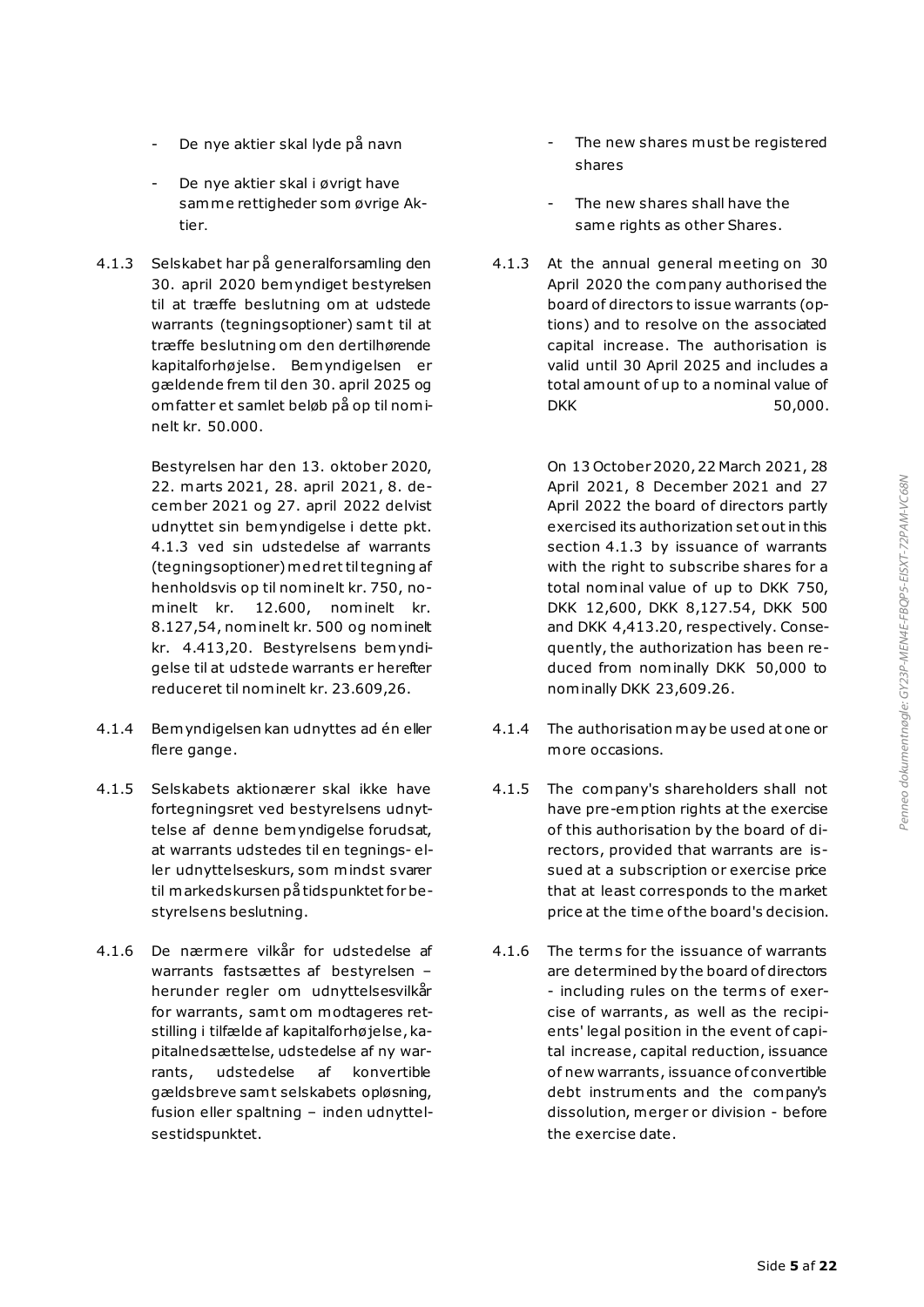- 4.1.7 Bestyrelsen kan efter de til enhver tid gældende regler i selskabsloven genanvende eller genudstede eventuelle bortfaldne eller ikke udnyttede warrants, forudsat at genanvendelsen finder sted inden for de vilkår og tidsmæssige begrænsninger, der fremgår af ovennævnte bemyndigelse. Ved genanvendelse forstås adgangen for bestyrelsen til at lade en anden aftalepart indtræde i en allerede bestående aftale om warrants. Ved genudstedelse forstås bestyrelsens mulighed for indenfor samme bemyndigelse at genudstede nye warrants, hvis de allerede udstedte warrants er bortfaldet.
- 4.1.8 De ny aktier, der udstedes som følge af denne bestemmelse, skal være om sætningspapirer og skal noteres på navn. Der findes ingen indskrænkninger i de nye aktiers om sættelighed.
- 4.1.9 Bestyrelsen træffer selv nærmere bestemmelse om de øvrige vilkår for kapitalforhøjelsens gennemførelse herunder om tidspunktet for rettighedernes indtræden for de nye aktier.
- 4.1.10 Bestyrelsens beslutning om udstedelsen af warrants skal optages i vedtægterne. Bestyrelsen er bemyndiget til at foretage de dertilhørende fornødne vedtægtsændringer.
- 4.2 Med henvisning til bemyndigelse af 30. april 2020, jf. pkt. 4.1.3 i disse vedtægter, traf bestyrelsen den 13. oktober 2020 beslutning om at udstede warrants (tegningsoptioner) med ret til tegning af op til nominelt kr. 750 aktier. Vilkårene herfor fremgår af **bilag 16** til disse vedtægter. Bestyrelsen traf samtidig beslutning om den dertilhørende kapitalforhøjelse på følgende vilkår:
	- a) størstebeløbet af den kapitalforhøjelse, som kan tegnes på bag-
- 4.1.7 The board of directors may in accordance with the Danish Companies Act, reuse or reissue any expired or unexercised warrants, provided that the reuse takes place within the terms and time limits set out in the above authorisation. Reuse means the right of the board to allow another party to enter into an already existing agreement on warrants. Reissue means the ability of the board of directors to reissue new warrants within the same authorisation if the warrants already issued have lapsed.
- 4.1.8 The new shares issued as a result of this provision shall be negotiable instruments and registered shares. There are no restrictions on the negotiability of the new shares.
- 4.1.9 The board of directors determines the other terms for the implementation of the capital increase, including the timing of the rights to the new shares.
- 4.1.10 The resolution of the board of directors to issue warrants shall be included in the articles of association. The board of directors is authorised to make the related amendments to the articles of association.
- 4.2 With reference to the authorization of 30 April 2020, cf. section 4.1.3 of these articles of association, the board of directors on 13 October 2020 decided to issue warrants granting the right to subscribe for shares with a total nominal value of up to DKK 750. The terms and conditions are set out in **Appendix 16** to these articles of association.
	- a) the maximum amount of the capital increase that can be subscribed on the basis of the warrants is nominally DKK 750,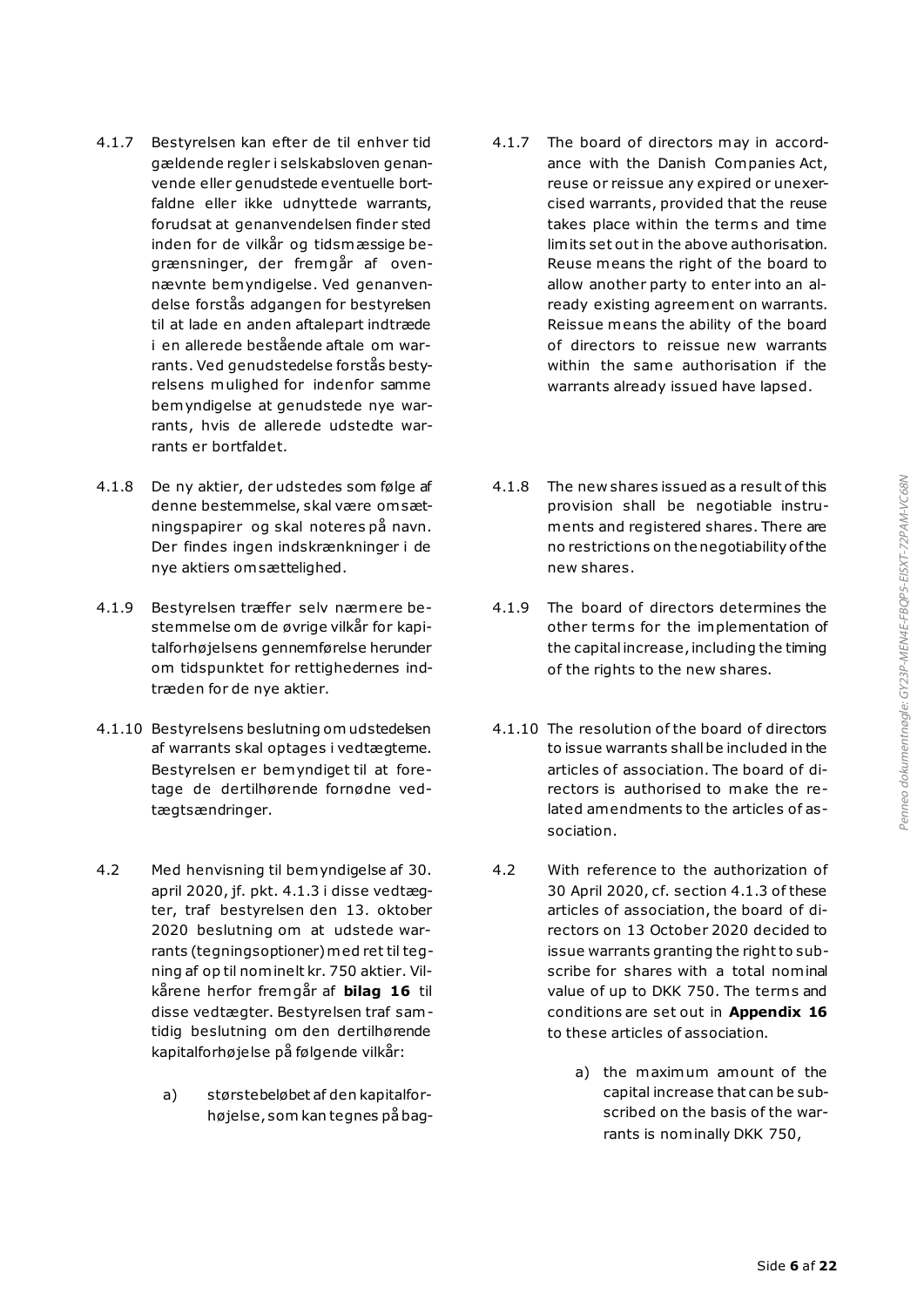grund af warranterne udgør nominalt kr. 750 aktier i Selskabet,

- b) tegningskursen skal være 164.660, svarende til en pris på 32,932 pr. nominel aktie á kr. 0,02,
- c) rettighederne i henhold til aktierne, herunder retten til udbytte, indtræder på tidspunktet for udnyttelsen af warranterne,
- d) de anslåede omkostninger ved forhøjelsen af kapitalen, som selskabet skal betale, udgør kr. 50.000,
- e) der gælder ingen indskrænkninger i aktiernes om sættelighed,
- f) aktierne skal lyde på navn, og indføres i Selskabets ejerbog
- g) de eksisterende aktionærer skal ikke have fortegningsret til aktier udstedt ved udnyttelse af warranterne,
- h) de nye aktionærer skal ikke have fortegningsret ved fremtidige udstedelser af warrants eller ved frem tidige kapitalforhøjelser,
- i) tegningsfristen for aktierne er 2 uger efter bestyrelsens meddelelse til warrantmodtageren om beslutning om kapitalforhøjelse som følge af udnyttelse af warranterne,
- j) tegningsbeløbet skal indbetales kontant til Selskabet senest 8 dage efter, at warrantindehaveren har afgivet meddelelse om udnyttelsen,
- b) the subscription price is DKK 32.932 per share of a nominal value of DKK 0.02
- c) the rights pertaining to the shares, including dividend rights, occur at the time of exercise of the warrants,
- d) the estimated costs in connection with the capital increase, payable by the Company, is DKK 50,000,
- e) no restrictions apply to the negotiability of the shares,
- f) the shares shall be registered shares and be listed in the Company's register of shareholders,
- g) existing shareholders shall not have pre-emptive rights to the issued shares,
- h) the new shareholders shall not have pre-emptive rights at future issuances warrants or capital increases,
- i) the subscription deadline for new shares shall be two weeks from the board of directors' notice to the warrant holder of the decision to increase the share capital following the exercise of the warrants,
- j) the subscription amount shall be paid to the Company no later than 8 days after notice of exercise.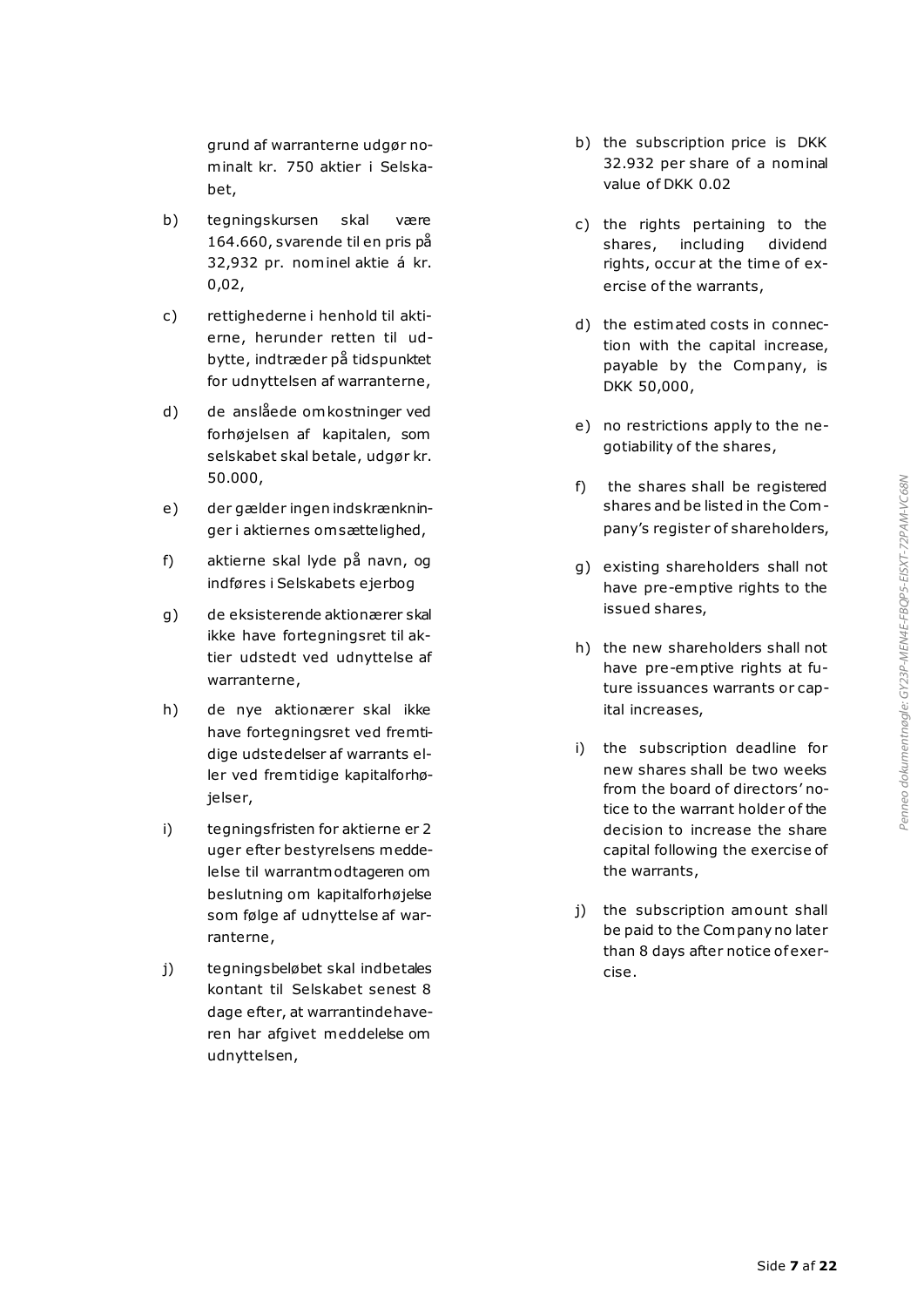- k) øvrige vilkår, samt warrantmodtagerens retsstilling i tilfælde af gennemførelse af kapitalforhøjelse, kapitalnedsættelse, udstedelse af nye warrants, udstedelse af nye konvertible gældsbreve, opløsning, fusion eller spaltning, inden modtageren har udnyttet warranten, er fastsat i **bilag 16** til vedtægterne.
- 4.3 Den 22. marts 2021 udnyttede bestyrelsen delvist sin bemyndigelse i henhold til punkt 4.1.3 ved at udstede 630.000 tegningsoptioner (warrants), der hver giver ret til at tegne en aktie af nominelt kr. 0,02 i selskabet, uden fortegningsret for selskabets øvrige aktionærer, samt vedtage den dertilhørende kapitalforhøjelse på følgende vilkår:
	- at det højeste beløb, hvormed aktiekapitalen skal kunne forhøjes med ved udnyttelse af de udstedte tegningsoptioner, udgør nominelt kr. 12.600,
	- at tegningen skal ske uden fortegningsret for de eksisterende aktionærer,
	- at de nye aktier skal være ordinære aktier,
	- at de ny aktier skal være om sætningspapirer og noteres på navn. Der findes ingen indskrænkninger i de nye aktiers om sættelighed,
	- at de nye aktier tegnes sam tidig med gennemførelse af kapitalforhøjelsen, såfrem t der er sket udnyttelse af tegningsoptioner senest på den sidste dag i et af udnyttelsesvinduerne, som beskrevet i pkt. 4 i Bilag 17,
- k) other terms, as well as the legal position of the warrant recipient in the event of capital increase, reduction of capital, issuance of new warrants, issuance of new convertible debt instruments, dissolution, merger or division before the warrant holder has exercised the warrants, is set out in **appendix 16** to the articles of association.
- 4.3 On 22 March 2021, the board of directors partially exercised its authority under article 4.1.3 by issuing 630,000 warrants, each of which entitles the holder to subscribe for a share of a nominal value of DKK 0.02 in the company, without pre-emption rights for the company's other shareholders, and to adopt the related capital increase on the following term s:
	- that the maximum amount by which the share capital can be increased by exercising the warrants issued is a nominal DKK 12,600,
	- that the subscription shall be without pre-emption rights for the existing shareholders,
	- that the new shares shall be ordinary shares,
	- that the new shares shall be negotiable instruments and registered shares. There are no restrictions on the negotiability of the new shares,
	- that the new shares are subscribed for at the same time as the increase of the share capital, if exercise of warrants have been made no later than on the date an exercise windows ends, as described in section 4 of Appendix 17,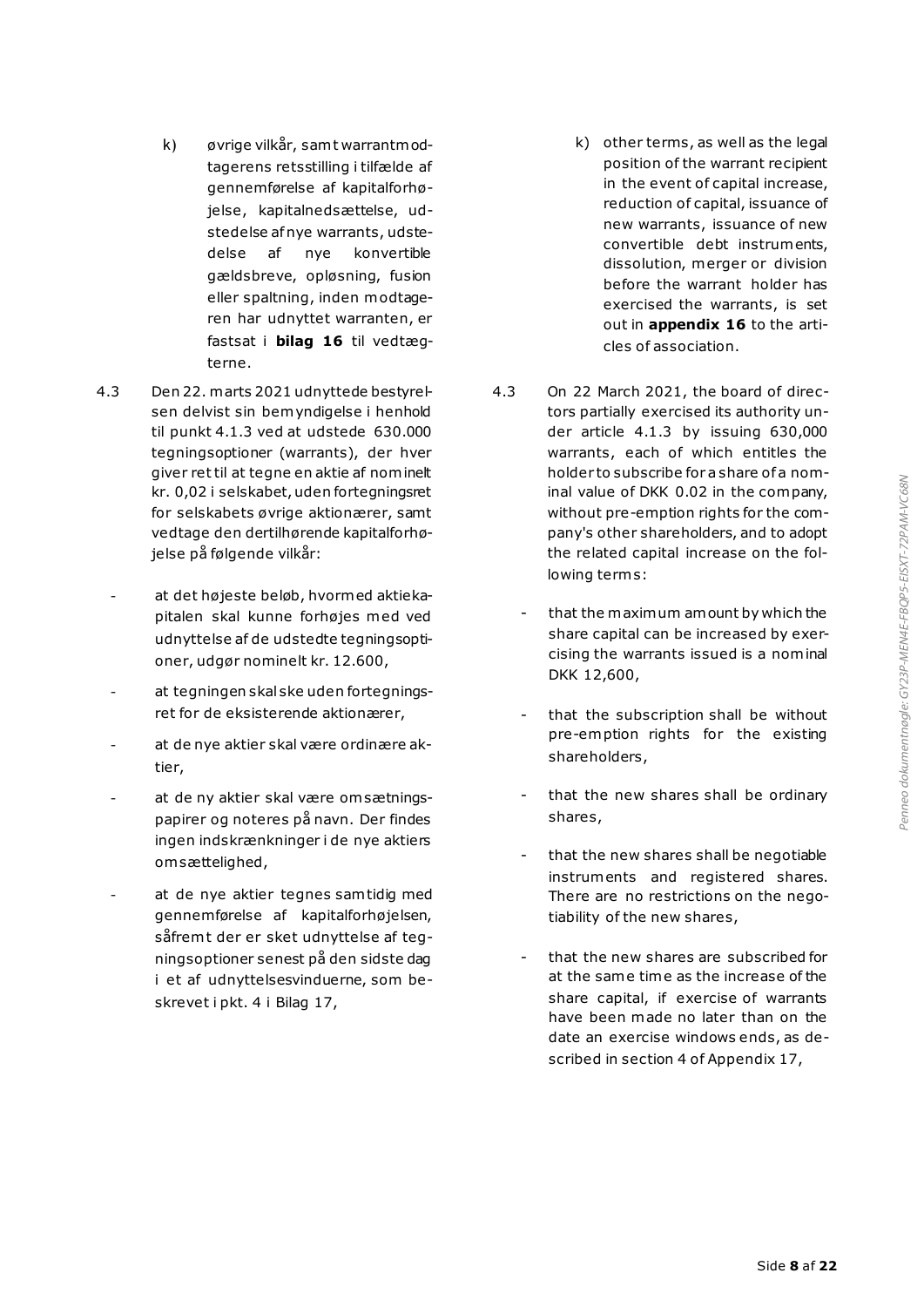- at de nye aktier giver ret til udbytte, og andre rettigheder i selskabet i overensstemmelse med bestemmelserne i selskabets vedtægter, fra tidspunktet for kapitalforhøjelsens registrering hos Erhvervsstyrelsen,
- at ved udnyttelse af tegningsoptionerne skal tegningsbeløbet for aktierne indbetales til selskabets konto senest den sidste dag i udnyttelsesvinduet,
- at hver warrant giver ret til at tegne én aktie á nominelt kr. 0,02 til kurs 294.700, svarende til en pris på kr. 58,94 pr. aktie a nominelt kr. 0,02,
- at de i selskabslovens § 169, stk. 3, anførte punkter er reguleret i **Bilag 17**.
- 4.4 Den 28. april 2021 og den 27. april 2022 udnyttede bestyrelsen delvist sin bemyndigelse i henhold til punkt 4.1.3 ved at udstede henholdsvis 406.377 og 220.660 warrants (tegningsoptioner), der hver giver ret til at tegne en aktie af nominelt kr. 0,02 i selskabet, uden fortegningsret for selskabets øvrige aktionærer, samt vedtage den dertilhørende kapitalforhøjelse på følgende vilkår:
	- at det højeste beløb, hvormed aktiekapitalen skal kunne forhøjes med ved udnyttelse af de udstedte tegningsoptioner, udgør nominelt kr. 8.127,54 for tegningsoptioner udstedt 28. april 2021 og nominelt kr. 4.413,20 for tegningsoptioner udstedt den 27. april 2022,
	- at tegningen skal ske uden fortegningsret for de eksisterende aktionærer,
	- at de nye aktier skal være ordinære aktier,
	- at de ny aktier skal være om sætningspapirer og noteres på navn. Der findes
- that the new shares are entitled to dividends, and other rights in the company according to the provisions in the company's articles of association of the capital increase with the Danish Business Authority,
- that when exercising the warrants, the shareholder shall pay the subscription amount for the shares to the company's bank account no later than on the date the exercise window ends,
- that each warrant will give the holder the right to subscribe for one share of a nominal value of DKK 0.02 at a price equal to DKK 58.94 per share of a nominal value of DKK 0.02,
- that the items stated in section 169 (3) of the Companies Act are regulated in **Appendix 17**.
- 4.4 On 28 April 2021 and 27 April 2022, the board of directors partially exercised its authority under article 4.1.3 by issuing 406,377 and 220,660 warrants respectively, each of which entitles the holder to subscribe for a share of a nominal value of DKK 0.02 in the company, without pre-emption rights for the company's other shareholders, and to adopt the related capital increase on the following term s:
	- that the maximum amount by which the share capital can be increased by exercising the warrants issued is nominal DKK 8,127.54 for warrants issued on 28 April 2021 and nominal DKK 4,413.20 for warrants issued on 27 April 2022,
	- that the subscription shall be without pre-emption rights for the existing shareholders,
	- that the new shares shall be ordinary shares,
	- that the new shares shall be negotiable instruments and registered shares.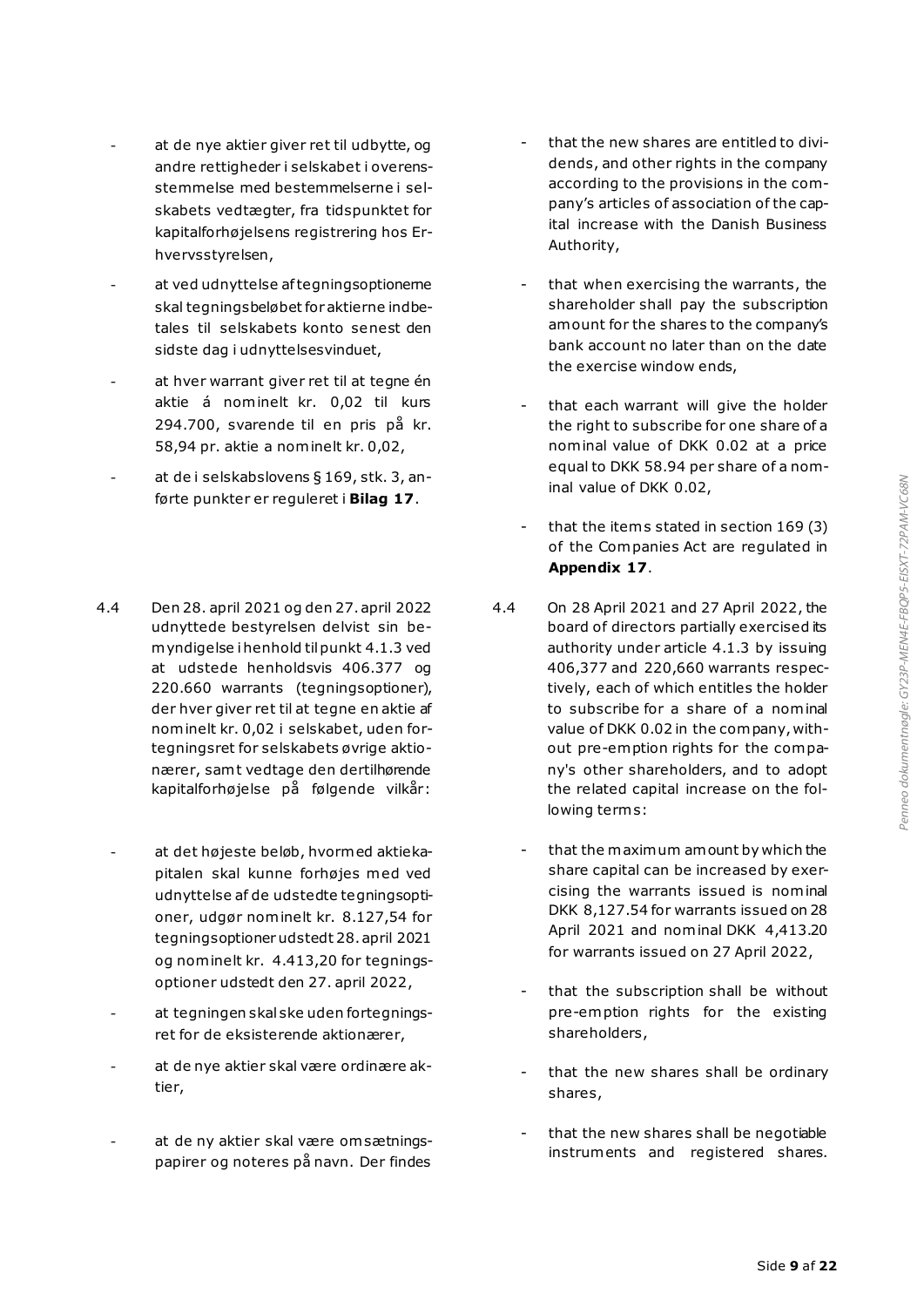ingen indskrænkninger i de nye aktiers om sættelighed,

- at de nye aktier tegnes sam tidig med gennemførelse af kapitalforhøjelsen, såfrem t der er sket udnyttelse af warrants senest på den sidste dag i et af udnyttelsesvinduerne, som beskrevet i pkt. 4 i Bilag 18,
- at de nye aktier giver ret til udbytte, og andre rettigheder i selskabet i overensstemmelse med bestemmelserne i selskabets vedtægter, fra tidspunktet for kapitalforhøjelsens registrering hos Erhvervsstyrelsen,
- at ved udnyttelse af warrants skal tegningsbeløbet for aktierne indbetales til selskabets konto senest den sidste dag i udnyttelsesvinduet,
- at hver warrant udstedt den 28. april 2021 giver ret til at tegne én aktie á nominelt kr. 0,02 til kurs 268.932, svarende til en pris på kr. 53,7864 pr. aktie a nominelt kr. 0,02,
- at hver warrant udstedt den 27. april 2022 giver ret til at tegne én aktie á nominelt kr. 0,02 til kurs 89.270, svarende til en pris på kr. 17,854 pr. aktie a nominelt kr. 0,02,
- at de i selskabslovens § 169, stk. 3, anførte punkter er reguleret i **Bilag 18**.
- 4.5 Den 8. december 2021 udnyttede bestyrelsen delvist sin bemyndigelse i henhold til punkt 4.1.3 ved at udstede 25.000 tegningsoptioner (warrants), der hver giver ret til at tegne en aktie af nominelt kr. 0,02 i selskabet, uden fortegningsret for selskabets øvrige aktionærer, samt vedtage den dertilhørende kapitalforhøjelse på følgende vilkår:

There are no restrictions on the negotiability of the new shares,

- that the new shares are subscribed for at the same time as the increase of the share capital, if exercise of warrants have been made no later than on the date an exercise windows ends, as described in section 4 of Appendix 18,
- that the new shares are entitled to dividends, and other rights in the company according to the provisions in the company's articles of association of the capital increase with the Danish Business Authority,
- that when exercising the warrants, the shareholder shall pay the subscription amount for the shares to the company's bank account no later than on the date the exercise window ends,
- that each warrant issued on 28 April 2021 entitles the holder to subscribe for one share of a nominal value of DKK 0.02 at a price equal to DKK 53.7864 per share of a nominal value of DKK 0.02,
- that each warrant issued on 27 April 2022 entitles the holder to subscribe for one share of a nominal value of DKK 0.02 at a price equal to DKK 17.854 per share of a nominal value of DKK 0.02,
- that the items stated in section  $169(3)$ of the Companies Act are regulated in **Appendix 18**.
- 4.5 On 8 December 2021, the board of directors partially exercised its authority under article 4.1.3 by issuing 25,000 warrants, each of which entitles the holder to subscribe for a share of a nominal value of DKK 0.02 in the company, without pre-emption rights for the company's other shareholders, and to adopt the related capital increase on the following terms: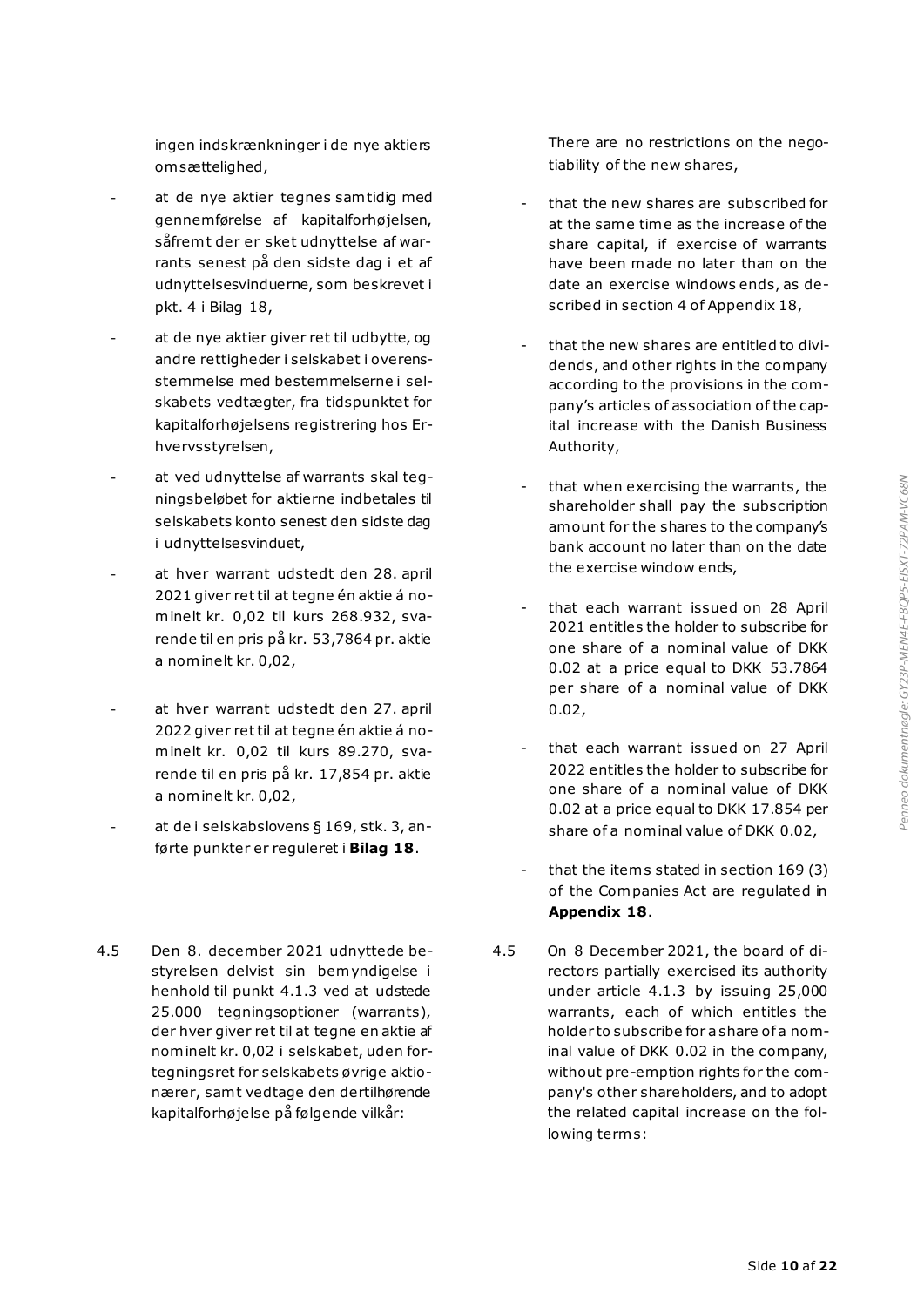- at det højeste beløb, hvormed aktiekapitalen skal kunne forhøjes med ved udnyttelse af de udstedte tegningsoptioner, udgør nominelt kr. 500,
- at tegningen skal ske uden fortegningsret for de eksisterende aktionærer,
- at de nye aktier skal være ordinære aktier,
- at de ny aktier skal være om sætningspapirer og noteres på navn. Der findes ingen indskrænkninger i de nye aktiers om sættelighed,
- at de nye aktier tegnes sam tidig med gennemførelse af kapitalforhøjelsen, såfremt der er sket udnyttelse af tegningsoptioner senest på den sidste dag i et af udnyttelsesvinduerne, som beskrevet i pkt. 4 i Bilag 19,
- at de nye aktier giver ret til udbytte, og andre rettigheder i selskabet i overensstemmelse med bestemmelserne i selskabets vedtægter, fra tidspunktet for kapitalforhøjelsens registrering hos Erhvervsstyrelsen,
- at ved udnyttelse af tegningsoptionerne skal tegningsbeløbet for aktierne indbetales til selskabets konto senest den sidste dag i udnyttelsesvinduet,
- at hver warrant giver ret til at tegne én aktie á nominelt kr. 0,02 til kurs 115.995, svarende til en pris på kr. 23,199 pr. aktie á nominelt kr. 0,02,
- at de i selskabslovens § 169, stk. 3, anførte punkter er reguleret i **Bilag 19**.
- 

- that the maximum amount by which the share capital can be increased by exercising the warrants issued is a nominal DKK 500,
- that the subscription shall be without pre-emption rights for the existing shareholders,
- that the new shares shall be ordinary shares,
- that the new shares shall be negotiable instruments and registered shares. There are no restrictions on the negotiability of the new shares,
- that the new shares are subscribed for at the same time as the increase of the share capital, if exercise of warrants have been made no later than on the date an exercise windows ends, as described in section 4 of Appendix 19,
- that the new shares are entitled to dividends, and other rights in the company according to the provisions in the company's articles of association of the capital increase with the Danish Business Authority,
- that when exercising the warrants, the shareholder shall pay the subscription amount for the shares to the company's bank account no later than on the date the exercise window ends,
- that each warrant will give the holder the right to subscribe for one share of a nominal value of DKK 0.02 at a price equal to DKK 23.199 per share of a nominal value of DKK 0.02,
- that the items stated in section 169 (3) of the Companies Act are regulated in **Appendix 19**.
- 4.6 Udgået. 4.6 Deleted.
- 4.7 Udgået. 4.7 Deleted.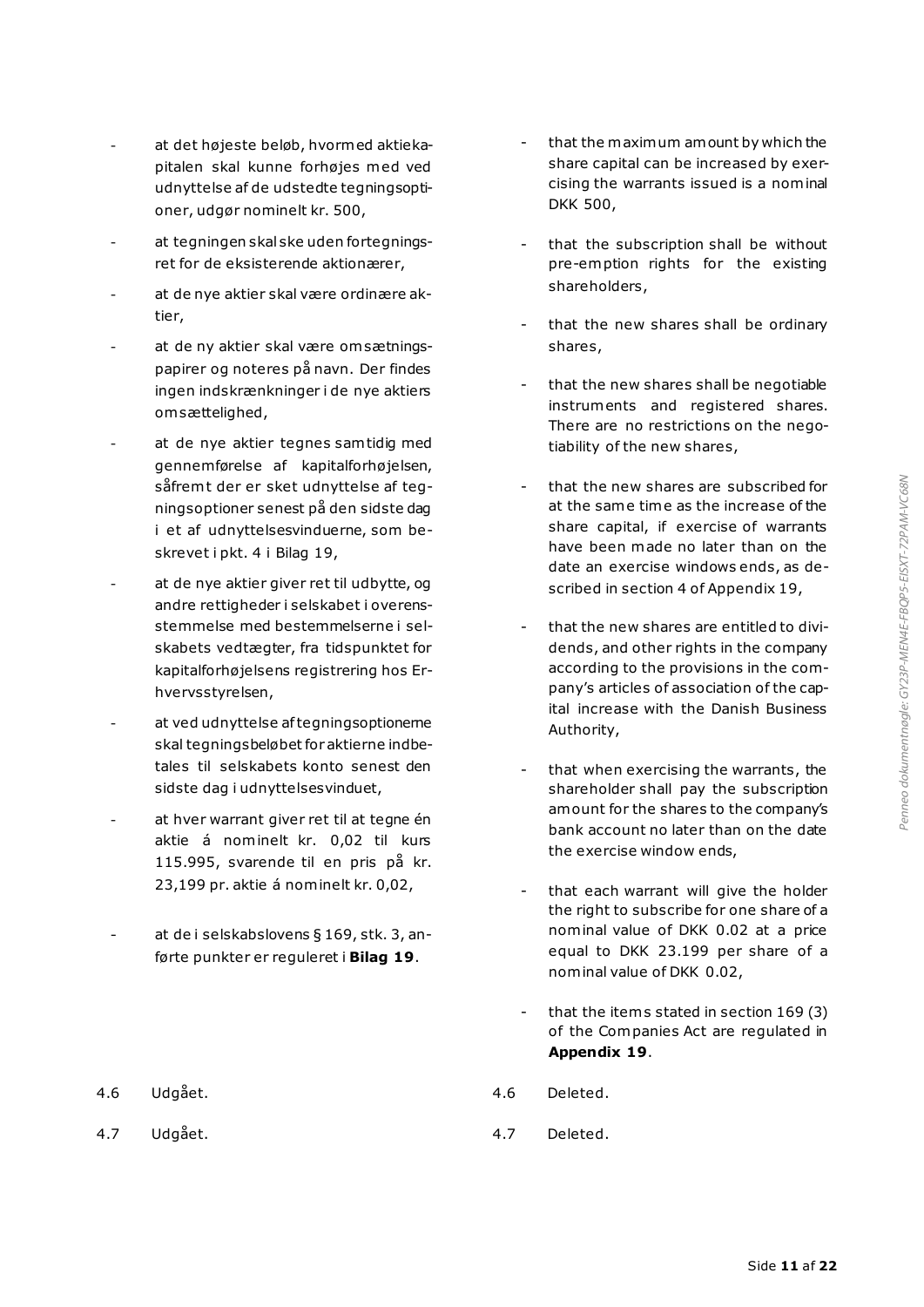- 4.8 Udgået.
- 4.9 Udgået.
- 4.10(a) Det blev på generalforsamlingen den 30. april 2020 besluttet at udstede 4.462.109 warrants (ændret til 4.452.949 den 26. maj 2020), der hver giver ret til at tegne en aktie af nominelt kr. 0,02 i selskabet, uden fortegningsret for selskabets øvrige aktionærer samt vedtage den dertilhørende kapitalforhøjelse på følgende vilkår:

Størstebeløbet af den kapitalforhøjelse, som kan tegnes på baggrund af warrants, er nominelt kr. 89.058,98. Efter udnyttelse af 1.933.401 warrants og gennemførelse af kapitalforhøjelse på nominelt kr. 38.668,02 den 13. september 2021, udnyttelse af 55.250 warrants og gennemførelse af kapitalforhøjelse på nominelt kr. 1.105 den 13. december 2021, udnyttelse af 31.474 warrants og gennemførelse af kapitalforhøjelse på nominelt 629,48 den 10. marts 2022 og udnyttelse af 280.432 warrants og gennemførelse af kapitalforhøjelse på nominelt 5.608,64 den 10. juni 2022 udgør den resterede kapitalforhøjelse, der kan tegnes på baggrund af warrants, nominelt kr. 43.047,84.

Warranterne skal tegnes senest 14 dage efter, at bestyrelsen har præsenteret warrantmodtageren for warrantaftalen. Tegningen sker ved warrantmodtagerens underskrift af tegningslisten i warrantaftalen.

De nye aktier, som kan tegnes ved udnyttelsen af warranterne skal i hver henseende være ligestillet med de øvrige aktier i selskabet i henhold til de ved tegningen gældende vedtægter for selskabet.

- 4.8 Deleted.
- 4.9 Deleted.
- 4.10(a) At the annual general meeting on 30 April 2020 it was resolved to issue 4,462,109 warrants (changed to 4,452,949 on 26 May 2020), each of which entitles the holder to subscribe for a share of nominally DKK 0.02 in the company, without pre-emption rights for the company's other shareholders and to adopt the associated capital increase on the following terms:

The maximum amount of the capital increase that can be subscribed on the basis of warrants is nominally DKK 89,058,98. Following exercise of 1,933,401 of warrants and completion of a capital increase of nominally DKK 38,668.02 13. September 2021, exercise of 55,250 warrants and completion of a capital increase of nominally DKK 1,105 13 December 2021,exercise of 31,474 warrants and completion of a capital increase of nominally DKK 629.48 10 March 2022 and exercise of 280,432 warrants and completion of a capital increase of nominally DKK 5,608.64 10 June 2022, the remaining capital increase, which can be subscribed on the basis of warrants, amounts to nominally DKK 43,047.84.

The warrants shall be subscribed for no later than 14 days after the board of directors has presented the warrant agreement to the warrant recipient. The warrant recipient subscribes for the warrants by signing the subscription list in the warrant agreement.

The new shares that can be subscribed at the exercise of the warrants must in each respect be equal to the other shares in the company in accordance with the articles of association of the company.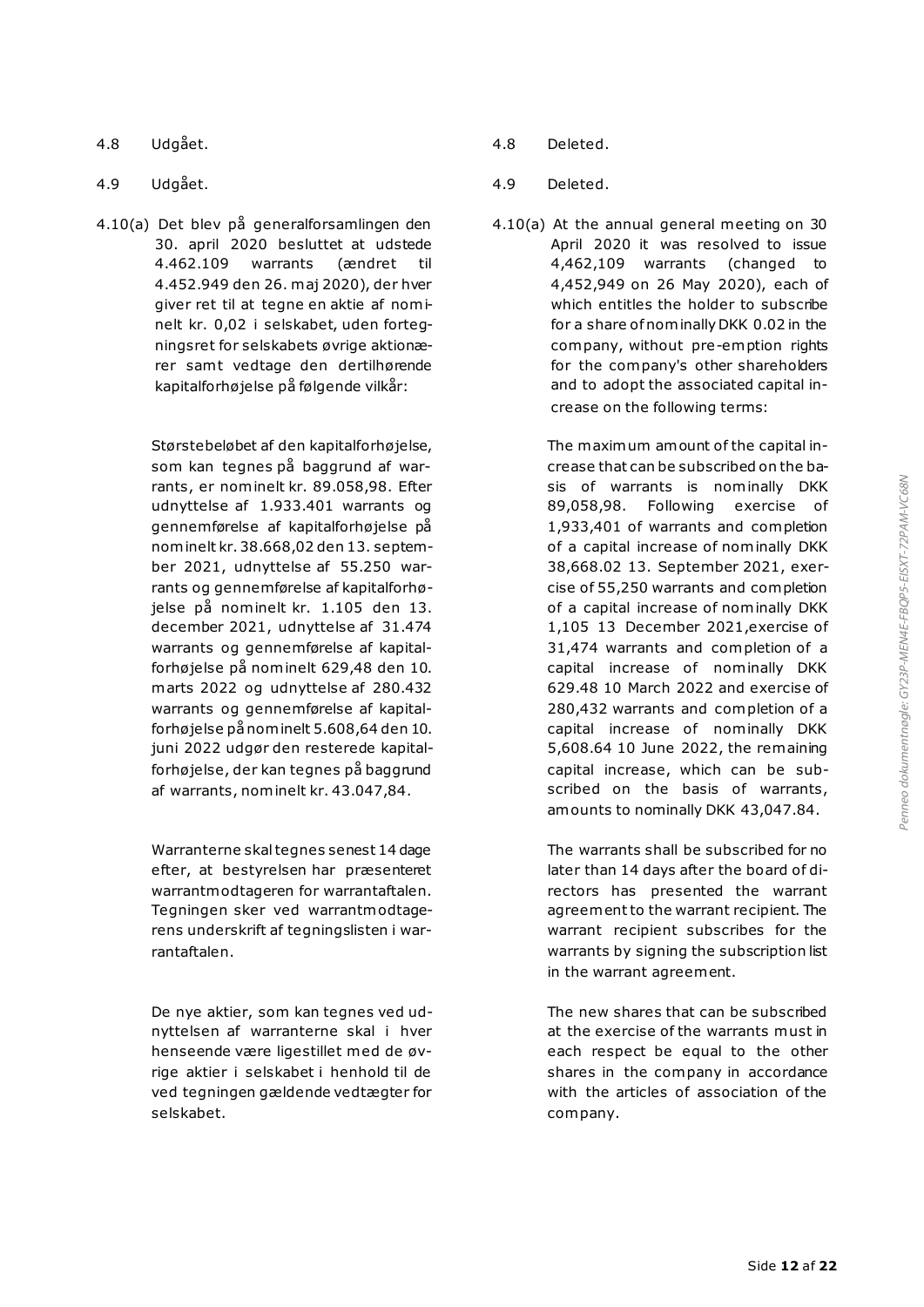Tegningsfristen for nye aktierne er 2 uger fra bestyrelsens meddelelse til warrantmodtageren om beslutning om kapitalforhøjelse som følge af udnyttelsen af warranterne.

Rettighederne til nye aktier indtræder ved tegningen af aktierne.

Ved udnyttelse af warranterne skal tegningsbeløbet for aktierne indbetales til selskabet senest 8 dage efter meddelelsen om udnyttelse.

De udstedte warrants giver ret til at tegne aktier i følgende antal og kurser:

1.549.011 aktier á nominelt kr. 0,02 til en pris svarende til kr. 4,74 per aktie á nominelt kr. 0,02 (antal aktier er reduceret til 256.450 ved kapitalforhøjelse af 13. september 2021).

382.198 aktier á nominelt kr. 0,02 til en pris svarende til kr. 7,89 per aktie á nominelt kr. 0,02 (antal aktier er reduceret til 0 ved kapitalforhøjelse af 13. september 2021).

171.667 aktier á nominelt kr. 0,02 til en pris svarende til kr. 0,34 per aktie á nominelt kr. 0,02 (antal aktier er reduceret til 0 ved kapitalforhøjelse af 13. september 2021).

602.340 aktier á nominelt kr. 0,02 til en pris svarende til kr. 4,67 per aktie á nominelt kr. 0,02 (antal aktier er reduceret til 473.006 ved kapitalforhøjelse af 13. september 2021, 13. december 2021 og 10. marts 2022).

173.675 aktier á nominelt kr. 0,02 til en pris svarende til kr. 4,28 per aktie á nominelt kr. 0,02 (antal aktier er reduceret til 122.310 ved kapitalforhøjelse af 13. september 2021, 13. december 2021,10. marts 2022 og 10. juni 2022). The subscription deadline for new shares shall be two weeks from the board of directors' notice to the warrant recipient of the decision to increase the capital as a result of the exercise of the warrants.

The rights to new shares occur when the shares are subscribed.

When exercising the warrants, the subscription amount for the shares must be paid to the company within 8 days after notice of exercise.

The issued warrants entitles the holders to subscribe for shares at the following prices as set out below:

1,549,011 shares of nominal DKK 0.02 at a price equal to DKK 4.74 per share of nominal DKK 0.02 (number of shares are reduced to 256,450 by capital increase of 13 September 2021).

382,198 shares of nominal DKK 0.02 at a price equal to DKK 7.89 per share of nominal DKK 0.02 (number of shares are reduced to 0 by capital increase of 13 September 2021).

171,667 shares of nominal DKK 0.02 at a price equal to DKK 0.34 per share of nominal DKK 0.02 (number of shares are reduced to 0 by capital increase of 13 September 2021).

602,340 shares of nominal DKK 0.02 at a price equal to DKK 4.67 per share of nominal DKK 0.02 (number of shares are reduced to 473,006 by capital increase of 13 September 2021,13 December 2021 and 10 March 2022).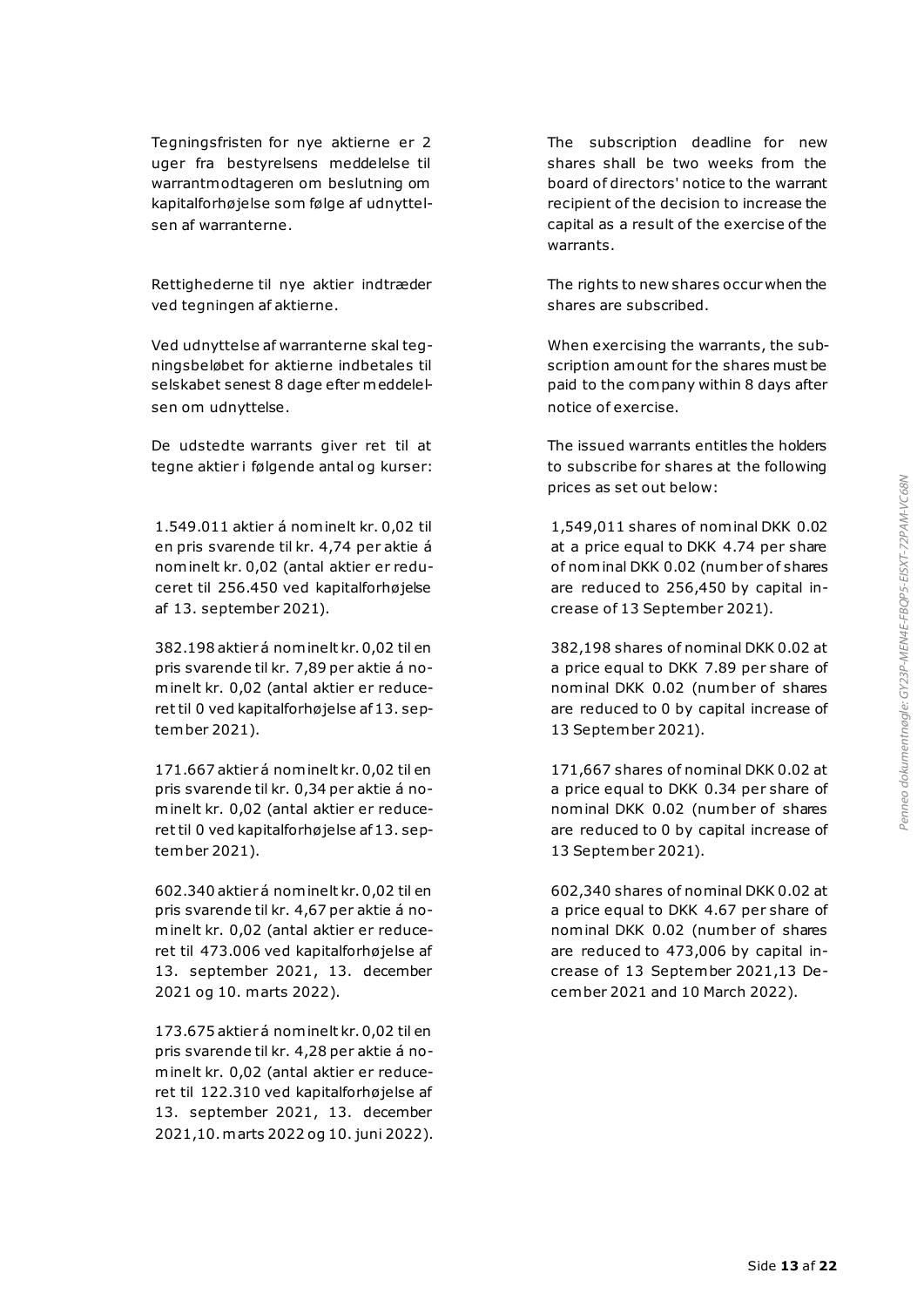1.574.058 aktier á nominelt kr. 0,02 til en pris svarende til kr. 4,33 per aktie á nominelt kr. 0,02 (antal aktier er reduceret til 1.300.626 ved kapitalforhøjelse af 10. juni 2022).

De nye aktier skal være om sætningspapirer.

Der skal gælde de til enhver tid i vedtægterne angivne indskrænkninger i de nye aktiers fortegningsret ved frem tidige forhøjelser.

De nye aktier skal lyde på navn og noteres i selskabets aktiebog.

De nye aktier skal ikke have særlige rettigheder ud over, hvad der til enhver tid fremgår af vedtægterne.

Der skal gælde de i vedtægterne til enhver tid gældende angivne indskrænkninger i de nye aktiers om sættelighed.

Øvrige vilkår, samt warrantmodtagerens retsstilling i tilfælde af gennemførelse af kapitalforhøjelse, kapitalnedsættelse, udstedelse af nye warrants, udstedelse af nye konvertible gældsbreve, opløsning, fusion eller spaltning, inden modtageren har udnyttet warranterne er fastsat i **bilag 9-10** og **13-15** til vedtægterne.

173,675 shares of nominal DKK 0.02 at a price equal to DKK 4.28 per share of nominal DKK 0.02 (number of shares are reduced to 122,310 by capital increase of 13 September 2021, 13 December 2021,10 March 2022 and 10 June 2022).

1,574,058 shares of nominal DKK 0.02 at a price equal to DKK 4.33 per share of nominal DKK 0.02 (number of shares are reduced to 1,300,626 by capital increase of 10 June 2022).

The new shares shall be negotiable instruments.

Stated restrictions in the articles of association shall at all times apply to new shares' pre-emption rights in future increases.

The new shares shall be registered shares and listed in the company's register of shareholders.

The new shares shall not have any specific rights other than what is stated in the articles of association at any time.

Presented restrictions of shares' negotiability in the articles of association shall at all times apply to new shares.

Other term s, as well as the legal position of the warrant recipient in the event of capital increase, reduction of capital, issuance of new warrants, issuance of new convertible debt instruments, dissolution, merger or division before the recipient has exercised the warrants is set out in **appendix 9-10** and **13-15** to the articles of association.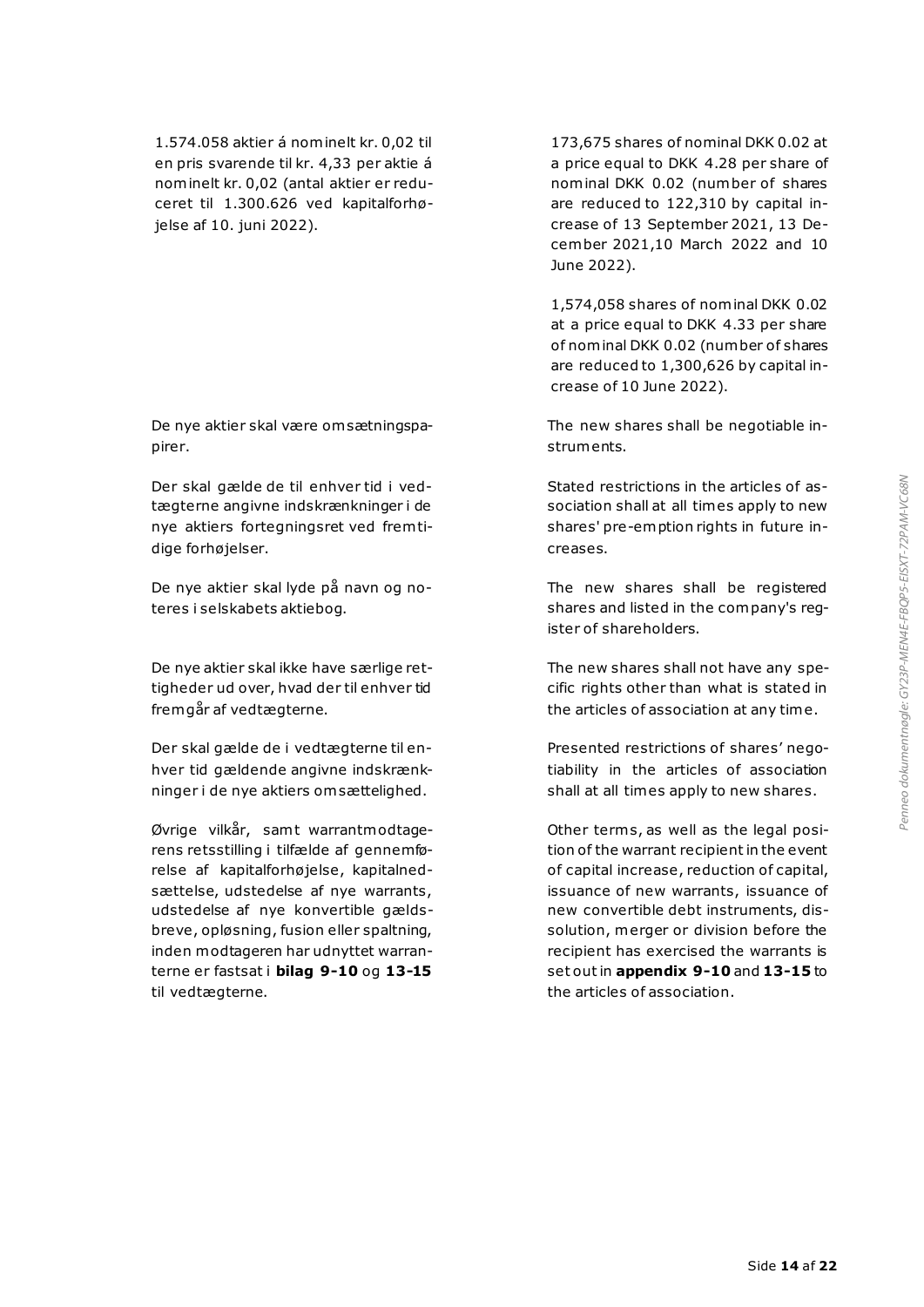4.10(b) Der blev på generalforsamlingen den 26. maj 2020 besluttet at udstede 49.654 warrants, der hver giver ret til at tegne en aktie af nominelt kr. 0,02 i selskabet, uden fortegningsret for selskabets øvrige aktionærer samt vedtage den dertilhørende kapitalforhøjelse på følgende vilkår:

> Størstebeløbet af den kapitalforhøjelse, som kan tegnes på baggrund af warrants, er nominelt kr. 993,08. Efter udnyttelse af 9.552 warrants og gennemførelse af den tilhørende kapitalforhøjelse på nominelt kr. 191,04 den 13. september 2021, udgør den resterede kapitalforhøjelse, der kan tegnes på baggrund af warrants, nominelt kr. 802,04.

> Warranterne skal tegnes senest 14 dage efter, at bestyrelsen har præsenteret warrantmodtageren for warrantaftalen. Tegningen sker ved warrantmodtagerens underskrift af tegningslisten i warrantaftalen.

> De nye aktier, som kan tegnes ved udnyttelsen af warranterne skal i hver henseende være ligestillet med de øvrige aktier i selskabet i henhold til de ved tegningen gældende vedtægter for selskabet.

> Tegningsfristen for nye aktierne er 2 uger fra bestyrelsens meddelelse til warrantmodtageren om beslutning om kapitalforhøjelse som følge af udnyttelsen af warranterne.

> Rettighederne til nye aktier indtræder ved tegningen af aktierne.

> Ved udnyttelse af warranterne skal tegningsbeløbet for aktierne indbetales til selskabet senest 8 dage efter meddelelsen om udnyttelse.

4.10(b) At the annual general meeting on 26 May 2020 it was resolved to issue 49,654 warrants, each of which entitles the holder to subscribe for a share of nominally DKK 0.02 in the company, without pre-emption rights for the company's other shareholders and to adopt the associated capital increase on the following term s:

> The maximum amount of the capital increase that can be subscribed on the basis of warrants is nominally DKK 993.08. Following exercise of 9,552 of warrants and completion of a capital increase of nominally DKK 191.04 13. September 2021, the remaining capital increase, which can be subscribed on the basis of warrants, amounts to nominally DKK 802.04.

> The warrants shall be subscribed for no later than 14 days after the board of directors has presented the warrant agreement to the warrant recipient. The warrant recipient subscribes for the warrants by signing the subscription list in the warrant agreement.

> The new shares that can be subscribed at the exercise of the warrants must in each respect be equal to the other shares in the company in accordance with the articles of association of the company.

> The subscription deadline for new shares shall be two weeks from the board of directors' notice to the warrant recipient of the decision to increase the capital as a result of the exercise of the warrants.

> The rights to new shares occur when the shares are subscribed.

> When exercising the warrants, the subscription amount for the shares must be paid to the company within 8 days after notice of exercise.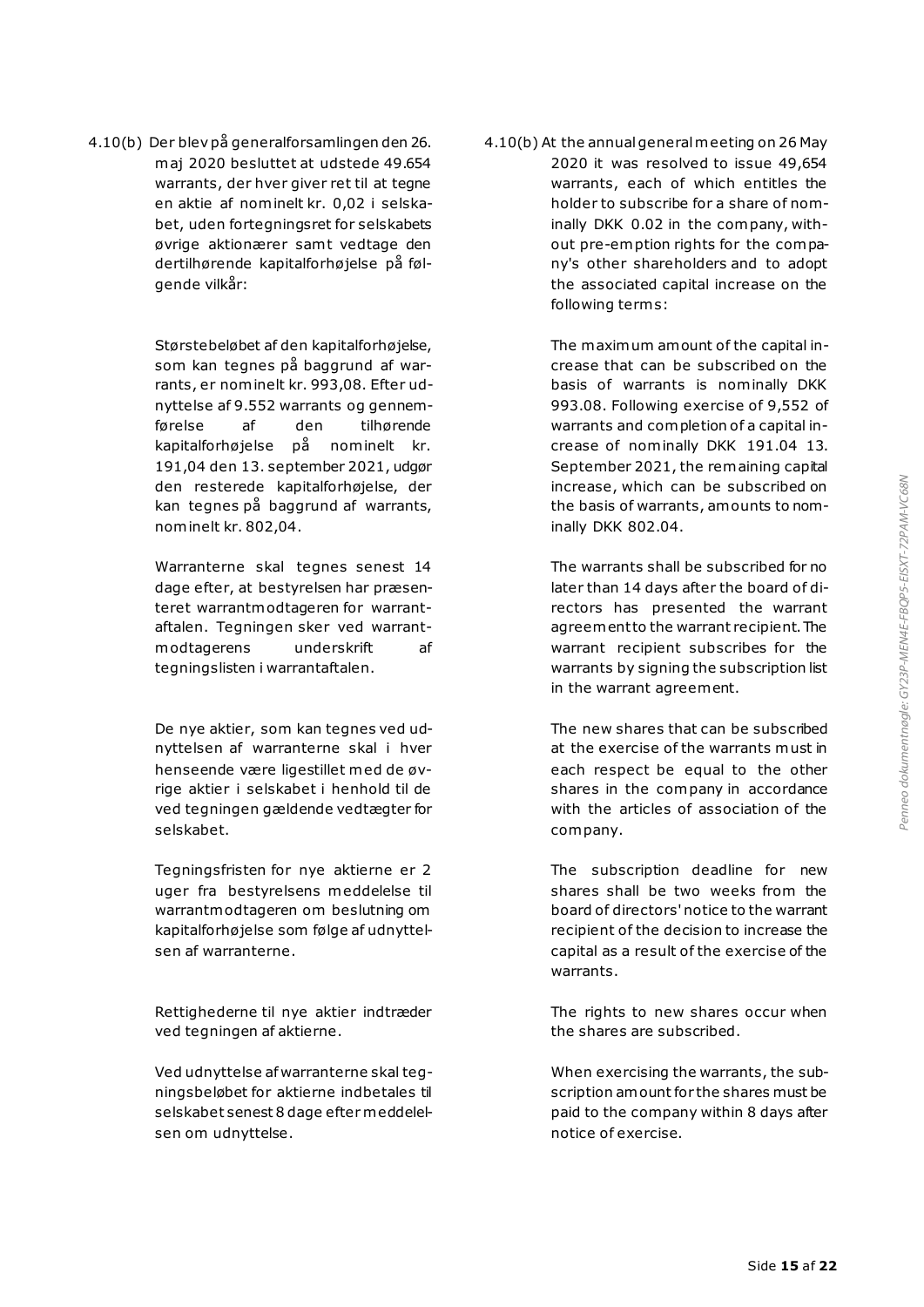De udstedte warrants giver ret til at tegne aktier i følgende antal og kurser:

26.717 aktier á nominelt kr. 0,02 til en pris svarende til kr. 4,74 per aktie á nominelt kr. 0,02.

6.592 aktier á nominelt kr. 0,02 til en pris svarende til kr. 7,89 per aktie á nominelt kr. 0,02 (antal aktier er reduceret til 0 ved kapitalforhøjelse af 13. september 2021).

2.960 aktier á nominelt kr. 0,02 til en pris svarende til kr. 0,34 per aktie á nominelt kr. 0,02 (antal aktier er reduceret til 0 ved kapitalforhøjelse af 13. september 2021).

10.389 aktier á nominelt kr. 0,02 til en pris svarende til kr. 4,67 per aktie á nominelt kr. 0,02.

2.996 aktier á nominelt kr. 0,02 til en pris svarende til kr. 4,28 per aktie á nominelt kr. 0,02.

De nye aktier skal være om sætningspapirer.

Der skal gælde de til enhver tid i vedtægterne angivne indskrænkninger i de nye aktiers fortegningsret ved frem tidige forhøjelser.

De nye aktier skal lyde på navn og noteres i selskabets aktiebog.

De nye aktier skal ikke have særlige rettigheder ud over, hvad der til enhver tid fremgår af vedtægterne.

Der skal gælde de i vedtægterne til enhver tid gældende angivne indskrænkninger i de nye aktiers om sættelighed.

The issued warrants entitles the holders to subscribe for shares at the following prices as set out below:

26,717 shares of nominal DKK 0.02 at a price equal to DKK 4.74 per share of nominal DKK 0.02.

6,592 shares of nominal DKK 0.02 at a price equal to DKK 7.89 per share of nominal DKK 0.02. (number of shares are reduced to 0 by capital increase of 13 September 2021).

2,960 shares of nominal DKK 0.02 at a price equal to DKK 0.34 per share of nominal DKK 0.02 (number of shares are reduced to 0 by capital increase of 13 September 2021).

10,389 shares of nominal DKK 0.02 at a price equal to DKK 4.67 per share of nominal DKK 0.02.

2,996 shares of nominal DKK 0.02 at a price equal to DKK 4.28 per share of nominal DKK 0.02.

The new shares shall be negotiable instruments.

Stated restrictions in the articles of association shall at all times apply to new shares' pre-emption rights in future increases.

The new shares shall be registered shares and listed in the company's register of shareholders.

The new shares shall not have any specific rights other than what is stated in the articles of association at any time.

Presented restrictions of shares' negotiability in the articles of association shall at all times apply to new shares.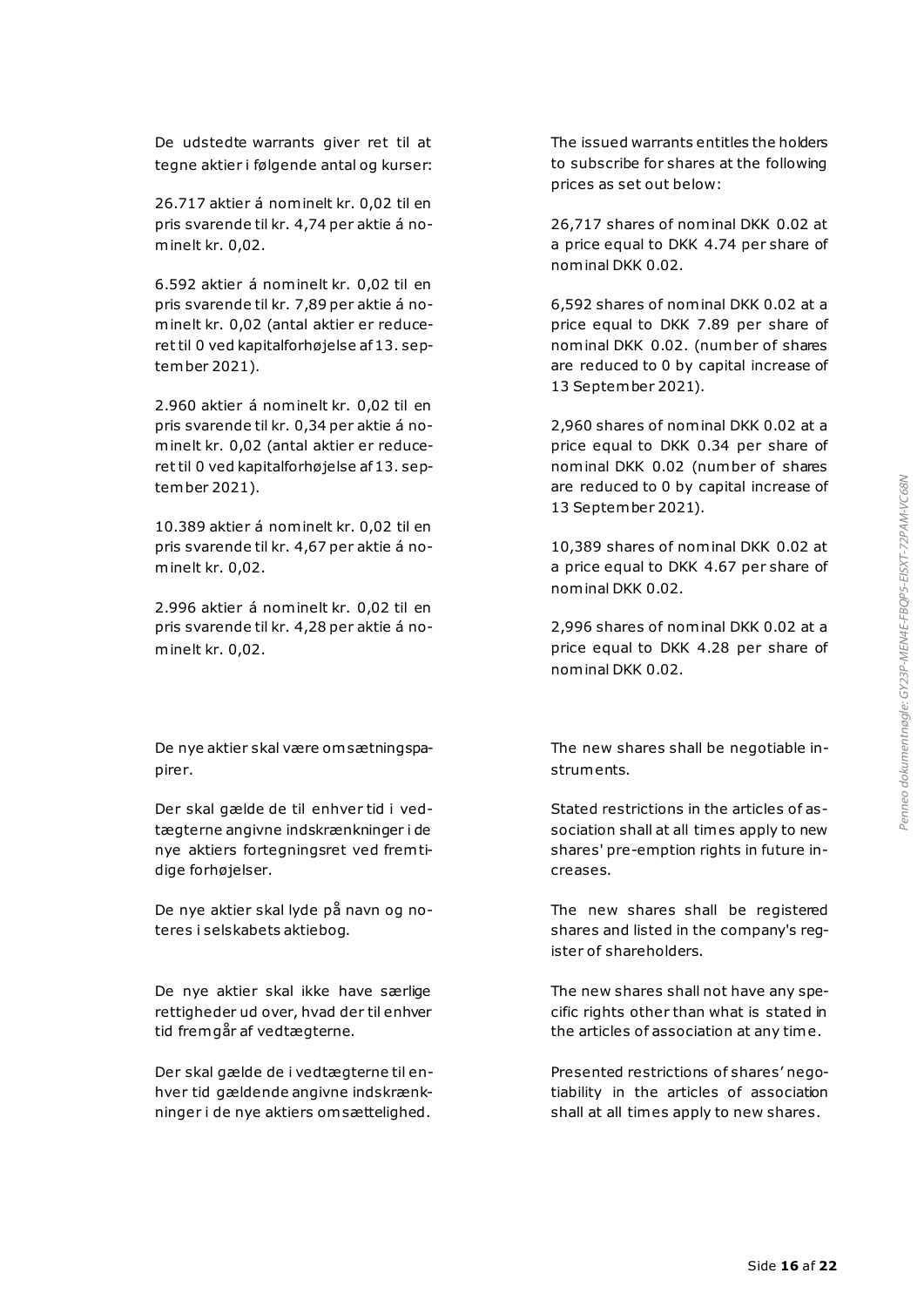Øvrige vilkår, samt warrantmodtagerens retsstilling i tilfælde af gennemførelse af kapitalforhøjelse, kapitalnedsættelse, udstedelse af nye warrants, udstedelse af nye konvertible gældsbreve, opløsning, fusion eller spaltning, inden modtageren har udnyttet warranterne er fastsat i **bilag 9-10** og **13-14** til vedtægterne.

# **5. GENERALFORSAMLINGEN 5. GENERAL MEETING**

- 5.1 Generalforsamlingen har den højeste myndighed i alle selskabets anliggender.
- 5.2 Generalforsamlinger afholdes på selskabets hjemsted eller i Storkøbenhavn.
- 5.3 Ordinær generalforsamling afholdes hvert år i så god tid, at den reviderede og godkendte årsrapport og regnskab kan indsendes til Erhvervsstyrelsen inden udløbet af fristen i årsregnskabsloven. Ekstraordinære generalforsamlinger skal afholdes, når bestyrelsen eller en generalforsamlingsvalgt revisor eller en aktionær, der ejer minimum 5 % af aktiekapitalen, skriftligt forlanger det. Ekstraordinær generalforsamling til behandling af et bestemt emne indkaldes senest 2 uger efter, at det er forlangt.
- 5.4 Selskabets generalforsamlinger indkaldes af bestyrelsen med mindst 3 ugers og højst 5 ugers varsel via selskabets hjemmeside samt ved e-mail til alle i ejerbogen noterede aktionærer, som har frem sat begæring herom.

Other terms, as well as the legal position of the warrant recipient in the event of capital increase, reduction of capital, issuance of new warrants, issuance of new convertible debt instruments, dissolution, merger or division before the recipient has exercised the warrants is set out in **appendix 9-10**  and **13-14** to the articles of association.

- 5.1 The general meeting is the highest authority regarding all the affairs of the company.
- 5.2 General meetings of the company shall be held at its registered office or in metropolitan Copenhagen.
- 5.3 The annual general meeting shall be held in time for the audited and approved annual report to be submitted to and received by the Danish Business Authority within the filing deadline pursuant to the Danish Financial Statements Act. Extraordinary general meetings must be held when required in writing by the board of directors or an auditor elected by the general meeting or a shareholder holding a minimum of 5% of the share capital. Extraordinary general meeting to address a specific topic shall be convened no later than 2 weeks after a request has been made.
- 5.4 The company's general meetings are convened by the board of directors with at least 3 weeks and a maximum of 5 weeks' notice via the company's website and by e-mail to all shareholders listed in the register of shareholders, who have requested notice by e-mail.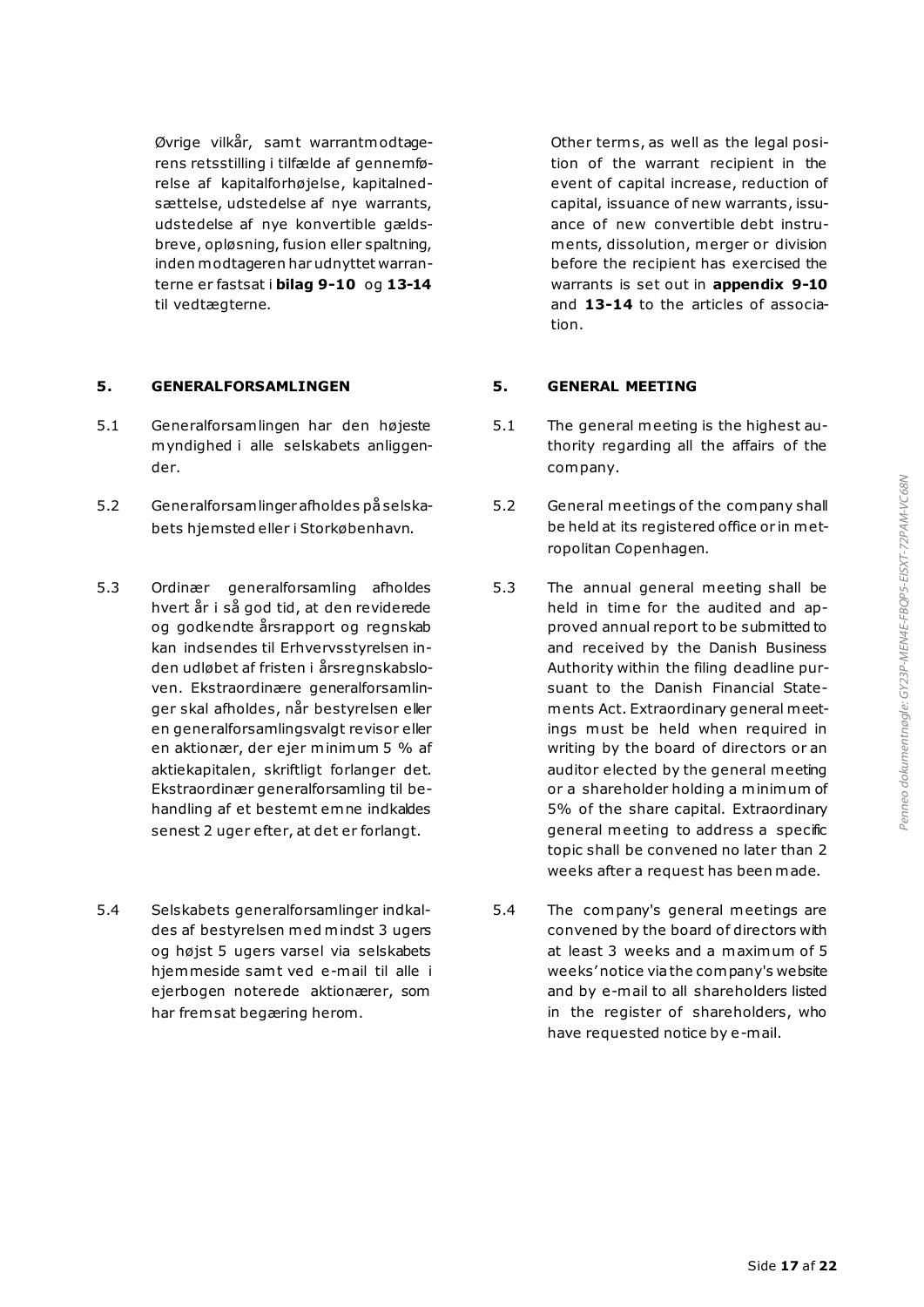- 5.5 Senest 3 uger før generalforsamlingen skal dagsordenen og de fuldstændige forslag, sam t for den ordinære generalforsamlings vedkommende tillige årsrapporten, gøres tilgængelige for aktionærerne på selskabets hjemmeside.
- 5.6 Generalforsamlingen ledes af en dirigent, der udpeges af bestyrelsen. Dirigenten træffer beslutning vedrørende alle spørgsmål om behandlingsmåden og stemmeafgivelsen på generalforsamlingen.
- 5.7 Enhver aktionær har ret til at få et bestem t emne behandlet på den ordinære generalforsamling. Begæring herom skal frem sættes skriftligt senest 6 uger før generalforsamlingens afholdelse.
- 5.8 Dagsordenen for den ordinære generalforsamling skal indeholde:
	- 1. Bestyrelsens beretning om selskabets virksomhed i det forløbne regnskabsår
	- 2. Fremlæggelse af årsrapport med revisionspåtegning til godkendelse
	- 3. Beslutning om anvendelse af overskud eller dækning af underskud i henhold til den godkendte årsrapport
	-
	- 5. Valg af revisor
	- 6. Eventuelle forslag fra bestyrelsen og/eller aktionærerne
	-
- 5.5 No later than 3 weeks before the general meeting, the agenda and complete proposals, and for the annual general meeting, the annual report as well, must be made available to the shareholders on the company's website.
- 5.6 The general meeting shall be chaired by a chairman elected by the board of directors. The chairman makes decision on all questions regarding the process and voting at the general meeting.
- 5.7 All shareholders are entitled to nominate specific issues for process at the annual general meeting. Request must be made in writing no later than 6 weeks prior to the annual general meeting.
- 5.8 The agenda for the annual general meeting shall include:
	- 1. The board of directors' report on the company's activities during the past financial year
	- 2. Presentation of annual report with the auditor's report for approval
	- 3. Resolution on distribution of profit or covering of loss in accordance with the approved annual report
- 4. Valg af bestyrelse 4. Election of board of directors
	- 5. Election of auditor
	- 6. Any proposals from the board of directors and/or shareholders
- 7. Eventuelt 7. Any other business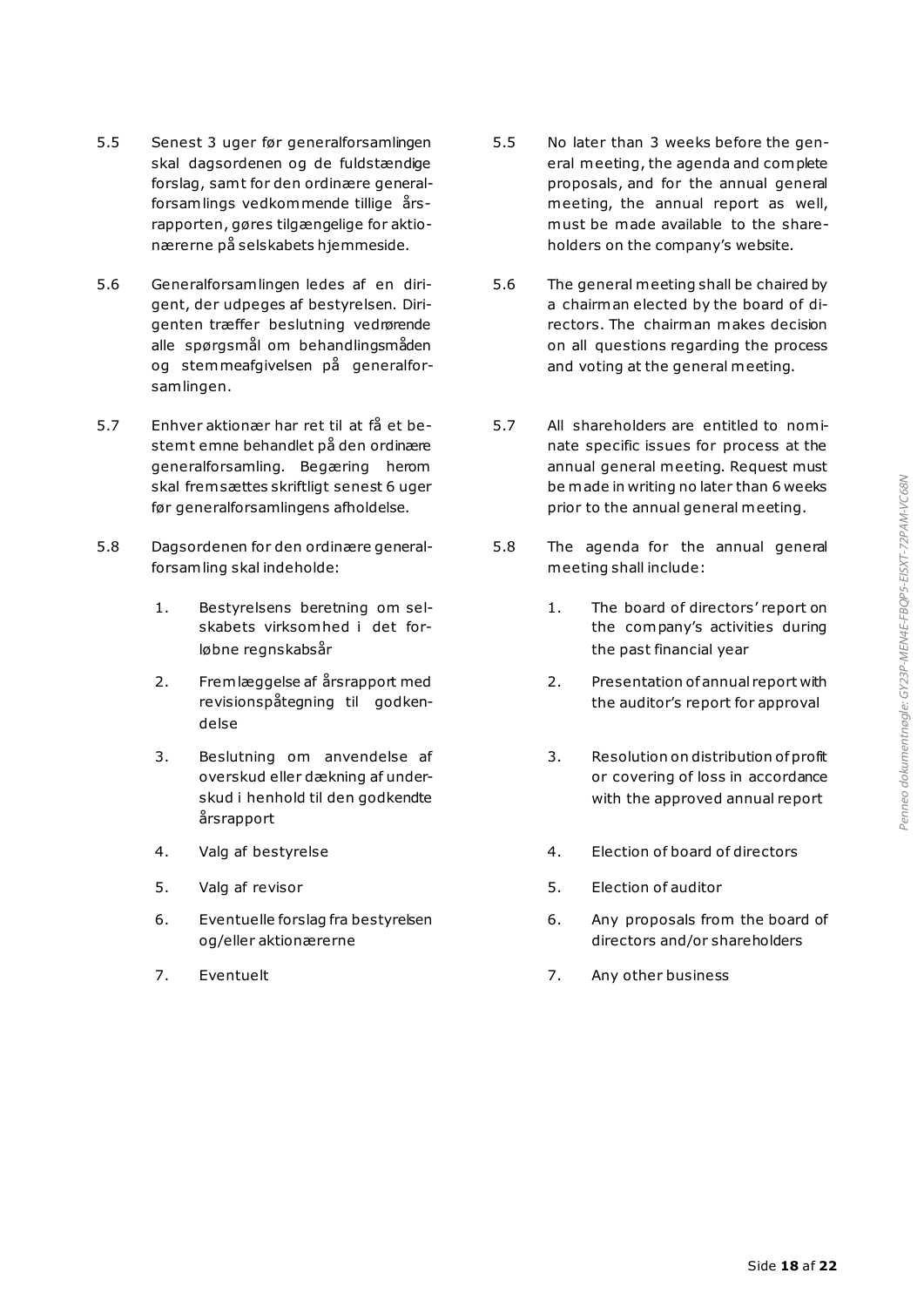- 5.9 En aktionærs ret til at deltage i en generalforsamling og til at afgive stemme fastsættes i forhold til de aktier, aktionæren besidder på registreringsdatoen. Registreringsdatoen ligger en uge før generalforsamlingen. En aktionærs aktiebesiddelse og stemmerettighed opgøres på registreringsdatoen på baggrund af notering af aktionærens ejerforhold i ejerbogen sam t eventuelle meddelelser om ejerforhold, som selskabet har modtaget med henblik på indførsel i ejerbogen.
- 5.10 En aktionær, der er berettiget til at deltage i generalforsamlingen i henhold til ovenstående punkt, og som ønsker at deltage i generalforsamlingen, skal senest tre dage før generalforsamlingens afholdelse anmode om adgangskort.
- 5.11 En aktionær kan møde personligt eller ved fuldmagt.
- 5.12 Stemmeret kan udøves i henhold til skriftlig og dateret fuldmagt i overensstemmelse med den til enhver tid gældende lovgivning herom.
- 5.13 En aktionær, der er berettiget til at deltage i en generalforsamling, kan stemme skriftligt ved brevstemme i overensstemmelse med selskabslovens regler herom . Brevstemmer skal være i hænde senest kl. 10, to hverdage før generalforsamlingen. Brevstemmer kan ikke tilbagekaldes.
- 5.14 På generalforsamlingen giver hvert aktiebeløb på kr. 0,02 én stemme.
- 5.15 Beslutninger på generalforsamlingen afgøres ved simpelt stemmeflertal, medmindre andet følger af lovgivningen eller disse vedtægter.
- 5.9 A shareholder's right to attend a general meeting and to vote shall be determined by the shares held by the shareholder at the record date. The record date is one week before the general meeting. A shareholder's shareholding and voting rights are determined on the record date based on the shareholder's ownership in the register of shareholders as well as any notice of ownership received by the company for inclusion in the register of shareholders.
- 5.10 A shareholder who is entitled to attend the general meeting in accordance with the section above and who wishes to attend the general meeting shall request an admission card no later than three days before the general meeting.
- 5.11 A shareholder can attend in person or by proxy.
- 5.12 Voting right can be exercised in accordance with written and dated power of attorney in accordance with applicable law.
- 5.13 A shareholder entitled to attend a general meeting are able to vote in writing by postal vote in accordance with the rules of the Danish Companies Act. Postal votes must be received no later than 10 am. two business days before the general meeting. Postal votes cannot be revoked.
- 5.14 At the general meeting, each amount of share capital of DKK 0.02 shall carry one vote.
- 5.15 Resolutions on the general meeting shall be decided by simple majority of votes, unless otherwise provided by law or these articles of association.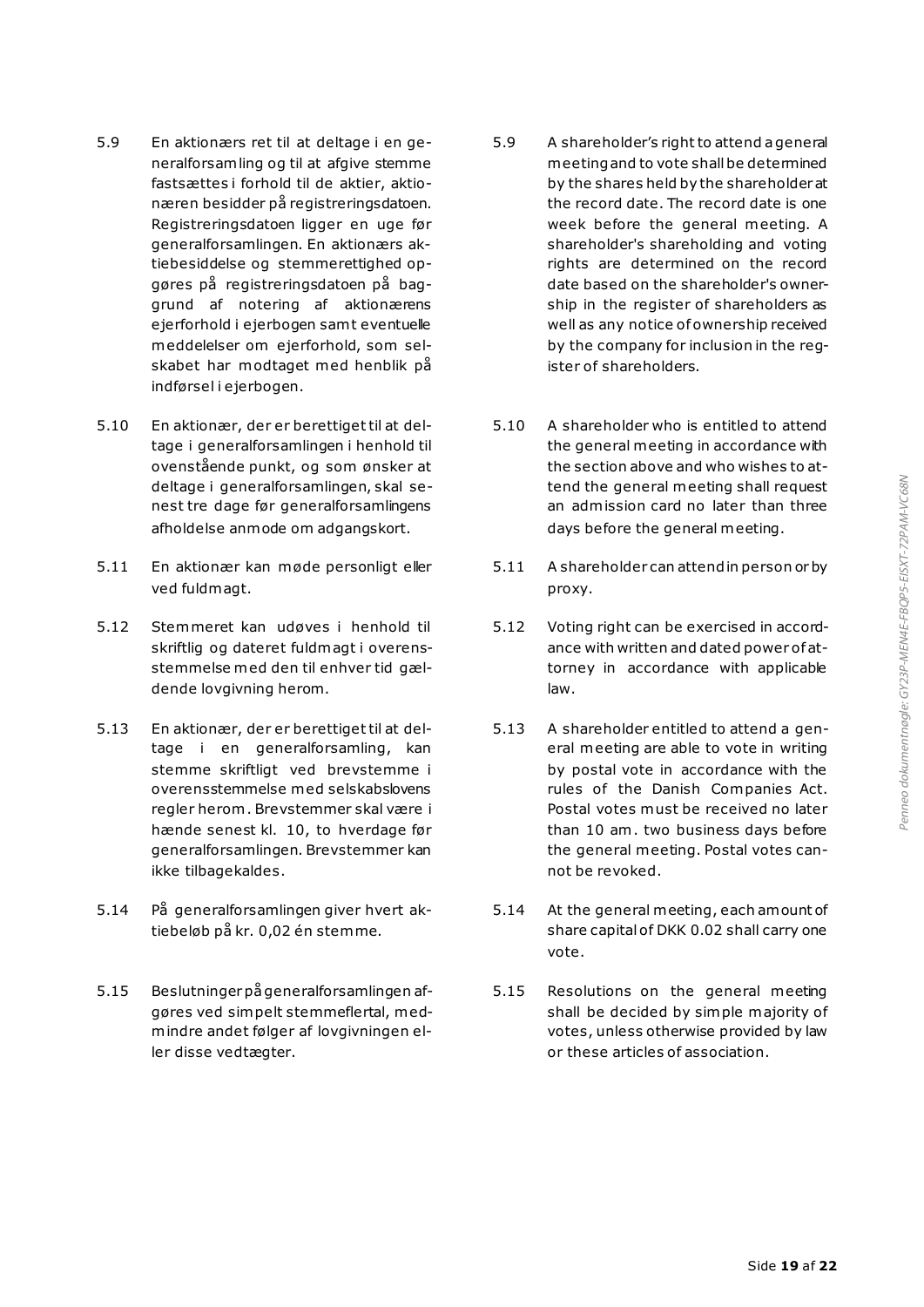- 5.16 Beslutning om ændring af vedtægteme kan kun træffes med tiltrædelse af mindst 2/3 af såvel de afgivne stemmer som af den på generalforsamlingen repræsenterede aktiekapital, medmindre der i medfør af lovgivningen stilles strengere eller lempeligere vedtagelseskrav eller tillægges bestyrelsen eller andre organer specifik kompetence.
- 5.17 Bestyrelsen kan beslutte, at der som supplement til fysisk fremmøde på generalforsamlingen gives adgang til, at kapitalejerne kan deltage elektronisk i generalforsamlingen, herunder stemme elektronisk, uden at være fysisk til stede på generalforsamlingen (delvis elektronisk generalforsamling). Endvidere kan bestyrelsen beslutte, at generalforsamlingen afholdes elektronisk uden adgang til fysisk fremmøde (fuldstændig elektronisk generalforsamling). Bestyrelsen fastsætter de nærmere retningslinjer herfor.

- 6.1 Selskabet ledes af en bestyrelse på 3-6 medlemmer. Bestyrelsen vælges for et år ad gangen på selskabets generalforsamling. Genvalg kan finde sted. Bestyrelsen vælger selv sin formand.
- 6.2 Bestyrelsen træffer beslutning ved simpelt stemmeflertal. I tilfælde af stemmelighed i bestyrelsen, er formandens stemme udslagsgivende.
- 6.3 Bestyrelsen har den overordnede ledelse af selskabet forhold.
- 6.4 Bestyrelsen ansætter 1-3 direktører til at varetage den daglige drift og ledelse af selskabet.

- 5.16 Resolution to amend the articles of association can only be made with the accession of at least 2/3 of the votes cast as well as at least 2/3 of the share capital represented at the general meeting, unless stricter or more relaxed resolution requirements are imposed by law or specific competence are conferred on the board of directors or other bodies.
- 5.17 The board of directors may decide that in addition to physical attendance at the general meeting, shareholders may be given the right to attend electronically in the general meeting, including voting electronically, without being physically present at the general meeting. In addition, the board of directors may decide that the general meeting shall be held electronically without access to physical attendance. The board of directors shall lay down the detailed guidelines for this.

### **6. BESTYRELSE OG DIREKTION 6. BOARD OF DIRECTORS AND EXECU-TIVE MANAGEMENT**

- 6.1 The company is managed by a board of directors comprising of 3 to 6 directors. The directors are elected by the general meeting for one year at a time. Re-election can take place. The board of directors elects its chairman.
- 6.2 Resolutions are passed by a simple majority of votes. In the event of equal votes the chairman's vote shall be decisive.
- 6.3 The board of directors have the overall management of the company.
- 6.4 The board of directors shall appoint 1-3 members of the executive management to handle the day-to-day operations and management of the company.

# **7. ELEKTRONISK KOMMUNIKATION 7. ELECTRONIC COMMUNICATIONS**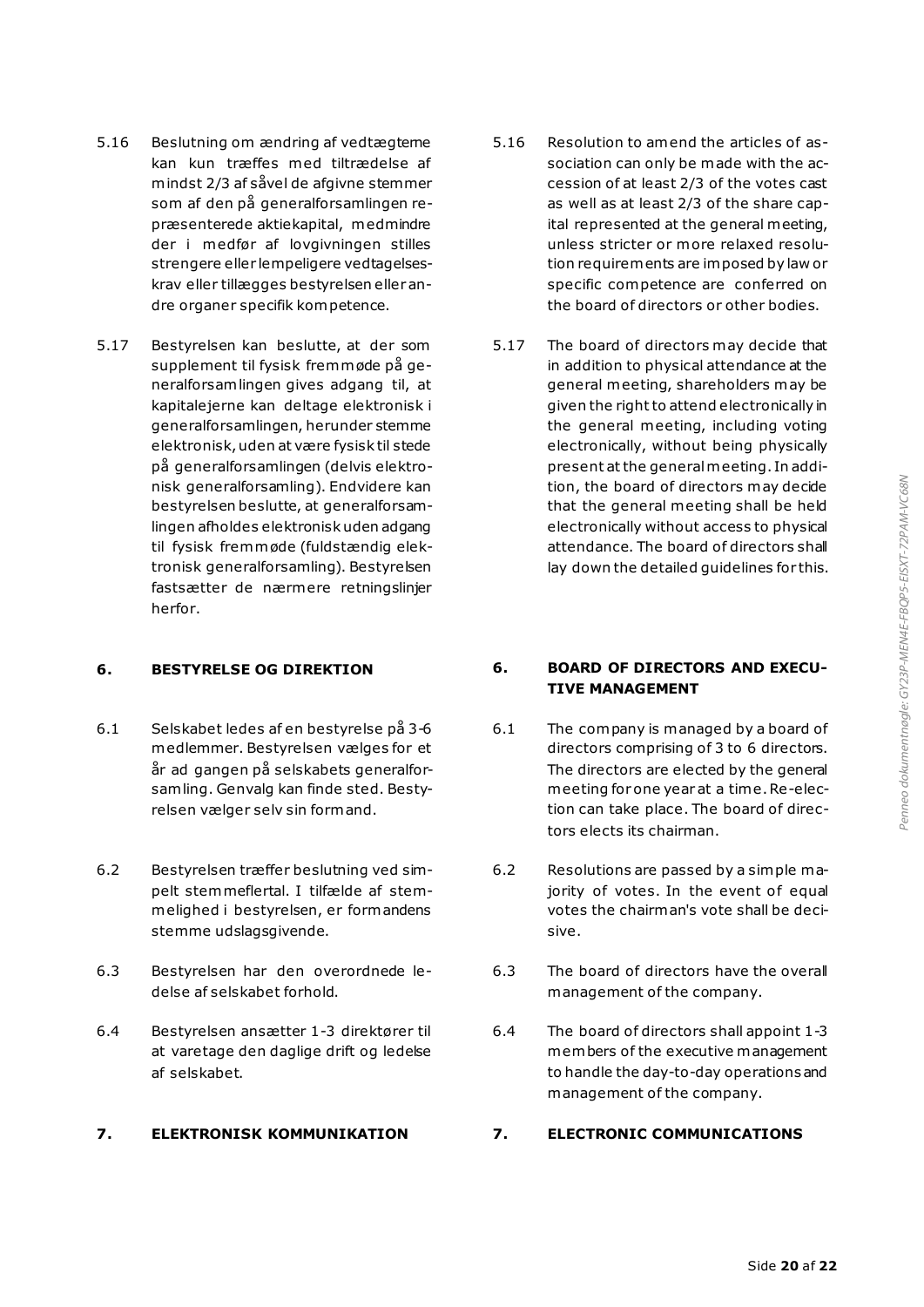- 7.1 Selskabet anvender elektronisk dokumentudveksling og elektronisk post (elektronisk kommunikation) i sin kommunikation med aktionærerne. Selskabet kan endvidere til enhver tid vælge at kommunikere med almindelig brevpost.
- 7.2 Elektronisk kommunikation kan af selskabet anvendes til alle meddelelser og dokumenter, som i henhold til selskabets vedtægter og/eller selskabsloven skal udveksles mellem selskabet og aktionærerne, herunder for eksempel indkaldelse til ordinær og ekstraordinær generalforsamling med tilhørende dagsorden og fuldstændige forslag, fuldmagter samt i øvrigt generelle oplysninger fra selskabet til aktionærerne. Sådanne dokumenter og meddelelser lægges på selskabets hjemmeside og tilsendes aktionærerne pr. e-mail i det om fang, det er påkrævet.
- 
- 8.1 Selskabet tegnes af den administrerende direktør i forening med bestyrelsesformanden eller af den samlede bestyrelse.

### **9. REVISION 9. AUDITOR**

9.1 Selskabets regnskaber revideres af én statsautoriseret revisor, der vælges af den ordinære generalforsamling. Revisor vælges for et år ad gangen.

10.1 Selskabets regnskabsår løber fra 1. januar til 31. december.

- 7.1 The company uses electronic document exchange and electronic mail (electronic communication) in its communication with the shareholders. The company may at any time choose to communicate by ordinary mail.
- 7.2 Electronic communication may be used by the company for all notices and documents required by the company's articles of association and/or the Danish Companies Act to be exchanged between the company and the shareholders, including, for example, notice of annual general and extraordinary general meeting with the associated agenda and complete proposals, proxies and other general information from the company to the shareholders. Such documents and announcements are posted on the company's website and sent to the shareholders by email to the extent it is required.

### **8. TEGNINGSREGEL 8. SIGNATURE RULES**

8.1 The company is bound by the joint signatures of the CEO and chairman of the board of directors, or by the entire board of directors jointly.

9.1 The annual reports of the company shall be audited by a state authorised accountant, who is elected by the annual general meeting. The auditor is elected for one year at a time.

# **10. REGNSKABSÅR 10. FINANCIAL YEAR**

10.1 The financial year of the company runs from 1 January to 31 December.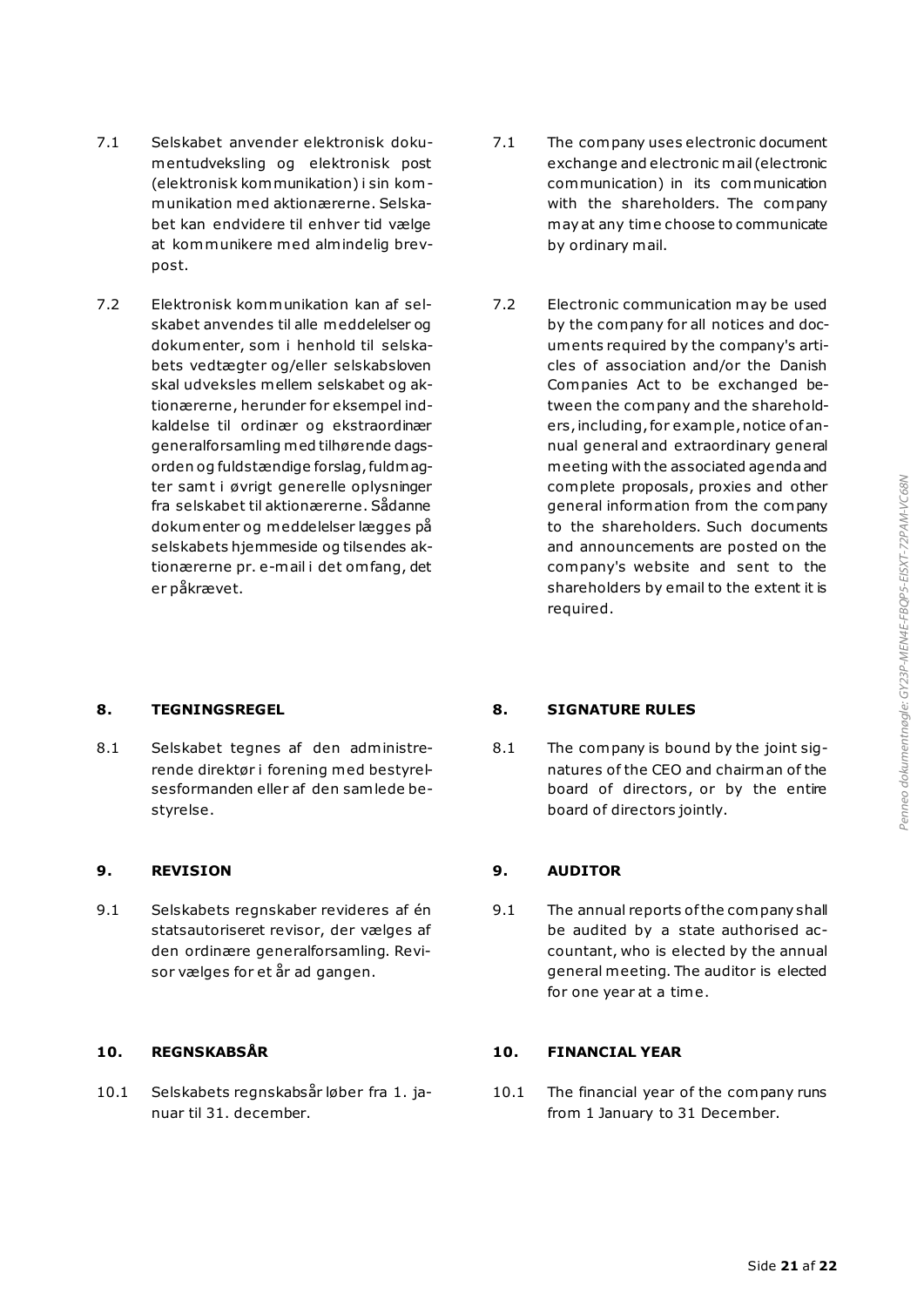- 
- 10.2 Årsrapporten udarbejdes på engelsk. 10.2 The Company's annual report will be presented in English.

---ooo0ooo--- ---ooo0ooo---

Således vedtaget på selskabets ordinære generalforsamling den 27. april 2022. Ændret ved bestyrelsens beslutning den 10. juni 2022.

As adopted by the annual general meeting on 27 April 2022. Amended by decision of the board of directors on 10 June 2022.

*This is a translation of the original Danish articles of association. In the event of any discrepancies the wording of the Danish language version shall prevail.*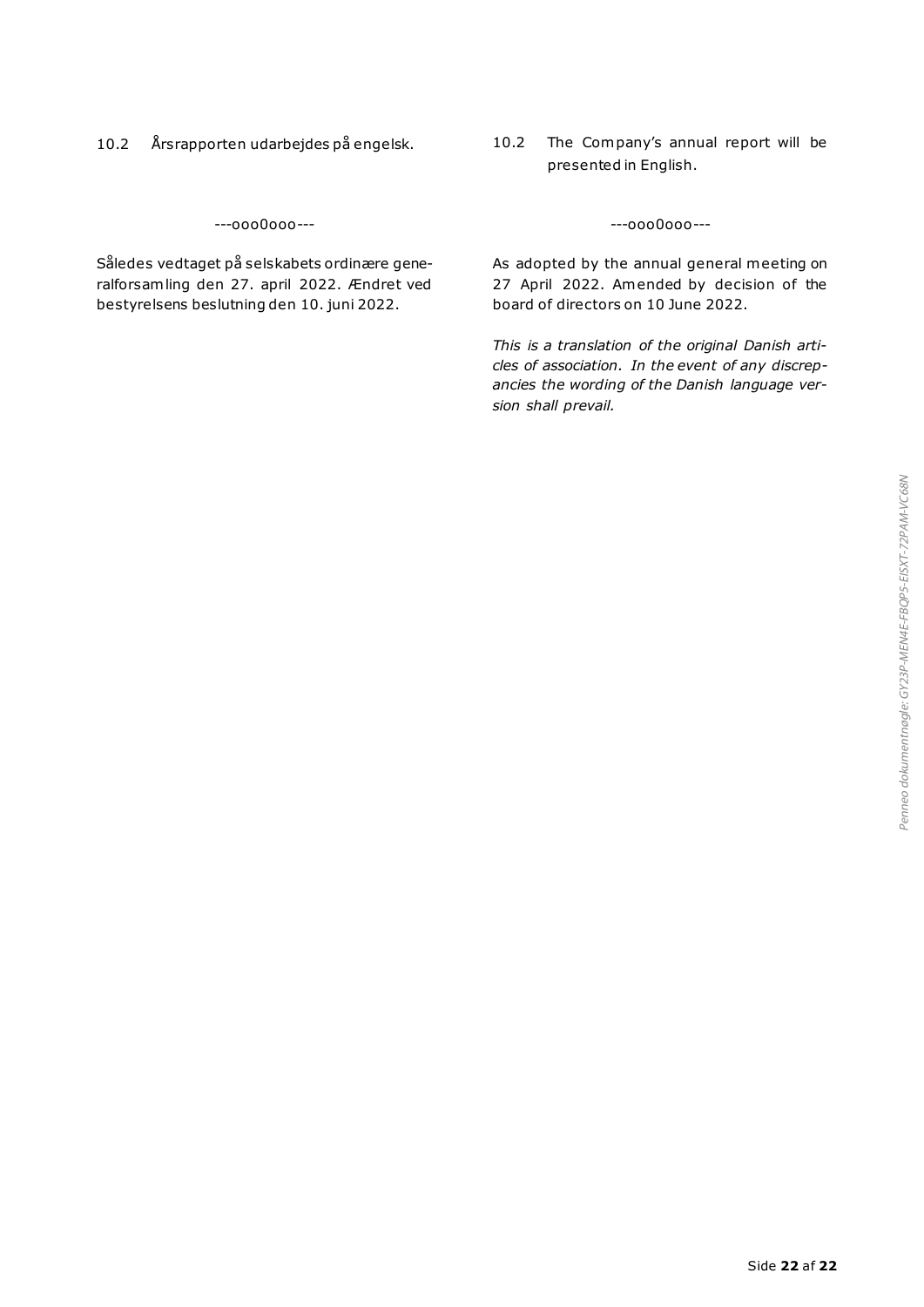### **BILAG / APPENDIX 9: WARRANT VILKÅR**

#### $1.$ **TILDELING AF WARRANT**

- $1.1.$ Warrantindehaveren tilbydes hermed muligheden for at tegne op til nominelt kr. [antal] aktier i Selskabet ved kontant betaling til kurs 4,74 pr. nominel aktie á kr. 0,02 ("Warranten").
- $1.2.$ Warranten tildeles fuldt ud ved underskrift af denne aftale.

### $2.$ **UDNYTTELSE**

- $2.1.$ Udnyttelsen af Warranten kan kun ske, hvis alle tidligere tildelte warrants, til tegning af aktier i Selskabet som Warrantindehaveren råder over på tildelingstidspunktet, er udløbet uudnyttede.
- $2.2.$ Warranten kan tidligst udnyttes når regnskabsmeddelelse for 1. halvår af 2021 er offentliggjort.
- $2.3.$ Retten til at udnytte Warranten er betinget af, at Warrantholderen tiltræder en eventuelt på udnyttelsestidspunktet gældende ejeraftale. Såfremt Selskabet på udnyttelsestidspunktet er børnoteret (herunder på First North Growth Market) eller udnyttelsen sker i forbindelse med en planlagt børsintroduktion, kan retten til at udnytte Warranten af bestyrelsen gøres betinget af, at Warrantholderen senest samtidig med gennemførelsen af tegningen tiltræder en aftale om lockup, der matcher øvrige aktionærers lock-up aftale.
- $2.4.$ Warranten kan senest udnyttes 14 dage efter offentliggørelse af regnskabsmeddelelse for 3. kvartal i 2023 ("Udnyttelsesperioden"). Warranten kan kun udnyttes i 14 dage efter hver regnskabsmeddelelse, henholdsvis årsregnskab, halvårsregnskab eller kvartalsmeddelelse "Udnyttelsesvinduet". Hvis Warrantindehaveren i sidste Udnyttelsesvindue er forhindret i at udnytte Warranten, fordi Warrantindehaveren har kursfølsom information ("Insiderviden") så forlænges Udnyttelsesperioden for Warrantindehaveren frem til det førstkommende Udnyttelsesvindue hvor Warrantindehaveren ikke har Insiderviden. En forlængelse af Udnyttelsesperioden er betinget af, at Warrantindehaveren inden udløbet af Udnyttelsesperioden skriftligt har orienteret formanden for Selskabets bestyrelse om, at Warrantindehaveren besidder Insiderviden.
- $2.5.$ I det sidste Udnyttelsesvindue kan Warranten udnyttes uanset om betingelsen i pkt. 2.1 er opfyldt.
- $2.6.$ Meddelelse om udnyttelse af Warranten skal rettes til Selskabet ved anbefalet brev eller pr. email. Til e-mail adressen [xx@penneo.dk](mailto:xx@penneo.dk) Meddelelsen har retsvirkning fra tidspunktet, hvor Selskabet modtager den.
- $2.7.$ Meddelelsen skal indeholde oplysninger om (i) det nominelle antal aktier, som Warrantindehaveren ønsker at tegne i Selskabet og (ii) tegningskursen. Tegningsbeløbet skal indbetales kontant til Selskabet på en af Selskabet anvist konto senest 8 dage efter, at Warrantindehaveren har afgivet meddelelse om udnyttelsen.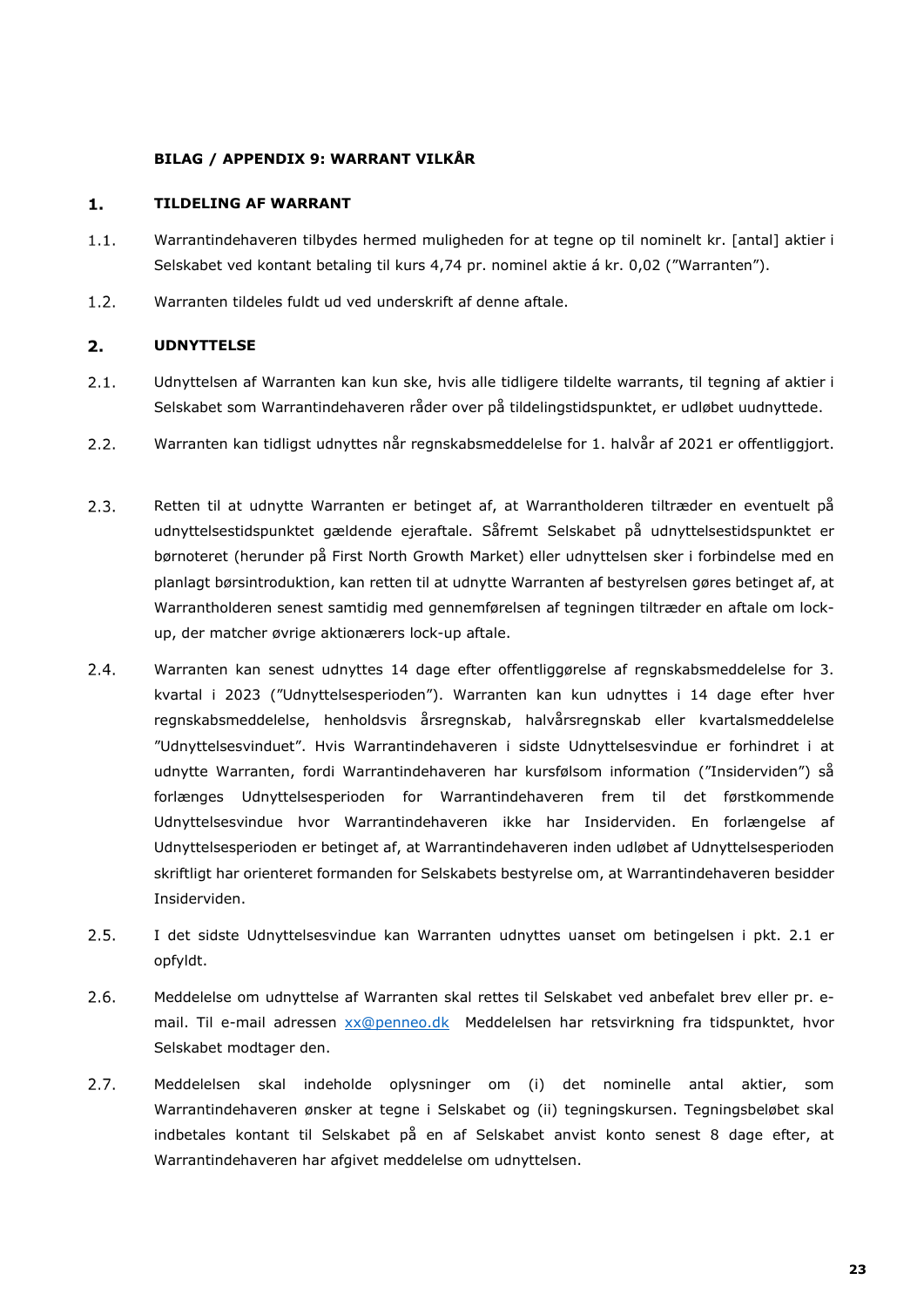- $2.8.$ Forudsat (i) at meddelelsen om udnyttelse af Warranten er afgivet rettidigt (ii) at Warrantindehaveren er berettiget til at udnytte Warranten og (iii) at tegningsbeløbet er betalt rettidigt, skal Selskabet inden rimelig tid gennemføre kapitalforhøjelsen og foretage anmeldelse heraf overfor Erhvervsstyrelsen.
- $2.9.$ Hvis hele eller dele af Warranten ikke er udnyttet inden for Udnyttelsesperioden, bortfalder retten ifølge Warranten automatisk uden, at Selskabet i den sammenhæng skal afgive meddelelse herom. Warrantindehaveren er ikke berettiget til nogen kompensation eller vederlag i den sammenhæng.

#### $3.$ **OVERDRAGELIGHED**

- $3.1.$ Warranten kan overdrages til et af Warrantindehaveren 100 % ejet selskab, forudsat at det erhvervende selskab indtræder i alle Warrantindehaverens rettigheder og forpligtelser i henhold til nærværende aftale, og forudsat at Warrantindehaveren forpligter sig til at erhverve Warranten, hvis det erhvervende selskab ikke længere er 100 % ejet af Warrantindehaveren. Warrantindehaveren skal sikre og indestå for, at det erhvervende 100 % ejede selskab opfylder bestemmelserne i nærværende aftale.
- $3.2.$ Meddelelse om overdragelse af Warranten i henhold til pkt. 3.1 skal rettes til Selskabet ved anbefalet brev eller pr. e-mail. Til e-mail adressen [xx@penneo.dk](mailto:xx@penneo.dk)
- $3.3.$ Ved overgang af Warranten på en anden måde end anført i pkt. 3.1 og 3.2, er Selskabet ikke forpligtet af Warranten.

#### 4. **STEMMERET**

Warranten giver ikke Warrantindehaveren ret til at stemme på Selskabets generalforsamling eller  $4.1.$ modtage udbytte.

#### 5. **AKTIER UDSTEDT I HENHOLD TIL WARRANTEN**

- $5.1.$ For de aktier, som den udstedte warrant giver ret til tegning af, gælder i øvrigt følgende:
	- at kapitalforhøjelsen andrager op til nominelt kr. xx.xx aktier i Selskabet, fordelt i aktier á kr. 0,02 og multipla heraf,
	- at de nye aktier skal tilhøre samme aktieklasse, som de eksisterende aktier i selskabet,
	- at aktierne skal indbetales kontant fuldt ud,
	- at tegningskursen skal være 4,74 pr. nominel aktie á kr. 0,02.
	- at der gælder ingen indskrænkninger i aktiernes omsættelighed,
	- at aktierne skal lyde på navn, og indføres i Selskabets ejerbog
	- at rettighederne i henhold til aktierne straks indtræder på tidspunktet for udnyttelsen af Warranten,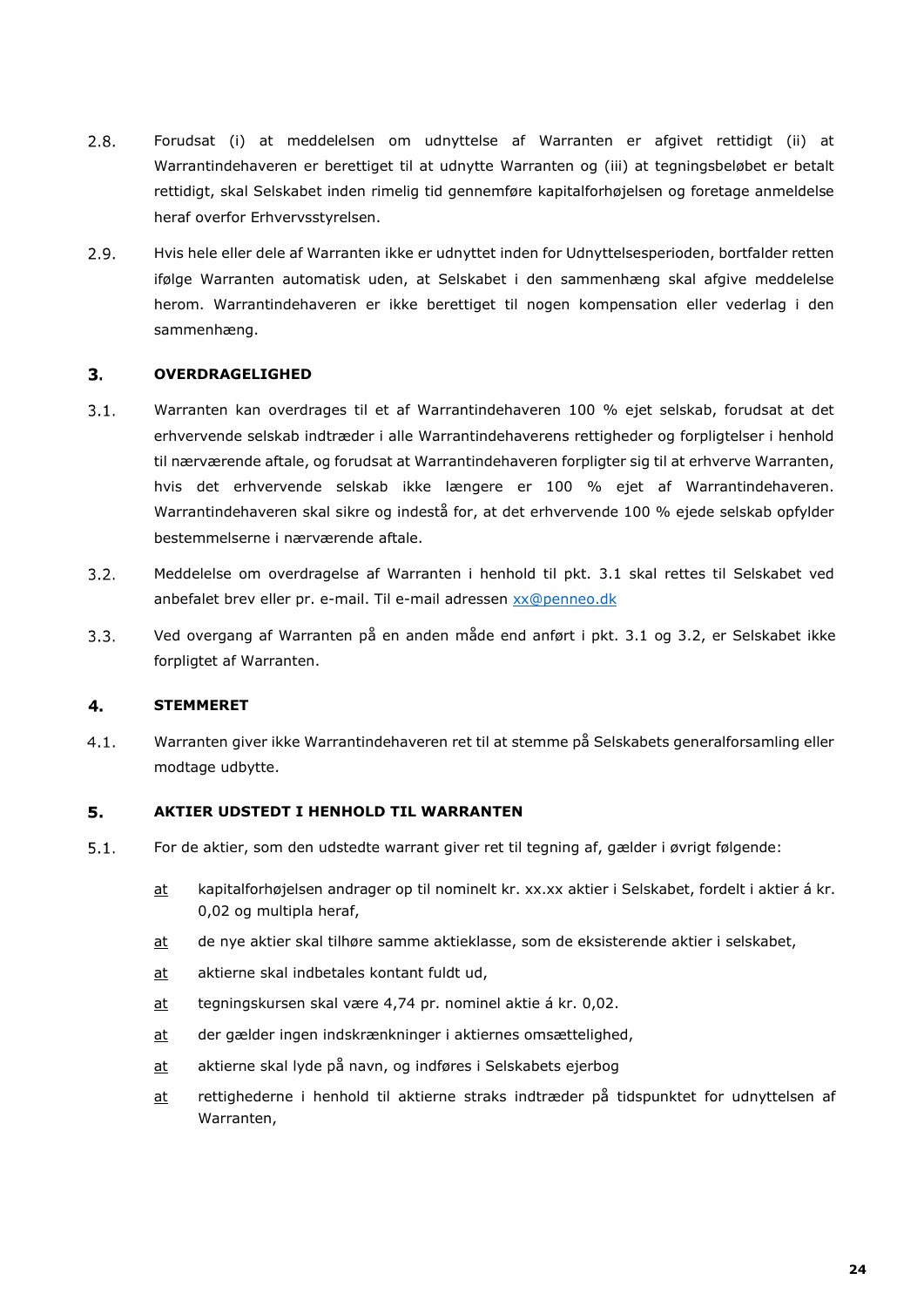- at de eksisterende aktionærer skal ikke have fortegningsret til aktier udstedt ved udnyttelse af Warranten,
- at de nye aktionærer skal ikke have fortegningsret ved fremtidige warrants eller ved fremtidige kapitalforhøjelser,
- at aktierne i øvrigt skal have samme rettigheder som øvrige aktier.

#### 6. **REGULERING VED ÆNDRING AF SELSKABETS KAPITALFORHOLD**

- $6.1.$ Bestyrelsen for Selskabet skal foretage regulering af tegningskursen og/eller antallet af aktier, som kan tegnes ved udnyttelse af Warranten, såfremt der gennemføres ændringer i selskabets kapitalforhold, som indebærer en reduktion eller forøgelse af værdien af ikke-udnyttede Warrants. Reguleringen skal efter bestyrelsens skøn så vidt muligt foretages således, at værdien af Warranten før og efter ændringen af Selskabets kapitalforhold er uændret.
- $6.2.$ Uanset pkt. 6.1 sker der ikke regulering i følgende tilfælde:
	- A. Udstedelse af aktier, optioner, warrants eller lignende til medarbejdere i Selskabet og/eller bestyrelsesmedlemmer, konsulenter mv.
	- B. Udbetaling af udbytte, der ikke overstiger årets resultat som offentliggjort i Selskabets seneste årsrapport
	- C. Forhøjelse eller nedsættelse af Selskabets aktiekapital til markedskurs
	- D. Udstedelse af warrants, konvertible gældsbreve eller lignende til tredjemand på sædvanlige markedsvilkår som led i mezzaninfinansiering eller dertil svarende finansiering

#### 7. **ÆNDRINGER I SELSKABSRETLIGE FORHOLD**

- $7.1.$ I tillæg til den almindelige udnyttelse af Warranten i henhold til punkt 2 kan Selskabets bestyrelse efter eget skøn beslutte, at en ekstraordinær udnyttelse af Warranten helt eller delvist kan finde sted i forbindelse med ændringer i selskabsretlige forhold, herunder men ikke begrænset til situationer hvor Selskabets kompetente myndighed træffer beslutning om
	- A. Likvidation
	- B. Fusion eller spaltning hvor Selskabet er det ophørende selskab
	- C. Afnotering fra First North Growth Market eller anden markedsplads
	- D. Pligtmæssigt overtagelsestilbud i henhold til kapitalmarkedsloven §§ 44-46
	- E. Tvangsindløsning af Selskabets aktier
- $7.2.$ Selskabet skal underrette Warrantindehaveren om en forestående begivenhed som nævnt i pkt. 7.1 og om Warrantindehaverens muligheder for at udnytte denne Warrant. Warranten skal dog senest udnyttes 14 dage efter meddelelse fra Selskabets bestyrelse er modtaget af Warrantindehaveren, eller en evt. senere frist fastsat af bestyrelsen.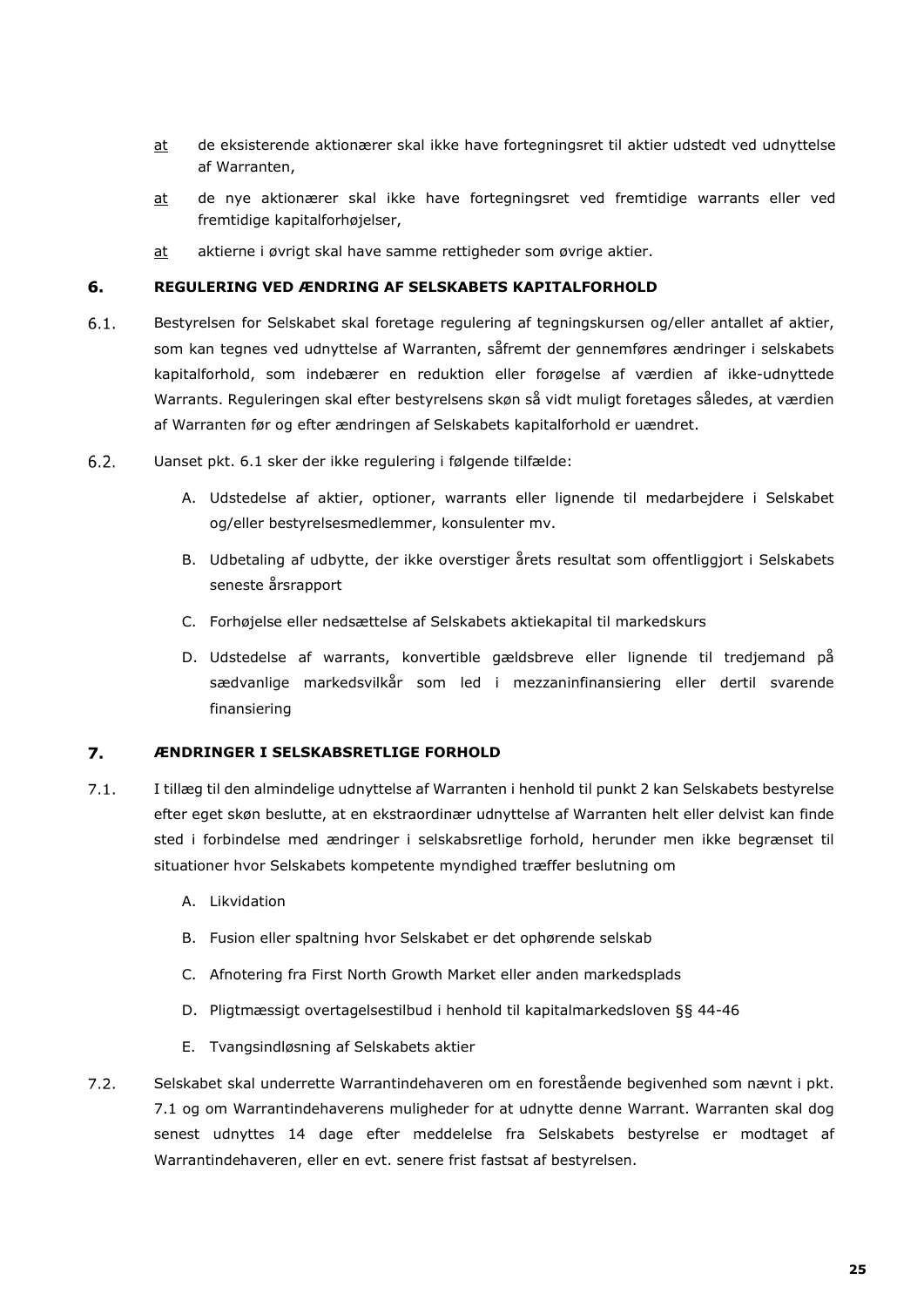$7.3.$ Såfremt Warranten ikke udnyttes som angivet under pkt. 7.2, bortfalder retten ifølge Warranten automatisk uden, at Selskabet i den sammenhæng skal afgive meddelelse herom. Warrantindehaveren er ikke berettiget til nogen kompensation eller vederlag i den sammenhæng.

#### 8. **OPHØR**

 $8.1.$ Såfremt Warrantindehaveren ophører med at være ansat mv. i Selskabet, inden Warrantindehaveren har udnyttet den tildelte Warrant eller dele heraf, sker der ingen indskrænkning i Warrantindehaverens ret til efter denne warrantaftale at udnytte den tildelte Warrant.

#### $9.$ **SKATTEMÆSSIGE KONSEKVENSER**

 $9.1.$ De skattemæssige konsekvenser af Warranten for Warrantindehaveren, herunder skattemæssige konsekvenser ved udnyttelse, er Selskabet uvedkommende.

### 10. **OMKOSTNINGER**

 $10.1.$ Omkostninger i forbindelse med tildeling og udnyttelse af Warranten afholdes af Selskabet.

### $11.$ **LOVVALG, VÆRNETING OG ØVRIGE BESTEMMELSER**

- $11.1.$ Enhver tvist mellem Selskabet og Warrantindehaveren skal først søges afgjort ved forhandling. Kan parterne ikke nå til enighed, skal tvisten afgøres efter dansk ret af domstolene, med Københavns Byret som rette værneting.
- $11.2.$ Nærværende aftale indebærer ikke afkald på anvendelse af foreløbige retsmidler som arrest og forbud.
- $11.3.$ Såfremt det er nødvendigt på grund af ændringer af love eller praksis, eller bestyrelsen finder det hensigtsmæssigt er bestyrelsen bemyndiget til at justere i Warranten, betinget af at justeringen samlet set ikke stiller Warrantindehaveren væsentligt dårligere.

\*\*\*\*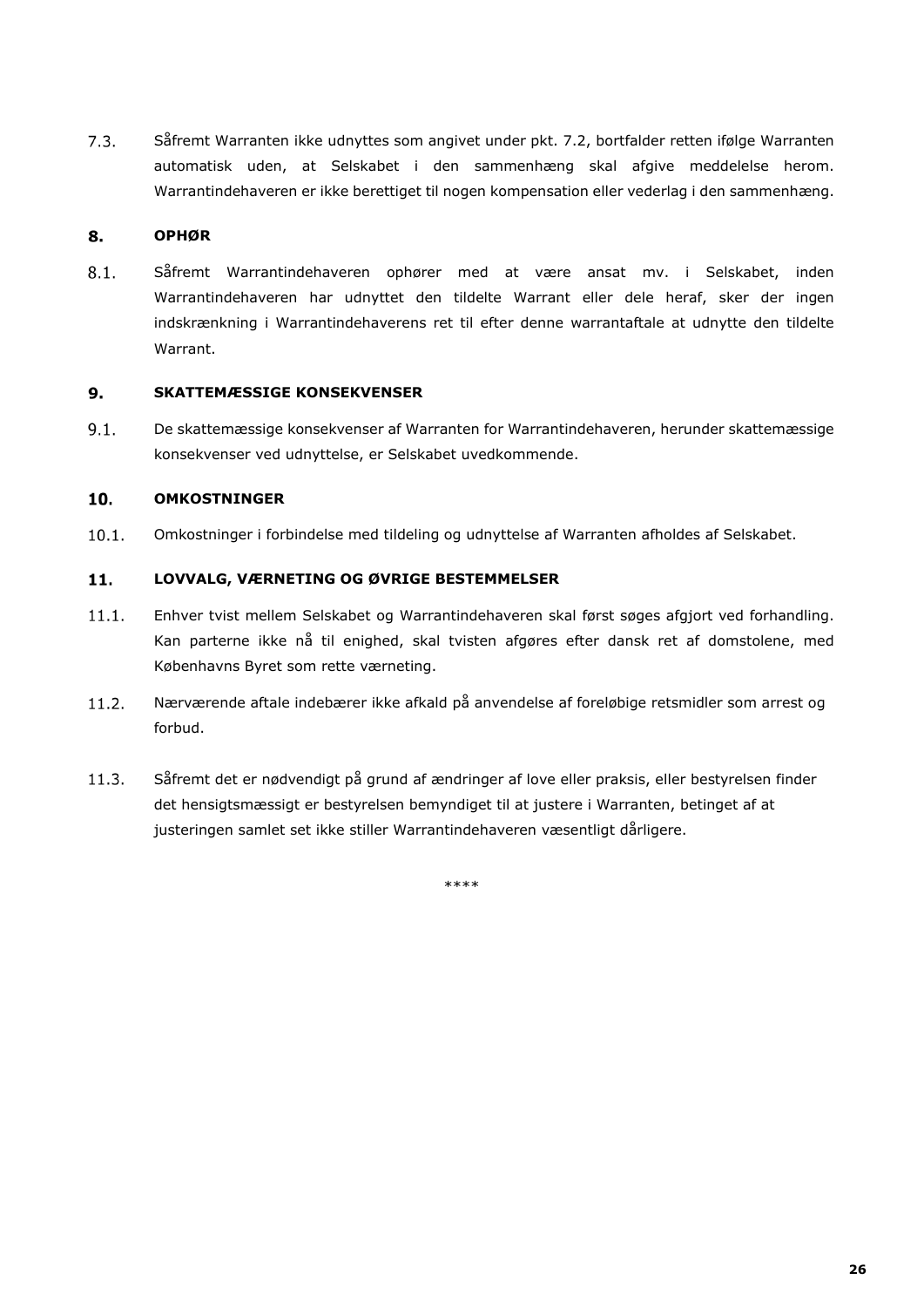### **BILAG / APPENDIX 10: WARRANT VILKÅR**

#### **TILDELING AF WARRANT**  $1.$

- $1.1.$ Warrantindehaveren tilbydes hermed muligheden for at tegne op til nominelt kr. [antal] aktier i Selskabet ved kontant betaling til kurs 4,74 pr. nominel aktie á kr. 0,02 ("Warranten").
- $1.2.$ Warranten tildeles fuldt ud ved underskrift af denne aftale.

#### $2.$ **UDNYTTELSE**

- $2.1.$ Udnyttelsen af Warranten kan som udgangspunkt kun ske, hvis alle tidligere tildelte warrants, til tegning af aktier i Selskabet som Warrantindehaveren råder over på tildelingstidspunktet, er udløbet uudnyttede.
- $2.2.$ Warranten kan tidligst udnyttes når regnskabsmeddelelse for 1. halvår af 2021 er offentliggjort. Udnyttelse af Warranten kan endvidere kun ske, hvis bestyrelsen efter punkt 7.2 i den tidligere warrantaftale har givet besked om Exit og udnyttelse kan i så fald tidligst ske, når der er forløbet 12 måneder fra gennemførelse af den begivenhed, der efter punkt 7.2 i den tidligere warrantaftale har givet anledning til besked om Exit.
- $2.3.$ Retten til at udnytte Warranten er betinget af, at Warrantholderen tiltræder en eventuelt på udnyttelsestidspunktet gældende ejeraftale. Såfremt Selskabet på udnyttelsestidspunktet er børnoteret (herunder på First North Growth Market) eller udnyttelsen sker i forbindelse med en planlagt børsintroduktion, kan retten til at udnytte Warranten af bestyrelsen gøres betinget af, at Warrantholderen senest samtidig med gennemførelsen af tegningen tiltræder en aftale om lockup, der matcher øvrige aktionærers lock-up aftale.
- $2.4.$ Warranten kan senest udnyttes 14 dage efter offentliggørelse af regnskabsmeddelelse for 3. kvartal i 2023 ("Udnyttelsesperioden"). Warranten kan kun udnyttes i 14 dage efter hver regnskabsmeddelelse, henholdsvis årsregnskab, halvårsregnskab eller kvartalsmeddelelse "Udnyttelsesvinduet". Hvis Warrantindehaveren i sidste Udnyttelsesvindue er forhindret i at udnytte Warranten, fordi Warrantindehaveren har kursfølsom information ("Insiderviden") så forlænges Udnyttelsesperioden for Warrantindehaveren frem til det førstkommende Udnyttelsesvindue hvor Warrantindehaveren ikke har Insiderviden. En forlængelse af Udnyttelsesperioden er betinget af, at Warrantindehaveren inden udløbet af Udnyttelsesperioden skriftligt har orienteret formanden for Selskabets bestyrelse om, at Warrantindehaveren besidder Insiderviden.
- $2.5.$ I det sidste Udnyttelsesvindue kan Warranten udnyttes uanset om betingelsen i pkt. 2.1 er opfyldt. For god ordens skyld skal det understreges at betingelserne i pkt. 2.2 og pkt. 2.3 også gælder i det sidste Udnyttelsesvindue.
- $2.6.$ Meddelelse om udnyttelse af Warranten skal rettes til Selskabet ved anbefalet brev eller pr. email. Til e-mail adressen [xx@penneo.dk](mailto:xx@penneo.dk) Meddelelsen har retsvirkning fra tidspunktet, hvor Selskabet modtager den.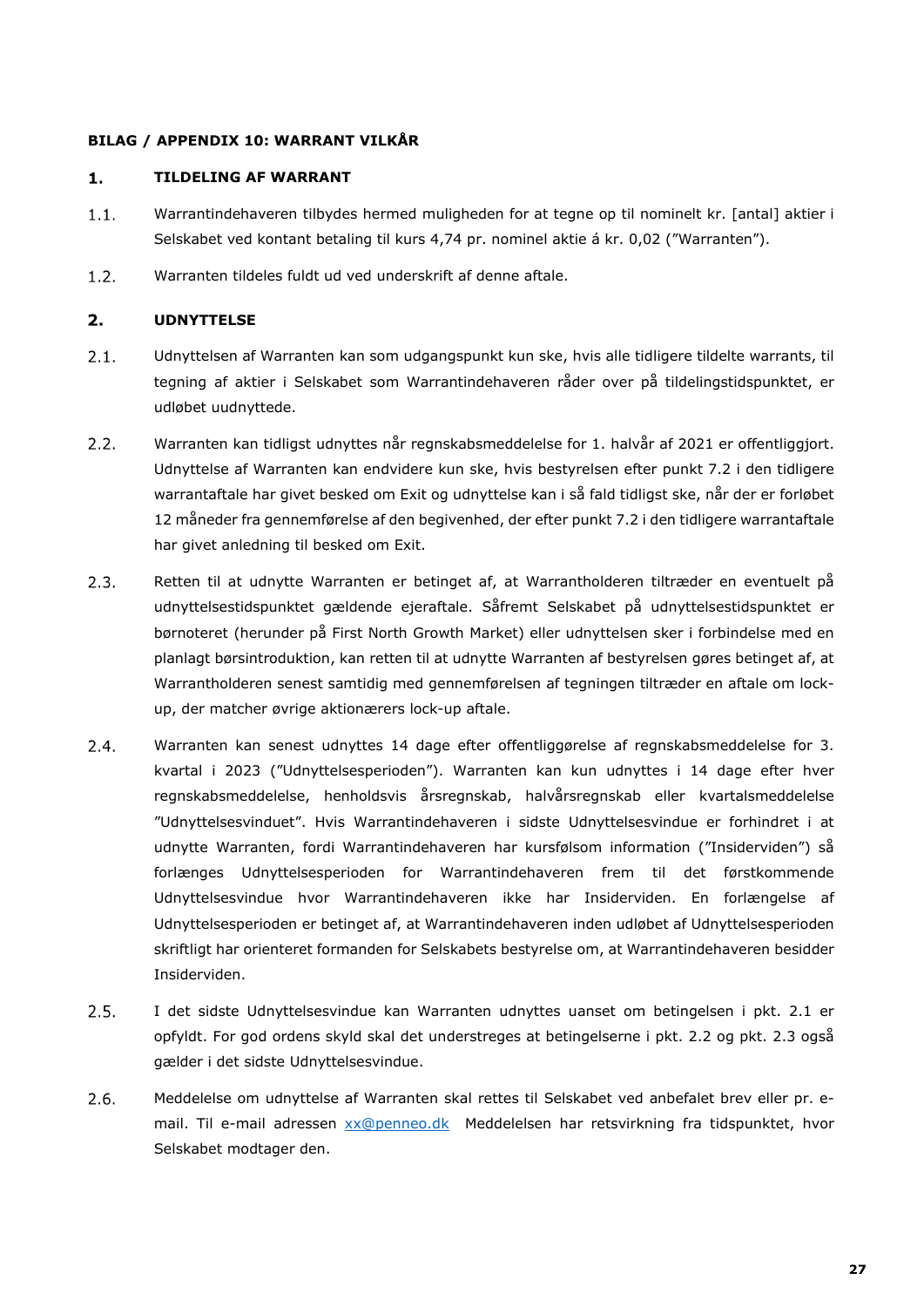- $2.7.$ Meddelelsen skal indeholde oplysninger om (i) det nominelle antal aktier, som Warrantindehaveren ønsker at tegne i Selskabet og (ii) tegningskursen. Tegningsbeløbet skal indbetales kontant til Selskabet på en af Selskabet anvist konto senest 8 dage efter, at Warrantindehaveren har afgivet meddelelse om udnyttelsen.
- $2.8.$ Forudsat (i) at meddelelsen om udnyttelse af Warranten er afgivet rettidigt (ii) at Warrantindehaveren er berettiget til at udnytte Warranten og (iii) at tegningsbeløbet er betalt rettidigt, skal Selskabet inden rimelig tid gennemføre kapitalforhøjelsen og foretage anmeldelse heraf overfor Erhvervsstyrelsen.
- $2.9.$ Hvis hele eller dele af Warranten ikke er udnyttet inden for Udnyttelsesperioden, bortfalder retten ifølge Warranten automatisk uden, at Selskabet i den sammenhæng skal afgive meddelelse herom. Warrantindehaveren er ikke berettiget til nogen kompensation eller vederlag i den sammenhæng.

### $3<sub>1</sub>$ **OVERDRAGELIGHED**

- $3.1.$ Warranten kan overdrages til et af Warrantindehaveren 100 % ejet selskab, forudsat at det erhvervende selskab indtræder i alle Warrantindehaverens rettigheder og forpligtelser i henhold til nærværende aftale, og forudsat at Warrantindehaveren forpligter sig til at erhverve Warranten, hvis det erhvervende selskab ikke længere er 100 % ejet af Warrantindehaveren. Warrantindehaveren skal sikre og indestå for, at det erhvervende 100 % ejede selskab opfylder bestemmelserne i nærværende aftale.
- $3.2.$ Meddelelse om overdragelse af Warranten i henhold til pkt. 3.1 skal rettes til Selskabet ved anbefalet brev eller pr. e-mail. Til e-mail adressen [xx@penneo.dk](mailto:xx@penneo.dk)
- $3.3.$ Ved overgang af Warranten på en anden måde end anført i pkt. 3.1 og 3.2, er Selskabet ikke forpligtet af Warranten.

#### $4.$ **STEMMERET**

 $4.1.$ Warranten giver ikke Warrantindehaveren ret til at stemme på Selskabets generalforsamling eller modtage udbytte.

#### 5. **AKTIER UDSTEDT I HENHOLD TIL WARRANTEN**

- $5.1.$ For de aktier, som den udstedte warrant giver ret til tegning af, gælder i øvrigt følgende:
	- at kapitalforhøjelsen andrager op til nominelt kr. xx.xx aktier i Selskabet, fordelt i aktier á kr. 0,02 og multipla heraf,
	- at de nye aktier skal tilhøre samme aktieklasse, som de eksisterende aktier i selskabet,
	- at aktierne skal indbetales kontant fuldt ud,
	- at tegningskursen skal være 4,74 pr. nominel aktie á kr. 0,02.
	- at der gælder ingen indskrænkninger i aktiernes omsættelighed,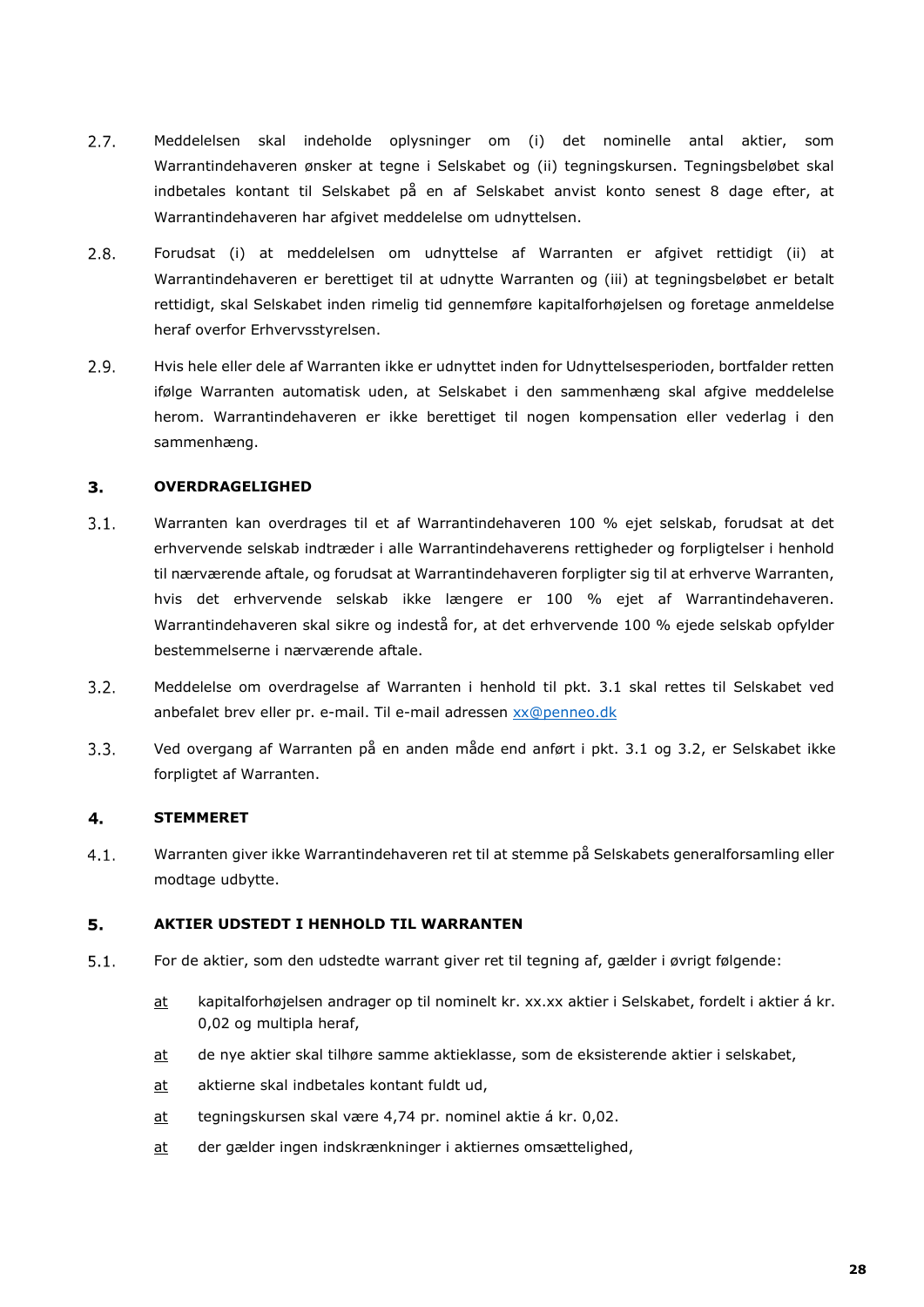- at aktierne skal lyde på navn, og indføres i Selskabets ejerbog
- at rettighederne i henhold til aktierne straks indtræder på tidspunktet for udnyttelsen af Warranten,
- at de eksisterende aktionærer skal ikke have fortegningsret til aktier udstedt ved udnyttelse af Warranten,
- at de nye aktionærer skal ikke have fortegningsret ved fremtidige warrants eller ved fremtidige kapitalforhøjelser,
- at aktierne i øvrigt skal have samme rettigheder som øvrige aktier.

#### 6. **REGULERING VED ÆNDRING AF SELSKABETS KAPITALFORHOLD**

- $6.1.$ Bestyrelsen for Selskabet skal foretage regulering af tegningskursen og/eller antallet af aktier, som kan tegnes ved udnyttelse af Warranten, såfremt der gennemføres ændringer i selskabets kapitalforhold, som indebærer en reduktion eller forøgelse af værdien af ikke-udnyttede Warrants. Reguleringen skal efter bestyrelsens skøn så vidt muligt foretages således, at værdien af Warranten før og efter ændringen af Selskabets kapitalforhold er uændret.
- $6.2.$ Uanset pkt. 6.1 sker der ikke regulering i følgende tilfælde:
	- A. Udstedelse af aktier, optioner, warrants eller lignende til medarbejdere i Selskabet og/eller bestyrelsesmedlemmer, konsulenter mv.
	- B. Udbetaling af udbytte, der ikke overstiger årets resultat som offentliggjort i Selskabets seneste årsrapport
	- C. Forhøjelse eller nedsættelse af Selskabets aktiekapital til markedskurs
	- D. Udstedelse af warrants, konvertible gældsbreve eller lignende til tredjemand på sædvanlige markedsvilkår som led i mezzaninfinansiering eller dertil svarende finansiering

#### 7. **ÆNDRINGER I SELSKABSRETLIGE FORHOLD**

- $7.1.$ I tillæg til den almindelige udnyttelse af Warranten i henhold til punkt 2 kan Selskabets bestyrelse efter eget skøn beslutte, at en ekstraordinær udnyttelse af Warranten helt eller delvist kan finde sted i forbindelse med ændringer i selskabsretlige forhold, herunder men ikke begrænset til situationer hvor Selskabets kompetente myndighed træffer beslutning om
	- A. Likvidation
	- B. Fusion eller spaltning hvor Selskabet er det ophørende selskab
	- C. Afnotering fra First North Growth Market eller anden markedsplads
	- D. Pligtmæssigt overtagelsestilbud i henhold til kapitalmarkedsloven §§ 44-46
	- E. Tvangsindløsning af Selskabets aktier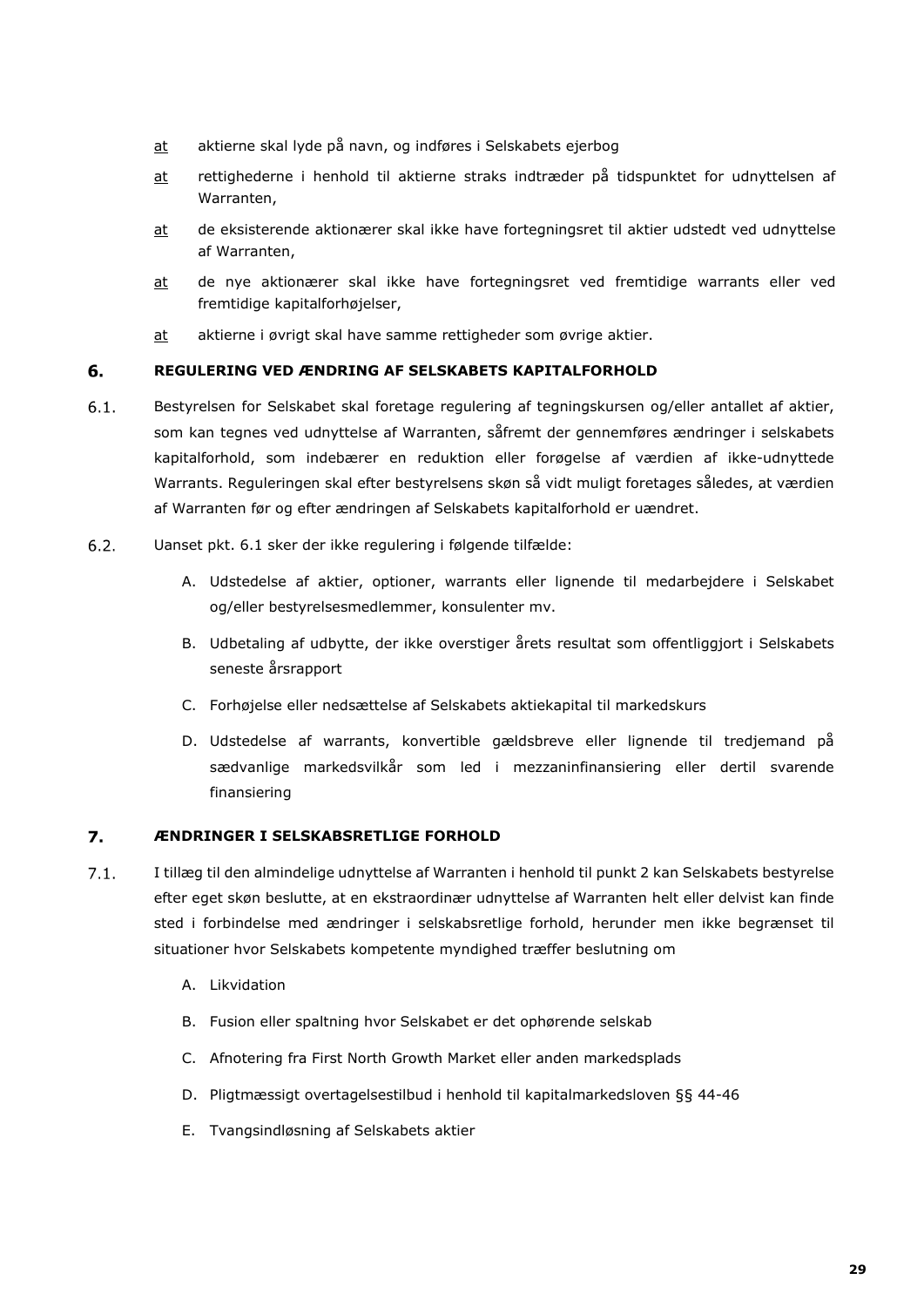- $7.2.$ Selskabet skal underrette Warrantindehaveren om en forestående begivenhed som nævnt i pkt. 7.1 og om Warrantindehaverens muligheder for at udnytte denne Warrant. Warranten skal dog senest udnyttes 14 dage efter meddelelse fra Selskabets bestyrelse er modtaget af Warrantindehaveren, eller en evt. senere frist fastsat af bestyrelsen.
- $7.3.$ Såfremt Warranten ikke udnyttes som angivet under pkt. 7.2, bortfalder retten ifølge Warranten automatisk uden, at Selskabet i den sammenhæng skal afgive meddelelse herom. Warrantindehaveren er ikke berettiget til nogen kompensation eller vederlag i den sammenhæng.

#### 8. **OPHØR**

 $8.1.$ Såfremt Warrantindehaveren ophører med at være ansat mv. i Selskabet, inden Warrantindehaveren har udnyttet den tildelte Warrant eller dele heraf, sker der ingen indskrænkning i Warrantindehaverens ret til efter denne warrantaftale at udnytte den tildelte Warrant.

### **SKATTEMÆSSIGE KONSEKVENSER**  $9.$

 $9.1.$ De skattemæssige konsekvenser af Warranten for Warrantindehaveren, herunder skattemæssige konsekvenser ved udnyttelse, er Selskabet uvedkommende.

#### 10. **OMKOSTNINGER**

 $10.1.$ Omkostninger i forbindelse med tildeling og udnyttelse af Warranten afholdes af Selskabet.

### **LOVVALG, VÆRNETING OG ØVRIGE BESTEMMELSER**  $11.$

- $11.1.$ Enhver tvist mellem Selskabet og Warrantindehaveren skal først søges afgjort ved forhandling. Kan parterne ikke nå til enighed, skal tvisten afgøres efter dansk ret af domstolene, med Københavns Byret som rette værneting.
- $11.2.$ Nærværende aftale indebærer ikke afkald på anvendelse af foreløbige retsmidler som arrest og forbud.
- $11.3.$ Såfremt det er nødvendigt på grund af ændringer af love eller praksis, eller bestyrelsen finder det hensigtsmæssigt er bestyrelsen bemyndiget til at justere i Warranten, betinget af at justeringen samlet set ikke stiller Warrantindehaveren væsentligt dårligere.

\*\*\*\*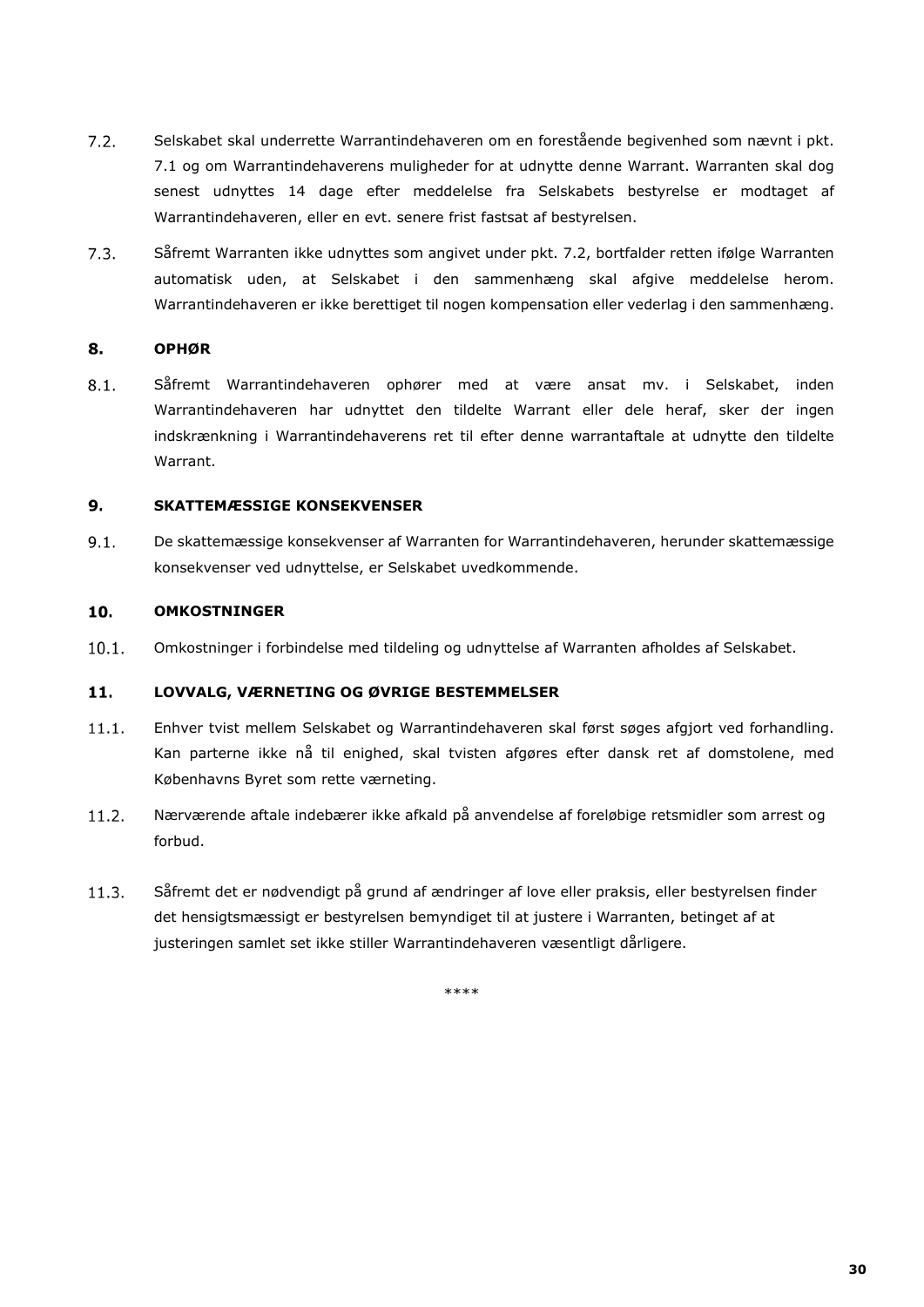### **BILAG / APPENDIX 13: WARRANT VILKÅR**

#### $\mathbf{1}$ . **TILDELING AF WARRANT**

- $1.1.$ Warrantindehaveren tilbydes hermed muligheden for at tegne op til nominelt kr. [antal] aktier i Selskabet ved kontant betaling til kurs 4,67 pr. nominel aktie á kr. 0,02 ("Warranten").
- $1.2.$ Warranten tildeles fuldt ud ved underskrift af denne aftale.

### $2.$ **UDNYTTELSE**

- $2.1.$ Udnyttelsen af Warranten kan kun ske, hvis alle tidligere tildelte warrants, til tegning af aktier i Selskabet som Warrantindehaveren råder over på tildelingstidspunktet, er udløbet uudnyttede.
- $2.2.$ Warranten kan tidligst udnyttes når regnskabsmeddelelse for 1. halvår af 2021 er offentliggjort.
- $2.3.$ Retten til at udnytte Warranten er betinget af, at Warrantholderen tiltræder en eventuelt på udnyttelsestidspunktet gældende ejeraftale. Såfremt Selskabet på udnyttelsestidspunktet er børnoteret (herunder på First North Growth Market) eller udnyttelsen sker i forbindelse med en planlagt børsintroduktion, kan retten til at udnytte Warranten af bestyrelsen gøres betinget af, at Warrantholderen senest samtidig med gennemførelsen af tegningen tiltræder en aftale om lockup, der matcher øvrige aktionærers lock-up aftale.
- $2.4.$ Warranten kan senest udnyttes 14 dage efter offentliggørelse af regnskabsmeddelelse for 3. kvartal i 2023 ("Udnyttelsesperioden"). Warranten kan kun udnyttes i 14 dage efter hver regnskabsmeddelelse, henholdsvis årsregnskab, halvårsregnskab eller kvartalsmeddelelse "Udnyttelsesvinduet". Hvis Warrantindehaveren i sidste Udnyttelsesvindue er forhindret i at udnytte Warranten, fordi Warrantindehaveren har kursfølsom information ("Insiderviden") så forlænges Udnyttelsesperioden for Warrantindehaveren frem til det førstkommende Udnyttelsesvindue hvor Warrantindehaveren ikke har Insiderviden. En forlængelse af Udnyttelsesperioden er betinget af, at Warrantindehaveren inden udløbet af Udnyttelsesperioden skriftligt har orienteret formanden for Selskabets bestyrelse om, at Warrantindehaveren besidder Insiderviden.
- $2.5.$ I det sidste Udnyttelsesvindue kan Warranten udnyttes uanset om betingelsen i pkt. 2.1 er opfyldt.
- $2.6.$ Meddelelse om udnyttelse af Warranten skal rettes til Selskabet ved anbefalet brev eller pr. email. Til e-mail adressen [xx@penneo.dk](mailto:xx@penneo.dk) Meddelelsen har retsvirkning fra tidspunktet, hvor Selskabet modtager den.
- $2.7.$ Meddelelsen skal indeholde oplysninger om (i) det nominelle antal aktier, som Warrantindehaveren ønsker at tegne i Selskabet og (ii) tegningskursen. Tegningsbeløbet skal indbetales kontant til Selskabet på en af Selskabet anvist konto senest 8 dage efter, at Warrantindehaveren har afgivet meddelelse om udnyttelsen.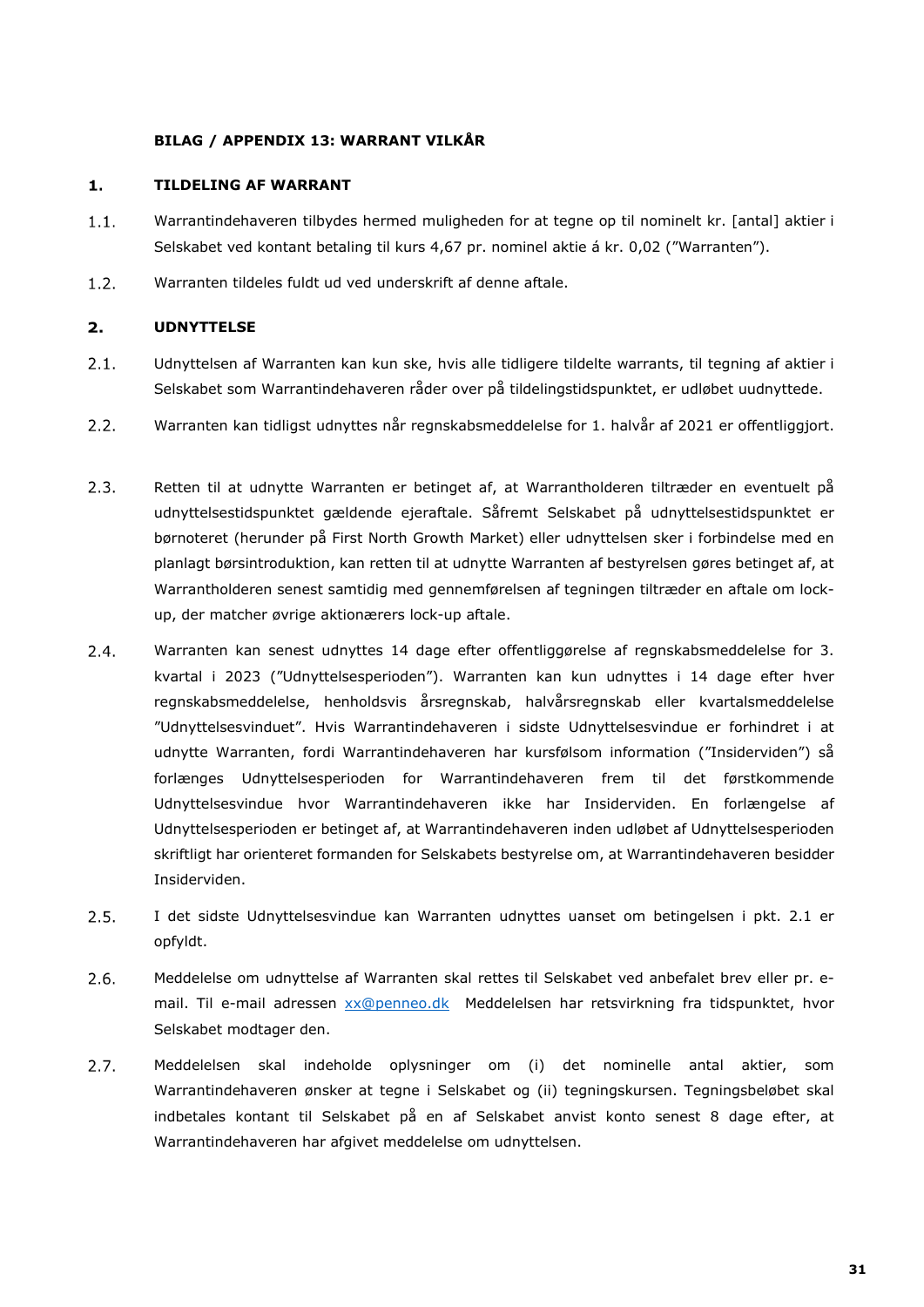- $2.8.$ Forudsat (i) at meddelelsen om udnyttelse af Warranten er afgivet rettidigt (ii) at Warrantindehaveren er berettiget til at udnytte Warranten og (iii) at tegningsbeløbet er betalt rettidigt, skal Selskabet inden rimelig tid gennemføre kapitalforhøjelsen og foretage anmeldelse heraf overfor Erhvervsstyrelsen.
- $2.9.$ Hvis hele eller dele af Warranten ikke er udnyttet inden for Udnyttelsesperioden, bortfalder retten ifølge Warranten automatisk uden, at Selskabet i den sammenhæng skal afgive meddelelse herom. Warrantindehaveren er ikke berettiget til nogen kompensation eller vederlag i den sammenhæng.

#### $3.$ **OVERDRAGELIGHED**

- $3.1.$ Warranten kan overdrages til et af Warrantindehaveren 100 % ejet selskab, forudsat at det erhvervende selskab indtræder i alle Warrantindehaverens rettigheder og forpligtelser i henhold til nærværende aftale, og forudsat at Warrantindehaveren forpligter sig til at erhverve Warranten, hvis det erhvervende selskab ikke længere er 100 % ejet af Warrantindehaveren. Warrantindehaveren skal sikre og indestå for, at det erhvervende 100 % ejede selskab opfylder bestemmelserne i nærværende aftale.
- $3.2.$ Meddelelse om overdragelse af Warranten i henhold til pkt. 3.1 skal rettes til Selskabet ved anbefalet brev eller pr. e-mail. Til e-mail adressen [xx@penneo.dk](mailto:xx@penneo.dk)
- $3.3.$ Ved overgang af Warranten på en anden måde end anført i pkt. 3.1 og 3.2, er Selskabet ikke forpligtet af Warranten.

#### 4. **STEMMERET**

Warranten giver ikke Warrantindehaveren ret til at stemme på Selskabets generalforsamling eller  $4.1.$ modtage udbytte.

#### 5. **AKTIER UDSTEDT I HENHOLD TIL WARRANTEN**

- $5.1.$ For de aktier, som den udstedte warrant giver ret til tegning af, gælder i øvrigt følgende:
	- at kapitalforhøjelsen andrager op til nominelt kr. xx.xx aktier i Selskabet, fordelt i aktier á kr. 0,02 og multipla heraf,
	- at de nye aktier skal tilhøre samme aktieklasse, som de eksisterende aktier i selskabet,
	- at aktierne skal indbetales kontant fuldt ud,
	- at tegningskursen skal være 4,67 pr. nominel aktie á kr. 0,02.
	- at der gælder ingen indskrænkninger i aktiernes omsættelighed,
	- at aktierne skal lyde på navn, og indføres i Selskabets ejerbog
	- at rettighederne i henhold til aktierne straks indtræder på tidspunktet for udnyttelsen af Warranten,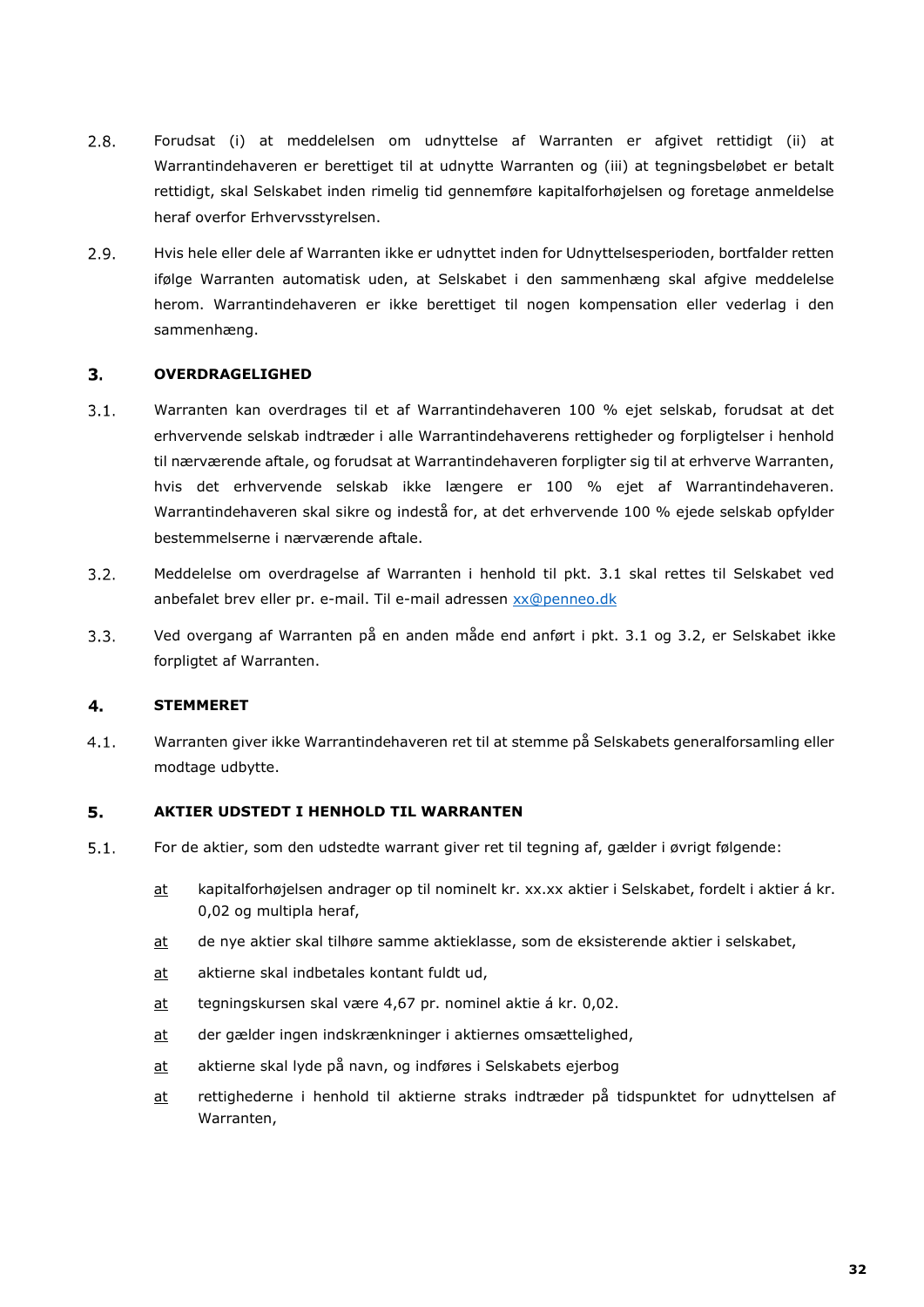- at de eksisterende aktionærer skal ikke have fortegningsret til aktier udstedt ved udnyttelse af Warranten,
- at de nye aktionærer skal ikke have fortegningsret ved fremtidige warrants eller ved fremtidige kapitalforhøjelser,
- at aktierne i øvrigt skal have samme rettigheder som øvrige aktier.

#### 6. **REGULERING VED ÆNDRING AF SELSKABETS KAPITALFORHOLD**

- $6.1.$ Bestyrelsen for Selskabet skal foretage regulering af tegningskursen og/eller antallet af aktier, som kan tegnes ved udnyttelse af Warranten, såfremt der gennemføres ændringer i selskabets kapitalforhold, som indebærer en reduktion eller forøgelse af værdien af ikke-udnyttede Warrants. Reguleringen skal efter bestyrelsens skøn så vidt muligt foretages således, at værdien af Warranten før og efter ændringen af Selskabets kapitalforhold er uændret.
- $6.2.$ Uanset pkt. 6.1 sker der ikke regulering i følgende tilfælde:
	- A. Udstedelse af aktier, optioner, warrants eller lignende til medarbejdere i Selskabet og/eller bestyrelsesmedlemmer, konsulenter mv.
	- B. Udbetaling af udbytte, der ikke overstiger årets resultat som offentliggjort i Selskabets seneste årsrapport
	- C. Forhøjelse eller nedsættelse af Selskabets aktiekapital til markedskurs
	- D. Udstedelse af warrants, konvertible gældsbreve eller lignende til tredjemand på sædvanlige markedsvilkår som led i mezzaninfinansiering eller dertil svarende finansiering

#### 7. **ÆNDRINGER I SELSKABSRETLIGE FORHOLD**

- $7.1.$ I tillæg til den almindelige udnyttelse af Warranten i henhold til punkt 2 kan Selskabets bestyrelse efter eget skøn beslutte, at en ekstraordinær udnyttelse af Warranten helt eller delvist kan finde sted i forbindelse med ændringer i selskabsretlige forhold, herunder men ikke begrænset til situationer hvor Selskabets kompetente myndighed træffer beslutning om
	- A. Likvidation
	- B. Fusion eller spaltning hvor Selskabet er det ophørende selskab
	- C. Afnotering fra First North Growth Market eller anden markedsplads
	- D. Pligtmæssigt overtagelsestilbud i henhold til kapitalmarkedsloven §§ 44-46
	- E. Tvangsindløsning af Selskabets aktier
- $7.2.$ Selskabet skal underrette Warrantindehaveren om en forestående begivenhed som nævnt i pkt. 7.1 og om Warrantindehaverens muligheder for at udnytte denne Warrant. Warranten skal dog senest udnyttes 14 dage efter meddelelse fra Selskabets bestyrelse er modtaget af Warrantindehaveren, eller en evt. senere frist fastsat af bestyrelsen.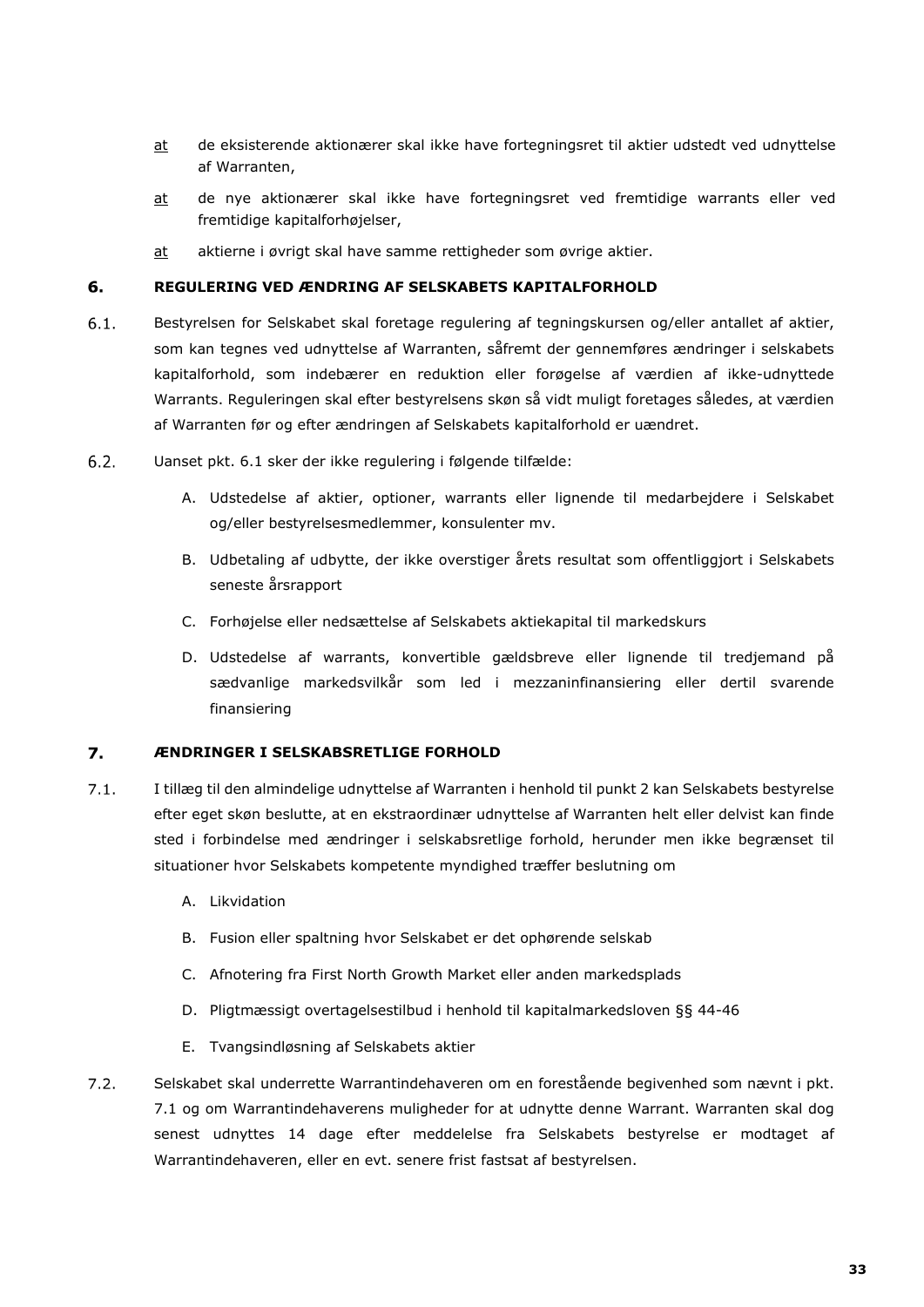$7.3.$ Såfremt Warranten ikke udnyttes som angivet under pkt. 7.2, bortfalder retten ifølge Warranten automatisk uden, at Selskabet i den sammenhæng skal afgive meddelelse herom. Warrantindehaveren er ikke berettiget til nogen kompensation eller vederlag i den sammenhæng.

#### 8. **OPHØR**

 $8.1.$ Såfremt Warrantindehaveren ophører med at være ansat mv. i Selskabet, inden Warrantindehaveren har udnyttet den tildelte Warrant eller dele heraf, sker der ingen indskrænkning i Warrantindehaverens ret til efter denne warrantaftale at udnytte den tildelte Warrant.

#### $9.$ **SKATTEMÆSSIGE KONSEKVENSER**

 $9.1.$ De skattemæssige konsekvenser af Warranten for Warrantindehaveren, herunder skattemæssige konsekvenser ved udnyttelse, er Selskabet uvedkommende.

#### 10. **OMKOSTNINGER**

 $10.1.$ Omkostninger i forbindelse med tildeling og udnyttelse af Warranten afholdes af Selskabet.

### $11.$ **LOVVALG, VÆRNETING OG ØVRIGE BESTEMMELSER**

- $11.1.$ Enhver tvist mellem Selskabet og Warrantindehaveren skal først søges afgjort ved forhandling. Kan parterne ikke nå til enighed, skal tvisten afgøres efter dansk ret af domstolene, med Københavns Byret som rette værneting.
- $11.2.$ Nærværende aftale indebærer ikke afkald på anvendelse af foreløbige retsmidler som arrest og forbud.
- $11.3.$ Såfremt det er nødvendigt på grund af ændringer af love eller praksis, eller bestyrelsen finder det hensigtsmæssigt er bestyrelsen bemyndiget til at justere i Warranten, betinget af at justeringen samlet set ikke stiller Warrantindehaveren væsentligt dårligere.

\*\*\*\*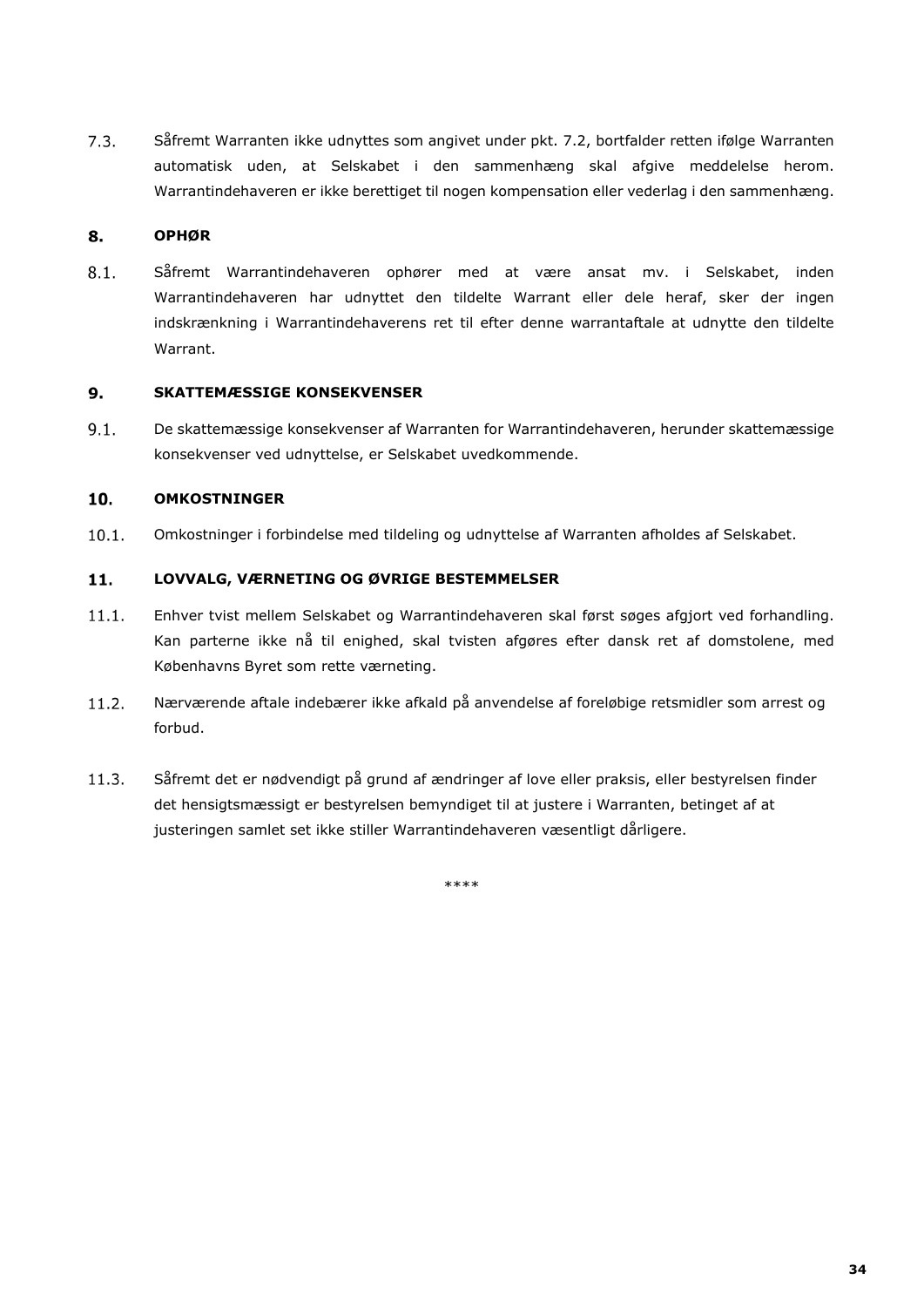### **BILAG / APPENDIX 14: WARRANT VILKÅR**

#### $\mathbf{1}$ . **TILDELING AF WARRANT**

- $1.1.$ Warrantindehaveren tilbydes hermed muligheden for at tegne op til nominelt kr. [antal] aktier i Selskabet ved kontant betaling til kurs 4,28 pr. nominel aktie á kr. 0,02 ("Warranten").
- $1.2.$ Warranten tildeles fuldt ud ved underskrift af denne aftale.

### $2.$ **UDNYTTELSE**

- $2.1.$ Udnyttelsen af Warranten kan kun ske, hvis alle tidligere tildelte warrants, til tegning af aktier i Selskabet som Warrantindehaveren råder over på tildelingstidspunktet, er udløbet uudnyttede.
- $2.2.$ Warranten kan tidligst udnyttes når regnskabsmeddelelse for 1. halvår af 2021 er offentliggjort.
- $2.3.$ Retten til at udnytte Warranten er betinget af, at Warrantholderen tiltræder en eventuelt på udnyttelsestidspunktet gældende ejeraftale. Såfremt Selskabet på udnyttelsestidspunktet er børnoteret (herunder på First North Growth Market) eller udnyttelsen sker i forbindelse med en planlagt børsintroduktion, kan retten til at udnytte Warranten af bestyrelsen gøres betinget af, at Warrantholderen senest samtidig med gennemførelsen af tegningen tiltræder en aftale om lockup, der matcher øvrige aktionærers lock-up aftale.
- $2.4.$ Warranten kan senest udnyttes 14 dage efter offentliggørelse af regnskabsmeddelelse for 3. kvartal i 2023 ("Udnyttelsesperioden"). Warranten kan kun udnyttes i 14 dage efter hver regnskabsmeddelelse, henholdsvis årsregnskab, halvårsregnskab eller kvartalsmeddelelse "Udnyttelsesvinduet". Hvis Warrantindehaveren i sidste Udnyttelsesvindue er forhindret i at udnytte Warranten, fordi Warrantindehaveren har kursfølsom information ("Insiderviden") så forlænges Udnyttelsesperioden for Warrantindehaveren frem til det førstkommende Udnyttelsesvindue hvor Warrantindehaveren ikke har Insiderviden. En forlængelse af Udnyttelsesperioden er betinget af, at Warrantindehaveren inden udløbet af Udnyttelsesperioden skriftligt har orienteret formanden for Selskabets bestyrelse om, at Warrantindehaveren besidder Insiderviden.
- $2.5.$ I det sidste Udnyttelsesvindue kan Warranten udnyttes uanset om betingelsen i pkt. 2.1 er opfyldt.
- $2.6.$ Meddelelse om udnyttelse af Warranten skal rettes til Selskabet ved anbefalet brev eller pr. email. Til e-mail adressen [xx@penneo.dk](mailto:xx@penneo.dk) Meddelelsen har retsvirkning fra tidspunktet, hvor Selskabet modtager den.
- $2.7.$ Meddelelsen skal indeholde oplysninger om (i) det nominelle antal aktier, som Warrantindehaveren ønsker at tegne i Selskabet og (ii) tegningskursen. Tegningsbeløbet skal indbetales kontant til Selskabet på en af Selskabet anvist konto senest 8 dage efter, at Warrantindehaveren har afgivet meddelelse om udnyttelsen.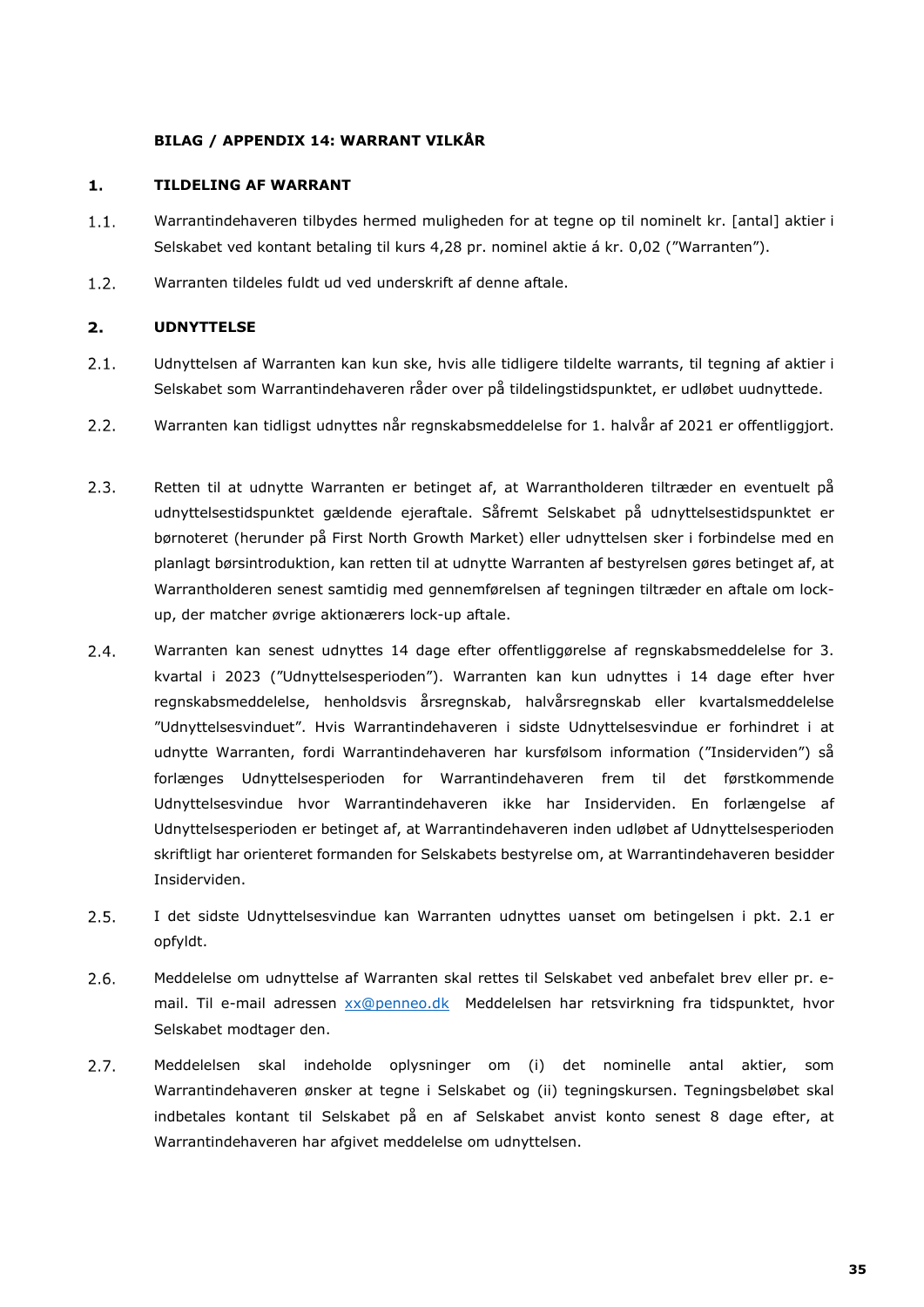- $2.8.$ Forudsat (i) at meddelelsen om udnyttelse af Warranten er afgivet rettidigt (ii) at Warrantindehaveren er berettiget til at udnytte Warranten og (iii) at tegningsbeløbet er betalt rettidigt, skal Selskabet inden rimelig tid gennemføre kapitalforhøjelsen og foretage anmeldelse heraf overfor Erhvervsstyrelsen.
- $2.9.$ Hvis hele eller dele af Warranten ikke er udnyttet inden for Udnyttelsesperioden, bortfalder retten ifølge Warranten automatisk uden, at Selskabet i den sammenhæng skal afgive meddelelse herom. Warrantindehaveren er ikke berettiget til nogen kompensation eller vederlag i den sammenhæng.

#### $3.$ **OVERDRAGELIGHED**

- $3.1.$ Warranten kan overdrages til et af Warrantindehaveren 100 % ejet selskab, forudsat at det erhvervende selskab indtræder i alle Warrantindehaverens rettigheder og forpligtelser i henhold til nærværende aftale, og forudsat at Warrantindehaveren forpligter sig til at erhverve Warranten, hvis det erhvervende selskab ikke længere er 100 % ejet af Warrantindehaveren. Warrantindehaveren skal sikre og indestå for, at det erhvervende 100 % ejede selskab opfylder bestemmelserne i nærværende aftale.
- $3.2.$ Meddelelse om overdragelse af Warranten i henhold til pkt. 3.1 skal rettes til Selskabet ved anbefalet brev eller pr. e-mail. Til e-mail adressen [xx@penneo.dk](mailto:xx@penneo.dk)
- $3.3.$ Ved overgang af Warranten på en anden måde end anført i pkt. 3.1 og 3.2, er Selskabet ikke forpligtet af Warranten.

#### 4. **STEMMERET**

Warranten giver ikke Warrantindehaveren ret til at stemme på Selskabets generalforsamling eller  $4.1.$ modtage udbytte.

#### 5. **AKTIER UDSTEDT I HENHOLD TIL WARRANTEN**

- $5.1.$ For de aktier, som den udstedte warrant giver ret til tegning af, gælder i øvrigt følgende:
	- at kapitalforhøjelsen andrager op til nominelt kr. xx.xx aktier i Selskabet, fordelt i aktier á kr. 0,02 og multipla heraf,
	- at de nye aktier skal tilhøre samme aktieklasse, som de eksisterende aktier i selskabet,
	- at aktierne skal indbetales kontant fuldt ud,
	- at tegningskursen skal være 4,28 pr. nominel aktie á kr. 0,02.
	- at der gælder ingen indskrænkninger i aktiernes omsættelighed,
	- at aktierne skal lyde på navn, og indføres i Selskabets ejerbog
	- at rettighederne i henhold til aktierne straks indtræder på tidspunktet for udnyttelsen af Warranten,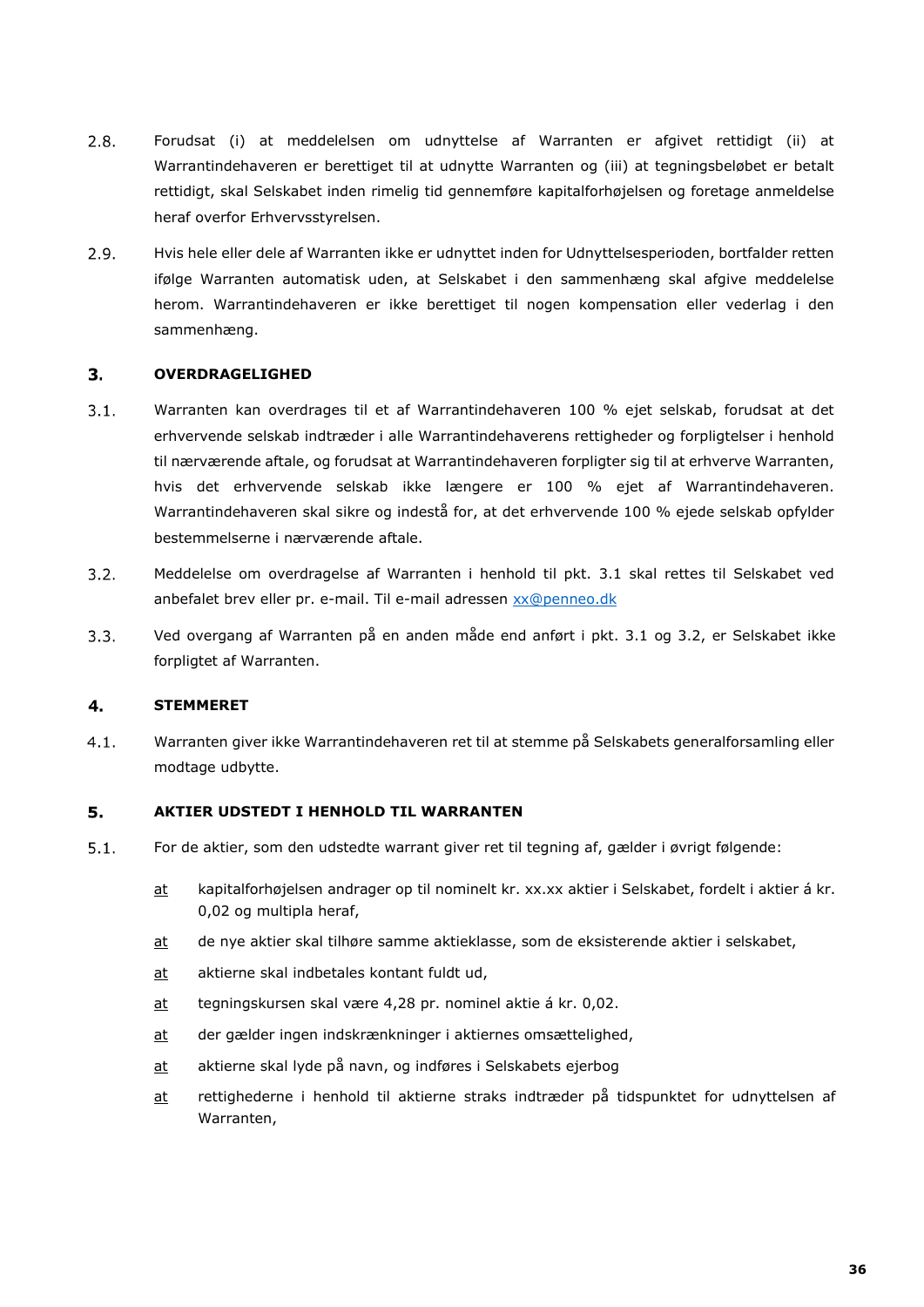- at de eksisterende aktionærer skal ikke have fortegningsret til aktier udstedt ved udnyttelse af Warranten,
- at de nye aktionærer skal ikke have fortegningsret ved fremtidige warrants eller ved fremtidige kapitalforhøjelser,
- at aktierne i øvrigt skal have samme rettigheder som øvrige aktier.

### 6. **REGULERING VED ÆNDRING AF SELSKABETS KAPITALFORHOLD**

- $6.1.$ Bestyrelsen for Selskabet skal foretage regulering af tegningskursen og/eller antallet af aktier, som kan tegnes ved udnyttelse af Warranten, såfremt der gennemføres ændringer i selskabets kapitalforhold, som indebærer en reduktion eller forøgelse af værdien af ikke-udnyttede Warrants. Reguleringen skal efter bestyrelsens skøn så vidt muligt foretages således, at værdien af Warranten før og efter ændringen af Selskabets kapitalforhold er uændret.
- $6.2.$ Uanset pkt. 6.1 sker der ikke regulering i følgende tilfælde:
	- A. Udstedelse af aktier, optioner, warrants eller lignende til medarbejdere i Selskabet og/eller bestyrelsesmedlemmer, konsulenter mv.
	- B. Udbetaling af udbytte, der ikke overstiger årets resultat som offentliggjort i Selskabets seneste årsrapport
	- C. Forhøjelse eller nedsættelse af Selskabets aktiekapital til markedskurs
	- D. Udstedelse af warrants, konvertible gældsbreve eller lignende til tredjemand på sædvanlige markedsvilkår som led i mezzaninfinansiering eller dertil svarende finansiering

### 7. **ÆNDRINGER I SELSKABSRETLIGE FORHOLD**

- $7.1.$ I tillæg til den almindelige udnyttelse af Warranten i henhold til punkt 2 kan Selskabets bestyrelse efter eget skøn beslutte, at en ekstraordinær udnyttelse af Warranten helt eller delvist kan finde sted i forbindelse med ændringer i selskabsretlige forhold, herunder men ikke begrænset til situationer hvor Selskabets kompetente myndighed træffer beslutning om
	- A. Likvidation
	- B. Fusion eller spaltning hvor Selskabet er det ophørende selskab
	- C. Afnotering fra First North Growth Market eller anden markedsplads
	- D. Pligtmæssigt overtagelsestilbud i henhold til kapitalmarkedsloven §§ 44-46
	- E. Tvangsindløsning af Selskabets aktier
- $7.2.$ Selskabet skal underrette Warrantindehaveren om en forestående begivenhed som nævnt i pkt. 7.1 og om Warrantindehaverens muligheder for at udnytte denne Warrant. Warranten skal dog senest udnyttes 14 dage efter meddelelse fra Selskabets bestyrelse er modtaget af Warrantindehaveren, eller en evt. senere frist fastsat af bestyrelsen.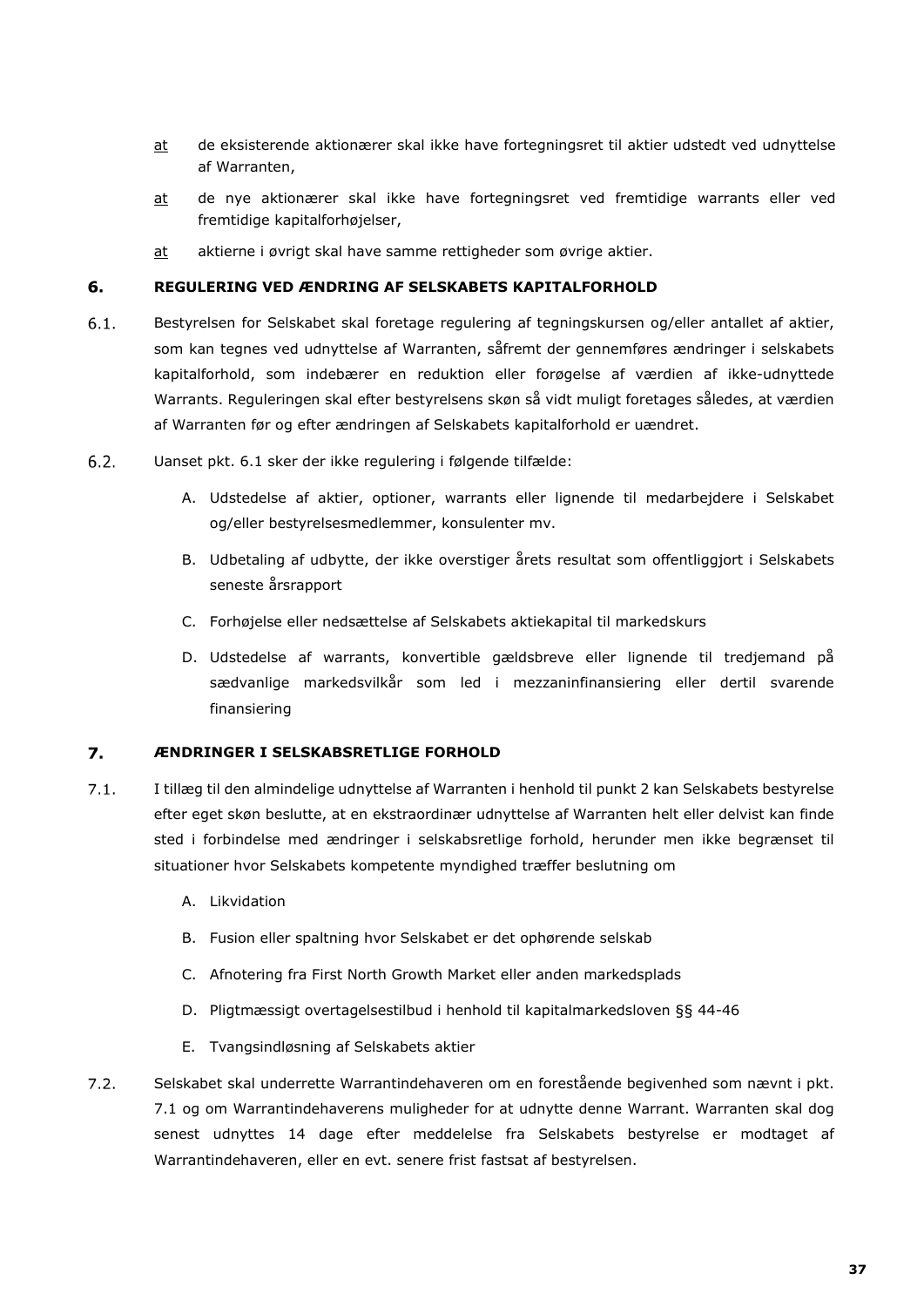$7.3.$ Såfremt Warranten ikke udnyttes som angivet under pkt. 7.2, bortfalder retten ifølge Warranten automatisk uden, at Selskabet i den sammenhæng skal afgive meddelelse herom. Warrantindehaveren er ikke berettiget til nogen kompensation eller vederlag i den sammenhæng.

### 8. **OPHØR**

 $8.1.$ Såfremt Warrantindehaveren ophører med at være ansat mv. i Selskabet, inden Warrantindehaveren har udnyttet den tildelte Warrant eller dele heraf, sker der ingen indskrænkning i Warrantindehaverens ret til efter denne warrantaftale at udnytte den tildelte Warrant.

### $9.$ **SKATTEMÆSSIGE KONSEKVENSER**

 $9.1.$ De skattemæssige konsekvenser af Warranten for Warrantindehaveren, herunder skattemæssige konsekvenser ved udnyttelse, er Selskabet uvedkommende.

### 10. **OMKOSTNINGER**

 $10.1.$ Omkostninger i forbindelse med tildeling og udnyttelse af Warranten afholdes af Selskabet.

### $11.$ **LOVVALG, VÆRNETING OG ØVRIGE BESTEMMELSER**

- $11.1.$ Enhver tvist mellem Selskabet og Warrantindehaveren skal først søges afgjort ved forhandling. Kan parterne ikke nå til enighed, skal tvisten afgøres efter dansk ret af domstolene, med Københavns Byret som rette værneting.
- $11.2.$ Nærværende aftale indebærer ikke afkald på anvendelse af foreløbige retsmidler som arrest og forbud.
- $11.3.$ Såfremt det er nødvendigt på grund af ændringer af love eller praksis, eller bestyrelsen finder det hensigtsmæssigt er bestyrelsen bemyndiget til at justere i Warranten, betinget af at justeringen samlet set ikke stiller Warrantindehaveren væsentligt dårligere.

\*\*\*\*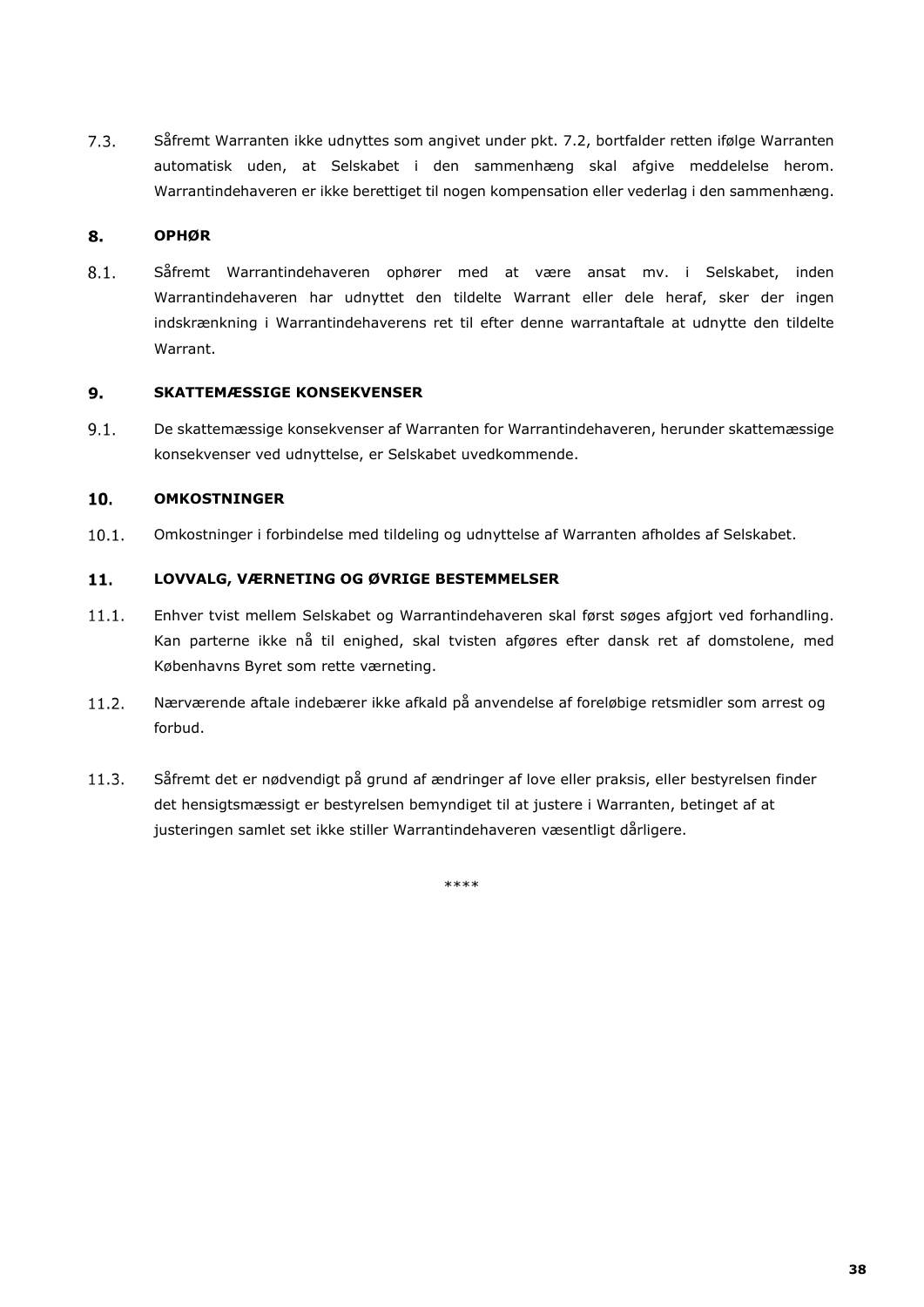# **BILAG / APPENDIX 15: WARRANT VILKÅR**

### **TILDELING AF WARRANT**  $\mathbf{1}$ .

- $1.1.$ Warrantindehaveren tilbydes hermed muligheden for at tegne op til nominelt kr. [antal] aktier i Selskabet ved kontant betaling til 4,33 pr. nominel aktie á kr. 0,02 ("Warranten").
- $1.2.$ Warranten tildeles fuldt ud ved underskrift af denne aftale.

### $2.$ **UDNYTTELSE**

- $2.1.$ Udnyttelsen af Warranten kan som udgangspunkt kun ske, hvis alle tidligere tildelte warrants, til tegning af aktier i Selskabet som Warrantindehaveren råder over på tildelingstidspunktet, er udløbet uudnyttede.
- $2.2.$ Warranten kan tidligst udnyttes når regnskabsmeddelelse for 1. halvår af 2021 er offentliggjort. Udnyttelse af Warranten kan endvidere kun ske, hvis bestyrelsen efter punkt 7.2 i den tidligere warrantaftale har givet besked om Exit og udnyttelse kan i så fald tidligst ske, når der er forløbet 12 måneder fra gennemførelse af den begivenhed, der efter punkt 7.2 i den tidligere warrantaftale har givet anledning til besked om Exit.
- $2.3.$ Retten til at udnytte Warranten er betinget af, at Warrantholderen tiltræder en eventuelt på udnyttelsestidspunktet gældende ejeraftale. Såfremt Selskabet på udnyttelsestidspunktet er børnoteret (herunder på First North Growth Market) eller udnyttelsen sker i forbindelse med en planlagt børsintroduktion, kan retten til at udnytte Warranten af bestyrelsen gøres betinget af, at Warrantholderen senest samtidig med gennemførelsen af tegningen tiltræder en aftale om lockup, der matcher øvrige aktionærers lock-up aftale.
- $2.4.$ Warranten kan senest udnyttes 14 dage efter offentliggørelse af regnskabsmeddelelse for 3. kvartal i 2023 ("Udnyttelsesperioden"). Warranten kan kun udnyttes i 14 dage efter hver regnskabsmeddelelse, henholdsvis årsregnskab, halvårsregnskab eller kvartalsmeddelelse "Udnyttelsesvinduet". Hvis Warrantindehaveren i sidste Udnyttelsesvindue er forhindret i at udnytte Warranten, fordi Warrantindehaveren har kursfølsom information ("Insiderviden") så forlænges Udnyttelsesperioden for Warrantindehaveren frem til det førstkommende Udnyttelsesvindue hvor Warrantindehaveren ikke har Insiderviden. En forlængelse af Udnyttelsesperioden er betinget af, at Warrantindehaveren inden udløbet af Udnyttelsesperioden skriftligt har orienteret formanden for Selskabets bestyrelse om, at Warrantindehaveren besidder Insiderviden.
- I det sidste Udnyttelsesvindue kan Warranten udnyttes uanset om betingelsen i pkt. 2.1 er  $2.5.$ opfyldt. For god ordens skyld skal det understreges at betingelserne i pkt. 2.2 og pkt. 2.3 også gælder i det sidste Udnyttelsesvindue.
- $2.6.$ Meddelelse om udnyttelse af Warranten skal rettes til Selskabet ved anbefalet brev eller pr. email. Til e-mail adressen [xx@penneo.dk](mailto:xx@penneo.dk) Meddelelsen har retsvirkning fra tidspunktet, hvor Selskabet modtager den.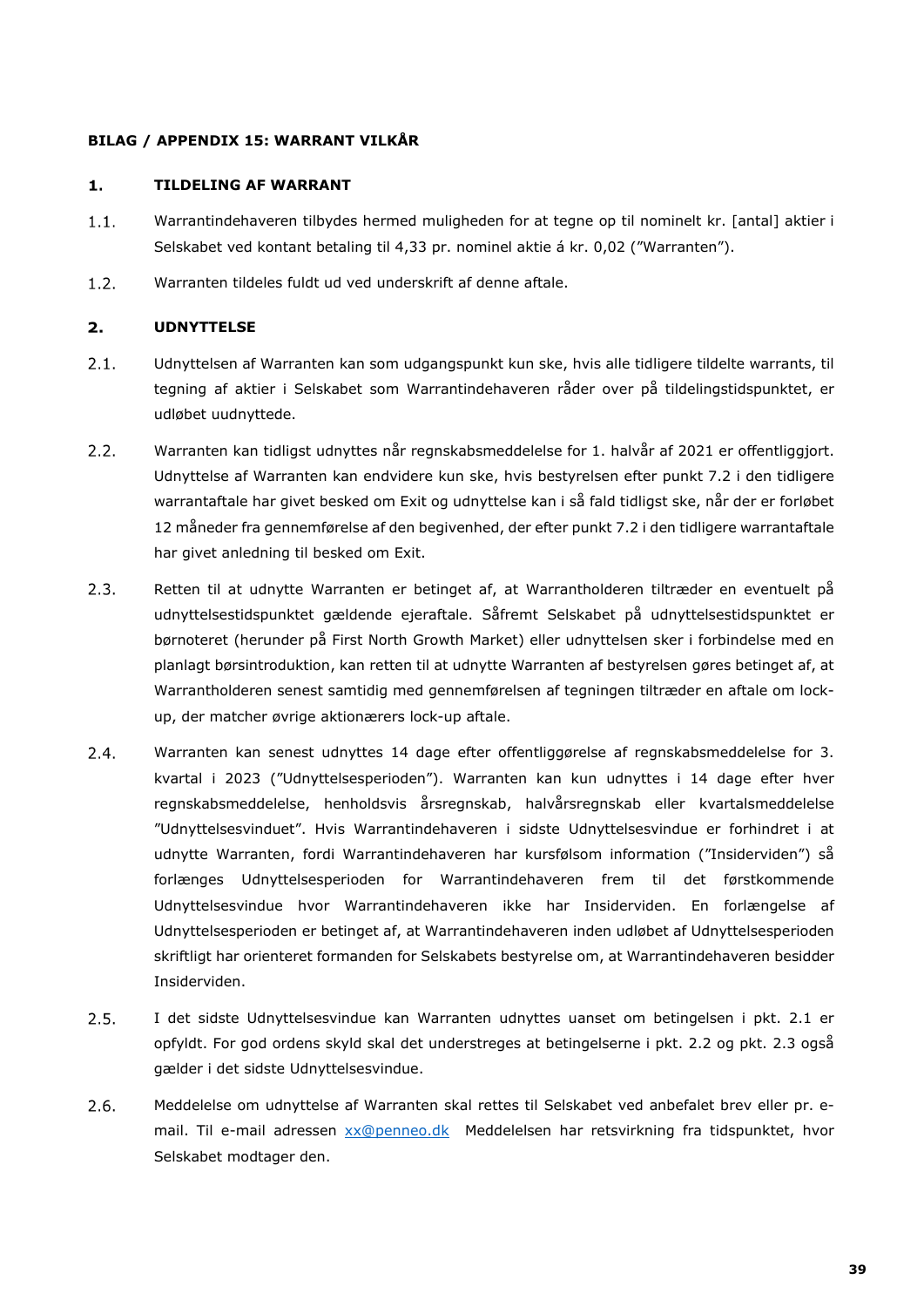- $2.7.$ Meddelelsen skal indeholde oplysninger om (i) det nominelle antal aktier, som Warrantindehaveren ønsker at tegne i Selskabet og (ii) tegningskursen. Tegningsbeløbet skal indbetales kontant til Selskabet på en af Selskabet anvist konto senest 8 dage efter, at Warrantindehaveren har afgivet meddelelse om udnyttelsen.
- $2.8.$ Forudsat (i) at meddelelsen om udnyttelse af Warranten er afgivet rettidigt (ii) at Warrantindehaveren er berettiget til at udnytte Warranten og (iii) at tegningsbeløbet er betalt rettidigt, skal Selskabet inden rimelig tid gennemføre kapitalforhøjelsen og foretage anmeldelse heraf overfor Erhvervsstyrelsen.
- $2.9.$ Hvis hele eller dele af Warranten ikke er udnyttet inden for Udnyttelsesperioden, bortfalder retten ifølge Warranten automatisk uden, at Selskabet i den sammenhæng skal afgive meddelelse herom. Warrantindehaveren er ikke berettiget til nogen kompensation eller vederlag i den sammenhæng.

### $3<sub>1</sub>$ **OVERDRAGELIGHED**

- $3.1.$ Warranten kan overdrages til et af Warrantindehaveren 100 % ejet selskab, forudsat at det erhvervende selskab indtræder i alle Warrantindehaverens rettigheder og forpligtelser i henhold til nærværende aftale, og forudsat at Warrantindehaveren forpligter sig til at erhverve Warranten, hvis det erhvervende selskab ikke længere er 100 % ejet af Warrantindehaveren. Warrantindehaveren skal sikre og indestå for, at det erhvervende 100 % ejede selskab opfylder bestemmelserne i nærværende aftale.
- $3.2.$ Meddelelse om overdragelse af Warranten i henhold til pkt. 3.1 skal rettes til Selskabet ved anbefalet brev eller pr. e-mail. Til e-mail adressen [xx@penneo.dk](mailto:xx@penneo.dk)
- $3.3.$ Ved overgang af Warranten på en anden måde end anført i pkt. 3.1 og 3.2, er Selskabet ikke forpligtet af Warranten.

### $4.$ **STEMMERET**

 $4.1.$ Warranten giver ikke Warrantindehaveren ret til at stemme på Selskabets generalforsamling eller modtage udbytte.

### 5. **AKTIER UDSTEDT I HENHOLD TIL WARRANTEN**

- $5.1.$ For de aktier, som den udstedte warrant giver ret til tegning af, gælder i øvrigt følgende:
	- at kapitalforhøjelsen andrager op til nominelt kr. xx.xx aktier i Selskabet, fordelt i aktier á kr. 0,02 og multipla heraf,
	- at de nye aktier skal tilhøre samme aktieklasse, som de eksisterende aktier i selskabet,
	- at aktierne skal indbetales kontant fuldt ud,
	- at tegningskursen skal være 4,33 pr. nominel aktie á kr. 0,02.
	- at der gælder ingen indskrænkninger i aktiernes omsættelighed,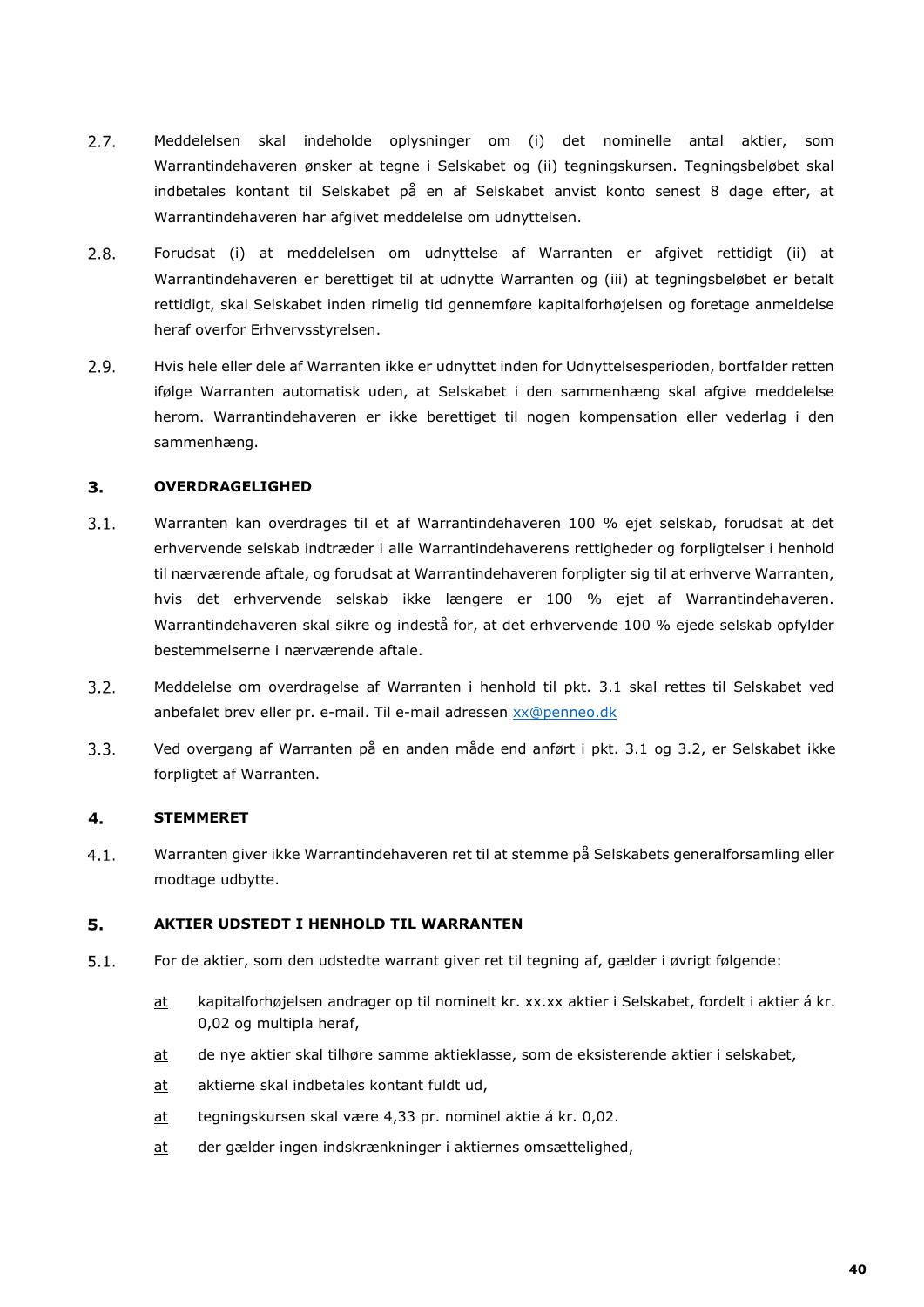- at aktierne skal lyde på navn, og indføres i Selskabets ejerbog
- at rettighederne i henhold til aktierne straks indtræder på tidspunktet for udnyttelsen af Warranten,
- at de eksisterende aktionærer skal ikke have fortegningsret til aktier udstedt ved udnyttelse af Warranten,
- at de nye aktionærer skal ikke have fortegningsret ved fremtidige warrants eller ved fremtidige kapitalforhøjelser,
- at aktierne i øvrigt skal have samme rettigheder som øvrige aktier.

### 6. **REGULERING VED ÆNDRING AF SELSKABETS KAPITALFORHOLD**

- $6.1.$ Bestyrelsen for Selskabet skal foretage regulering af tegningskursen og/eller antallet af aktier, som kan tegnes ved udnyttelse af Warranten, såfremt der gennemføres ændringer i selskabets kapitalforhold, som indebærer en reduktion eller forøgelse af værdien af ikke-udnyttede Warrants. Reguleringen skal efter bestyrelsens skøn så vidt muligt foretages således, at værdien af Warranten før og efter ændringen af Selskabets kapitalforhold er uændret.
- $6.2.$ Uanset pkt. 6.1 sker der ikke regulering i følgende tilfælde:
	- A. Udstedelse af aktier, optioner, warrants eller lignende til medarbejdere i Selskabet og/eller bestyrelsesmedlemmer, konsulenter mv.
	- B. Udbetaling af udbytte, der ikke overstiger årets resultat som offentliggjort i Selskabets seneste årsrapport
	- C. Forhøjelse eller nedsættelse af Selskabets aktiekapital til markedskurs
	- D. Udstedelse af warrants, konvertible gældsbreve eller lignende til tredjemand på sædvanlige markedsvilkår som led i mezzaninfinansiering eller dertil svarende finansiering

### 7. **ÆNDRINGER I SELSKABSRETLIGE FORHOLD**

- $7.1.$ I tillæg til den almindelige udnyttelse af Warranten i henhold til punkt 2 kan Selskabets bestyrelse efter eget skøn beslutte, at en ekstraordinær udnyttelse af Warranten helt eller delvist kan finde sted i forbindelse med ændringer i selskabsretlige forhold, herunder men ikke begrænset til situationer hvor Selskabets kompetente myndighed træffer beslutning om
	- A. Likvidation
	- B. Fusion eller spaltning hvor Selskabet er det ophørende selskab
	- C. Afnotering fra First North Growth Market eller anden markedsplads
	- D. Pligtmæssigt overtagelsestilbud i henhold til kapitalmarkedsloven §§ 44-46
	- E. Tvangsindløsning af Selskabets aktier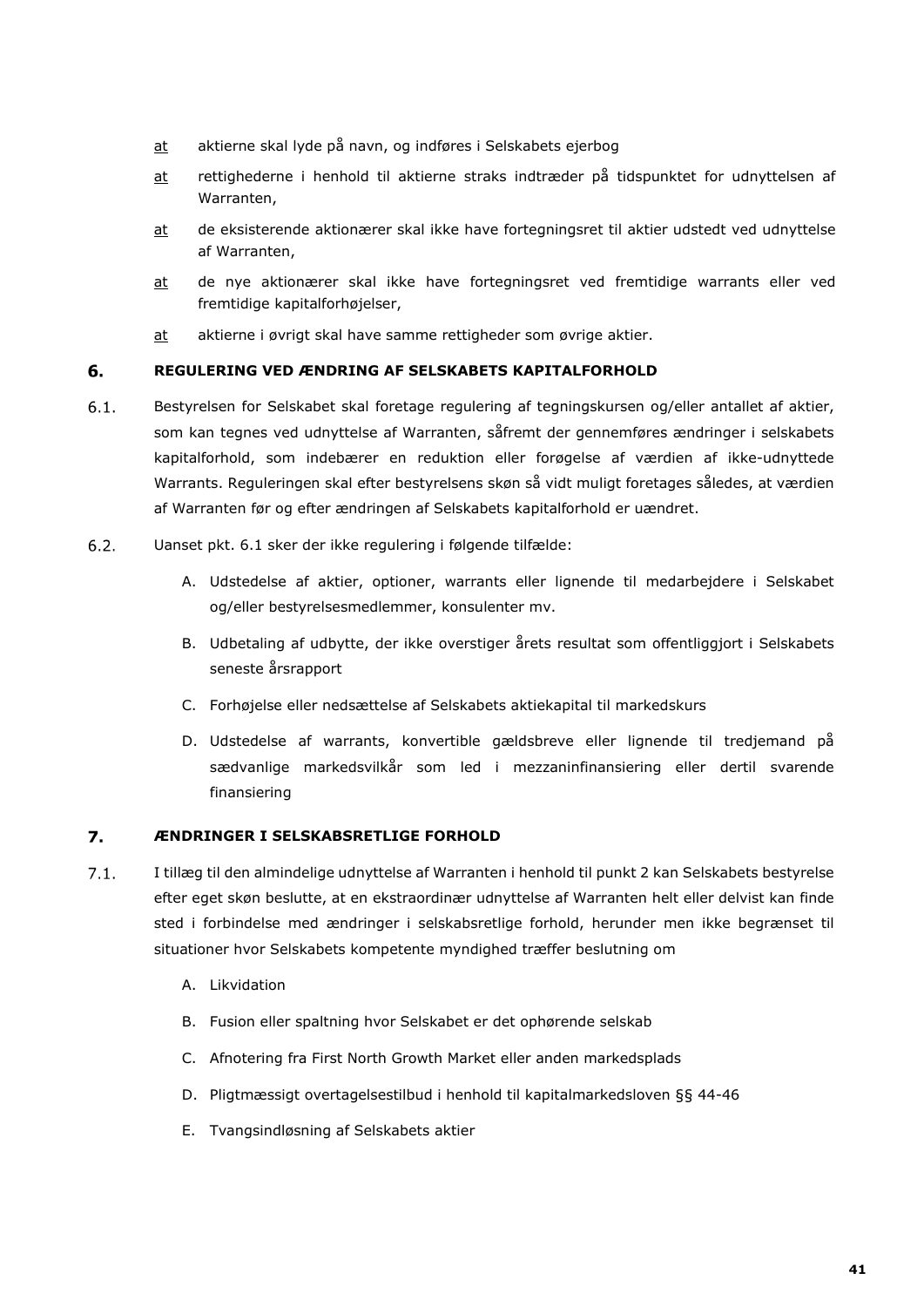- $7.2.$ Selskabet skal underrette Warrantindehaveren om en forestående begivenhed som nævnt i pkt. 7.1 og om Warrantindehaverens muligheder for at udnytte denne Warrant. Warranten skal dog senest udnyttes 14 dage efter meddelelse fra Selskabets bestyrelse er modtaget af Warrantindehaveren, eller en evt. senere frist fastsat af bestyrelsen.
- $7.3.$ Såfremt Warranten ikke udnyttes som angivet under pkt. 7.2, bortfalder retten ifølge Warranten automatisk uden, at Selskabet i den sammenhæng skal afgive meddelelse herom. Warrantindehaveren er ikke berettiget til nogen kompensation eller vederlag i den sammenhæng.

### 8. **OPHØR**

 $8.1.$ Såfremt Warrantindehaveren ophører med at være ansat mv. i Selskabet, inden Warrantindehaveren har udnyttet den tildelte Warrant eller dele heraf, sker der ingen indskrænkning i Warrantindehaverens ret til efter denne warrantaftale at udnytte den tildelte Warrant.

### $9.$ **SKATTEMÆSSIGE KONSEKVENSER**

 $9.1.$ De skattemæssige konsekvenser af Warranten for Warrantindehaveren, herunder skattemæssige konsekvenser ved udnyttelse, er Selskabet uvedkommende.

### 10. **OMKOSTNINGER**

 $10.1.$ Omkostninger i forbindelse med tildeling og udnyttelse af Warranten afholdes af Selskabet.

### **LOVVALG, VÆRNETING OG ØVRIGE BESTEMMELSER**  $11.$

- $11.1.$ Enhver tvist mellem Selskabet og Warrantindehaveren skal først søges afgjort ved forhandling. Kan parterne ikke nå til enighed, skal tvisten afgøres efter dansk ret af domstolene, med Københavns Byret som rette værneting.
- $11.2.$ Nærværende aftale indebærer ikke afkald på anvendelse af foreløbige retsmidler som arrest og forbud.
- $11.3.$ Såfremt det er nødvendigt på grund af ændringer af love eller praksis, eller bestyrelsen finder det hensigtsmæssigt er bestyrelsen bemyndiget til at justere i Warranten, betinget af at justeringen samlet set ikke stiller Warrantindehaveren væsentligt dårligere.

\*\*\*\*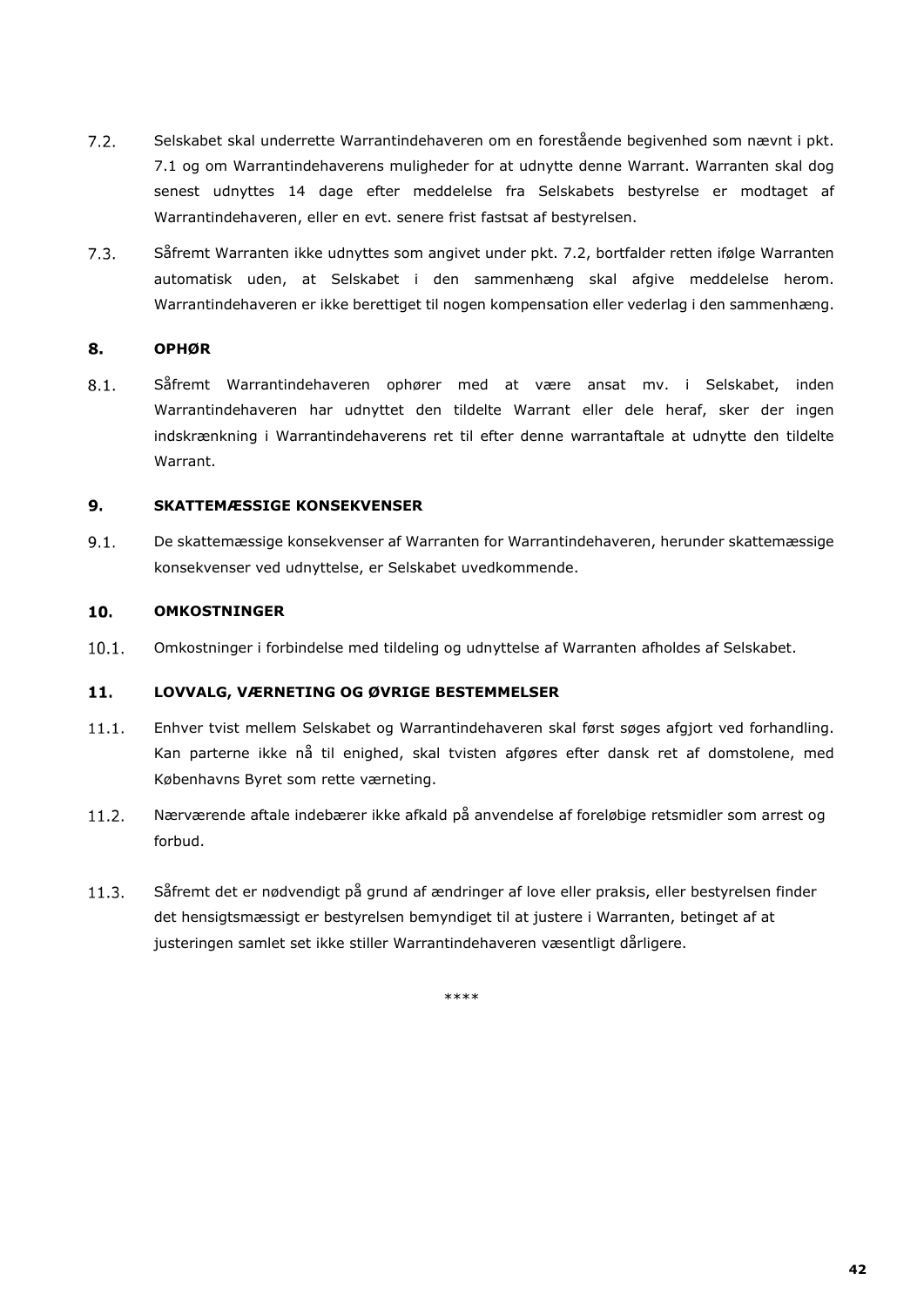# **BILAG / APPENDIX 16 – WARRANT-VILKÅR**

# **1. Tildeling af warrant**

- 1.1 Warrantindehaveren tilbydes hermed muligheden for at tegne op til nominelt kr. [antal] aktier á kr. 0,02 ("Warranten") i Selskabet ved kontant betaling til kurs 32,932 pr. nominel aktie á kr. 0,02 ("Tegningskursen"). Tegningskursen svarer til gennemsnittet af den af Nasdaq First North Growth Market offentliggjorte gennemsnitskurs for Selskabets aktier på de 5 foregående handelsdage for aktien, der ligger forud for datoen, hvor Selskabets bestyrelse besluttede at tildele Warranten.
- 1.2 Der betales ikke vederlag for tildeling af Warranten.
- 1.3 Warrantindehaverne vil ved underskrift af denne warrantaftale ("Warrantaftalen") blive tildelt Warranten. Uanset at Warranten tildeles, vil retserhvervelsen af Warranten være betinget af en løbende modning, jf. pkt. 1.4 nedenfor.
- 1.4 Warranten modnes i trancher ("Trancher") i overensstemmelse med pkt. 1.4.1 1.4.5, forudsat at de i pkt. 1.4.1 - 1.4.5 angivne betingelser er opfyldt. Hver Tranche er betinget af opnåelse af et specifikt succeskriterie, som anført nedenfor. Ved opfyldelse af hver Tranche kan der ske modning af nom. kr. 75,00 warrants. Trancherne optjenes uden særlig rækkefølge og uafhængigt af hinanden.
- 1.4.1 Den første Tranche ("Tranche 1") modnes ved Warrantindehaverens opnåelse af en markedsdygtig "Know Your Customer"-platform ("KYC-platform") i Norge, hvilket mål er realiseret ved
	- i. kontraktindgåelse med minimum fem (5) aktive kunder i Norge. Ved aktive kunder forstås de af Selskabets kunder i Norge, der minimum har registreret 5 af pågældende kundes egne kunder/klienter via KYC-platformen, og ved
	- ii. registrering af 250 gennemførte "Reach-relaterede mål" i KYC-platformen, gennemført af enhver norsk Reach-bruger. Ved et "Reach-relateret mål" forstås en "mål-anmodning" (for eksempel anmodning om PEP-erklæring eller personlig ID m.v.), hvor anmodningen er foretaget af en Penneo-kunde og gennemført af en norsk Reach-bruger.
- 1.4.2 Den anden Tranche ("Tranche 2") modnes ved Warrantindehaverens opnåelse af en markedsdygtig "Know Your Customer"-platform ("KYC-platform") i Belgien, hvilket mål er realiseret ved
	- i. kontraktindgåelse med minimum fem (5) aktive kunder i Belgien. Ved aktive kunder forstås de af Selskabets kunder i Belgien, der minimum har registreret 5 af pågældende kundes egne kunder/klienter via KYC-platformen, og ved
	- ii. registrering af 250 gennemførte "Reach-relaterede mål" i KYC-platformen, gennemført af enhver belgisk Reach-bruger. Ved et "Reach-relateret mål" forstås en "mål-anmodning" (for eksempel anmodning om PEP-erklæring eller personlig ID m.v.), hvor anmodningen er foretaget af en Penneo-kunde og gennemført af en belgisk Reach-bruger.
- 1.4.3 Den tredje Tranche ("Tranche 3") modnes ved Warrantindehaverens opnåelse af en markedsdygtig KYC-platform i Sverige, hvilket mål er realiseret ved
	- i. kontraktindgåelse med minimum fem (5) aktive kunder i Sverige. Ved aktive kunder forstås de af Selskabets kunder i Sverige, der minimum har registreret 5 af pågældende kundes egne kunder/klienter via KYC-platformen, og ved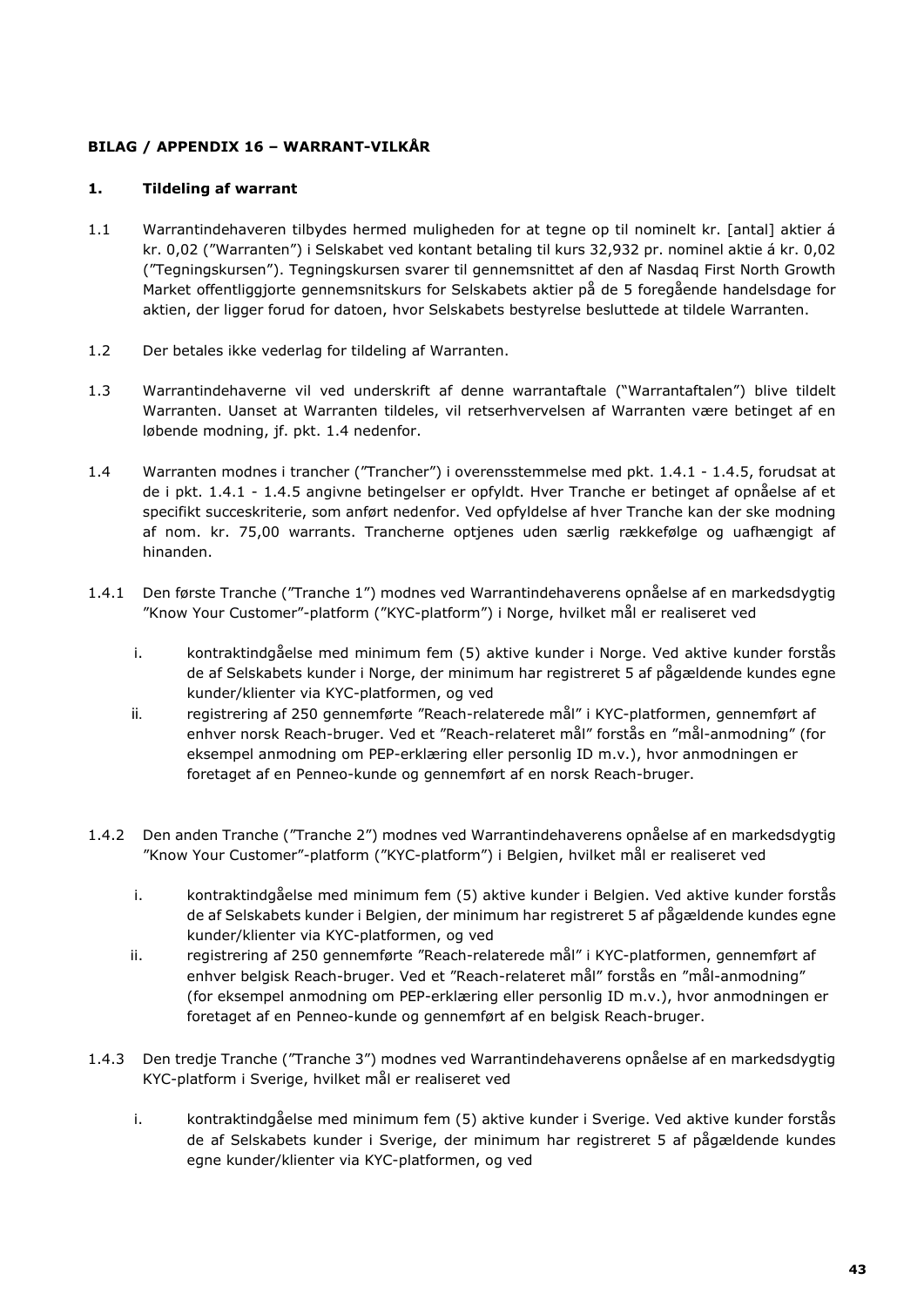- ii. registrering af 250 gennemførte "Reach-relaterede mål" i KYC-platformen, gennemført af enhver svensk Reach-bruger. Ved et "Reach-relateret mål" forstås en "mål-anmodning" (for eksempel anmodning om PEP-erklæring eller personlig ID m.v.), hvor anmodningen er foretaget af en Penneo-kunde og gennemført af en svensk Reach-bruger.
- 1.4.4 Den fjerde Tranche ("Tranche 4") modnes ved Warrantindehaverens opnåelse af en markedsdygtig "Know Your Customer"-platform ("KYC-platform") i Finland, hvilket mål er realiseret ved
	- i. kontraktindgåelse med minimum fem (5) aktive kunder i Finland. Ved aktive kunder forstås de af Selskabets kunder i Finland, der minimum har registreret 5 af pågældende kundes egne kunder/klienter via KYC-platformen, og ved
	- ii. registrering af 250 gennemførte "Reach-relaterede mål" i KYC-platformen, gennemført af enhver finsk Reach-bruger. Ved et "Reach-relateret mål" forstås en "mål-anmodning" (for eksempel anmodning om PEP-erklæring eller personlig ID m.v.), hvor anmodningen er foretaget af en Penneo-kunde og gennemført af en finsk Reach-bruger.
- 1.4.5 Den femte Tranche modnes ved Warrantindehaverens opnåelse af en markedsdygtig KYC-platform i et EØS-land, der ikke er nævnt ovenfor i 1.4.1-1.4.4, hvilket mål er realiseret ved
	- i. kontraktindgåelse med minimum fem (5) aktive kunder i det pågældende EØS-land. Ved aktive kunder forstås de af Selskabets kunder i det pågældende EØS-land, der minimum har registreret 5 af pågældende kundes egne kunder/klienter via KYC-platformen, og ved
	- ii. registrering af 250 gennemførte "Reach-relaterede mål" i KYC-platformen, gennemført af enhver Reach-bruger i det pågældende EØS-land. Ved et "Reach-relateret mål" forstås en "mål-anmodning" (for eksempel anmodning om PEP-erklæring eller personlig ID m.v.), hvor anmodningen er foretaget af en Penneo-kunde og gennemført af en Reach-bruger i det pågældende EØS-land.

# **2. Udnyttelse**

- 2.1 Udnyttelsen af Warranten kan alene ske, når Tranchen er modnet, på udnyttelsestidspunktet, jf. pkt. 1.4.1-1.4.5.
- 2.2 Warranten kan, uanset hvad der ellers måtte være anført i denne aftale, tidligst udnyttes, når regnskabsmeddelelsen for 1. halvår af 2021 er offentliggjort.
- 2.3 Såfremt Selskabet på udnyttelsestidspunktet er børsnoteret (herunder på First North Growth Market) eller udnyttelsen sker i forbindelse med en planlagt børsintroduktion, kan retten til at udnytte Warranten af bestyrelsen gøres betinget af, at Warrantholderen senest samtidig med gennemførelsen af tegningen tiltræder en aftale om lock-up, der matcher øvrige aktionærers lockup aftale.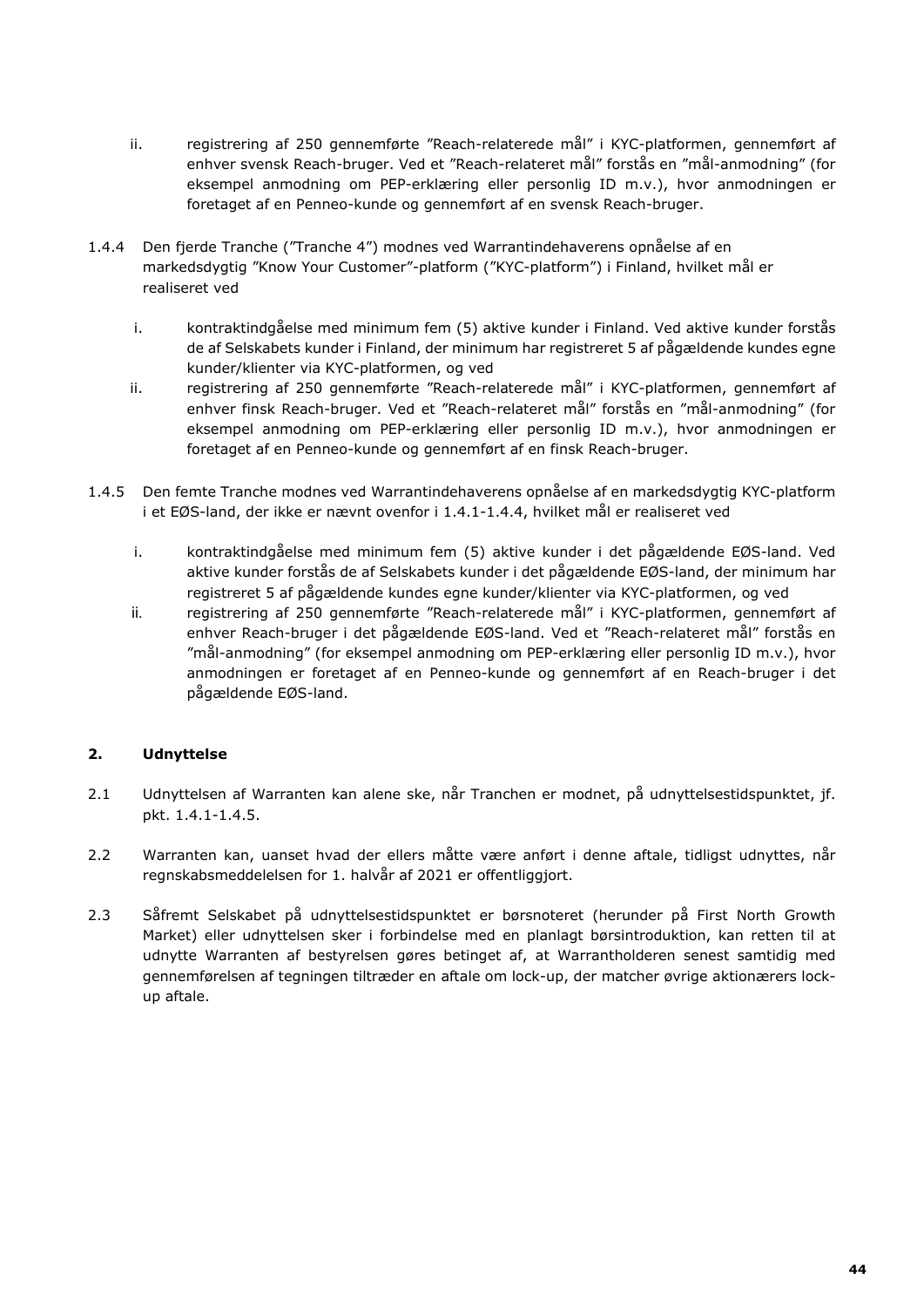- 2.4 Warranten kan senest udnyttes 14 dage efter offentliggørelse af regnskabsmeddelelse for 3. kvartal i 2023 ("Udnyttelsesperioden"). Warranten kan kun udnyttes i 14 dage efter hver regnskabsmeddelelse, henholdsvis årsregnskab, halvårsregnskab eller kvartalsmeddelelse "Udnyttelsesvinduet". Hvis Warrantindehaveren i det sidste Udnyttelsesvindue er forhindret i at udnytte Warranten, fordi Warrantindehaveren har kursfølsom information ("Insiderviden"), forlænges Udnyttelsesperioden for Warrantindehaveren frem til det førstkommende Udnyttelsesvindue, hvor Warrantindehaveren ikke har Insiderviden. En forlængelse af Udnyttelsesperioden er betinget af, at Warrantindehaveren inden udløbet af Udnyttelsesperioden skriftligt har orienteret formanden for Selskabets bestyrelse om, at Warrantindehaveren besidder Insiderviden. Trancher, der ikke er optjent inden udløbet af Udnyttelsesperioden, vil automatisk bortfalde.
- 2.5 Meddelelse om udnyttelse af Warranten skal rettes til Selskabet ved anbefalet brev eller pr. e-mail til e-mailadressen [warrants@penneo.com.](mailto:warrants@penneo.com.) Meddelelsen har retsvirkning fra tidspunktet, hvor Selskabet modtager den.
- 2.6 Meddelelsen skal indeholde oplysninger om (i) det nominelle antal aktier, som Warrantindehaveren ønsker at tegne i Selskabet og (ii) tegningskursen. Tegningsbeløbet skal indbetales kontant til Selskabet på en af Selskabet anvist konto senest 8 dage efter, at Warrantindehaveren har afgivet meddelelse om udnyttelsen.
- 2.7 Forudsat (i) at meddelelsen om udnyttelse af Warranten er afgivet rettidigt (ii) at Warrantindehaveren er berettiget til at udnytte Warranten og (iii) at tegningsbeløbet er betalt rettidigt, skal Selskabet inden rimelig tid gennemføre kapitalforhøjelsen og foretage anmeldelse heraf overfor Erhvervsstyrelsen.
- 2.8 Hvis hele eller dele af Warranten ikke er udnyttet inden for Udnyttelsesperioden, bortfalder retten ifølge Warranten automatisk uden, at Selskabet i den sammenhæng skal afgive meddelelse herom. Warrantindehaveren er ikke berettiget til nogen kompensation eller vederlag i den sammenhæng.

# **3. Overdragelighed**

- 3.1 Warranten kan overdrages til et af Warrantindehaveren 100 % ejet selskab, forudsat at det erhvervende selskab indtræder i alle Warrantindehaverens rettigheder og forpligtelser i henhold til nærværende aftale, og forudsat at Warrantindehaveren forpligter sig til at erhverve Warranten, hvis det erhvervende selskab ikke længere er 100 % ejet af Warrantindehaveren. Warrantindehaveren skal sikre og indestå for, at det erhvervende 100 % ejede selskab opfylder bestemmelserne i nærværende aftale.
- 3.2 Meddelelse om overdragelse af Warranten i henhold til pkt. 3.1 skal rettes til Selskabet ved anbefalet brev eller pr. e-mail til e-mailadressen warrants@penneo.com.
- 3.3 Ved overgang af Warranten på en anden måde end anført i pkt. 3.1 og 3.2, er Selskabet ikke forpligtet af Warranten.

# **4. Stemmeret**

- 4.1 Warranten giver ikke Warrantindehaveren ret til at stemme på Selskabets generalforsamling eller modtage udbytte.
- **5. Aktier udstedt i henhold til warranten**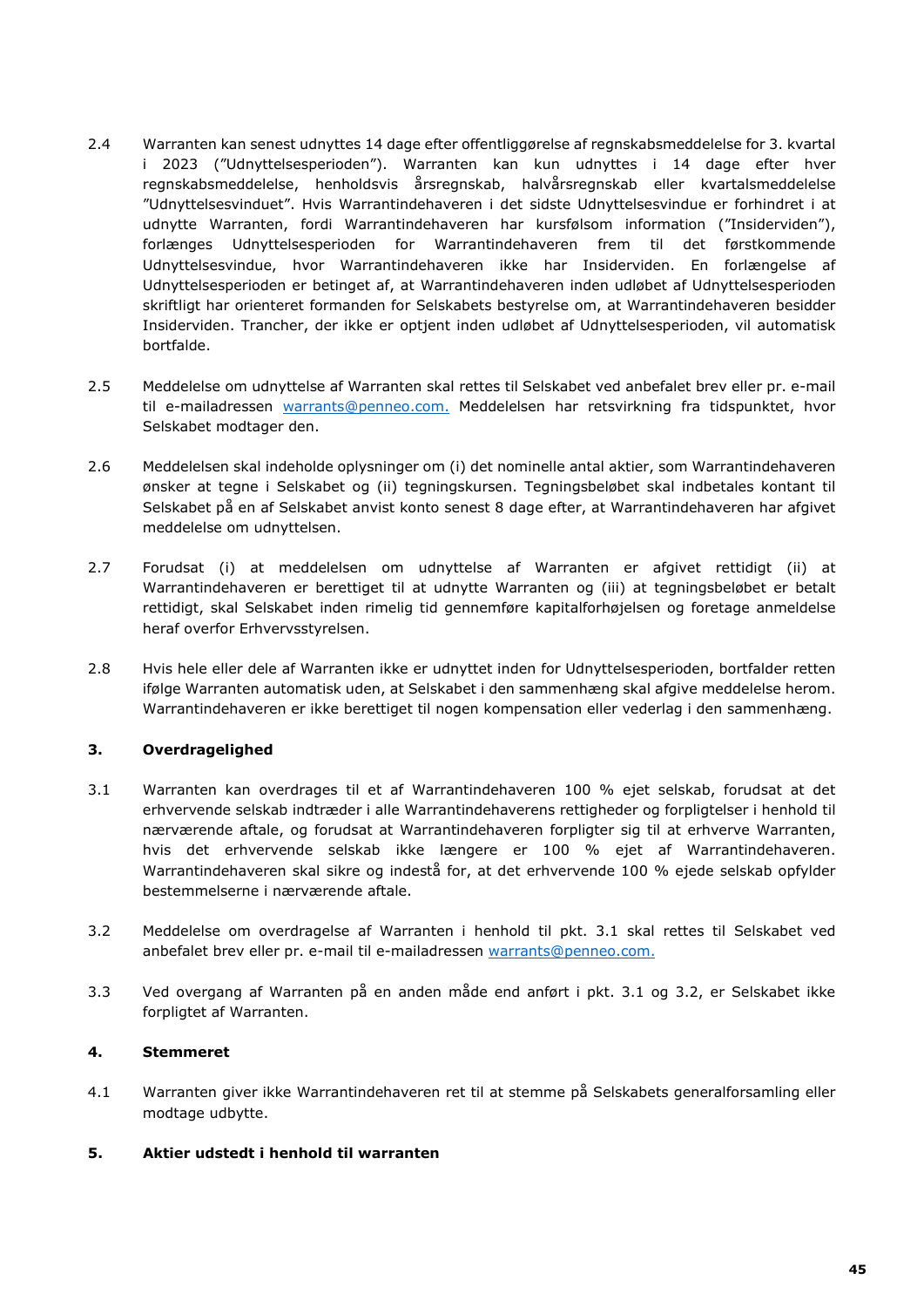- 5.1 For de aktier, som den udstedte warrant giver ret til tegning af, gælder i øvrigt følgende:
	- at kapitalforhøjelsen andrager op til nominelt kr. [antal] aktier i Selskabet, fordelt i aktier á kr. 0,02 og multipla heraf,
	- at de nye aktier skal tilhøre samme aktieklasse, som de eksisterende aktier i selskabet,
	- at aktierne skal indbetales kontant fuldt ud,
	- at tegningskursen skal være 32,932 pr. nominel aktie á kr. 0,02.
	- at der gælder ingen indskrænkninger i aktiernes omsættelighed,
	- at aktierne skal lyde på navn, og indføres i Selskabets ejerbog
	- at rettighederne i henhold til aktierne straks indtræder på tidspunktet for udnyttelsen af Warranten,
	- at de eksisterende aktionærer skal ikke have fortegningsret til aktier udstedt ved udnyttelse af Warranten,
	- at de nye aktionærer skal ikke have fortegningsret ved fremtidige warrants eller ved fremtidige kapitalforhøjelser,
	- at aktierne i øvrigt skal have samme rettigheder som øvrige aktier.

# **6. Regulering ved ændring af selskabets kapitalforhold**

- 6.1 Bestyrelsen for Selskabet skal foretage regulering af tegningskursen og/eller antallet af aktier, som kan tegnes ved udnyttelse af Warranten, såfremt der gennemføres ændringer i selskabets kapitalforhold, som indebærer en reduktion eller forøgelse af værdien af ikke-udnyttede Warrants. Reguleringen skal efter bestyrelsens skøn så vidt muligt foretages således, at værdien af Warranten før og efter ændringen af Selskabets kapitalforhold er uændret.
- 6.2 Uanset pkt. 6.1 sker der ikke regulering i følgende tilfælde:
	- A. Udstedelse af aktier, optioner, warrants eller lignende til medarbejdere i Selskabet og/eller bestyrelsesmedlemmer, konsulenter mv.
	- B. Udbetaling af udbytte, der ikke overstiger årets resultat som offentliggjort i Selskabets seneste årsrapport
	- C. Forhøjelse eller nedsættelse af Selskabets aktiekapital til markedskurs
	- D. Udstedelse af warrants, konvertible gældsbreve eller lignende til tredjemand på sædvanlige markedsvilkår som led i mezzaninfinansiering eller dertil svarende finansiering

# **7. Ændringer i selskabsretlige forhold**

7.1 I tillæg til den almindelige udnyttelse af Warranten i henhold til pkt. 2 kan Selskabets bestyrelse efter eget skøn beslutte, at en ekstraordinær udnyttelse af Warranten helt eller delvist kan finde sted i forbindelse med ændringer i selskabsretlige forhold, herunder, men ikke begrænset til situationer hvor Selskabets kompetente myndighed træffer beslutning om: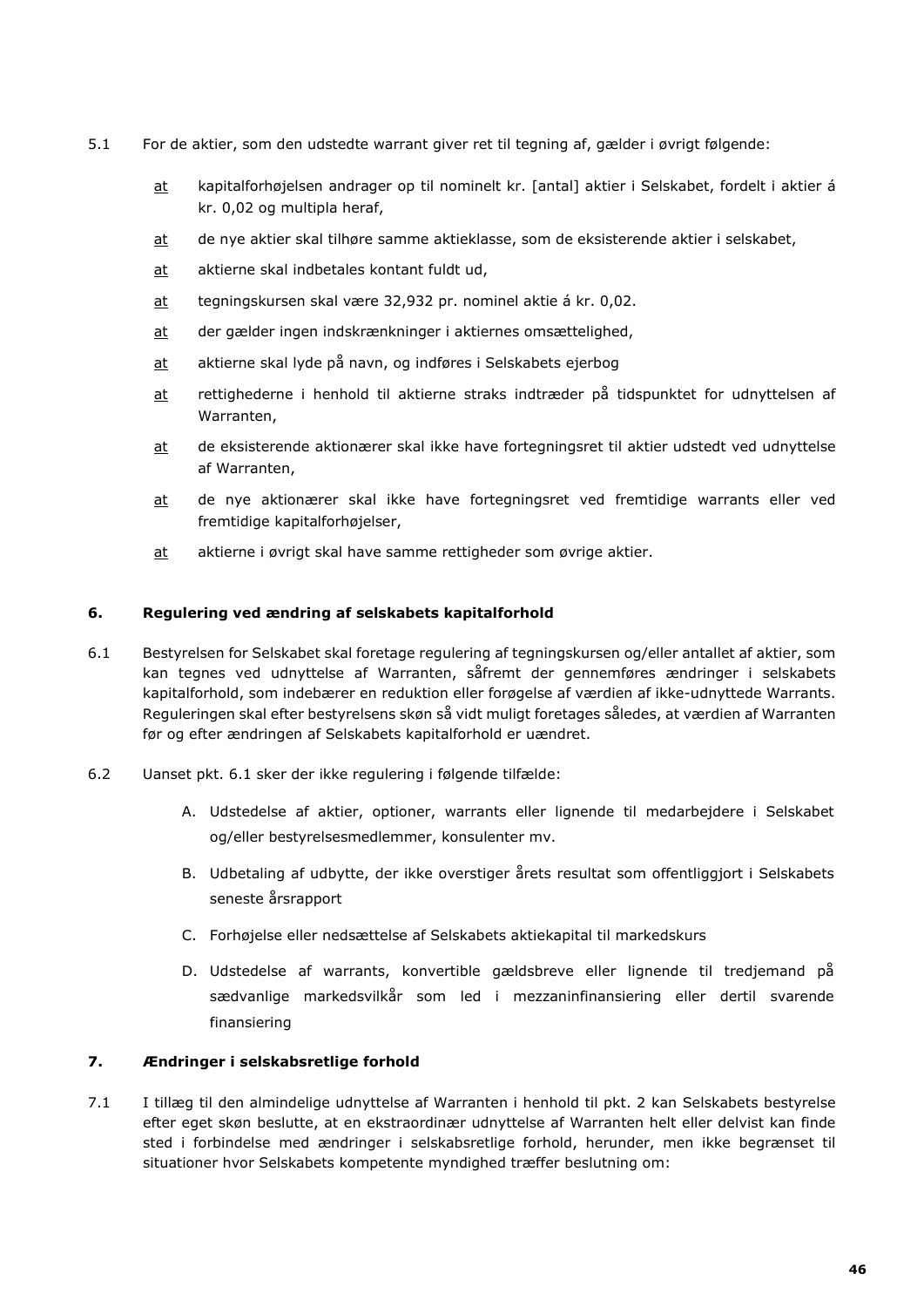- F. Likvidation
- G. Fusion eller spaltning hvor Selskabet er det ophørende selskab
- H. Afnotering fra First North Growth Market eller anden markedsplads
- I. Pligtmæssigt overtagelsestilbud i henhold til kapitalmarkedsloven §§ 44-46
- J. Tvangsindløsning af Selskabets aktier
- 7.2 Selskabet skal underrette Warrantindehaveren om en forestående begivenhed som nævnt i pkt. 7.1 og om Warrantindehaverens muligheder for at udnytte denne Warrant. Warranten skal dog senest udnyttes 14 dage efter meddelelse fra Selskabets bestyrelse er modtaget af Warrantindehaveren, eller en evt. senere frist fastsat af bestyrelsen.
- 7.3 Såfremt Warranten ikke udnyttes som angivet under pkt. 7.2, bortfalder retten ifølge Warranten automatisk uden, at Selskabet i den sammenhæng skal afgive meddelelse herom. Warrantindehaveren er ikke berettiget til nogen kompensation eller vederlag i den sammenhæng.

# **8. Ophør af ansættelse eller stilling**

- 8.1 Såfremt Warrantindehaveren ophører med at være ansat mv. i Selskabet, inden Warrantindehaveren har udnyttet den tildelte Warrant eller dele heraf, bortfalder Warranten uden yderligere varsel og uden kompensation, hvis Warrantindehaveren bortvises af Selskabet, uden at det skyldes Selskabets væsentlige misligholdelse af ansættelsen.
- 8.2 Såfremt Warrantindehaveren ophører med at være ansat i Selskabet i andre situationer end de i pkt. 8.1 anførte, vil den ikke-modnede Warrant eller dele heraf straks bortfalde på tidspunktet for Ophørstidspunktet uden yderligere varsel eller kompensation. Med "Ophørstidspunktet" forstås den dato, hvor Warrantindehaveren fratræder sin stilling.

# **9. Skattemæssige konsekvenser**

9.1 De skattemæssige konsekvenser af Warranten for Warrantindehaveren, herunder skattemæssige konsekvenser ved udnyttelse, er Selskabet uvedkommende.

# **10. Omkostninger**

10.1 Omkostninger i forbindelse med tildeling og udnyttelse af Warranten afholdes af Selskabet.

# **11. Lovvalg, værneting og øvrige bestemmelser**

- 11.1 Enhver tvist mellem Selskabet og Warrantindehaveren skal først søges afgjort ved forhandling. Kan parterne ikke nå til enighed, skal tvisten afgøres efter dansk ret af domstolene, med Københavns Byret som rette værneting.
- 11.2 Nærværende aftale indebærer ikke afkald på anvendelse af foreløbige retsmidler som arrest og forbud.
- 11.3 Såfremt det er nødvendigt på grund af ændringer af love eller praksis, eller bestyrelsen finder det hensigtsmæssigt, er bestyrelsen bemyndiget til at justere i Warranten, betinget af at justeringen samlet set ikke stiller Warrantindehaveren væsentligt dårligere.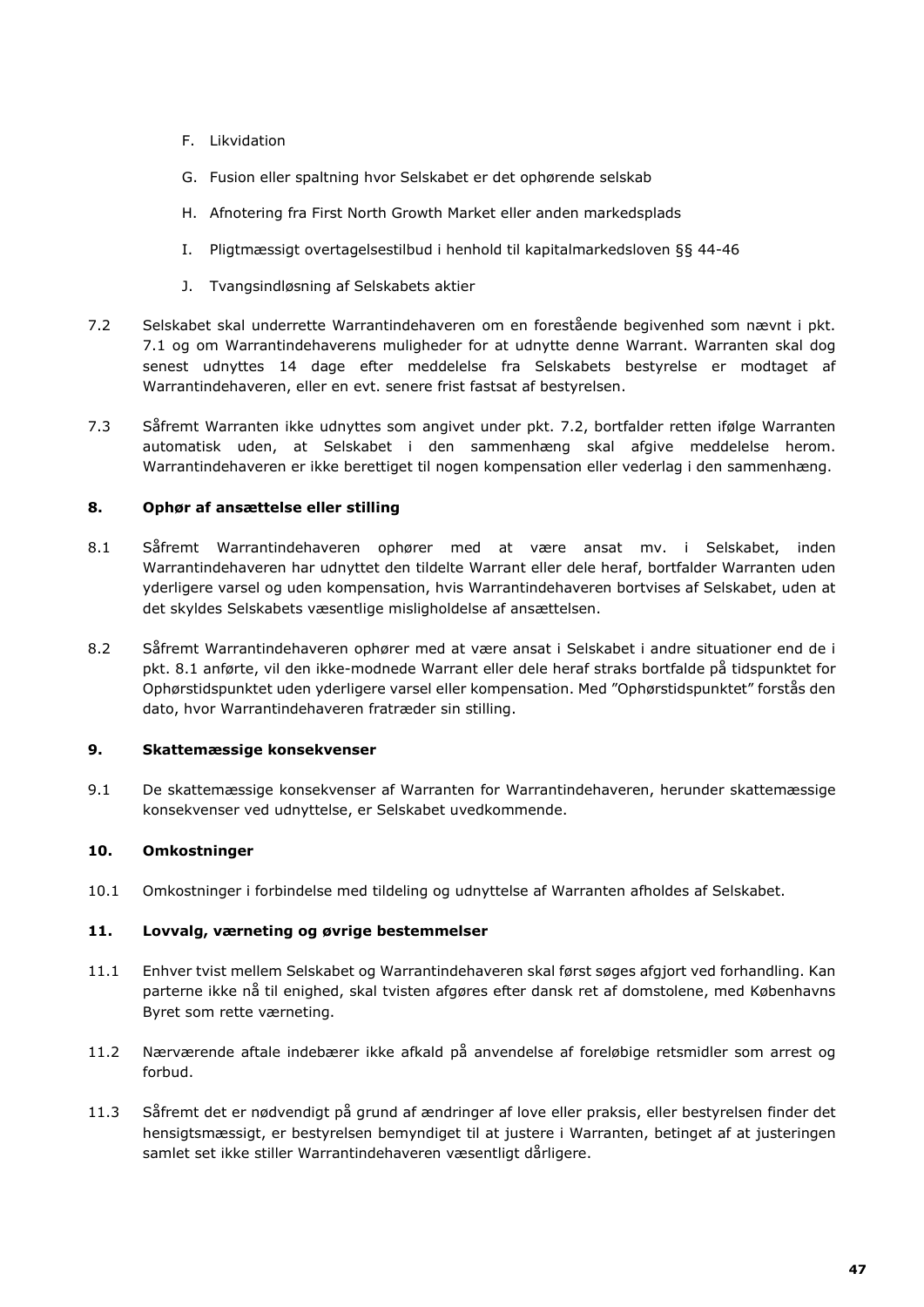## **VILKÅR FOR WARRANTER WARRANT TERMS**

# **1. BESLUTNING 1. DECISION**

- 1.1 På bestyrelsesmøde i Penneo A/S, CVR-nr. 35 63 37 66 ("Selskabet") den 22. marts 2021 blev der truffet beslutning om at udstede 630.000 warrants ("Warranter") til den administrerende direktør i Selskabet ("Warranthaveren") på disse vilkår ("Vilkårene").
- 1.2 Selskabets aktionærer har ikke fortegningsret til Warranterne.
- 1.3 I det omfang Warranterne omfattet af disse Vilkår udnyttes, giver disse Warranthaver ret til at tegne op til i alt 630.000 aktier á nominelt kr. 0,02 i Selskabet.
- 1.4 Selskabets aktionærer har ikke fortegningsret til de nye aktier.
- 1.5 Bestyrelsen har som led i ovenstående fastsat følgende vilkår for tegning og udnyttelse af Warranterne samt for den dertil<br>hørende kapitalforhøjelse i kapitalforhøjelse i Selskabet:

## **2. TILDELING AF WARRANTER 2. GRANT OF WARRANTS**

2.1 Warranthaver vil ved underskrift af den udstedte tegningsaftale ("Tegningsaftalen") blive tildelt Warranterne. Uanset at Warranterne tildeles, vil retserhvervelsen af

*Versions: The English version of this parallel document in Danish and English is an unofficial translation of the original Danish text. In the event of disputes or misunderstandings arising from the interpretation of the translation, the Danish language shall prevail.*

- 1.1 At a board meeting in Penneo A/S, Business reg. (CVR) no. 35 63 37 66 (the "Company") held on 22 March 2021, it was resolved to issue 630,000 warrants (the "Warrants") to the Chief Executive Officer ("CEO") of the Company ("Warrant Holder") on the terms set out in these warrant terms ("Warrant Terms").
- 1.2 The existing shareholders have no pre-emptive subscription right to the Warrants.
- 1.3 To the extent that the Warrants covered by these Warrant Terms are exercised, the Warrants shall entitle the Warrant Holder to subscribe for up to a total of 630,000 shares each of nominal value of DKK 0.02 in the Company.
- 1.4 The Company's shareholders shall not have pre-emption rights to the new shares.
- 1.5 As part of the above, the board of directors has determined the following conditions for the subscription and the exercise of the Warrants and the corresponding increase of the share capital of the Company:

2.1 The Warrants will be granted to the Warrant Holder at the signing of the issued subscription agreement ("Subscription Agreement"). Regardless of the grant of the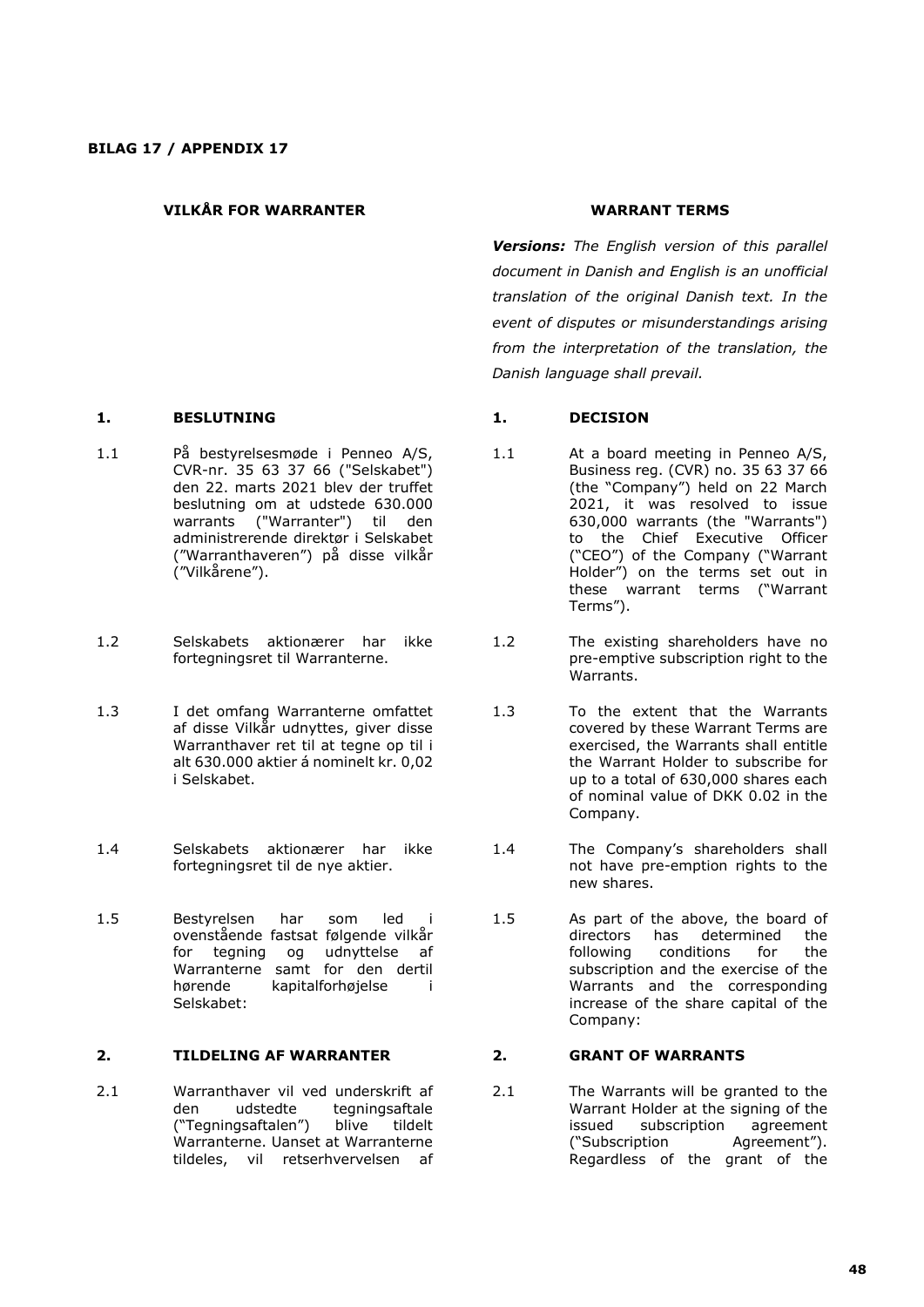Warranterne være betinget af en løbende modning af Warranterne, jf. punkt 3 nedenfor.

- 2.2 Der betales ikke vederlag for tildeling af Warranterne.
- 2.3 Selskabet fører en fortegnelse over tildelte Warranter.

# **3. MODNING 3. VESTING**

- 3.1 Warranterne modner over en treårig periode i overensstemmelse med Tegningsaftalen.
- 3.2 Warranterne modnes automatisk på modningstidspunkt (som defineret i Tegningsaftalen som "Modningstidspunkt").
- 3.3 Alle ikke-modnede Warranter modnes automatisk ved Exit (som defineret i punkt 4.3), såfremt Exit indtræder før Ophørstidspunktet (som defineret i punkt 7.3) og før bortfaldsdatoen i henhold til punkt 4.2.

### **4. UDNYTTELSE AF WARRANTER 4. EXERCISE OF WARRANTS**

4.1 Warranthaveren kan kun udnytte Warranterne i et Udnyttelsesvindue (som defineret i punkt 4.3). Warranthaveren kan udnytte sine Warranter helt eller delvist. Hel eller delvis udnyttelse af Warranter kan alene ske til et helt antal aktier, og der kan således ikke tegnes fraktioner af en aktie i Selskabet.

4.2 Warranter, der ikke er udnyttet senest den 22. marts 2029 bortfalder automatisk uden yderligere varsel og kompensation ("Udnyttelsesperioden"). Hvis Warrantindehaveren i sidste Udnyttelsesvindue er forhindret i at udnytte Warranterne, fordi Warranthaveren har kursfølsom information ("Insiderviden") så forlænges Udnyttelsesperioden for<br>Warranthaveren frem til det Warranthaveren frem førstkommende Udnyttelsesvindue, hvor Warranthaveren ikke har Insiderviden. En forlængelse af Udnyttelsesperioden er betinget af, at Warranthaveren inden udløbet af

Warrants, the ownership rights to the Warrants are conditional on the vesting of the Warrants, cf. the vesting schedule in section 3.

- 2.2 There is no payment for the grant of the Warrants.
- 2.3 The Company keeps a register of the Warrants granted.

- 3.1 The Warrants shall be vested over a three-year period according to the Subscription Agreement.
- 3.2 The Warrants will be vested automatically on each of the "Vesting Dates" (as defined in the Subscription Agreement).
- 3.3 All non-vested Warrants will automatically vest upon an Exit (as defined in clause 4.3) if such Exit occurs before the Date of Termination (as defined in section 7.3) and before the date of expiration under section 4.2.

- 4.1 The Warrant Holder may only exercise the Warrants in an Exercise Window (as defined in section 4.3). The Warrant Holder can exercise his Warrants in full or partially in one or more Exercise Windows. However, each full or partly exercise shall be for a whole number of shares, and there can be no exercise for a fraction of a share.
- 4.2 Warrants that have not been exercised by 22 March 2029 shall lapse automatically without further notice or compensation (the "Exercise Period"). In case the Warrant Holder is unable to exercise the Warrants in the last Exercise Window, because the Warrant Holder is in possession of information likely to effect the share price ("Inside Information"), then the Exercise Period will be extended to the next Exercise Window, where the Warrant Holder is not in possession of Inside Information. An extension of the Exercise Period is conditional on the Warrant Holder's notice to the board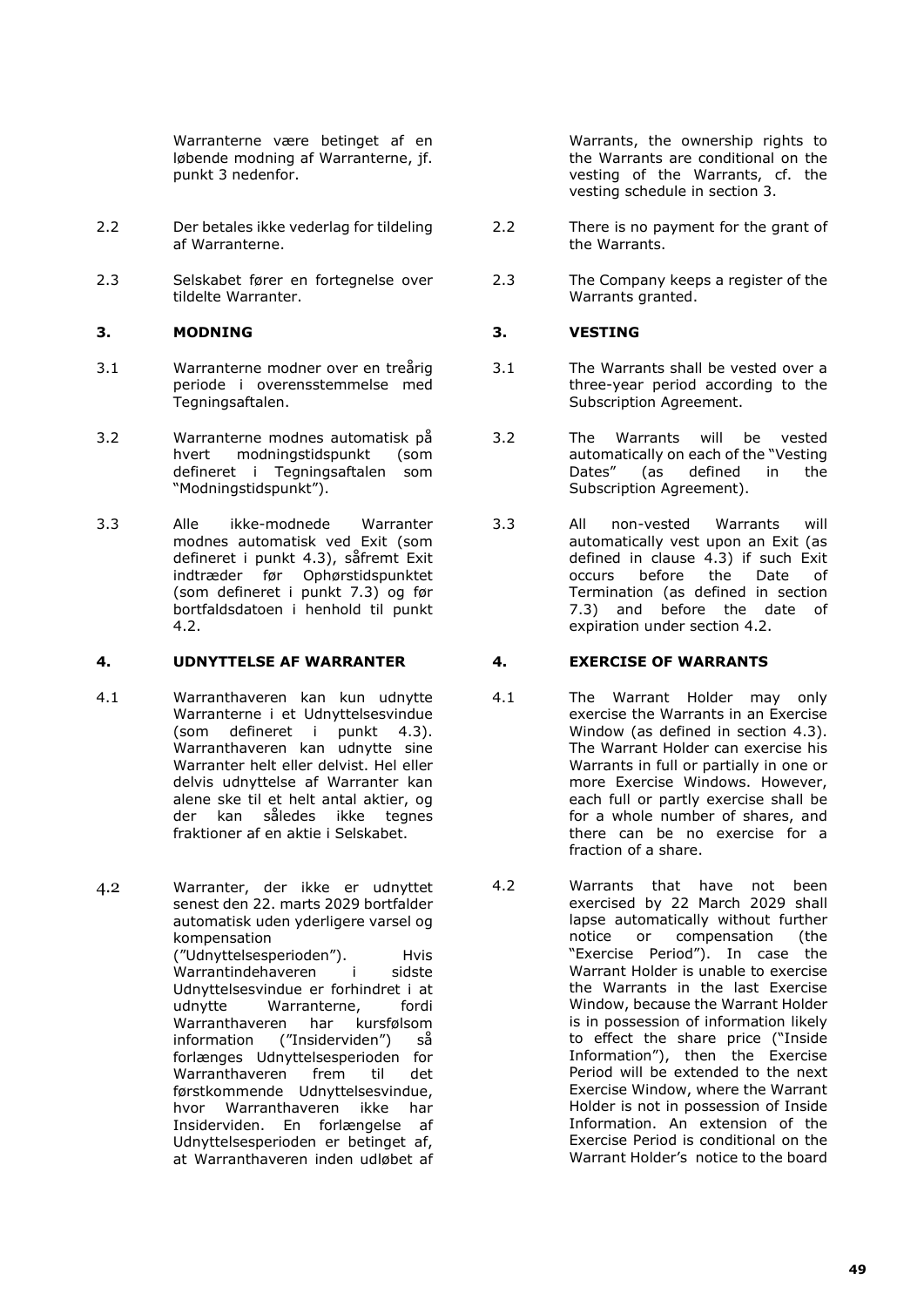Udnyttelsesperioden skriftligt har orienteret Selskabets bestyrelse om, at Warranthaveren besidder Insiderviden.

4.3 Warranthaveren kan kun udnytte Warranterne i perioder på fire uger fra dagen efter offentliggørelse af henholdsvis Selskabets årsrapport, halvårsrapport og kvartalsmeddelelse samt i forbindelse med Exit, som defineret nedenfor (hver periode udgør et "Udnyttelsesvindue"). Første 4 ugers udnyttelsesvindue åbner efter<br>offentliggørelse af Selskabets offentliggørelse af Selskabets årsrapport for 2021.

> Ved "Exit" forstås en begivenhed, hvor hele eller væsentlige dele af Selskabets værdi realiseres mod vederlag i kontanter eller likvide værdipapirer. En Exit kan ske på flere forskellige måder, herunder men ikke begrænset til (i) et salg af alle eller stort set alle Selskabets aktier,<br>(ii) indgåelse af en indgåelse af en partnerskabsaftale eller joint venture aftale, der fastsætter partnerens fremtidige opkøb af Selskabet, (iii) en fusion med Selskabet som det ophørende selskab, (iv) salg af størstedelen af selskabets aktiviteter, herunder salg af en væsentlig del af Selskabets aktiver eller en væsentlig del af Selskabets<br>immaterielle rettigheder. (v) immaterielle rettigheder, (v)<br>udlicensering af alle eller en udlicensering af alle eller en<br>væsentlig del af Selskabets Selskabets immaterielle rettigheder på en måde, der kan sidestilles med en Exit, (vi) opløsning eller likvidation af Selskabet; eller (vii) en kombination af ovenstående, men ikke en<br>børsintroduktion af Selskabets børsintroduktion aktier.

- 4.4 Et salg af Selskabets kapital eller aktiver anses ikke for en Exit, hvis køber er et med Selskabet koncernforbundet selskab.
- 4.5 Forud for en påtænkt Exit er Selskabet forpligtet til uden ugrundet ophold at give Warranthaver skriftlig meddelelse om den forestående Exit ("Exit Meddelelse"). Exit Meddelelsen

of directors that the Warrant Holder is possession of Inside Information. The notice shall be made in writing and before the end of the Exercise Period.

4.3 The Warrant Holder may only exercise the Warrants in periods of four weeks starting the day after the publication of the Company's annual report, half-year report or quarterly report, respectively, or in connection with an Exit, as defined below (each period is an "Exercise Window"). First Exercise Window will open after the release of the Company's halfyear financial report regarding the first half-year of 2021.

> An "Exit" shall mean an event, whereby all or materially all of the value of the Company is realized in consideration for cash or liquid securities. An Exit may be carried out in a variety of ways including, but not limited to (i) a trade sale of all or substantially all of the Company's shares; (ii) the entering into a partnership or joint venture agreement stipulating a future acquisition of the Company by the partner; (iii) a merger whereby the Company is the discontinuing entity, (iv) a sale of a material part of the Company's activities, including a sale of all or a material part of the Company's assets or all or a material part of the Company's intellectual property rights; (v) licensing of all or a material part of the intellectual property rights of the Company in a way, which can be considered equal to an Exit; (vi) dissolution or liquidation of the Company; or (vii) a combination of the above but not an initial public offering (IPO) of the Company's shares.

- 4.4 A sale of the Company's share capital or assets is not considered an Exit, if the buyer is an affiliated company.
- 4.5 In the event of a contemplated Exit, the Company is obligated to notify the Warrant Holder prior to the completion of such Exit without undue delay ("Exit Notification"). The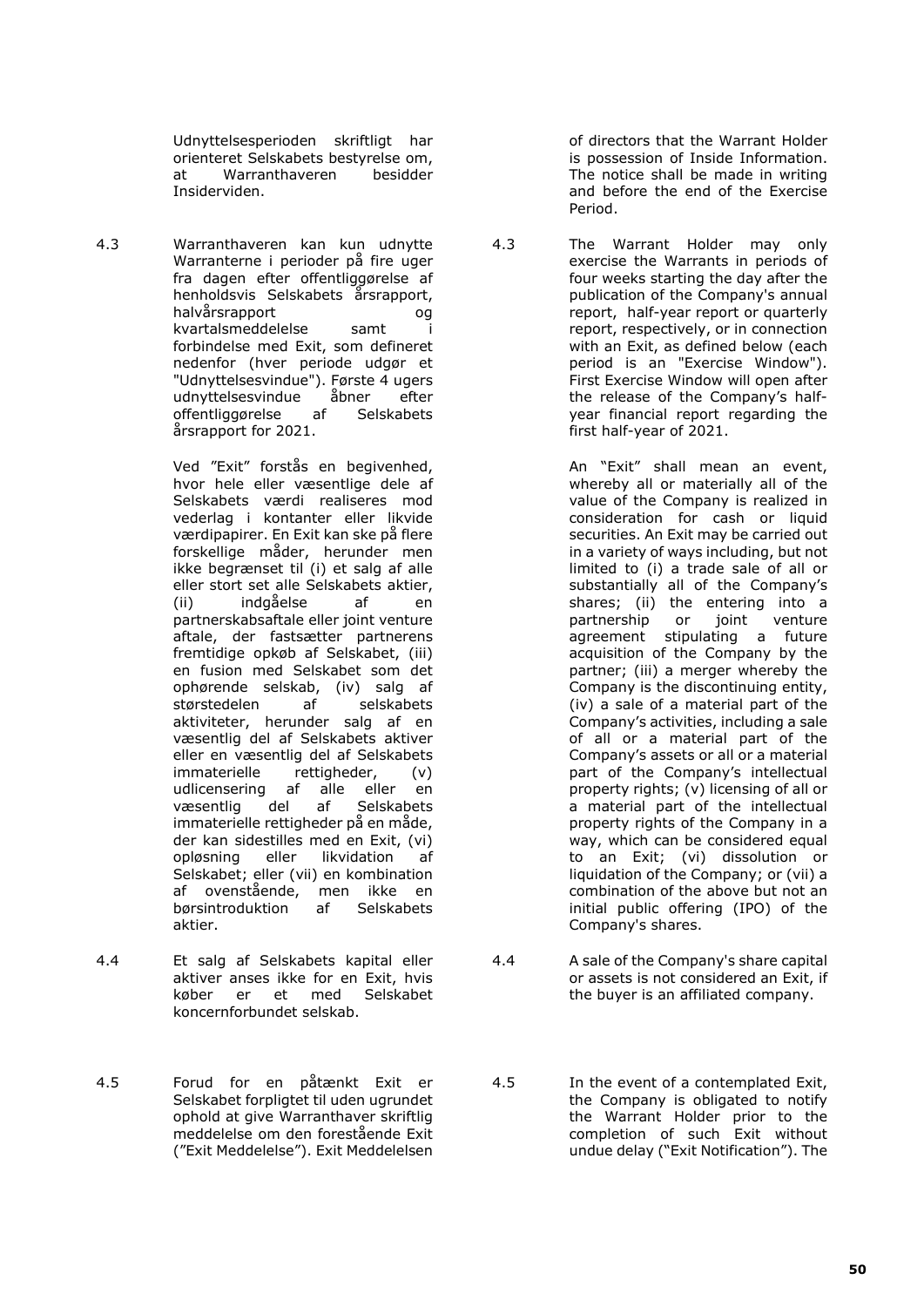skal oplyse Warranthaver om den forestående Exit, og angive bankoplysninger til brug for indbetaling af Tegningsbeløbet (som defineret i punkt 6.3). Med afgivelsen af Exit Meddelelsen begynder en periode på 10 arbejdsdage, hvori Indehaveren kan udnytte<br>Warranterne hvilket er et Warranterne, hvilket er et Udnyttelsesvindue. Såfremt en Exit ikke gennemføres, uanset årsagen hertil, sker der ikke accelereret modning af Warranterne, jf. punkt 3.3, ligesom Warranthaverens eventuelle udnyttelse af Warranter ikke har virkning.

- 5.1 Hver Warrant giver Warranthaveren en ret til at tegne én aktie á nominelt kr. 0,02 i Selskabet til en pris, der fremgår af Tegningsaftalen ("Tegningskursen").
- 5.2 Tegningskursen svarer til den anslåede markedskurs for Selskabets aktier på datoen, hvor bestyrelsen besluttede at udstede Warranterne, hvilket beregnes som gennemsnittet af den af Nasdaq First North Growth Market offentliggjorte<br>gennemsnitskurs for Selskabets gennemsnitskurs aktier på de 5 foregående handelsdage for aktien, der ligger forud for datoen, hvor Selskabets bestyrelse besluttede at tildele Warranterne.
- 5.3 Tegningskursen kan reguleres som angivet i punkt 8.

### **6. PROCEDURE FOR UDNYTTELSE 6. PROCEDURES FOR EXERCISE**

- 6.1 Warranthaveren udnytter Warranter ved at give Selskabet skriftlig meddelelse herom ("Udnyttelsesmeddelelse") inden for et Udnyttelsesvindue. Udnyttelsesmeddelelsen skal være<br>hehørigt underskrevet af underskrevet af Warranthaveren og angive antallet af Warranter, der ønskes udnyttet.
- 6.2 Meddelelsen skal være Selskabet i hænde senest kl. 16:00 (dansk tid)

Exit Notification shall inform the Warrant Holder of the upcoming Exit and the banking details on where to transfer the Subscription Amount (as defined in section 6.3). Issue of the Exit Notification shall mark the beginning of a period of 10 business days in which the Warrant Holder can exercise the Warrants which is an Exercise Window. If an Exit is not completed irrespective of the reason, there shall be no accelerated vesting, see section 3.3, and the Warrant Holder's exercise of the Warrants, if any, shall not have effect.

# **5. TEGNINGSKURS 5. EXERCISE PRICE**

- 5.1 Each Warrant entitles the Warrant Holder to subscribe for one A-share of nominal DKK 0.02 in the Company at the price mentioned in the Subscription Agreement ("Exercise Price").
- 5.2 The Exercise Price corresponds to the estimated market value of the Company's shares on the date when the board of directors resolved to issue the Warrants, which is calculated as the average of the average price as made public by Nasdaq First North Growth Market for the Company's shares on the 5 trading days preceding the date when the Company's board of directors resolved to grant the Warrants.
- 5.3 The Exercise Price may be adjusted as specified in section 8.

- 6.1 Upon the Company issuing an Exit Notification, the Warrant Holder may exercise the Warrants by giving a written exercise notice ("Exercise Notice") to the Company, within an Exercise Window. The Exercise Notice shall be duly signed by the Warrant Holder and specify the number of Warrants, the Warrant Holder wishes to exercise.
- 6.2 The Exercise Notice must be received by the Company no later than 4 pm.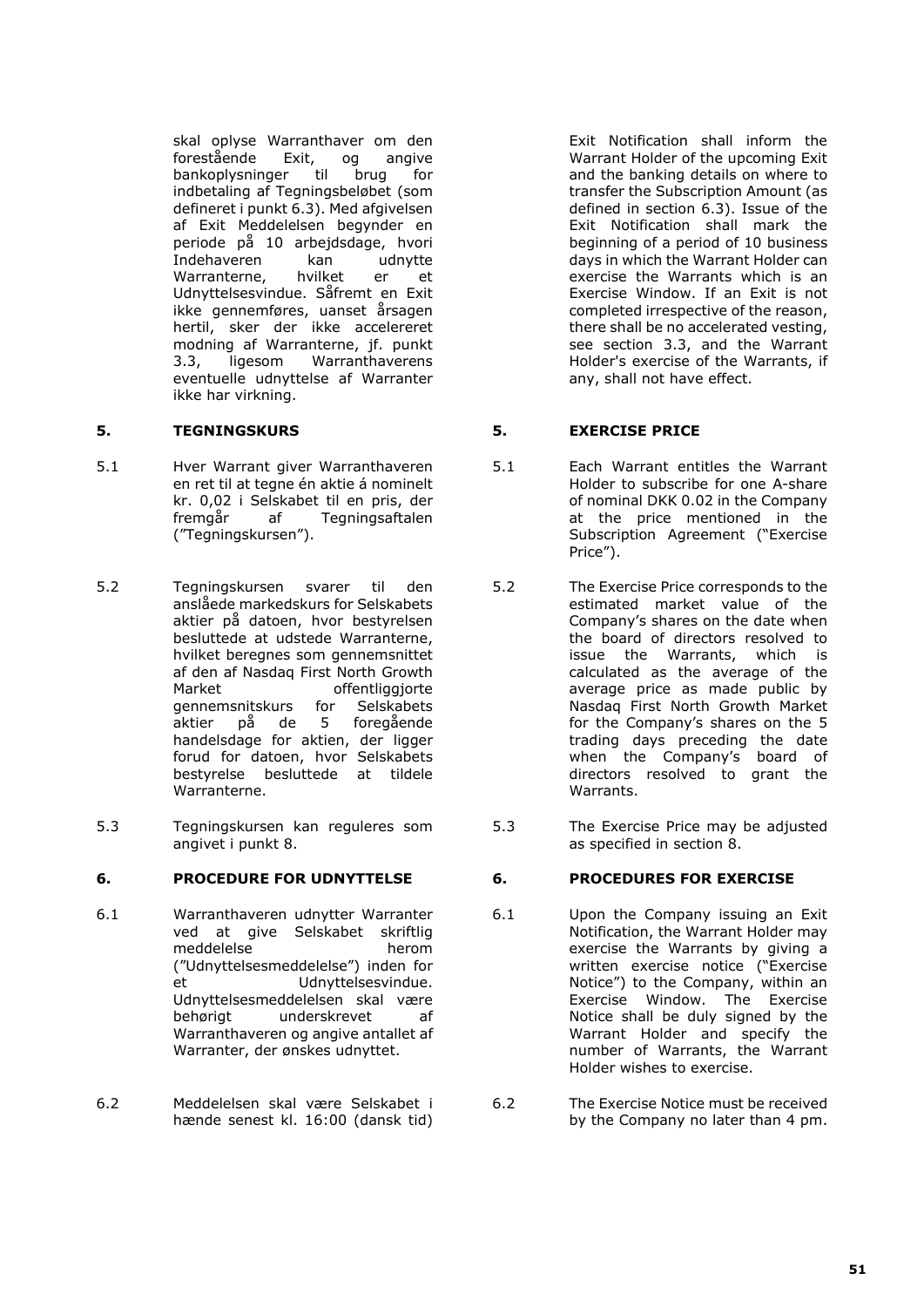den sidste arbejdsdag i et Udnyttelsesvindue.

- 6.3 Tegningsbeløbet (som defineret nedenfor) skal være indbetalt på Selskabets konto senest den sidste dag i Udnyttelsesvinduet.
- 6.4 "Tegningsbeløbet" beregnes som Tegningskursen, som angivet i punkt 5, multipliceret med antallet af Warranter, der ønskes udnyttet, og betales af Indehaveren i DKK (danske kroner).
- 6.5 Selskabets bestyrelse vil uden ugrundet ophold efter udnyttelse af<br>Warranter og modtagelse af og modtagelse af Tegningsbeløbet gennemføre den relaterede kapitalforhøjelse og opdatere Selskabets ejerbog.

- 7.1 Alle tildelte Warranter (uanset om Warranthaveren har erhvervet ret til Warranterne eller ej) bortfalder uden<br>vderligere varsel og uden varsel og uden<br>n såfremt kompensation så<br>Warranthaveren bortvises Warranthaveren bortvises af Selskabet, uden at det skyldes Selskabets væsentlige misligholdelse af ansættelsesforholdet.
- 7.2 Såfremt en Warranthaver ophører med at være ansat i Selskabet i andre situationer udenfor punkt 7.1.<br>bortfalder alle ikke-modnede ikke-modnede Warranter på Ophørstidspunktet straks uden yderligere varsel eller kompensation.
- 7.3 Med "Ophørstidspunktet" forstås den dato, hvor Warranthaveren fratræder sin stilling.

### **8. ÆNDRINGER I SELSKABETS KAPITALSTRUKTUR**

- 8.1 Udstedelse af Warranter skal ikke indebære restriktioner for Selskabet og dets aktionærer med hensyn til<br>ændringer af Selskabets Selskabets kapitalforhold.
- 8.2 Ændringer i kapitalforhold omfatter, men er ikke begrænset til, ordinær

(Danish time) on the last business day in an Exercise Window.

- 6.3 No later than on the date an Exercise Window ends, the Subscription Amount (as defined below) shall be deposited in the Company's bank account.
- 6.4 The "Subscription Amount" is calculated as the Exercise Price, as specified in section 5, multiplied by the number of Warrants exercised, and is to be paid by the Warrant Holder in DKK (Danish kroner).
- 6.5 The board of directors will without undue delay after the exercise of Warrants and after receiving the Subscription Amount executed the related capital increase and update the Company's share register.

# **7. OPHØR AF STILLING 7. TERMINATION OF POSITION**

- 7.1 All granted Warrants (whether they are vested or not) will lapse immediately without further notice or compensation if the Warrant Holder is dismissed by the Company due to the Warrant Holders´ gross misconduct of the employment, and this is not being due to the Company's material breach of the employment.
- 7.2 If a Warrant Holder ceases to be an employee of the Company in other situations outside section 7.1, all non-vested Warrants at the Date of Termination shall lapse immediately<br>without further notice or further notice or compensation.
- 7.3 "Date of Termination" means the date on which the Warrant Holder resigns from the position.

## **8. CHANGES IN THE COMPANY'S CAPITAL STRUCTURE**

- 8.1 The issue of Warrants shall not imply any restrictions on the Company and its shareholders with regard to capital changes in the Company.
- 8.2 Capital changes include, but is not<br>limited to, ordinary and to, ordinary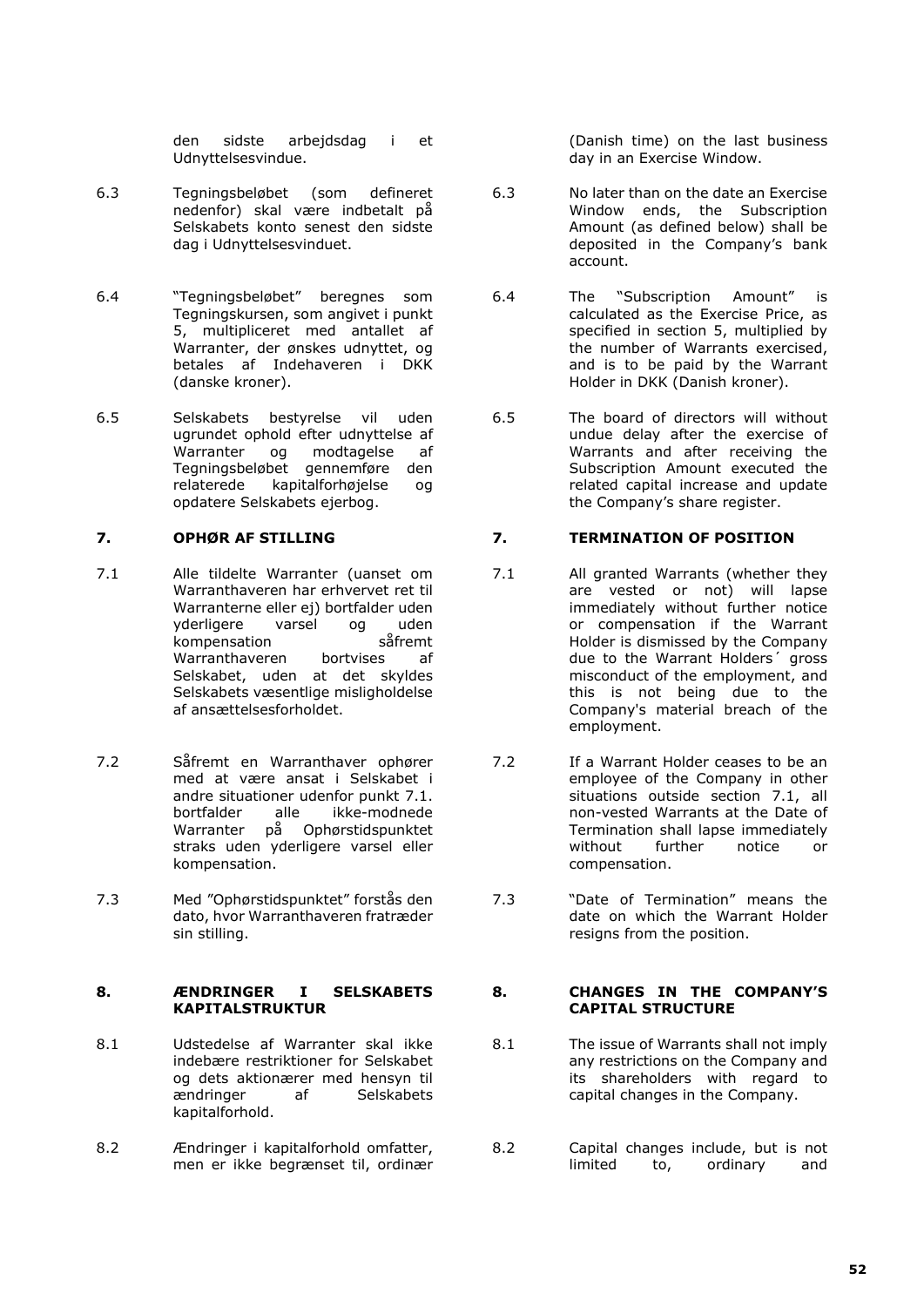og ekstraordinær udlodning af udbytte, udlodning i forbindelse med kapitalnedsættelse, udstedelse af fondsaktier og Warranter, kapitalforhøjelser eller optagelse af konvertibel gæld.

- 8.3 Hvis Selskabet gennemfører kapitalforhøjelser eller kapitalnedsættelser til markedskurs, vil Udnyttelseskursen og/eller antallet af Warranter ikke blive justeret.
- 8.4 Såfremt der gennemføres ændringer i Selskabets kapitalforhold på vilkår, der væsentligt afviger fra markedsværdien af Selskabet, skal der foretages en regulering af Tegningskursen og/eller antallet af Warranter, således at værdien af Warranterne ikke påvirkes af disse ændringer. Beregningen af denne regulering foretages af Selskabets revisor i henhold til generelt anerkendte principper. Beslutning om eventuel regulering træffes af Selskabets bestyrelse. Ændringen<br>kan ikke resultere i. at kan ikke resultere i, Tegningskursen bliver lavere end kurs pari for de nyudstedte aktier.
- 8.5 Uanset kursen på aktier eller konverteringskursen, skal der ikke foretages ændringer i forbindelse med (i) udstedelse af aktier, Warranter, gæld, optioner eller konvertible instrumenter til Selskabets medarbejdere, ledelse eller bestyrelsesmedlemmer som del af et incitamentsprogram, (ii) udstedelse af aktier, Warranter, optioner, eller konvertibel gæld, hvor<br>en tredjemand deltager, (iii) en tredjemand deltager, (iii) udstedelse af konvertibel gæld til tredjemand eller aktionærer, der kan konverteres med et nedslag i forbindelse med en fremtidig fastsat markedskurs og (iv) konvertering af<br>eksisterende konvertible konvertible instrumenter.

# **9. REORGANISERING 9. REORGANISATION**

9.1 Såfremt Selskabet måtte indgå i en fusion, spaltning eller lignende, forpligter Warranthaveren sig til at acceptere nødvendige ændringer i disse Vilkår som fastlagt af generalforsamlingen, mod at få en extraordinary distribution of dividends, distribution in connection with a capital decrease, issuance of bonus shares and warrants, capital increases, or issuance of convertible debt.

- 8.3 If the Company completes a capital increases or capital decreases at market price, the exercise price and/or number of Warrants shall not be adjusted.
- 8.4 In case of capital changes in the Company, which are completed at a price that deviates materially from the market price of the Company, the Exercise Price and/or number of Warrants shall be adjusted in a way that the value of the Warrants is not affected by these changes. The calculation of the adjustment shall be made by the Company's auditor in<br>accordance with generally accordance with generally recognized principles. The decision to make the adjustment is taken by<br>the board of directors. An the board  $\overline{0}$  of directors. adjustment cannot lead to an Exercise Price lower than par value of the new shares.
- 8.5 Regardless of the share price or conversion rate, no adjustment shall be made in connection with (i) issuance of shares, warrants, debt, options or convertible debt to the Company's employees, management or board members as part of an incentive program; (ii) issuance of shares, warrants, options, or convertible debt in which third parties participate; (iii) issuance of convertible debt to third parties or shareholders, which can be converted at a discount in connection with a market price established in the future and (iv) conversion of currently existing convertible debt.

9.1 In the event the Company takes part in a merger, demerger or similar event, the Warrant Holder is obligated to accept any necessary changes in these Warrant Terms as set out by the general meeting in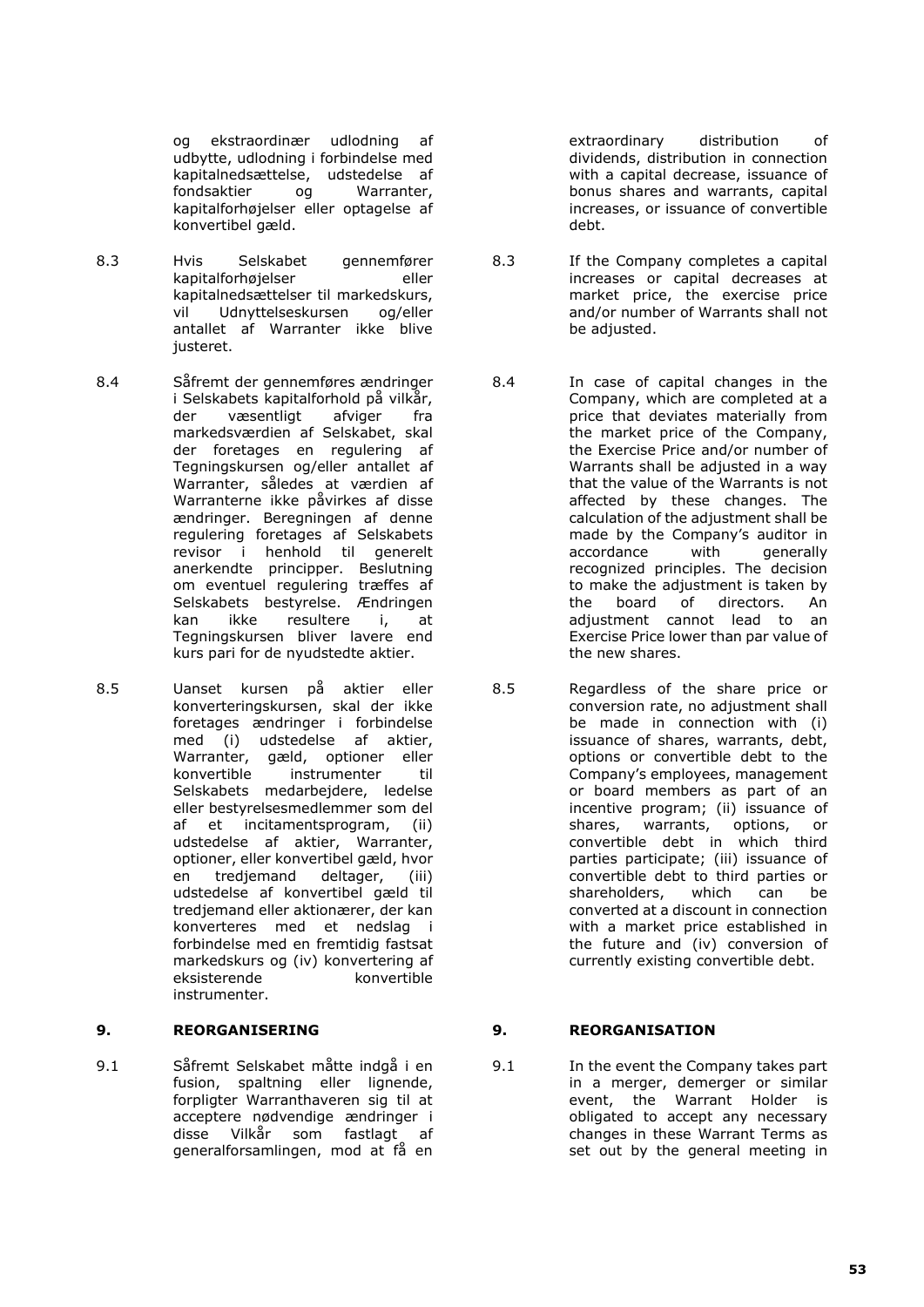tilsvarende ordning eller kompensation med samme værdi for Warranthaveren.

## **10. SKATTEMÆSSIGE FORHOLD 10. TAX ISSUES**

10.1 Enhver skattemæssig konsekvens for Warranthaveren på baggrund af disse Vilkår, de udstedte Warranter eller aktier tegnet som led i udnyttelsen af sådanne Warranter, er alene Warranthaverens ansvar og er Selskabet uvedkommende.

- 11.1 Warranthaverens Warranter er personlige og kan ikke gøres til genstand for nogen form for overdragelse, pantsætning, udlæg eller tvangsfuldbyrdelse, hverken til eje eller sikkerhed, herunder i forbindelse med bodeling. I tilfælde af Warranthaverens død kan de modnede Warranter dog gå i arv til<br>matefælle/samlever og/eller ægtefælle/samlever livsarvinger og indgå i uskiftet bo under forudsætning af, at erhververen tiltræder disse Vilkår.
- 11.2 Uanset bestemmelsen i punkt 11.1, kan Warranterne dog overdrages til et af Warranthaveren 100 pct. ejet selskab, under forudsætning af, at det 100 pct. ejede selskab, tiltræder disse Vilkår og enhver Ejeraftale<br>indgået – af Warranthaveren Warranthaveren vedrørende Warranthaverens aktier og/eller fremtidige aktier i Selskabet.

### **12. MEDDELELSER 12. NOTICES**

- 12.1 Enhver kommunikation fra Warranthaveren til Selskabet vedrørende alle forhold i relation til disse Vilkår skal sendes via e-mail til Selskabets bestyrelse.
- 12.2 Enhver kommunikation til Warranthaveren vedrørende alle forhold i relation til disse Vilkår skal sendes til Warranthaverens emailadresse som senest oplyst til Selskabets bestyrelse. Selskabets<br>bestyrelse kan bemyndige bemyndige Selskabets direktion eller andre til at

return for a corresponding plan or compensation with the same value for the Warrant Holder.

10.1 Any tax implications for the Warrant Holder resulting from these Warrant Terms, the issued Warrants or the shares subscribed through the exercise of such Warrants, are the sole responsibility of each Warrant Holder and of no concern to the Company.

## **11. OMSÆTTELIGHED 11. TRANSFERABILITY**

- 11.1 The Warrants are personal to the Warrant Holder and cannot be made subject of any form of assignment, pledging or execution, neither for ownership or security, including in connection with division of property. However, upon the death of the Warrant Holder, the right to exercise the Warrants vested shall pass to the<br>Warrant Holder's estate or Holder's estate or beneficiaries, provided that such estate or beneficiaries accept these Warrant Terms.
- 11.2 Notwithstanding section 11.1 above, the Warrant Holder may transfer the Warrants to a company 100 pct. owned by the Warrant Holder, provided that such 100 pct. owned company accepts these Warrant Terms and any Shareholder's<br>Agreement concluded by the Agreement concluded by the Warrant Holder concerning the Warrant Holder's shares and/or future shares in the Company.

- 12.1 Any communication by the Warrant Holder to the Company regarding all matters in these Warrant Terms shall be conducted via email to the Company's board of directors.
- 12.2 Any communication to the Warrant Holder regarding matters in these Warrant Terms shall be addressed to the Warrant Holder's email address most recently notified to the Company's board of directors. The board of directors can authorise the Company's management or any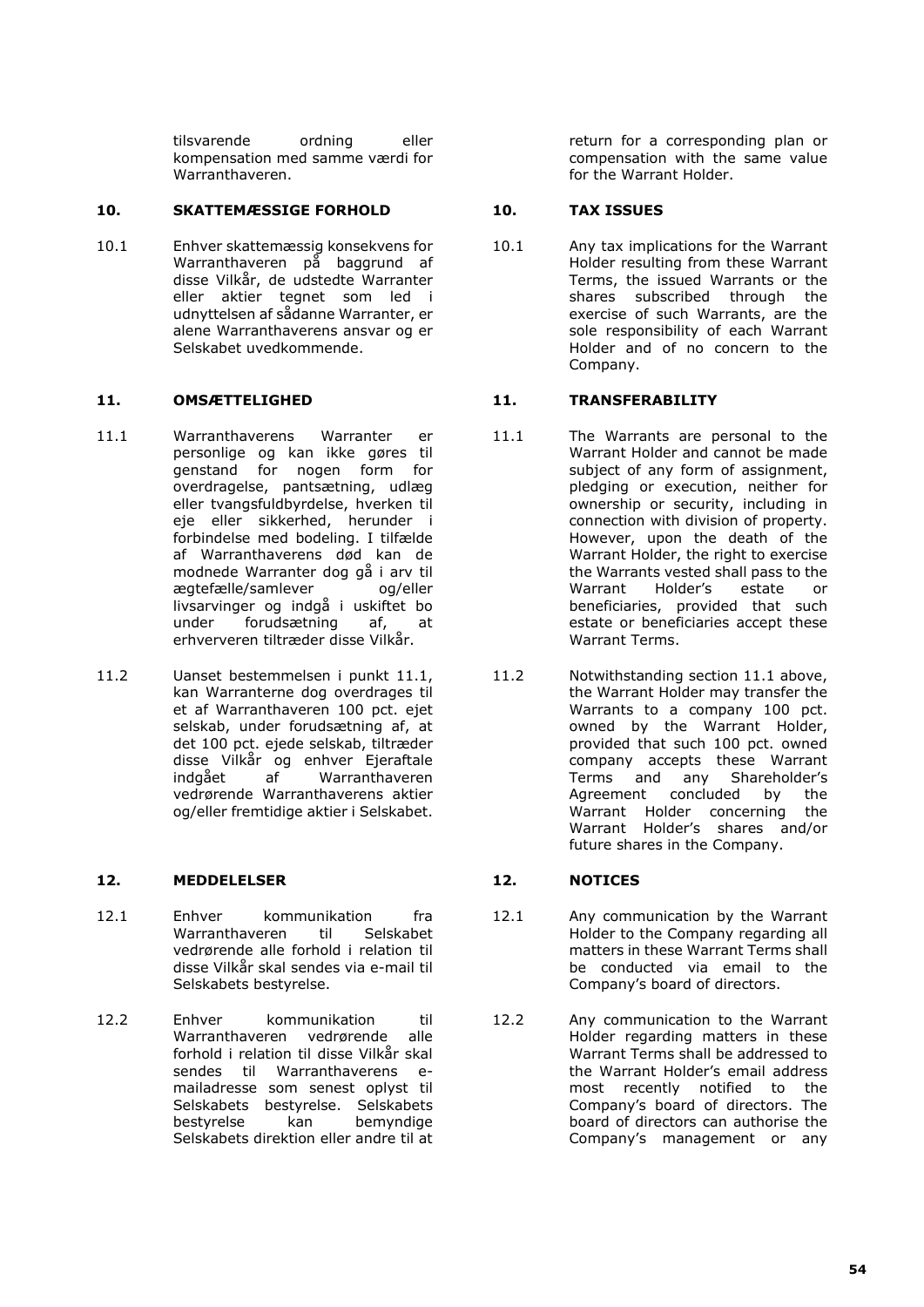kommunikere i henhold til dette punkt 12.2.

### **13. VILKÅR FOR UDSTEDELSEN AF AKTIER**

- 13.1 Følgende skal gælde for nye aktier udstedt i forbindelse med udnyttelse af Warranter i henhold til disse Vilkår:
	- der kan ikke ske delvis indbetaling af de nye aktier,
	- de nye aktier skal være ordinære aktier,
	- de nye aktier skal være ikkeomsætningspapirer, såfremt<br>Selskabet ikke er Selskabet ikke er børsnoteret, hvorimod de skal være omsætningspapirer uden indskrænkninger i<br>omsætteligheden. såfremt omsætteligheden, Selskabet er børsnoteret.
	- de nye aktier skal lyde på aktionærens navn og registreres i Selskabets ejerbog.
	- de nye aktier giver ret til<br>udbytte. og andre udbytte, og rettigheder i Selskabet i overensstemmelse med bestemmelserne i Selskabets vedtægter, fra tidspunktet for kapitalforhøjelsens registrering hos Erhvervsstyrelsen.

### **14. ØVRIGE ÆNDRINGER 15. OTHER CHANGES**

15.1 Såfremt det er nødvendigt på grund af ændringer af love eller praksis, eller bestyrelsen finder det hensigtsmæssigt, er bestyrelsen bemyndiget til at justere i Vilkårene, betinget af at justeringen samlet set<br>ikke stiller Warranthaveren ikke stiller Warranthaveren væsentligt dårligere.

### **16. OMKOSTNINGER 14. COSTS**

16.1 Selskabet afholder alle omkostninger i forbindelse med udstedelsen af other to communicate according to this section 12.2.

### **13. TERMS OF THE ISSUE OF SHARES**

- 13.1 The following shall apply for the new shares issued in connection with the exercise of Warrants in accordance with these Warrant Terms:
	- the payment of the new shares cannot be done partly;
	- the new shares shall be ordinary shares,
	- the new shares shall be nonnegotiable instruments if the Company is not listed with a<br>stock exchange. and  $\epsilon$  exchange, negotiable instruments without any restrictions in the transferability if the Company is listed on a stock exchange;
	- the new shares shall be registered in the name of the shareholders and be<br>registered in the registered shareholders' register;
	- the new shares are entitled to dividends, and other rights in the Company according to the provisions in the Company's articles of association, from the date the registration of the capital increase with the Danish Business Authority.

15.2 If necessary due to changes in regulations or applicable case law, or if deemed appropriate by the board of directors, the board of directors is authorized to adjust the Warrant Terms on the condition that the adjustment does not harm the position of the Warrant Holder to a material effect.

14.1 The Company pays all costs in connection with issuing of the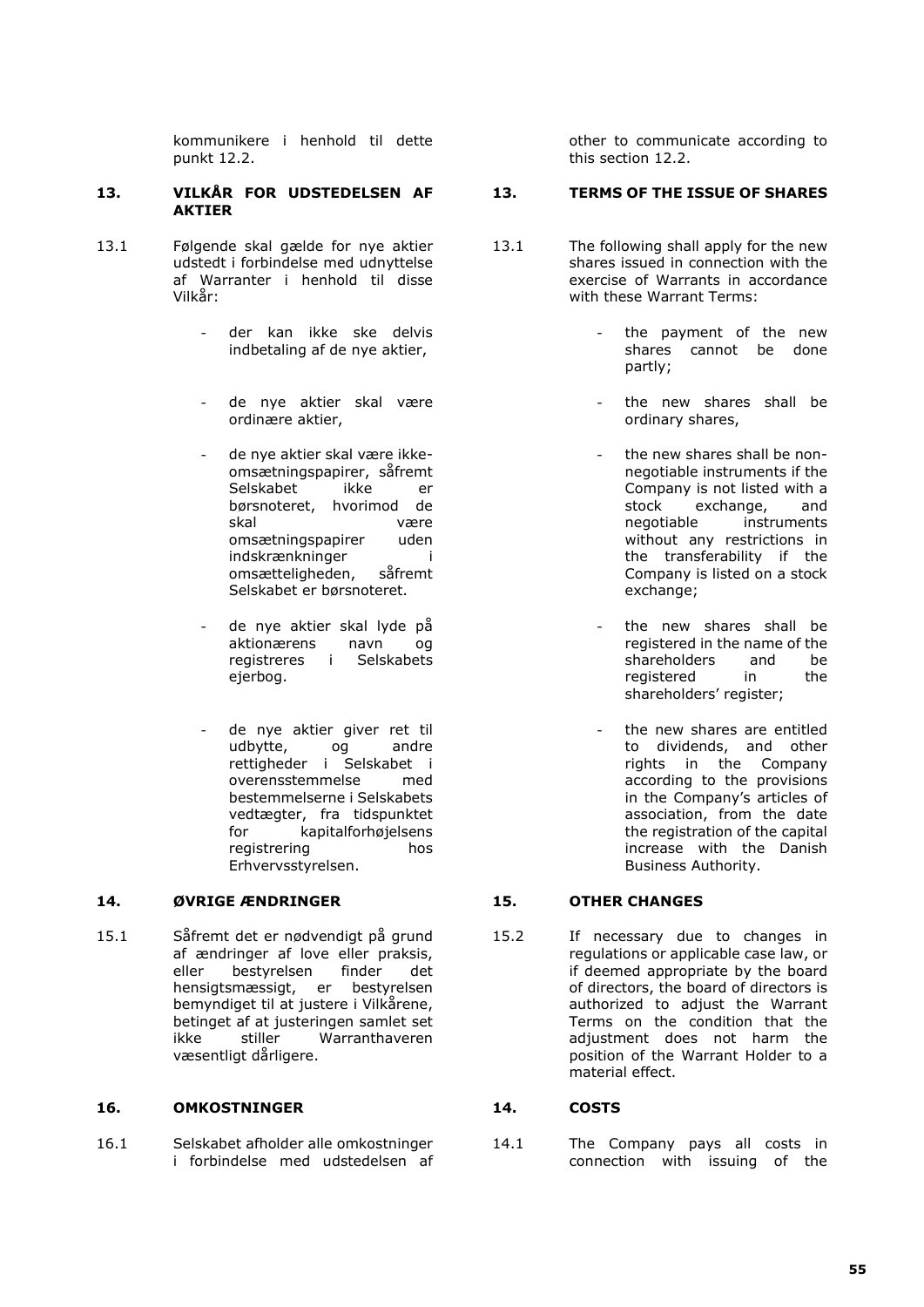Warranterne og den potentielle udnyttelse heraf.

- 17.1 Disse Vilkår er udarbejdet og skal fortolkes i overensstemmelse med dansk ret bortset fra danske retsregler om lovvalg.
- 17.2 Enhver tvist, som måtte opstå som følge af eller i forbindelse med disse Vilkår, herunder tvister vedrørende eksistens, gyldighed eller ophør skal afgøres ved voldgift ved Voldgiftsinstituttet i overensstemmelse med de af Voldgiftsinstituttet vedtagne regler herom, som er gældende ved indledning af voldgiftssagen.
- 17.3 Voldgiftssagen skal afgøres i København og voldgiften skal foregå på dansk.

Warrants and the potential exercise hereof.

## **17. LOVVALG OG VÆRNETING 15. APPLICABLE LAW AND VENUE**

- 15.1 These Warrant Terms have been prepared in accordance with and are governed by Danish law, however, disregarding its rules on choice of law.
- 15.2 Any dispute arising out of or in connection with these Warrant Terms, including any disputes regarding the existence, validity or termination, shall be settled by arbitration arranged by Danish Arbitration in accordance with the rules of arbitration procedure adopted by Danish Arbitration and in force at the time when such proceedings are commenced.
- 15.3 The place of the arbitration shall be Copenhagen and the language of the arbitration shall be Danish.

 $-$ --- 00 $0$ 00 ---  $-$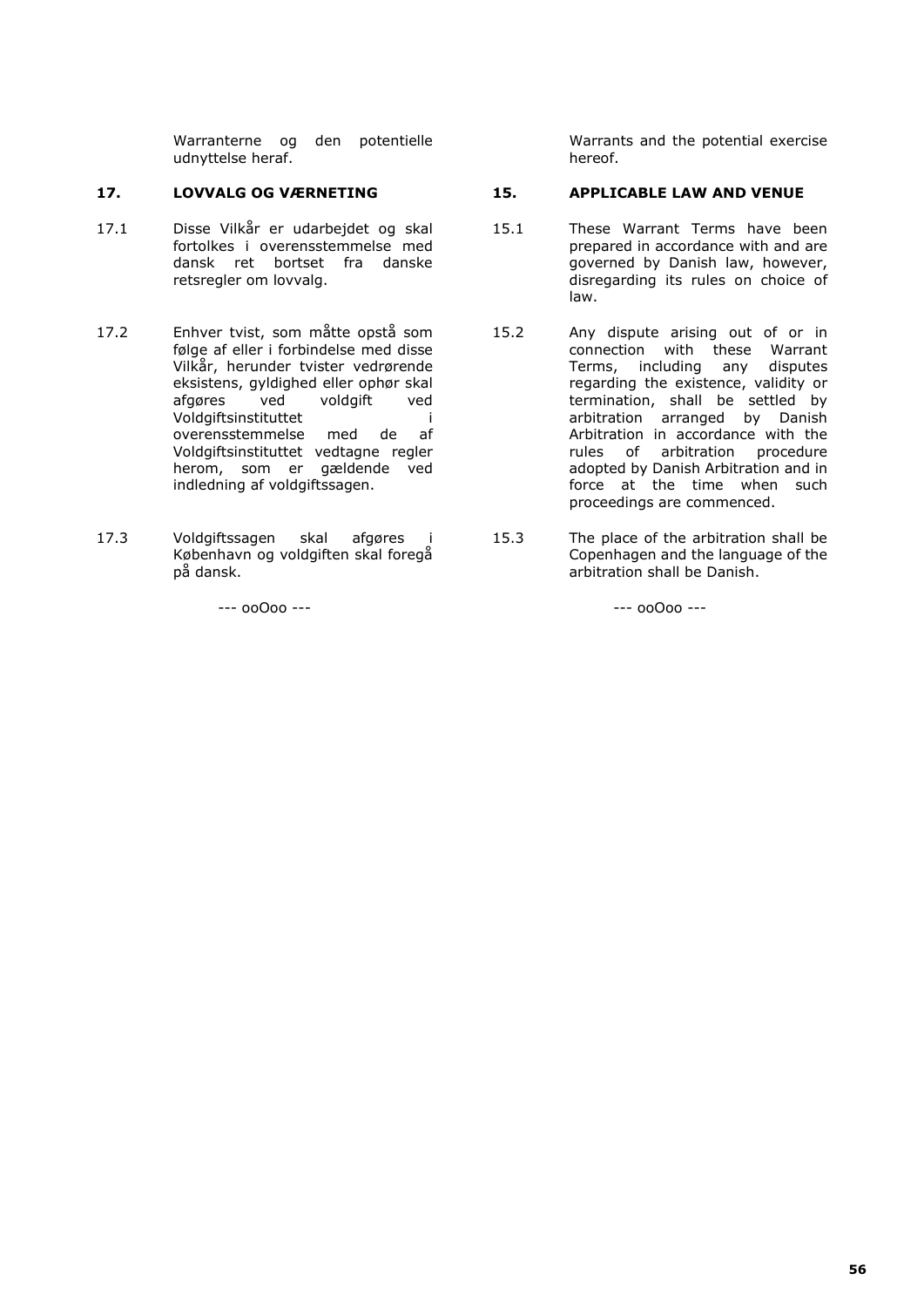### **VILKÅR FOR WARRANTER WARRANT TERMS**

- 1.1 På bestyrelsesmøder i Penneo A/S, CVR-nr. 35 63 37 66 ("Selskabet") den 28. april 2021 og 27. april 2022 blev der truffet beslutning om at udstede henholdsvis 406.377 og 220.660 warrants ("Warranter") til bestyrelsesmedlemmer i Selskabet ("Warranthaveren") på disse vilkår ("Vilkårene").
- 1.2 Selskabets aktionærer har ikke fortegningsret til Warranterne.
- 1.3 I det omfang Warranterne omfattet af disse Vilkår udnyttes, giver disse Warranthaverne ret til at tegne op til i alt 627.037 aktier á nominelt kr. 0,02 i Selskabet.
- 1.4 Selskabets aktionærer har ikke fortegningsret til de nye aktier.
- 1.5 Bestyrelsen har som led i ovenstående fastsat følgende vilkår for tegning og udnyttelse af Warranterne samt for den dertil hørende kapitalforhøjelse i Selskabet:

## **2. TILDELING AF WARRANTER 2. GRANT OF WARRANTS**

2.1 Warranthaver vil ved underskrift af den udstedte tegningsaftale ("Tegningsaftalen") blive tildelt Warranterne. Uanset at Warranterne tildeles, vil retserhvervelsen af Warranterne være betinget af en

*Versions: The English version of this parallel document in Danish and English is an unofficial translation of the original Danish text. In the event of disputes or misunderstandings arising from the interpretation of the translation, the Danish language shall prevail.*

### 1. **BESLUTNING 1. DECISION**

- 1.1 At board meetings in Penneo A/S, Business reg. (CVR) no. 35 63 37 66 (the "Company") held on 28 April 2021 and 27 April 2022, it was resolved to issue 406,377 and 220,660 warrants respectively (the "Warrants") to board members in the Company ("Warrant Holder") on the terms set out in these warrant terms ("Warrant Terms").
- 1.2 The existing shareholders have no pre-emptive subscription right to the Warrants.
- 1.3 To the extent that the Warrants covered by these Warrant Terms are exercised, the Warrants shall entitle the Warrant Holders to subscribe for up to a total of 627,037 shares each of nominal value of DKK 0.02 in the Company.
- 1.4 The Company's shareholders shall not have pre-emption rights to the new shares.
- 1.5 As part of the above, the board of<br>directors has determined the determined following conditions for the subscription and the exercise of the Warrants and the corresponding increase of the share capital of the Company:

2.1 The Warrants will be granted to the Warrant Holder at the signing of the<br>issued subscription agreement subscription agreement ("Subscription Agreement"). Regardless of the grant of the Warrants, the ownership rights to the Warrants are conditional on the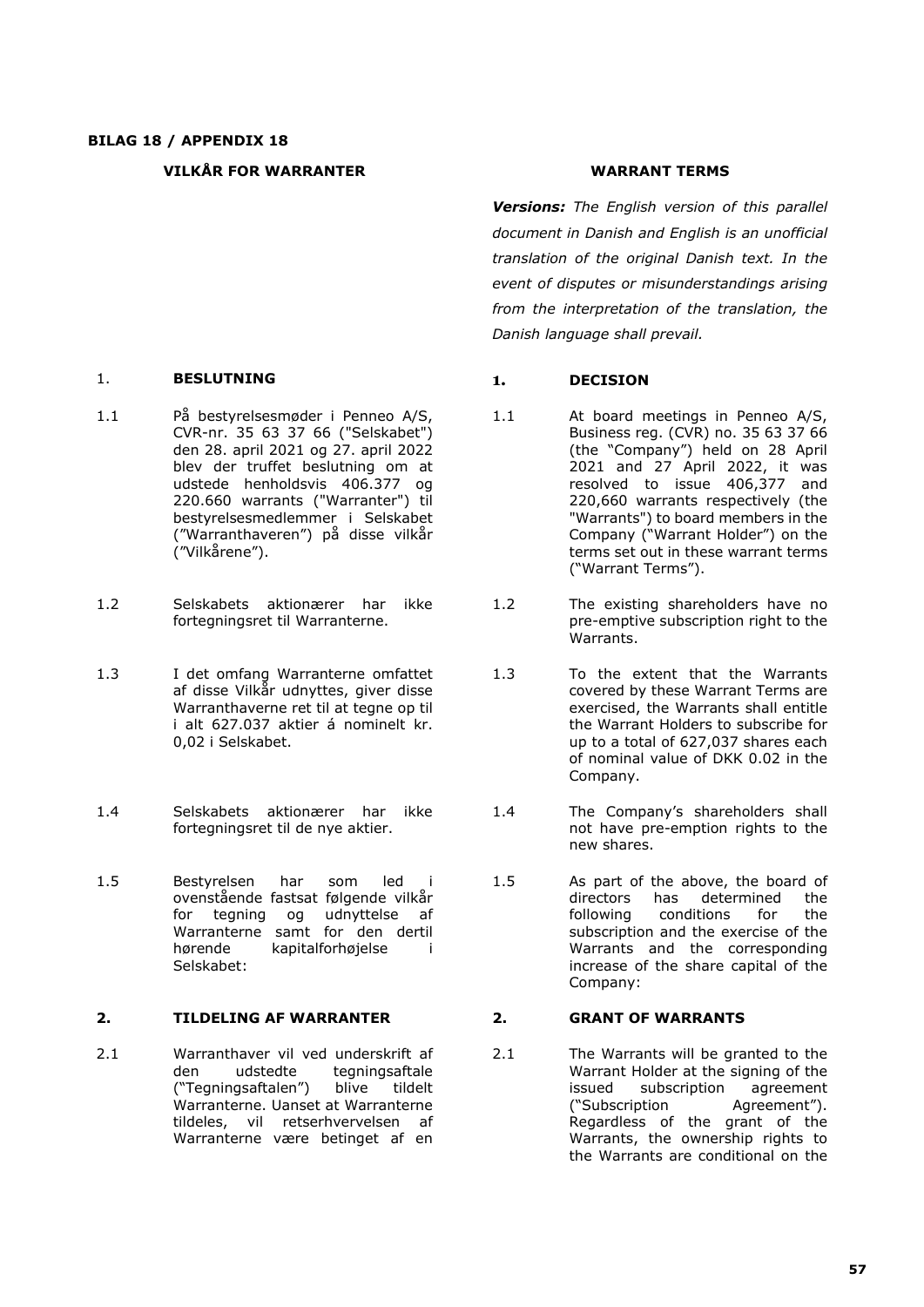løbende modning af Warranterne, jf. punkt 3 nedenfor.

- 2.2 Der betales ikke vederlag for tildeling af Warranterne.
- 2.3 Selskabet fører en fortegnelse over tildelte Warranter.

# **3. MODNING 3. VESTING**

- 3.1 Warranterne modner over en treårig periode i overensstemmelse med Tegningsaftalen.
- 3.2 Warranterne modnes automatisk på modningstidspunkt (som defineret i Tegningsaftalen som "Modningstidspunkt").
- 3.3 Alle ikke-modnede Warranter modnes automatisk ved Exit (som defineret i punkt 4.3), såfremt Exit indtræder før Ophørstidspunktet (som defineret i punkt 7.3) og før bortfaldsdatoen i henhold til punkt 4.2.

### **4. UDNYTTELSE AF WARRANTER 4. EXERCISE OF WARRANTS**

- 4.1 Warranthaveren kan kun udnytte Warranterne i et Udnyttelsesvindue (som defineret i punkt 4.3). Warranthaveren kan udnytte sine Warranter helt eller delvist. Hel eller delvis udnyttelse af Warranter kan alene ske til et helt antal aktier, og der kan således ikke tegnes fraktioner af en aktie i Selskabet.
- 4.2 Warranter, der ikke er udnyttet senest 8 år efter datoen for udstedelsen, bortfalder automatisk uden yderligere varsel og kompensation ("Udnyttelsesperioden"). Hvis Warrantindehaveren i sidste Udnyttelsesvindue er forhindret i at<br>udnytte Warranterne, fordi Warranterne, fordi Warranthaveren har kursfølsom information ("Insiderviden") så forlænges Udnyttelsesperioden for<br>Warranthaveren frem til det Warranthaveren frem førstkommende Udnyttelsesvindue, hvor Warranthaveren ikke har Insiderviden. En forlængelse af Udnyttelsesperioden er betinget af, at Warranthaveren inden udløbet af Udnyttelsesperioden skriftligt har

vesting of the Warrants, cf. the vesting schedule in section 3.

- 2.2 There is no payment for the grant of the Warrants.
- 2.3 The Company keeps a register of the Warrants granted.

- 3.1 The Warrants shall be vested over a three-year period according to the Subscription Agreement.
- 3.2 The Warrants will be vested automatically on each of the "Vesting Dates" (as defined in the Subscription Agreement).
- 3.3 All non-vested Warrants will automatically vest upon an Exit (as defined in clause 4.3) if such Exit occurs before the Date of Termination (as defined in section 7.3) and before the date of expiration under section 4.2.

- 4.1 The Warrant Holder may only exercise the Warrants in an Exercise Window (as defined in section 4.3). The Warrant Holder can exercise his Warrants in full or partially in one or more Exercise Windows. However, each full or partly exercise shall be for a whole number of shares, and there can be no exercise for a fraction of a share.
- 4.2 Warrants that have not been exercised no later than 8 years after the date of issuance shall lapse automatically without further notice or compensation (the "Exercise Period"). In case the Warrant Holder is unable to exercise the Warrants in the last Exercise Window, because the Warrant Holder is in possession of information likely to effect the share price ("Inside Information"), then the Exercise Period will be extended to the next Exercise Window, where the Warrant Holder is not in possession of Inside Information. An extension of the Exercise Period is conditional on the Warrant Holder's notice to the board of directors that the Warrant Holder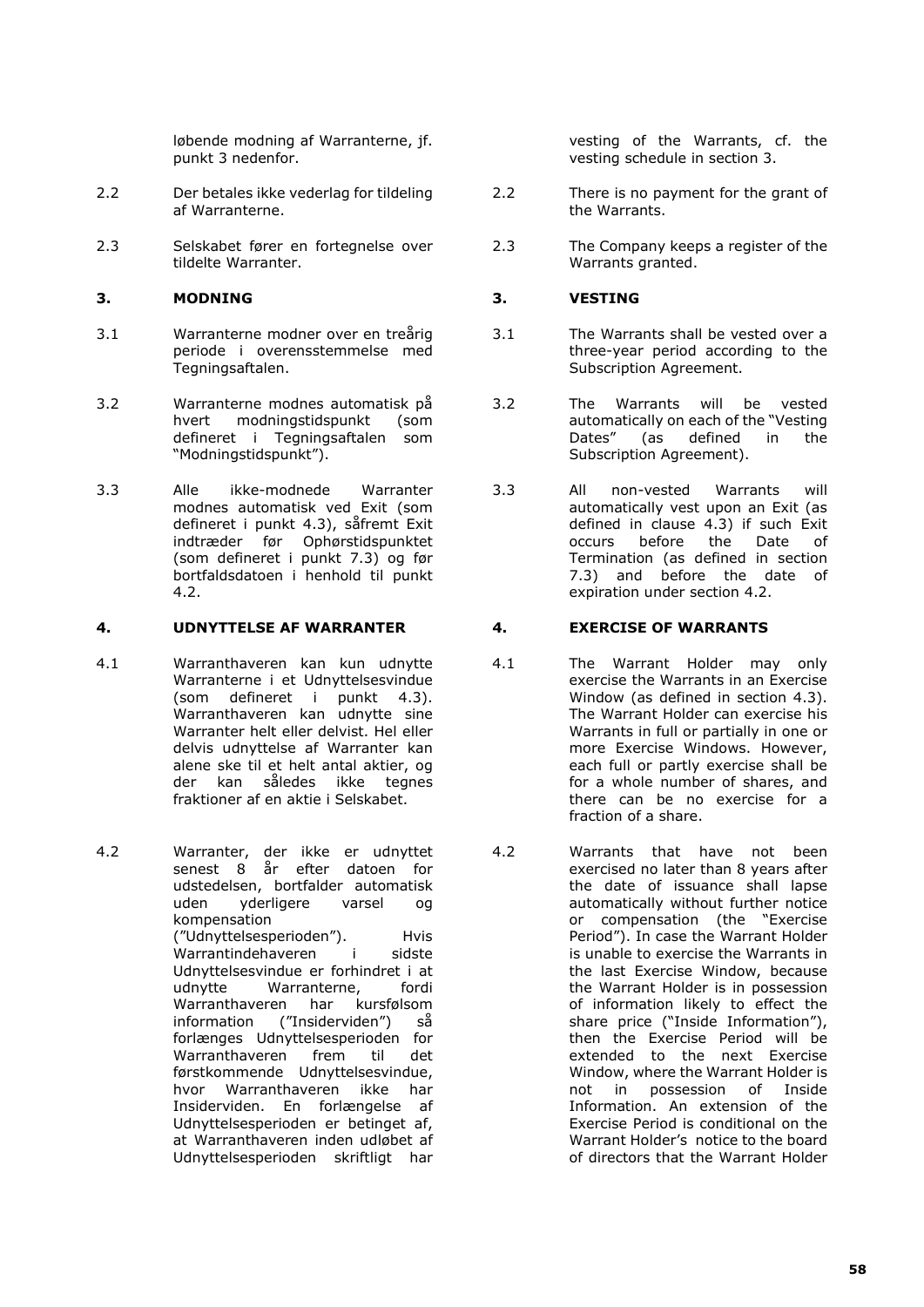orienteret Selskabets bestyrelse om,<br>at Warranthaveren besidder Warranthaveren Insiderviden.

4.3 Warranthaveren kan kun udnytte Warranterne i perioder på fire uger fra dagen efter offentliggørelse af henholdsvis Selskabets årsrapport, halvårsrapport og kvartalsmeddelelse samt i forbindelse med Exit, som defineret nedenfor (hver periode udgør et "Udnyttelsesvindue"). Første 4 ugers<br>udnyttelsesvindue åbner efter udnyttelsesvindue åbner offentliggørelse af Selskabets årsrapport for 2021.

> Ved "Exit" forstås en begivenhed, hvor hele eller væsentlige dele af Selskabets værdi realiseres mod vederlag i kontanter eller likvide værdipapirer. En Exit kan ske på flere forskellige måder, herunder men ikke begrænset til (i) et salg af alle eller stort set alle Selskabets aktier, (ii) indgåelse af en partnerskabsaftale eller joint venture aftale, der fastsætter partnerens fremtidige opkøb af Selskabet, (iii) en fusion med Selskabet som det ophørende selskab, (iv) salg af<br>størstedelen af selskabets størstedelen af aktiviteter, herunder salg af en væsentlig del af Selskabets aktiver eller en væsentlig del af Selskabets immaterielle rettigheder, (v) udlicensering af alle eller en væsentlig del af Selskabets immaterielle rettigheder på en måde, der kan sidestilles med en Exit, (vi) opløsning eller likvidation af Selskabet; eller (vii) en kombination af ovenstående, men ikke en<br>børsintroduktion af Selskabets børsintroduktion aktier.

- 4.4 Et salg af Selskabets kapital eller aktiver anses ikke for en Exit, hvis<br>køber er et med Selskabet køber er et med Selskabet koncernforbundet selskab.
- 4.5 Forud for en påtænkt Exit er Selskabet forpligtet til uden ugrundet ophold at give Warranthaver skriftlig meddelelse om den forestående Exit ("Exit Meddelelse"). Exit Meddelelsen skal oplyse Warranthaver om den

is possession of Inside Information. The notice shall be made in writing and before the end of the Exercise Period.

4.3 The Warrant Holder may only exercise the Warrants in periods of four weeks starting the day after the publication of the Company's annual report, half-year report or quarterly report, respectively, or in connection with an Exit, as defined below (each period is an "Exercise Window"). First Exercise Window will open after the release of the Company's halfyear financial report regarding the first half-year of 2021.

> An "Exit" shall mean an event, whereby all or materially all of the value of the Company is realized in consideration for cash or liquid securities. An Exit may be carried out in a variety of ways including, but not limited to (i) a trade sale of all or substantially all of the Company's shares; (ii) the entering into a<br>partnership or joint venture partnership agreement stipulating a future acquisition of the Company by the partner; (iii) a merger whereby the Company is the discontinuing entity, (iv) a sale of a material part of the Company's activities, including a sale of all or a material part of the Company's assets or all or a material part of the Company's intellectual property rights; (v) licensing of all or a material part of the intellectual property rights of the Company in a way, which can be considered equal to an Exit; (vi) dissolution or liquidation of the Company; or (vii) a combination of the above but not an initial public offering (IPO) of the Company's shares.

- 4.4 A sale of the Company's share capital or assets is not considered an Exit, if the buyer is an affiliated company.
- 4.5 In the event of a contemplated Exit, the Company is obligated to notify the Warrant Holder prior to the completion of such Exit without undue delay ("Exit Notification"). The Exit Notification shall inform the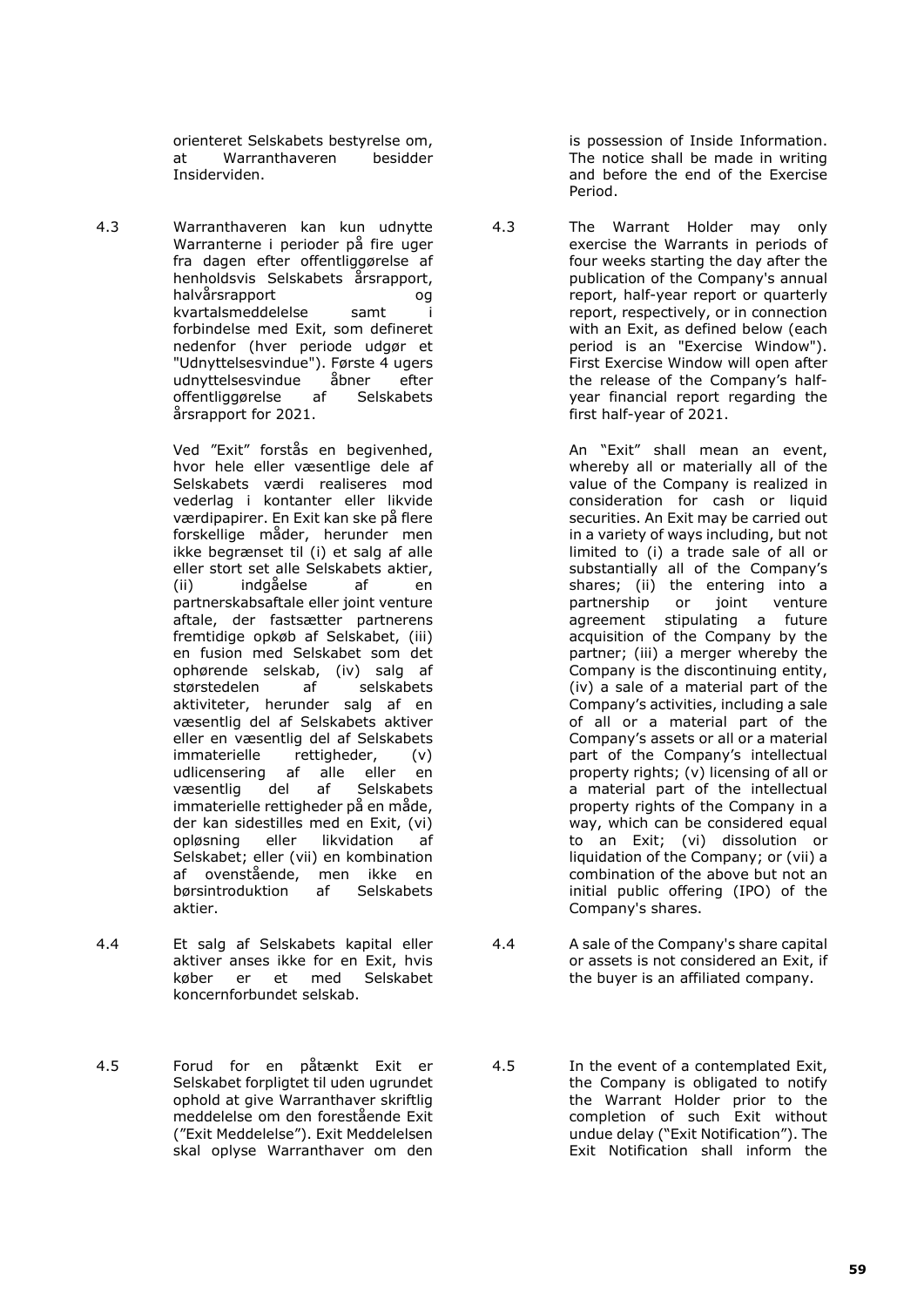forestående Exit, og angive bankoplysninger til brug for indbetaling af Tegningsbeløbet (som defineret i punkt 6.3). Med afgivelsen af Exit Meddelelsen begynder en periode på 10 arbejdsdage, hvori Indehaveren kan udnytte Warranterne, hvilket er et Udnyttelsesvindue. Såfremt en Exit ikke gennemføres, uanset årsagen hertil, sker der ikke accelereret modning af Warranterne, jf. punkt 3.3, ligesom Warranthaverens eventuelle udnyttelse af Warranter ikke har virkning.

- 5.1 Hver Warrant giver Indehaveren en ret til at tegne én aktie á nominelt kr. 0,02 i Selskabet til en pris, der fremgår af Tegningsaftalen ("Tegningskursen").
- 5.2 Tegningskursen svarer til den anslåede markedskurs for Selskabets aktier på datoen, hvor bestyrelsen besluttede at udstede Warranterne, hvilket beregnes som gennemsnittet af den af Nasdaq Copenhagen offentliggjorte gennemsnitskurs for Selskabets aktier på de 5 foregående handelsdage for aktien, der ligger forud for datoen, hvor Selskabets bestyrelse besluttede at tildele Warranterne.
- 5.3 Tegningskursen kan reguleres som angivet i punkt 8.

### **6. PROCEDURE FOR UDNYTTELSE 6. PROCEDURES FOR EXERCISE**

- 6.1 Warranthaveren udnytter Warranter ved at give Selskabet skriftlig meddelelse herom ("Udnyttelsesmeddelelse") inden for et Udnyttelsesvindue. Udnyttelsesmeddelelsen skal være behørigt underskrevet af Warranthaveren og angive antallet af Warranter, der ønskes udnyttet.
- 6.2 Meddelelsen skal være Selskabet i hænde senest kl. 16:00 (dansk tid) den sidste arbejdsdag i et Udnyttelsesvindue.

Warrant Holder of the upcoming Exit and the banking details on where to transfer the Subscription Amount (as defined in section 6.3). Issue of the Exit Notification shall mark the beginning of a period of 10 business days in which the Warrant Holder can exercise the Warrants which is an Exercise Window. If an Exit is not completed irrespective of the reason, there shall be no accelerated vesting, see section 3.3, and the Warrant Holder's exercise of the Warrants, if any, shall not have effect.

# **5. TEGNINGSKURS 5. EXERCISE PRICE**

- 5.1 Each Warrant entitles the Warrant Holder to subscribe for one A-share of nominal DKK 0.02 in the Company at the price mentioned in the Subscription Agreement ("Exercise Price").
- 5.2 The Exercise Price corresponds to the estimated market value of the Company's shares on the date when the board of directors resolved to issue the Warrants, which is calculated as the average of the average price as made public by Nasdaq Copenhagen for the Company's shares on the 5 trading days preceding the date when the Company's board of directors resolved to grant the Warrants.
- 5.3 The Exercise Price may be adjusted as specified in section 8.

- 6.1 Upon the Company issuing an Exit Notification, the Warrant Holder may exercise the Warrants by giving a written exercise notice ("Exercise Notice") to the Company, within an Exercise Window. The Exercise Notice shall be duly signed by the Warrant Holder and specify the number of Warrants, the Warrant Holder wishes to exercise.
- 6.2 The Exercise Notice must be received by the Company no later than 4 pm. (Danish time) on the last business day in an Exercise Window.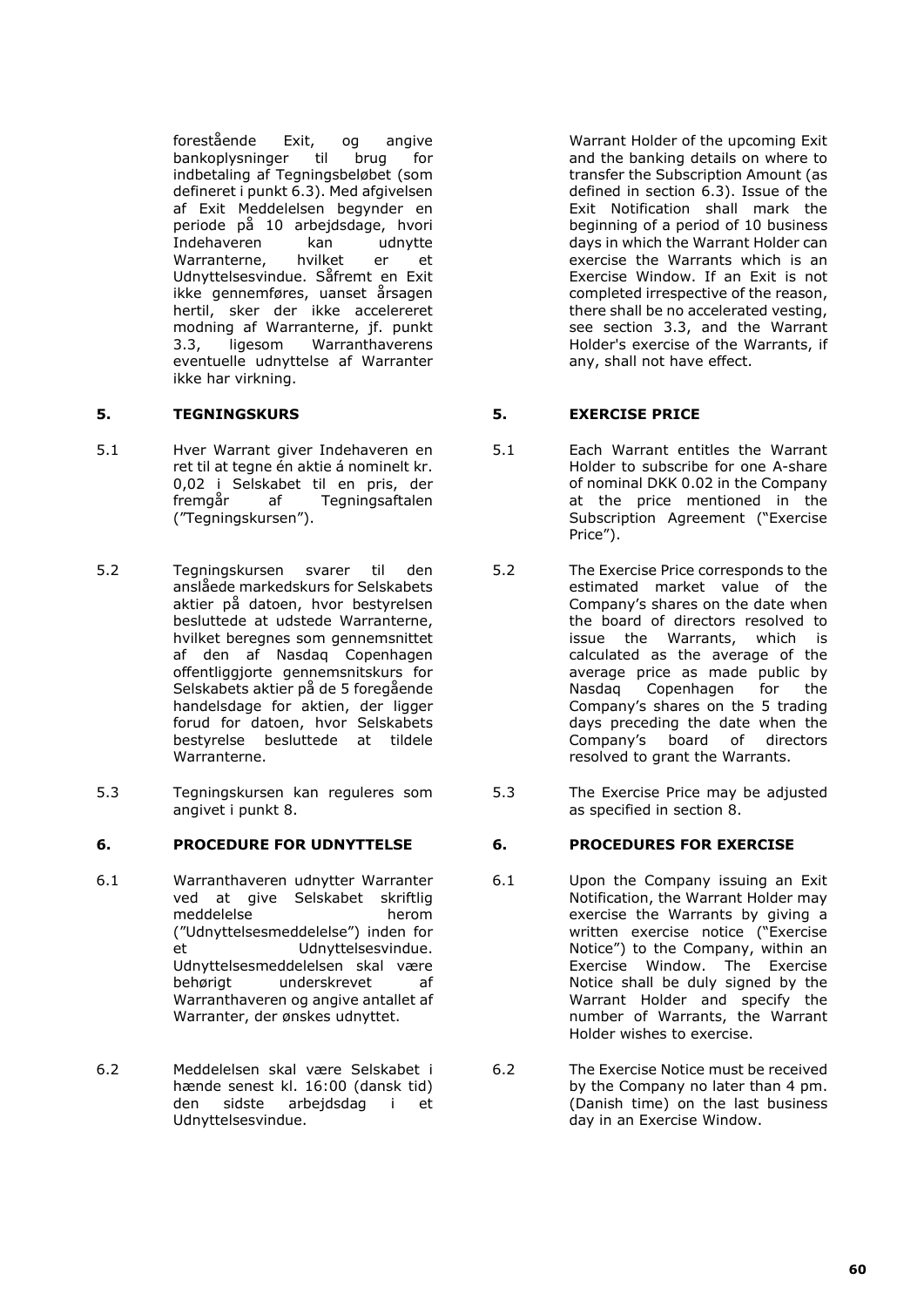- 6.3 Tegningsbeløbet (som defineret nedenfor) skal være indbetalt på Selskabets konto senest den sidste dag i Udnyttelsesvinduet.
- 6.4 "Tegningsbeløbet" beregnes som Tegningskursen, som angivet i punkt 5, multipliceret med antallet af Warranter, der ønskes udnyttet, og betales af Indehaveren i DKK (danske kroner).
- 6.5 Selskabets bestyrelse vil uden ugrundet ophold efter udnyttelse af<br>Warranter og modtagelse af og modtagelse Tegningsbeløbet gennemføre den relaterede kapitalforhøjelse og opdatere Selskabets ejerbog.

- 7.1 Alle tildelte Warranter (uanset om Warranthaveren har erhvervet ret til Warranterne eller ej) bortfalder uden yderligere varsel og uden kompensation såfremt Selskabets<br>aktionærer beslutter. at aktionærer beslutter, at Warranthaveren skal fratræde som bestyrelsesmedlem som følge af Warranthaverens misligholdelse af<br>Warranthaverens hverv som Warranthaverens hverv som bestyrelsesmedlem.
- 7.2 Såfremt en Warranthaver ophører med at være ansat eller bestyrelsesmedlem i Selskabet i andre situationer udenfor punkt 7.1.<br>hortfalder alle ikke-modnede ikke-modnede Warranter på Ophørstidspunktet straks uden yderligere varsel eller kompensation.
- 7.3 Med "Ophørstidspunktet" forstås den dato, hvor Warranthaveren fratræder sin stilling.

## **8. ÆNDRINGER I SELSKABETS KAPITALSTRUKTUR**

- 8.1 Udstedelse af Warranter skal ikke indebære restriktioner for Selskabet og dets aktionærer med hensyn til<br>ændringer af Selskabets Selskabets kapitalforhold.
- 8.2 Ændringer i kapitalforhold omfatter, men er ikke begrænset til, ordinær og ekstraordinær udlodning af
- 6.3 No later than on the date an Exercise Window ends, the Subscription Amount (as defined below) shall be deposited in the Company's bank account.
- 6.4 The "Subscription Amount" is calculated as the Exercise Price, as specified in section 5, multiplied by the number of Warrants exercised, and is to be paid by the Warrant Holder in DKK (Danish kroner).
- 6.5 The board of directors will without undue delay after the exercise of Warrants and after receiving the Subscription Amount executed the related capital increase and update the Company's share register.

## **7. OPHØR AF STILLING 7. TERMINATION OF POSITION**

- 7.1 All granted Warrants (whether they are vested or not) will lapse immediately without further notice or compensation if the Company's shareholders resolve to dismisses the Warrant Holder as member of the board of directors due to the Warrant Holder's breach of Warrant Holder's position as director.
- 7.2 If a Warrant Holder ceases to be an employee or member of the board of directors of the Company in other situations outside section 7.1, all non-vested Warrants at the Date of Termination shall lapse immediately<br>without further notice or without further notice or compensation.
- 7.3 "Date of Termination" means the date on which the Warrant Holder resigns from the position.

## **8. CHANGES IN THE COMPANY'S CAPITAL STRUCTURE**

- 8.1 The issue of Warrants shall not imply any restrictions on the Company and its shareholders with regard to capital changes in the Company.
- 8.2 Capital changes include, but is not<br>limited to ordinary and to, ordinary extraordinary distribution of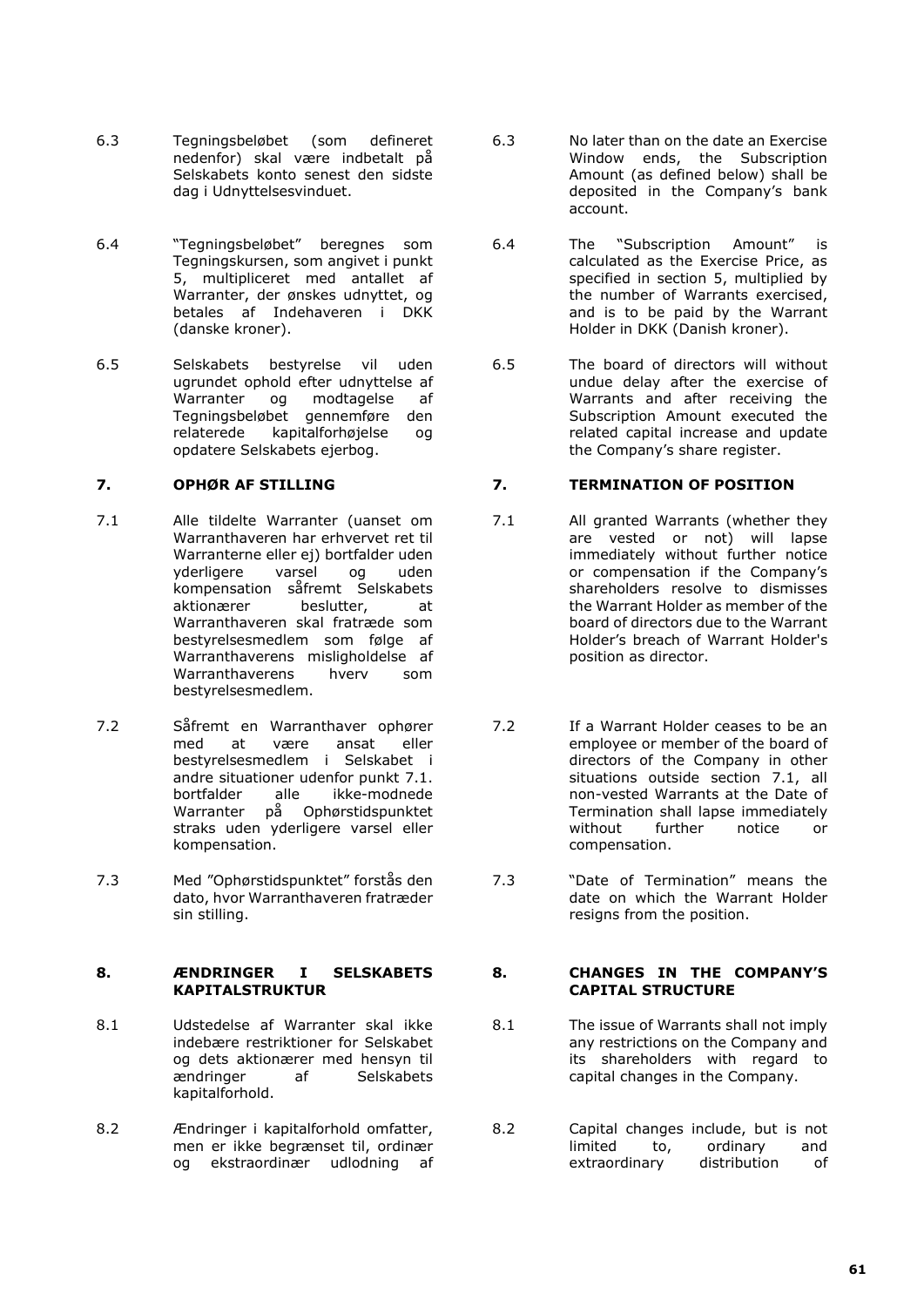udbytte, udlodning i forbindelse med kapitalnedsættelse, udstedelse af fondsaktier og Warranter, kapitalforhøjelser eller optagelse af konvertibel gæld.

- 8.3 Hvis Selskabet gennemfører kapitalforhøjelser eller kapitalnedsættelser til markedskurs, vil Udnyttelseskursen og/eller antallet af Warranter ikke blive justeret.
- 8.4 Såfremt der gennemføres ændringer i Selskabets kapitalforhold på vilkår, der væsentligt afviger fra markedsværdien af Selskabet, skal der foretages en regulering af Tegningskursen og/eller antallet af Warranter, således at værdien af Warranterne ikke påvirkes af disse ændringer. Beregningen af denne regulering foretages af Selskabets revisor i henhold til generelt anerkendte principper. Beslutning om eventuel regulering træffes af Selskabets bestyrelse. Ændringen<br>kan ikke resultere i, at  $\kappa$  resultere Tegningskursen bliver lavere end kurs pari for de nyudstedte aktier.
- 8.5 Uanset kursen på aktier eller konverteringskursen, skal der ikke foretages ændringer i forbindelse med (i) udstedelse af aktier, Warranter, gæld, optioner eller konvertible instrumenter til Selskabets medarbejdere, ledelse eller bestyrelsesmedlemmer som del af et incitamentsprogram, (ii) udstedelse af aktier, Warranter, optioner, eller konvertibel gæld, hvor en tredjemand deltager, (iii) udstedelse af konvertibel gæld til tredjemand eller aktionærer, der kan konverteres med et nedslag i forbindelse med en fremtidig fastsat markedskurs og (iv) konvertering af<br>eksisterende konvertible eksisterende instrumenter.

9.1 Såfremt Selskabet måtte indgå i en fusion, spaltning eller lignende, forpligter Warranthaveren sig til at acceptere nødvendige ændringer i<br>disse Vilkår som fastlagt af som fastlagt af generalforsamlingen, mod at få en<br>tilsvarende ordning eller tilsvarende

dividends, distribution in connection with a capital decrease, issuance of bonus shares and warrants, capital increases, or issuance of convertible debt.

- 8.3 If the Company completes a capital increases or capital decreases at market price, the exercise price and/or number of Warrants shall not be adjusted.
- 8.4 In case of capital changes in the Company, which are completed at a price that deviates materially from the market price of the Company, the Exercise Price and/or number of Warrants shall be adjusted in a way that the value of the Warrants is not affected by these changes. The calculation of the adjustment shall be made by the Company's auditor in<br>accordance with generally accordance with generally recognized principles. The decision to make the adjustment is taken by the board of directors. An<br>adiustment cannot lead to an adjustment cannot lead to Exercise Price lower than par value of the new shares.
- 8.5 Regardless of the share price or conversion rate, no adjustment shall be made in connection with (i) issuance of shares, warrants, debt, options or convertible debt to the Company's employees, management or board members as part of an incentive program; (ii) issuance of shares, warrants, options, or convertible debt in which third parties participate; (iii) issuance of convertible debt to third parties or<br>shareholders. which can be shareholders, which can be converted at a discount in connection with a market price established in the future and (iv) conversion of currently existing convertible debt.

# **9. REORGANISERING 9. REORGANISATION**

9.1 In the event the Company takes part in a merger, demerger or similar event, the Warrant Holder is obligated to accept any necessary changes in these Warrant Terms as set out by the general meeting in return for a corresponding plan or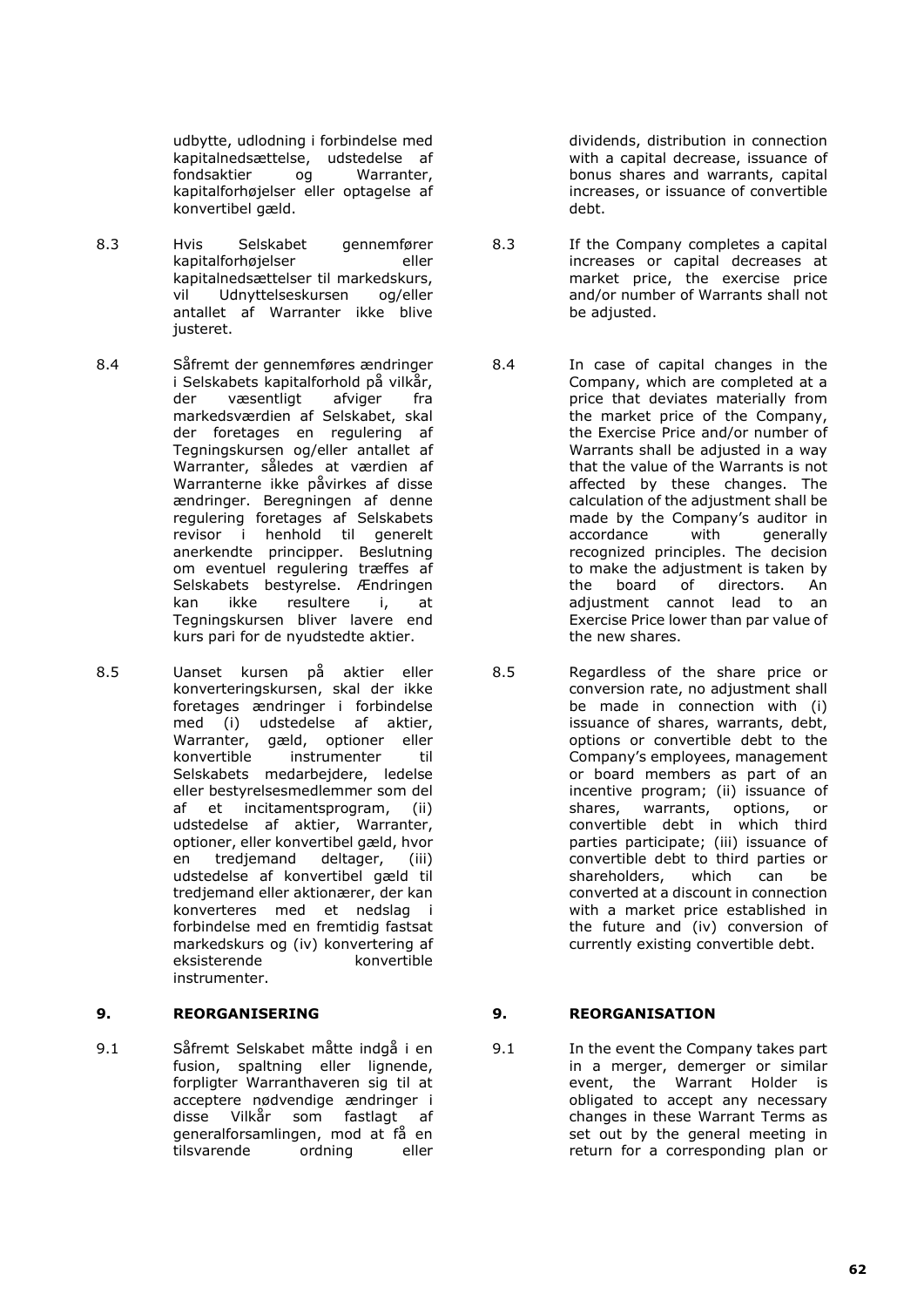kompensation med samme værdi for Warranthaveren.

## **10. SKATTEMÆSSIGE FORHOLD 10. TAX ISSUES**

10.1 Enhver skattemæssig konsekvens for Warranthaveren på baggrund af disse Vilkår, de udstedte Warranter<br>eller aktier tegnet som led i aktier tegnet som led i udnyttelsen af sådanne Warranter, er alene Warranthaverens ansvar og er Selskabet uvedkommende.

- 11.1 Warranthaverens Warranter er personlige og kan ikke gøres til genstand for nogen form for overdragelse, pantsætning, udlæg eller tvangsfuldbyrdelse, hverken til eje eller sikkerhed, herunder i forbindelse med bodeling. I tilfælde af Warranthaverens død kan de modnede Warranter dog gå i arv til<br>modelle/samlever og/eller ægtefælle/samlever livsarvinger og indgå i uskiftet bo<br>under forudsætning af, at forudsætning af, at erhververen tiltræder disse Vilkår.
- 11.2 Uanset bestemmelsen i punkt 11.1, kan Warranterne dog overdrages til et af Warranthaveren 100 pct. ejet selskab, under forudsætning af, at det 100 pct. ejede selskab, tiltræder disse Vilkår og enhver Ejeraftale<br>indgået af Warranthaveren indgået af Warranthaveren vedrørende Warranthaverens aktier og/eller fremtidige aktier i Selskabet.

# **12. MEDDELELSER 12. NOTICES**

- 12.1 Enhver kommunikation fra Warranthaveren til Selskabet vedrørende alle forhold i relation til disse Vilkår skal sendes via e-mail til Selskabets bestyrelse.
- 12.2 Enhver kommunikation til Warranthaveren vedrørende alle forhold i relation til disse Vilkår skal sendes til Warranthaverens emailadresse som senest oplyst til Selskabets bestyrelse. Selskabets bestyrelse kan bemyndige Selskabets direktion eller andre til at

compensation with the same value for the Warrant Holder.

10.1 Any tax implications for the Warrant Holder resulting from these Warrant Terms, the issued Warrants or the shares subscribed through the exercise of such Warrants, are the sole responsibility of each Warrant Holder and of no concern to the Company.

## **11. OMSÆTTELIGHED 11. TRANSFERABILITY**

- 11.1 The Warrants are personal to the Warrant Holder and cannot be made subject of any form of assignment, pledging or execution, neither for ownership or security, including in connection with division of property. However, upon the death of the Warrant Holder, the right to exercise the Warrants vested shall pass to the<br>Warrant Holder's estate or Holder's beneficiaries, provided that such estate or beneficiaries accept these Warrant Terms.
- 11.2 Notwithstanding section 11.1 above, the Warrant Holder may transfer the Warrants to a company 100 pct. owned by the Warrant Holder, provided that such 100 pct. owned company accepts these Warrant Terms and any Shareholder's<br>Agreement concluded by the Agreement concluded by the<br>Warrant Holder concerning the Warrant Holder concerning Warrant Holder's shares and/or future shares in the Company.

- 12.1 Any communication by the Warrant Holder to the Company regarding all matters in these Warrant Terms shall be conducted via email to the Company's board of directors.
- 12.2 Any communication to the Warrant Holder regarding matters in these Warrant Terms shall be addressed to the Warrant Holder's email address most recently notified to the Company's board of directors. The board of directors can authorise the Company's management or any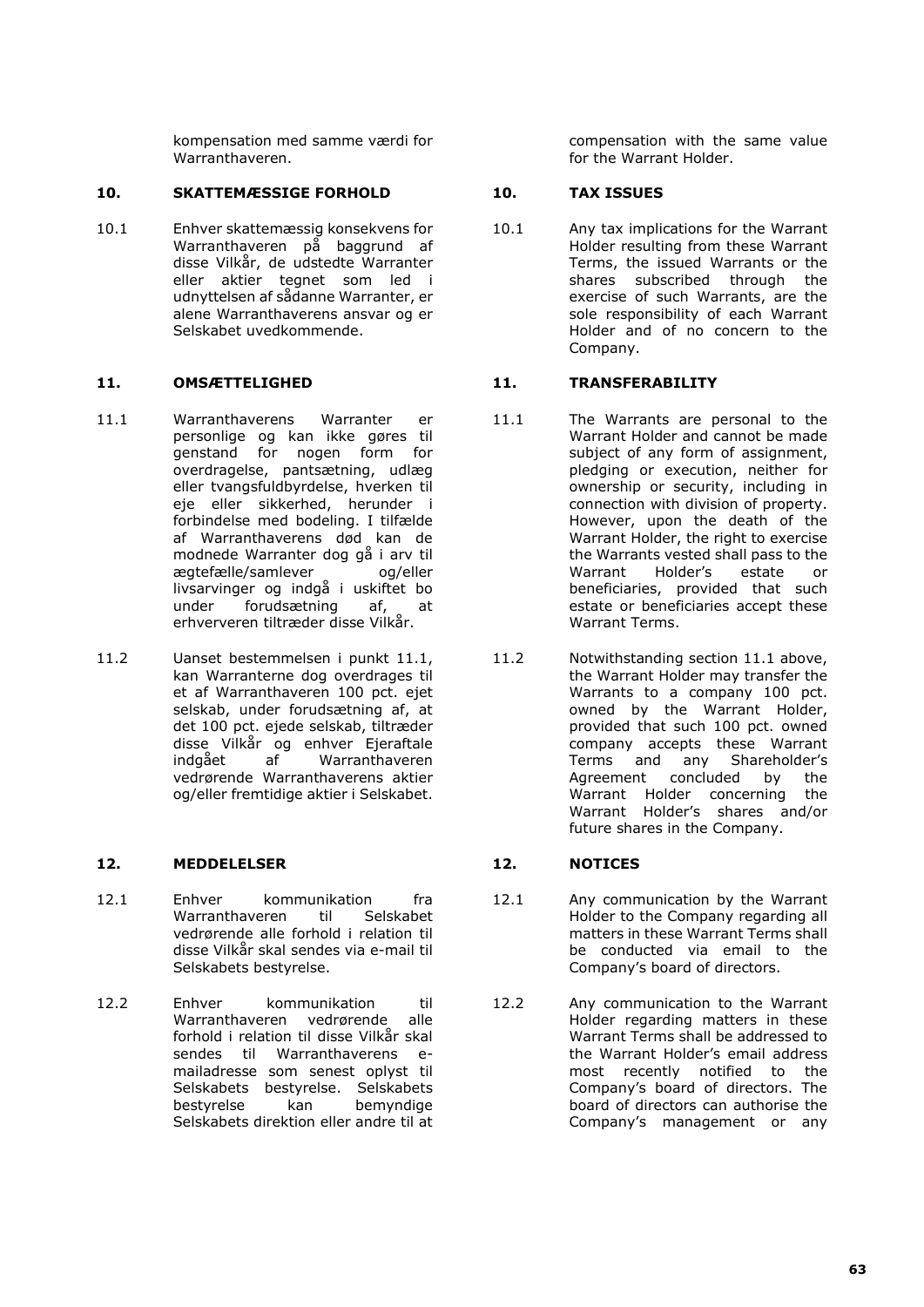kommunikere i henhold til dette punkt 12.2.

### **13. VILKÅR FOR UDSTEDELSEN AF AKTIER**

- 13.1 Følgende skal gælde for nye aktier udstedt i forbindelse med udnyttelse af Warranter i henhold til disse Vilkår:
	- der kan ikke ske delvis indbetaling af de nye aktier,
	- de nye aktier skal være ordinære aktier,
	- de nye aktier skal være ikkeomsætningspapirer, såfremt<br>Selskabet ikke er Selskabet ikke er børsnoteret, hvorimod de skal være omsætningspapirer uden indskrænkninger i<br>omsætteligheden. såfremt omsætteligheden, Selskabet er børsnoteret.
	- de nye aktier skal lyde på aktionærens navn og registreres i Selskabets ejerbog.
	- de nye aktier giver ret til<br>udbytte. og andre udbytte, og rettigheder i Selskabet i overensstemmelse med bestemmelserne i Selskabets vedtægter, fra tidspunktet for kapitalforhøjelsens registrering hos Erhvervsstyrelsen.

### **14. ØVRIGE ÆNDRINGER 14. OTHER CHANGES**

14.1 Såfremt det er nødvendigt på grund af ændringer af love eller praksis, eller bestyrelsen finder det hensigtsmæssigt, er bestyrelsen bemyndiget til at justere i Vilkårene, betinget af at justeringen samlet set<br>ikke stiller Warranthaveren ikke stiller Warranthaveren væsentligt dårligere.

### **15. OMKOSTNINGER 15. COSTS**

15.1 Selskabet afholder alle omkostninger i forbindelse med udstedelsen af other to communicate according to this section 12.2.

### **13. TERMS OF THE ISSUE OF SHARES**

- 13.1 The following shall apply for the new shares issued in connection with the exercise of Warrants in accordance with these Warrant Terms:
	- the payment of the new shares cannot be done partly;
	- the new shares shall be ordinary shares,
	- the new shares shall be nonnegotiable instruments if the Company is not listed with a<br>stock exchange. and  $\epsilon$  exchange, negotiable instruments without any restrictions in the transferability if the Company is listed on a stock exchange;
	- the new shares shall be registered in the name of the shareholders and be<br>registered in the registered shareholders' register;
	- the new shares are entitled to dividends, and other rights in the Company according to the provisions in the Company's articles of association, from the date the registration of the capital increase with the Danish Business Authority.

14.1 If necessary due to changes in regulations or applicable case law, or if deemed appropriate by the board of directors, the board of directors is authorized to adjust the Warrant Terms on the condition that the adjustment does not harm the position of the Warrant Holder to a material effect.

15.1 The Company pays all costs in connection with issuing of the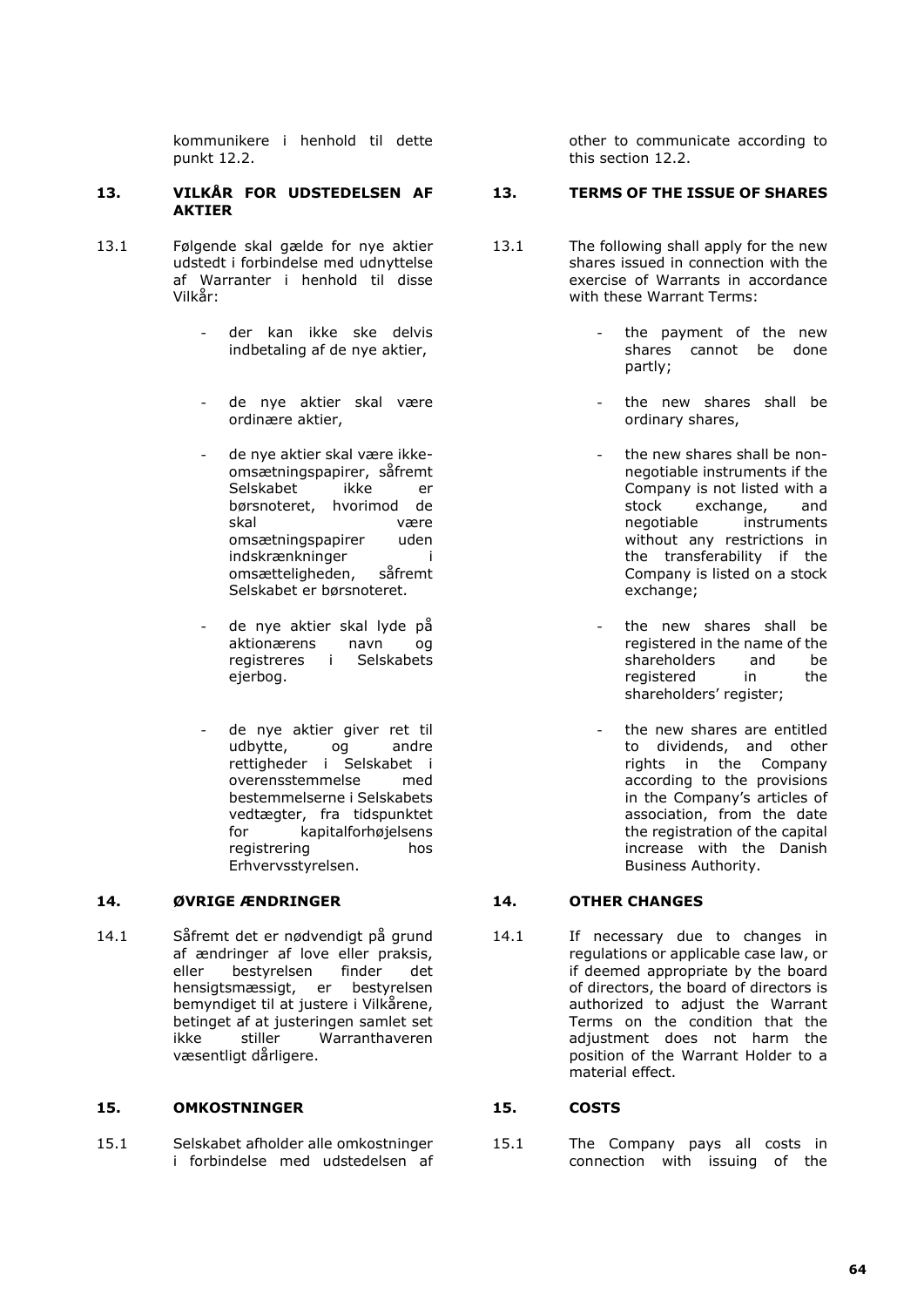Warranterne og den potentielle udnyttelse heraf.

- 16.1 Disse Vilkår er udarbejdet og skal fortolkes i overensstemmelse med dansk ret bortset fra danske retsregler om lovvalg.
- 16.2 Enhver tvist, som måtte opstå som følge af eller i forbindelse med disse Vilkår, herunder tvister vedrørende eksistens, gyldighed eller ophør skal afgøres ved voldgift ved Voldgiftsinstituttet i overensstemmelse med de af Voldgiftsinstituttet vedtagne regler herom, som er gældende ved indledning af voldgiftssagen.
- 16.3 Voldgiftssagen skal afgøres i København og voldgiften skal foregå på dansk.

Warrants and the potential exercise hereof.

## **16. LOVVALG OG VÆRNETING 16. APPLICABLE LAW AND VENUE**

- 16.1 These Warrant Terms have been prepared in accordance with and are governed by Danish law, however, disregarding its rules on choice of law.
- 16.2 Any dispute arising out of or in connection with these Warrant Terms, including any disputes regarding the existence, validity or termination, shall be settled by arbitration arranged by Danish Arbitration in accordance with the rules of arbitration procedure adopted by Danish Arbitration and in force at the time when such proceedings are commenced.
- 16.3 The place of the arbitration shall be Copenhagen and the language of the arbitration shall be Danish.

 $-$ --- 00 $0$ 00 ---  $-$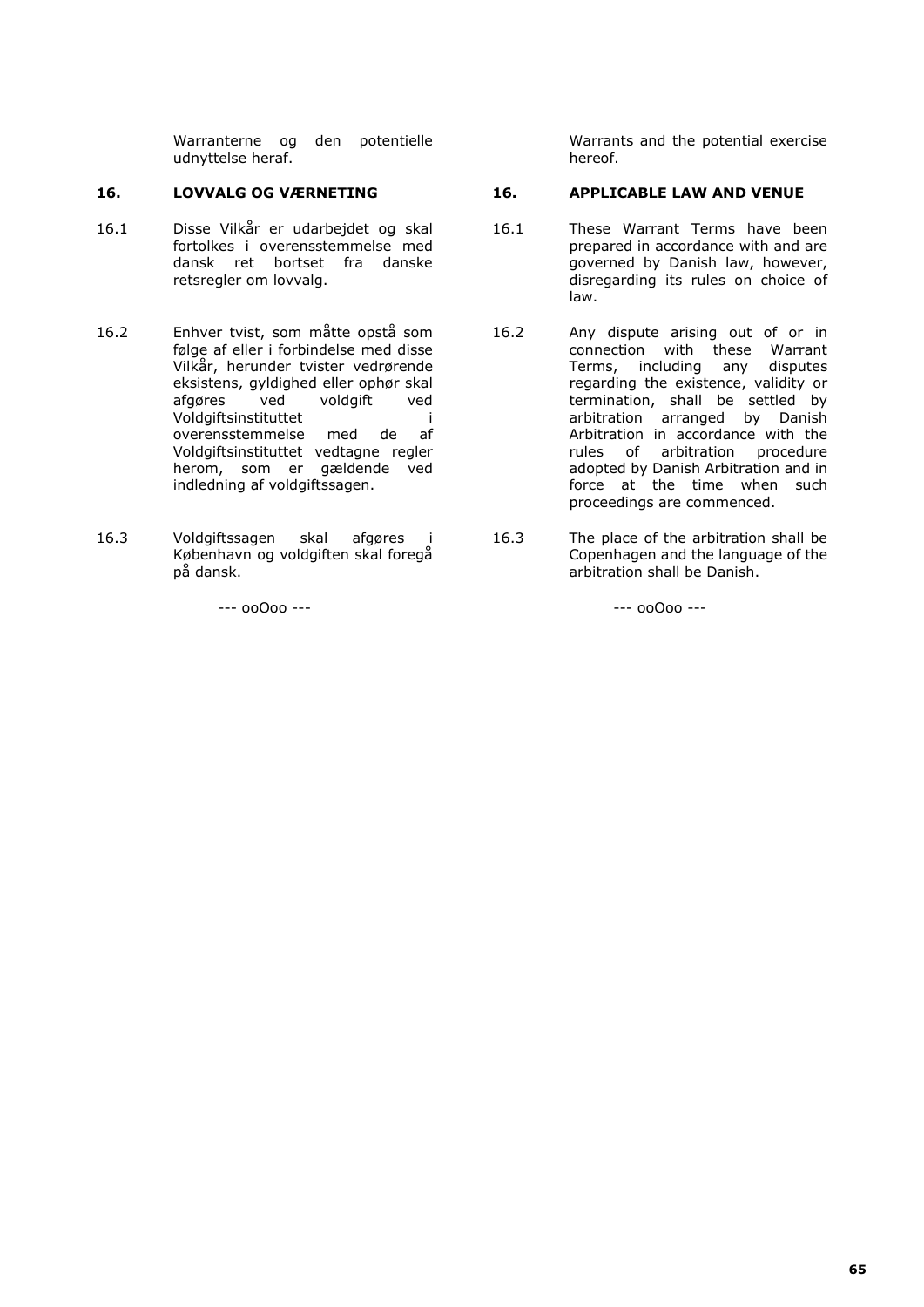## **VILKÅR FOR WARRANTER WARRANT TERMS**

## **17. BESLUTNING 17. DECISION**

- 17.1 På bestyrelsesmøde i Penneo A/S, CVR-nr. 35 63 37 66 ("Selskabet") den 8. december 2021 blev der truffet beslutning om at udstede 25.000 warrants ("Warranter") til Vækstfonden ("Warranthaveren") på disse vilkår ("Vilkårene").
- 17.2 Selskabets aktionærer har ikke fortegningsret til Warranterne.
- 17.3 I det omfang Warranterne omfattet af disse Vilkår udnyttes, giver disse Warranthaver ret til at tegne op til i alt 25.000 aktier á nominelt kr. 0,02 i Selskabet.
- 17.4 Selskabets aktionærer har ikke fortegningsret til de nye aktier.
- 17.5 Bestyrelsen har som led i ovenstående fastsat følgende vilkår for tegning og udnyttelse af Warranterne samt for den dertil hørende kapitalforhøjelse i Selskabet:

### **18. TILDELING AF WARRANTER 18. GRANT OF WARRANTS**

18.1 Warranthaver vil ved underskrift af den udstedte tegningsaftale ("Tegningsaftalen") blive tildelt Warranterne. Uanset at Warranterne tildeles, vil retserhvervelsen af Warranterne være betinget af

*Versions: The English version of this parallel document in Danish and English is an unofficial translation of the original Danish text. In the event of disputes or misunderstandings arising from the interpretation of the translation, the Danish language shall prevail.*

- 17.1 At a board meeting in Penneo A/S, Business reg. (CVR) no. 35 63 37 66 (the "Company") held on December 8, 2021, it was resolved to issue 25.000 warrants (the "Warrants") to Vækstfonden ("Warrant Holder") on the terms set out in these warrant terms ("Warrant Terms").
- 17.2 The existing shareholders have no pre-emptive subscription right to the Warrants.
- 17.3 To the extent that the Warrants covered by these Warrant Terms are exercised, the Warrants shall entitle the Warrant Holder to subscribe for up to a total of 25.000 shares each of nominal value of DKK 0.02 in the Company.
- 17.4 The Company's shareholders shall not have pre-emption rights to the new shares.
- 17.5 As part of the above, the board of<br>directors has determined the has determined the following conditions for the subscription and the exercise of the Warrants and the corresponding increase of the share capital of the Company:

18.1 The Warrants will be granted to the Warrant Holder at the signing of the issued subscription agreement<br>("Subscription Agreement"). ("Subscription Regardless of the grant of the Warrants, the ownership rights to the Warrants are conditional on the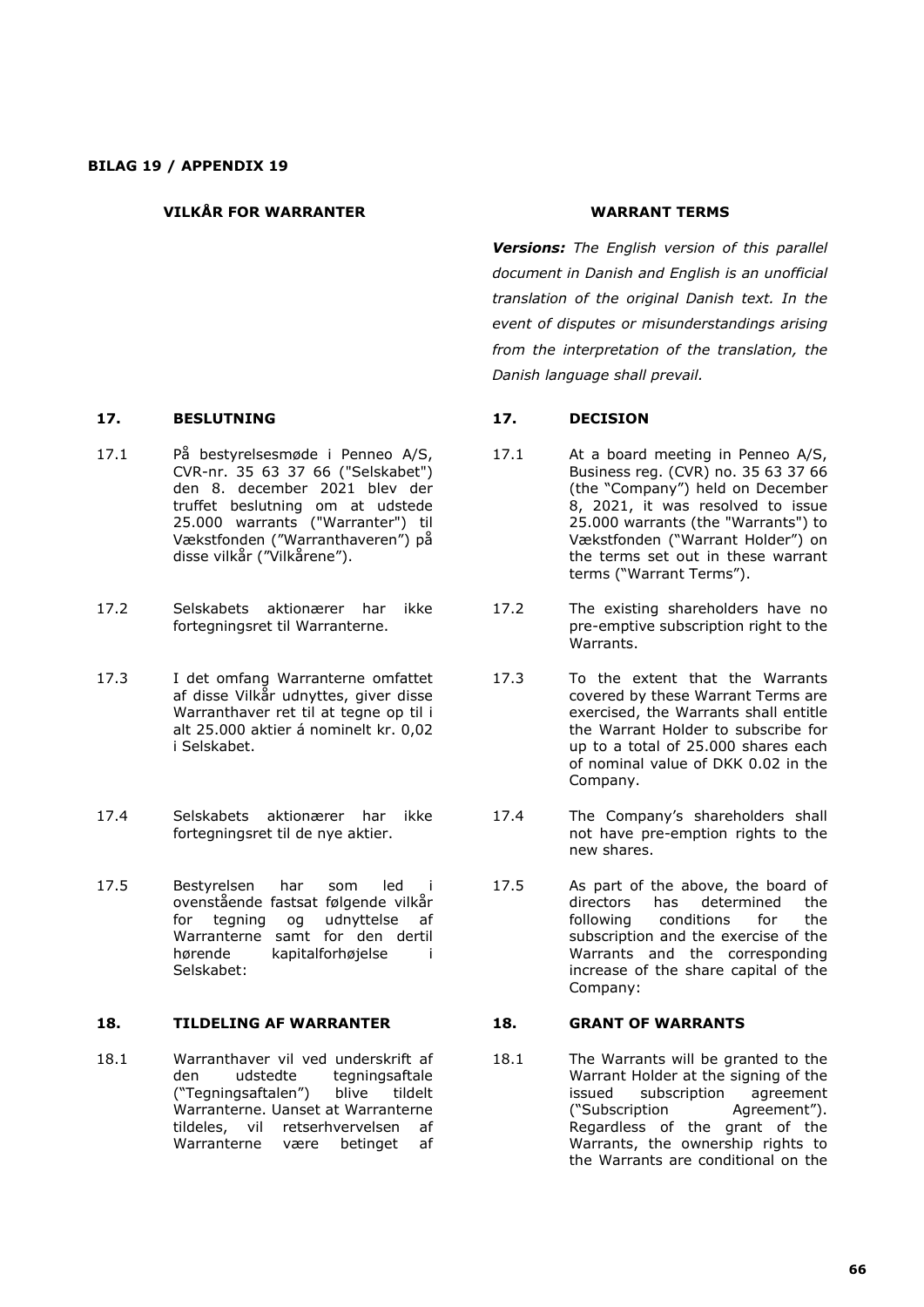modning af Warranterne, jf. punkt 3 nedenfor.

- 18.2 Der betales ikke vederlag for tildeling af Warranterne.
- 18.3 Selskabet fører en fortegnelse over tildelte Warranter.

## **19. MODNING 19. VESTING**

19.1 Warranterne modnes automatisk på modningstidspunktet (som defineret i pkt. 5 i Tegningsaftalen som "Modningstidspunkt").

## **20. UDNYTTELSE AF WARRANTER 20. EXERCISE OF WARRANTS**

- 20.1 Warranthaveren kan kun udnytte Warranterne i et Udnyttelsesvindue (som defineret i punkt 4.3). Warranthaveren kan udnytte sine Warranter helt eller delvist i et eller flere Udnyttelsesvinduer. Udnyttelse af Warranter kan alene ske til et helt antal aktier, og der kan således ikke tegnes fraktioner af en aktie i Selskabet.
- 20.2 Warranter, der ikke er udnyttet indenfor det sidste<br>Udnyttelsesvindue bortfalder Udnyttelsesvindue automatisk uden yderligere varsel og kompensation. Hvis Warranthaveren i et Udnyttelsesvindue er forhindret i at udnytte Warranterne, fordi Warranthaveren har kursfølsom information ("Insiderviden") så forlænges det pågældende Udnyttelsesvindue for<br>Warranthaveren frem til det Warranthaveren frem til det tidspunkt, hvor Warranthaveren ikke længere har Insiderviden. En forlængelse af et Udnyttelsesvindue er betinget af, at Warranthaveren inden udløbet af Udnyttelsesvinduet skriftligt har orienteret Selskabets bestyrelse om, at Warranthaveren besidder Insiderviden.
- 20.3 Warranthaveren kan kun udnytte Warranterne i én af følgende perioder ("Udnyttelsesvinduer"): (i) i 14 dage fra lånet (som beskrevet i pkt. 5 i Tegningsaftalen ("Lånet")) er indfriet. (ii) i 14 dage fra Lånets oprindelige forfaldstidspunkt er indtrådt uden

vesting of the Warrants, cf. the vesting schedule in section 3.

- 18.2 There is no payment for the grant of the Warrants.
- 18.3 The Company keeps a register of the Warrants granted.

19.1 The Warrants will be vested automatically on the "Vesting Date" (as defined section 5 in the Subscription Agreement).

- 20.1 The Warrant Holder may only exercise the Warrants in an Exercise Window (as defined in section 4.3). The Warrant Holder can exercise his Warrants in full or in part in one or more Exercise Windows. Exercise of Warrants shall be for a whole number of shares, and subscription for a fraction of a share in the Company is thus not possible.
- 20.2 Warrants that have not been exercised within the last Exercise Window shall lapse automatically without further notice or compensation. In case the Warrant Holder is unable to exercise the Warrants in an Exercise Window, because the Warrant Holder is in possession of information likely to effect the share price ("Inside Information"), then the relevant Exercise Window will be extended until such time where the Warrant Holder is no longer in possession of Inside Information. An extension of an Exercise Window is conditional upon the Warrant Holder having notified the board of directors in writing prior to the expiry of the Exercise Window that the Warrant Holder is possession of Inside Information.
- 20.3 The Warrant Holder may only exercise the Warrants in one of the following periods ("Exercise Windows"): (i) in 14 days from the loan (as described in section 5 of the Subscription Agreement ("the Loan")) has been repaid, or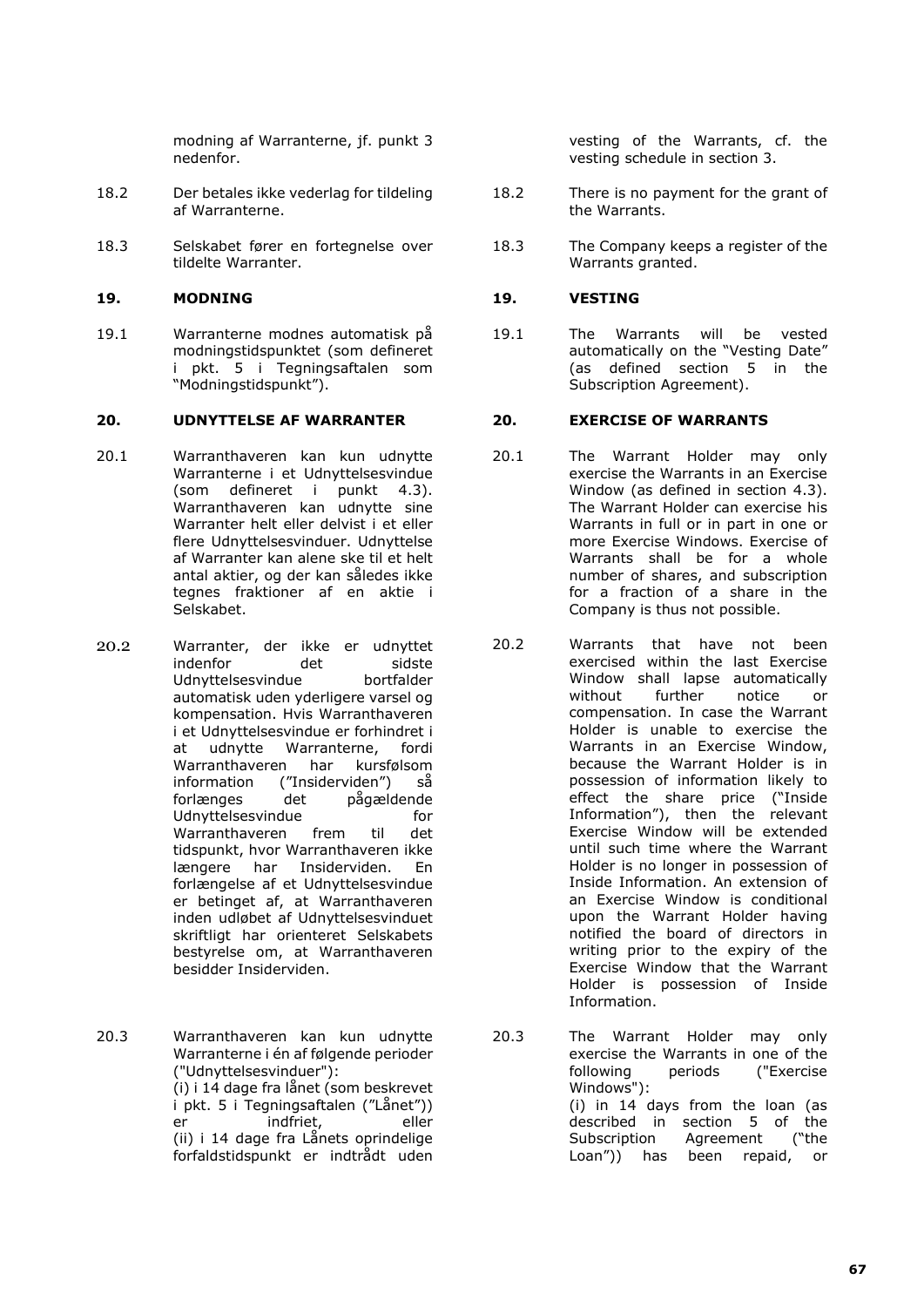lånet er indfriet, eller (iii) i 10 arbejdsdage efter Selskabet har afgivet meddelelse om afnotering af Selskabets aktier uden samtidig notering på Nasdaq Copenhagen's Main Market.

20.4 Forud for en påtænkt afnotering, jf. punkt 4.3((iii), er Selskabet forpligtet til uden ugrundet ophold at give Warranthaver skriftlig meddelelse om den forestående afnotering ("Afnoteringsmeddelelse"). Afnoteringsmeddelelsen skal oplyse Warranthaver om den forestående afnotering, og angive bankoplysninger til brug for indbetaling af Tegningsbeløbet (som defineret i punkt 6.4). Med afgivelsen af Afnoteringsmeddelelsen åbner det<br>i punkt 4.3(iii) nævnte i punkt 4.3(iii) nævnte Udnyttelsesvindue, hvori Warranthaveren vil kunne udnytte Warranterne. En afnotering kan ikke gennemføres før efter det tidligste af følgende tidspunkter i) efter udløbet af Udnyttelsesvinduet, ii) efter<br>Warranthaveren har udnyttet Warranthaveren Warranterne, eller iii) efter Warranthaveren skriftligt har frabedt sig at udnytte Warranterne.

# **21. TEGNINGSKURS 21. EXERCISE PRICE**

- 21.1 Hver Warrant giver Warranthaveren en ret til at tegne én aktie á nominelt kr. 0,02 i Selskabet til en pris, der fremgår af Tegningsaftalen ("Tegningskursen").
- 21.2 Tegningskursen svarer til den anslåede markedskurs for Selskabets aktier på datoen, hvor bestyrelsen besluttede at udstede Warranterne, hvilket beregnes som gennemsnittet af den af Nasdaq First North Growth<br>Market offentliggiorte offentliggjorte gennemsnitskurs for Selskabets<br>aktier på de 5 foregående foregående handelsdage for aktien, der ligger forud for datoen, hvor Selskabets bestyrelse besluttede at tildele Warranterne.

(ii) in 14 days from the original maturity date of the Loan has occurred without the loan being repaid, or (iii) in 10 working days after the Company has notified the Warrant Holder about delisting of the Company's shares without simultaneous listing on Nasdaq Copenhagen's Main Market.

20.4 In the event of a contemplated delisting, ref. section 4.3(iii), the Company is obligated to notify the Warrant Holder prior to the completion of such delisting without undue delay ("Delisting<br>Notification"). The Delisting Notification"). Notification shall inform the Warrant Holder of the upcoming delisting and the banking details on where to transfer the Subscription Amount (as defined in section 6.4). The submission of the Delisting Notification shall open the Exercise Window mentioned in section 4.3(iii) in which the Warrant Holder will be entitled to exercise the Warrants. A delisting cannot be consummated until the earlier of i) the expiration of the Exercise Window, ii) the Warrant Holder has exercised the Warrants, or iii) the Warrant Holder in writing has declined to exercise the Warrants.

- 21.1 Each Warrant entitles the Warrant Holder to subscribe for one A-share of nominal DKK 0.02 in the Company at the price mentioned in the Subscription Agreement ("Exercise Price").
- 21.2 The Exercise Price corresponds to the estimated market value of the Company's shares on the date when the board of directors resolved to issue the Warrants, which is calculated as the average of the average price as made public by Nasdaq First North Growth Market for the Company's shares on the 5 trading days preceding the date when the Company's board of directors resolved to grant the Warrants.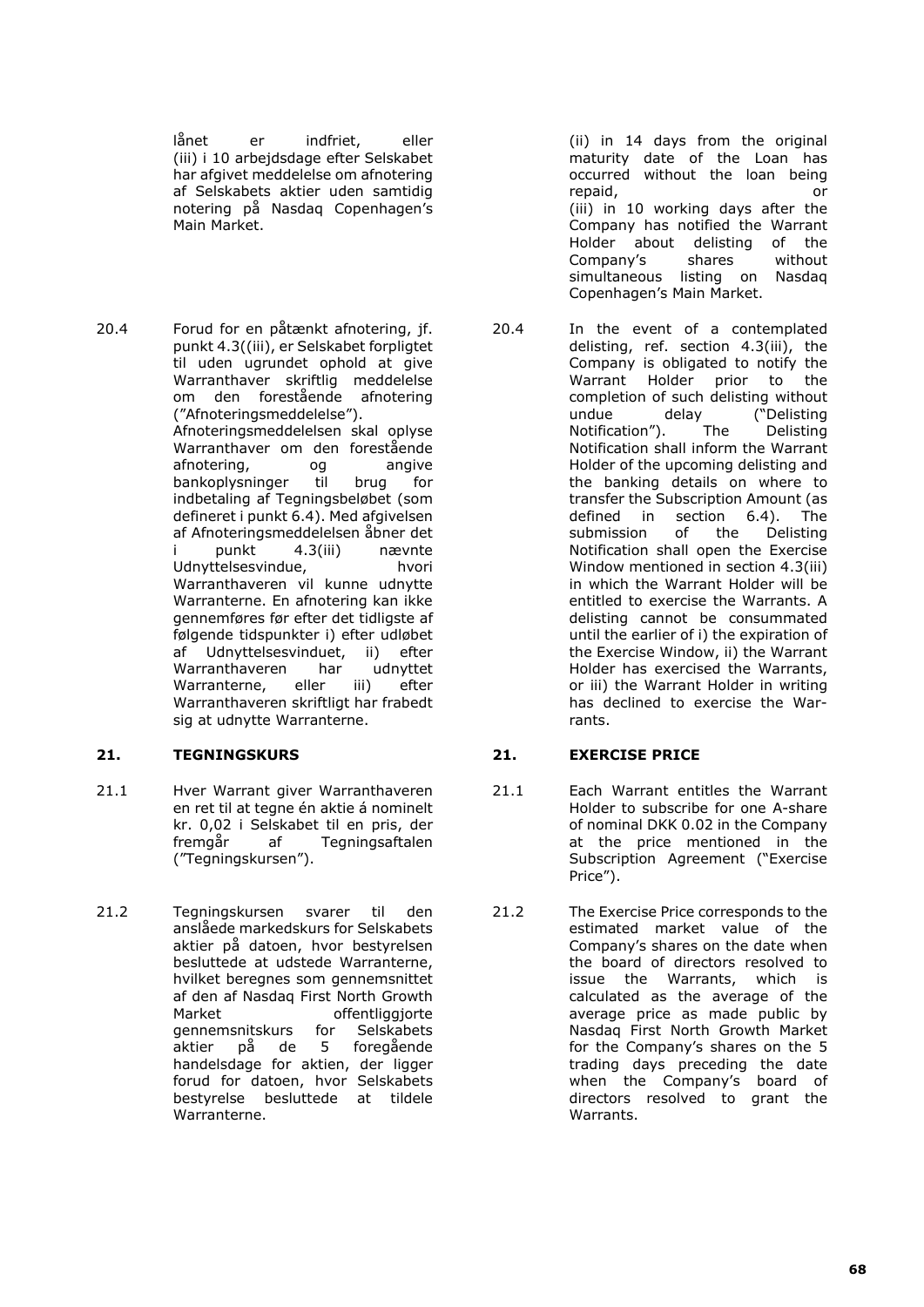21.3 Tegningskursen kan reguleres som angivet i punkt 7.

## **22. PROCEDURE FOR UDNYTTELSE 22. PROCEDURES FOR EXERCISE**

- 22.1 Warranthaveren udnytter Warranter ved at give Selskabet skriftlig<br>meddelelse berom meddelelse ("Udnyttelsesmeddelelse") inden for et in Udnyttelsesvindue. Udnyttelsesmeddelelsen skal være behørigt underskrevet af Warranthaveren og angive antallet af Warranter, der ønskes udnyttet.
- 22.2 Meddelelsen skal være Selskabet i hænde senest kl. 16:00 (dansk tid) den sidste arbejdsdag i et Udnyttelsesvindue, og skal sendes til adressen [warrants@penneo.com.](mailto:warrants@penneo.com)
- 22.3 Tegningsbeløbet (som defineret nedenfor) skal være indbetalt på Selskabets konto senest den sidste dag i Udnyttelsesvinduet.
- 22.4 "Tegningsbeløbet" beregnes som Tegningskursen, som angivet i punkt 5, multipliceret med antallet af Warranter, der ønskes udnyttet, og betales af Warranthaveren i DKK (danske kroner).
- 22.5 Selskabets bestyrelse vil uden ugrundet ophold efter udnyttelse af<br>Warranter og modtagelse af og modtagelse af Tegningsbeløbet gennemføre den<br>relaterede kapitalforhøjelse og kapitalforhøjelse og opdatere Selskabets ejerbog. I tilfælde af en påtænkt afnotering, jf. punkt 4.3(iii), er gennemførelse af den relaterede kapitalforhøjelse og opdatering af Selskabets ejerbog betinget af, at afnotering gennemføres.
- 22.6 Selskabet vil for at sikre samtidighed planlægge en udnyttelse af Warranterne i tilfælde af en påtænkt afnotering således, at aktierne ikke tegnes, før det er sikkert, at en afnotering vil blive gennemført. Hvis Warranthaveren i overensstemmelse<br>med punkt 6.1 har afgivet med punkt 6.1 har afgivet Udnyttelsesmedde-lelse i forbindelse med en forestående afnotering, og den forventede afnotering alligevel

21.3 The Exercise Price may be adjusted as specified in section 7.

- 22.1 Upon the Company issuing an Exit Notification, the Warrant Holder may exercise the Warrants by giving a written exercise notice ("Exercise Notice") to the Company, within an Exercise Window. The Exercise Notice shall be duly signed by the Warrant Holder and specify the number of Warrants, the Warrant Holder wishes to exercise.
- 22.2 The Exercise Notice must be received by the Company no later than 4 pm. (Danish time) on the last business day in an Exercise Window, and must be sent to the email address [warrants@penneo.com.](mailto:warrants@penneo.com)
- 22.3 No later than on the date an Exercise Window ends, the Subscription Amount (as defined below) shall be deposited in the Company's bank account.
- 22.4 The "Subscription Amount" is calculated as the Exercise Price, as specified in section 5, multiplied by the number of Warrants exercised, and is to be paid by the Warrant Holder in DKK (Danish kroner).
- 22.5 The board of directors will without undue delay after the exercise of Warrants and after receiving the Subscription Amount execute the related capital increase and update the Company's share register. In the event of a contemplated delisting, ref. section 4.3(iii), the execution of the related capital increase and the update of the Company's share register shall be conditional upon the execution of the delisting.
- 22.6 The Company will, in order to secure simultaneity, arrange an exercise of Warrants in connection with a contemplated delisting in such a way that the shares are not subscribed for until it is certain that a delisting will be completed. If the Warrant Holder in accordance with section 6.1 has submitted an Exercise Notice in connection with an anticipated delisting, and the anticipated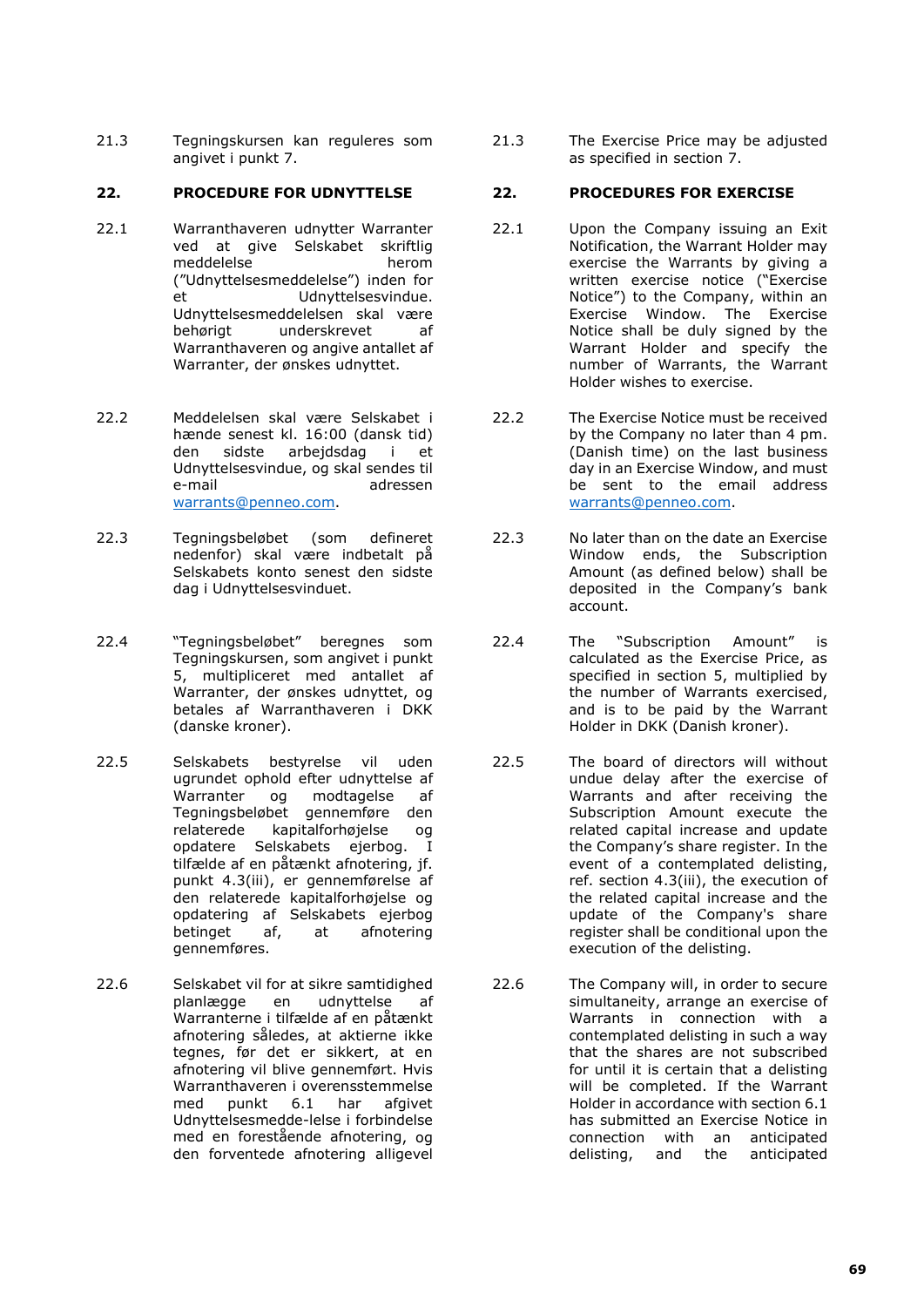ikke finder sted, skal Warranthaverens Udnyttelsesmeddelelse anses for ikkeafgivet, og Selskabet skal tilbagebetale det af Warranthaveren indbetalte Tegningsbeløb. Warranterne består herefter uændret som før Warranthaverens afgivelse af Udnyttelsesmeddelelsen.

### **23. ÆNDRINGER I SELSKABETS KAPITALSTRUKTUR**

- 23.1 Udstedelse af Warranter skal ikke indebære restriktioner for Selskabet og dets aktionærer med hensyn til ændringer af Selskabets kapitalforhold.
- 23.2 Ændringer i kapitalforhold omfatter, men er ikke begrænset til, ordinær og ekstraordinær udlodning af udbytte, udlodning, underskudsdækning eller henlæggelse i forbindelse med kapitalnedsættelse, udstedelse af fondsaktier og Warranter, kapitalforhøjelser eller optagelse af konvertibel gæld.
- 23.3 Hvis Selskabet gennemfører kapitalændringer til eller over markedskurs, vil Udnyttelseskursen og/eller antallet af Warranter ikke blive justeret.
- 23.4 Såfremt der gennemføres ændringer i Selskabets kapitalforhold på vilkår, som repræsenterer en væsentlig negativ afvigelse fra markedsværdien af Selskabet, skal der foretages en regulering af Tegningskursen og/eller antallet af Warranter, således at værdien af Warranterne ikke påvirkes af disse ændringer. Beregningen af denne regulering foretages af Selskabets revisor i henhold til generelt anerkendte principper. Beslutning om eventuel regulering træffes af Selskabets bestyrelse. Ændringen kan ikke resultere i, at Tegningskursen bliver lavere end kurs pari for de nyudstedte aktier.
- 23.5 Uanset kursen på aktier eller konverteringskursen, skal der ikke foretages ændringer i forbindelse med (i) udstedelse af aktier, Warranter, gæld, optioner eller

delisting does not occur, the Warrant Holder's Exercise Notice shall be deemed not to have been submitted, and the Company must refund any Subscription Amount paid by the Warrant Holder. The Warrants will remain valid without change as before the Warrant Holder's submission of the Exercise Notice.

### **23. CHANGES IN THE COMPANY'S CAPITAL STRUCTURE**

- 23.1 The issue of Warrants shall not imply any restrictions on the Company and its shareholders with regard to capital changes in the Company.
- 23.2 Capital changes include, but is not<br>limited to, ordinary and ordinary and<br>distribution of extraordinary dividends, distribution, coverage of loss or reservation of funds in connection with a capital decrease, issuance of bonus shares and warrants, capital increases, or issuance of convertible debt.
- 23.3 If the Company completes a capital change at or above market price, the exercise price and/or number of Warrants shall not be adjusted.
- 23.4 In the event that capital changes in the Company are completed on terms which represent a material negative deviation from the market price of the Company, the Exercise Price and/or number of Warrants shall be adjusted in a way that the value of the Warrants is not affected by these changes. The calculation of the adjustment shall be made by the Company's auditor in accordance with generally recognized principles. The decision to make the adjustment is taken by the board of directors. An adjustment cannot lead to an Exercise Price lower than par value of the new shares.
- 23.5 Regardless of the share price or conversion rate, no adjustment shall be made in connection with (i) issuance of shares, warrants, debt, options or convertible debt to the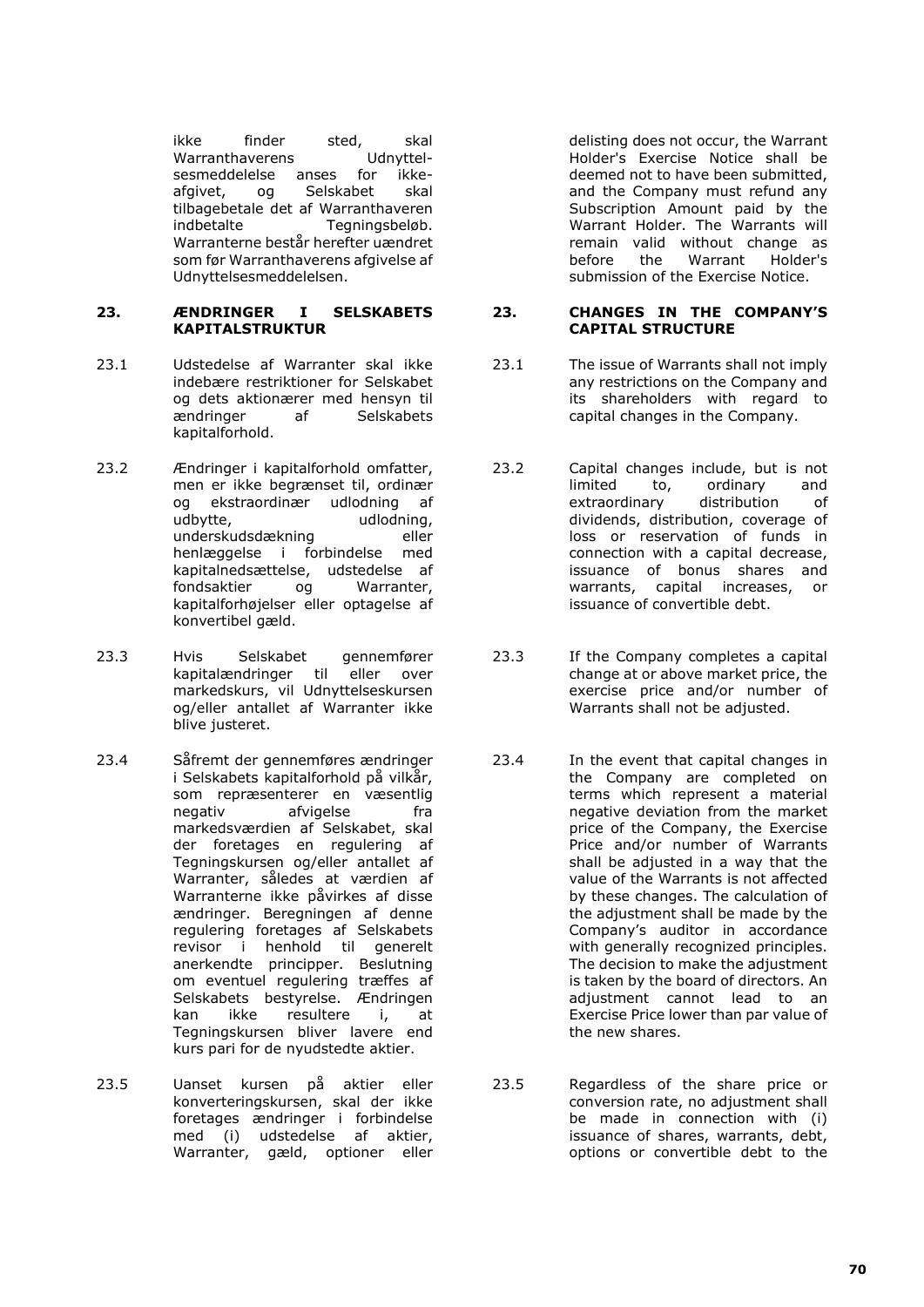konvertible instrumenter til Selskabets medarbejdere, ledelse eller bestyrelsesmedlemmer som del af et incitamentsprogram, (ii) udstedelse af aktier, Warranter, optioner, eller konvertibel gæld, hvor en tredjemand deltager, (iii) udstedelse af konvertibel gæld til tredjemand eller aktionærer, der kan konverteres med et nedslag i forbindelse med en fremtidig fastsat markedskurs og (iv) konvertering af eksisterende konvertible instrumenter.

# **24. REORGANISERING 24. REORGANISATION**

24.1 Såfremt Selskabet måtte indgå i en fusion, spaltning eller lignende, forpligter Warranthaveren sig til at acceptere nødvendige ændringer i disse Vilkår som fastlagt af generalforsamlingen, mod at få en<br>tilsvarende ordning eller tilsvarende kompensation med samme værdi for Warranthaveren.

# **25. SKATTEMÆSSIGE FORHOLD 25. TAX ISSUES**

25.1 Enhver skattemæssig konsekvens for Warranthaveren på baggrund af disse Vilkår, de udstedte Warranter eller aktier tegnet som led i udnyttelsen af sådanne Warranter, er alene Warranthaverens ansvar og er Selskabet uvedkommende.

26.1 Warranterne kan overdrages helt eller delvist til enhver bank, fond, investeringsselskab (herunder en kapital og venture fonde) eller anden enhed, som regelmæssigt beskæftiger sig med eller er etableres med det formål at foretage, købe eller investere i lån, værdipapirer eller andre finansielle aktiver, men for at undgå tvivl må en sådan overdragelse dog ikke ske til en konkurrent til Selskabet.

# **27. MEDDELELSER 27. NOTICES**

27.1 Enhver kommunikation fra<br>Warranthaveren til Selskabet Warranthaveren vedrørende alle forhold i relation til disse Vilkår skal sendes via e-mail til

Company's employees, management or board members as part of an incentive program; (ii) issuance of shares, warrants, options, or convertible debt in which third parties participate; (iii) issuance of convertible debt to third parties or shareholders, which can be converted at a discount in connection with a market price established in the future and (iv) conversion of currently existing convertible debt.

24.1 In the event the Company takes part in a merger, demerger or similar event, the Warrant Holder is obligated to accept any necessary changes in these Warrant Terms as set out by the general meeting in return for a corresponding plan or compensation with the same value for the Warrant Holder.

25.1 Any tax implications for the Warrant Holder resulting from these Warrant Terms, the issued Warrants or the shares subscribed through the exercise of such Warrants, are the sole responsibility of each Warrant Holder and of no concern to the Company.

# **26. OMSÆTTELIGHED 26. TRANSFERABILITY**

26.1 The Warrants can be assigned in full or in part to any bank, fund, investment firm (including private equity and venture capital funds) or other entity which is regularly engaged in or established for the purpose of making, purchasing or investing in loans, securities or other financial assets, however, for the avoidance of doubt, any such assignment or transfer may not be made to a competitor of the Company.

27.1 Any communication by the Warrant Holder to the Company regarding all matters in these Warrant Terms shall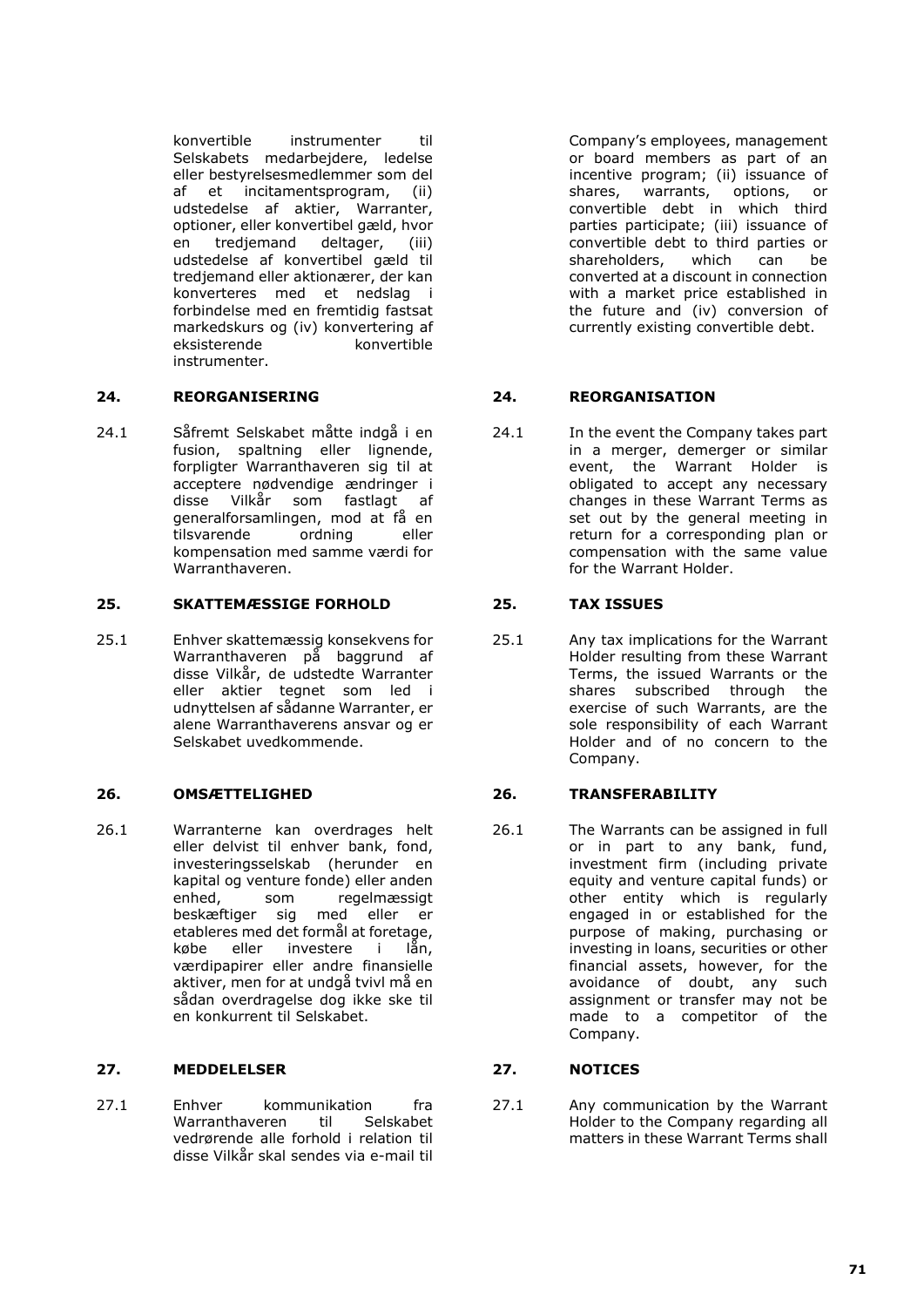e-mail adressen warrants@penneo.com.

27.2 Enhver kommunikation til Warranthaveren vedrørende alle forhold i relation til disse Vilkår skal sendes til Warranthaverens emailadresse som senest oplyst til Selskabets bestyrelse. Selskabets<br>bestyrelse kan bemyndige kan bemyndige Selskabets direktion eller andre til at kommunikere i henhold til dette punkt 12.2.

## **28. VILKÅR FOR UDSTEDELSEN AF AKTIER**

- 28.1 Følgende skal gælde for nye aktier udstedt i forbindelse med udnyttelse af Warranter i henhold til disse Vilkår:
	- Selskabets kapital skal kunne forhøjes med maksimalt nominelt DKK 500<br>ved udnyttelse af alle udnyttelse af Warranter omfattet af disse Vilkår;
	- Tegningsbeløbet skal indbetales kontant, og der kan ikke ske delvis indbetaling af de nye aktier,
	- de nye aktier skal være ordinære aktier,
	- de nye aktier har en stykstørrelse på nominelt DKK 0,02, og tegningskursen fastlægges i overensstemmelse med punkt 5;
	- udnyttelsesvinduer og betalingsfrist fremgår af punkt 4 og 6;
	- de nye aktier skal være ikkeomsætningspapirer, såfremt Selskabet ikke er børsnoteret, hvorimod de skal være omsætningspapirer uden indskrænkninger i

be conducted via email to the email address warrants@penneo.com.

27.2 Any communication to the Warrant Holder regarding matters in these Warrant Terms shall be addressed to the Warrant Holder's email address most recently notified to the Company's board of directors. The board of directors can authorise the Company's management or any other to communicate according to this section 12.2.

## **28. TERMS OF THE ISSUE OF SHARES**

- 28.1 The following shall apply for the new shares issued in connection with the exercise of Warrants in accordance with these Warrant Terms:
	- the share capital of the Company may be increased with up to nominally DKK 500 in the event of exercise of all Warrants covered by these Warrant Terms;
	- the Subscription Amount must be paid in cash and the payment of the new shares cannot be done partly;
	- the new shares shall be ordinary shares,
	- the new shares have a nominal value of DKK 0.02 each; and a subscription price which is determined in accordance with section 5;
	- the exercise windows and payment deadline are set out in section 4 and 6 of these Warrant Terms;
	- the new shares shall be nonnegotiable instruments if the Company is not listed with a<br>stock exchange. and exchange, and negotiable instruments without any restrictions in the transferability if the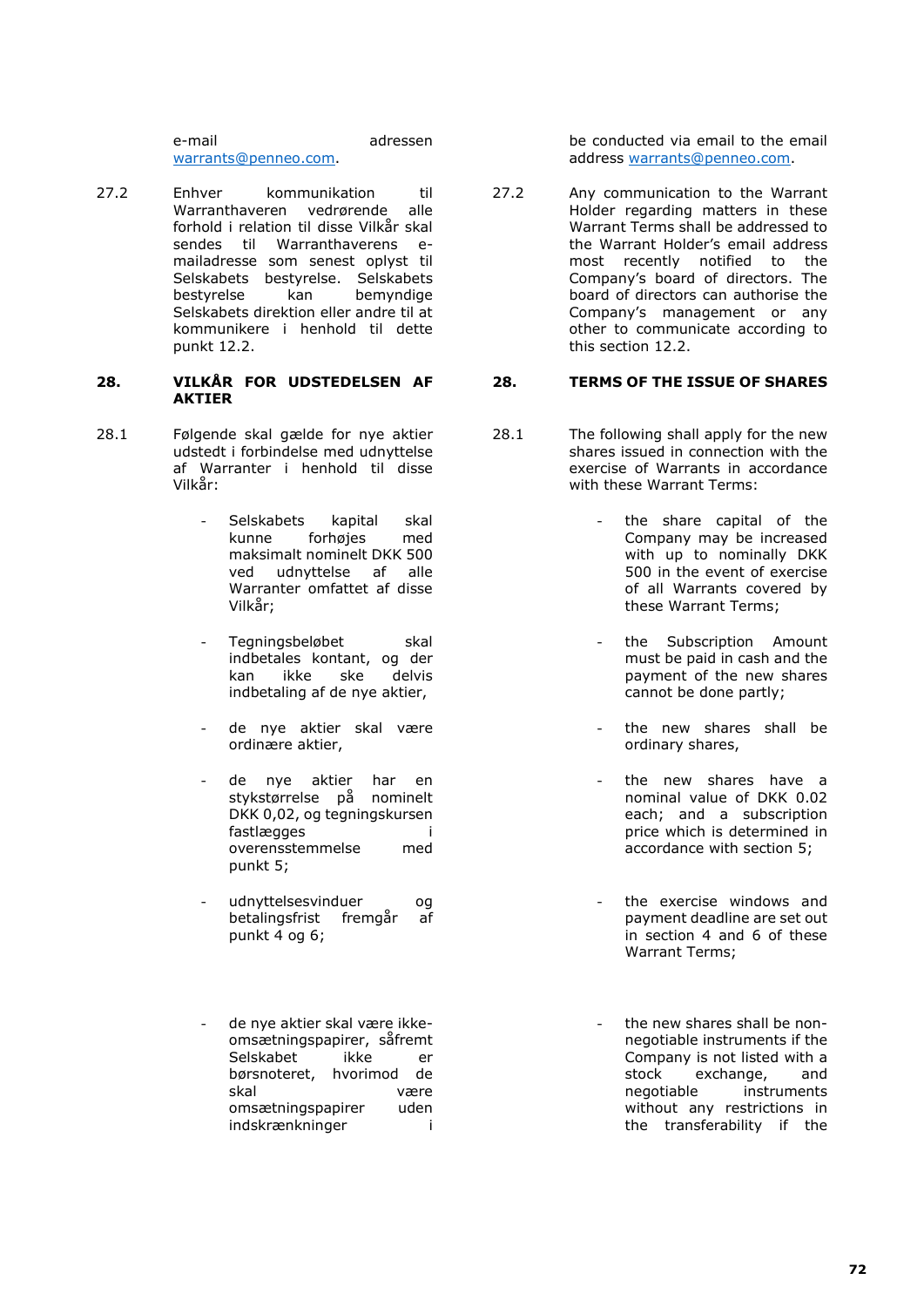omsætteligheden, såfremt Selskabet er børsnoteret.

- de nye aktier skal lyde på aktionærens navn og registreres i Selskabets ejerbog.
- de nye aktier giver ret til<br>udbytte, og andre udbytte, rettigheder i Selskabet i<br>overensstemmelse med overensstemmelse bestemmelserne i Selskabets vedtægter, fra tidspunktet for kapitalforhøjelsens registrering hos Erhvervsstyrelsen.

## **29. ØVRIGE ÆNDRINGER 13. OTHER CHANGES**

29.1 Såfremt det er nødvendigt på grund af ændringer af love eller praksis, eller bestyrelsen finder det hensigtsmæssigt, er bestyrelsen bemyndiget til at justere i Vilkårene, betinget af at justeringen samlet set<br>
ikke stiller Warranthaveren Warranthaveren væsentligt dårligere.

### **30. OMKOSTNINGER 14. COSTS**

30.1 Selskabet afholder alle omkostninger i forbindelse med udstedelsen af Warranterne og den potentielle udnyttelse heraf.

- 31.1 Disse Vilkår er udarbejdet og skal fortolkes i overensstemmelse med dansk ret bortset fra danske retsregler om lovvalg.
- 31.3 Enhver tvist, som måtte opstå som følge af eller i forbindelse med disse Vilkår, herunder tvister vedrørende eksistens, gyldighed eller ophør skal<br>afgøres ved voldgift ved voldgift ved Voldgiftsinstituttet i overensstemmelse med de af Voldgiftsinstituttet vedtagne regler herom, som er gældende ved indledning af voldgiftssagen.

Company is listed on a stock exchange:

- the new shares shall be registered in the name of the shareholders and be registered in the shareholders' register;
- the new shares are entitled to dividends, and other rights in the Company according to the provisions in the Company's articles of association, from the date the registration of the capital increase with the Danish Business Authority.

29.1 If necessary due to changes in regulations or applicable case law, or if deemed appropriate by the board of directors, the board of directors is authorized to adjust the Warrant Terms on the condition that the adjustment does not harm the position of the Warrant Holder to a material effect.

30.1 The Company pays all costs in connection with issuing of the Warrants and the potential exercise hereof.

# **31. LOVVALG OG VÆRNETING 15. APPLICABLE LAW AND VENUE**

- 31.2 These Warrant Terms have been prepared in accordance with and are governed by Danish law, however, disregarding its rules on choice of law.
- 31.2 Any dispute arising out of or in connection with these Warrant Terms, including any disputes regarding the existence, validity or termination, shall be settled by arbitration arranged by Danish Arbitration in accordance with the rules of arbitration procedure adopted by Danish Arbitration and in force at the time when such proceedings are commenced.